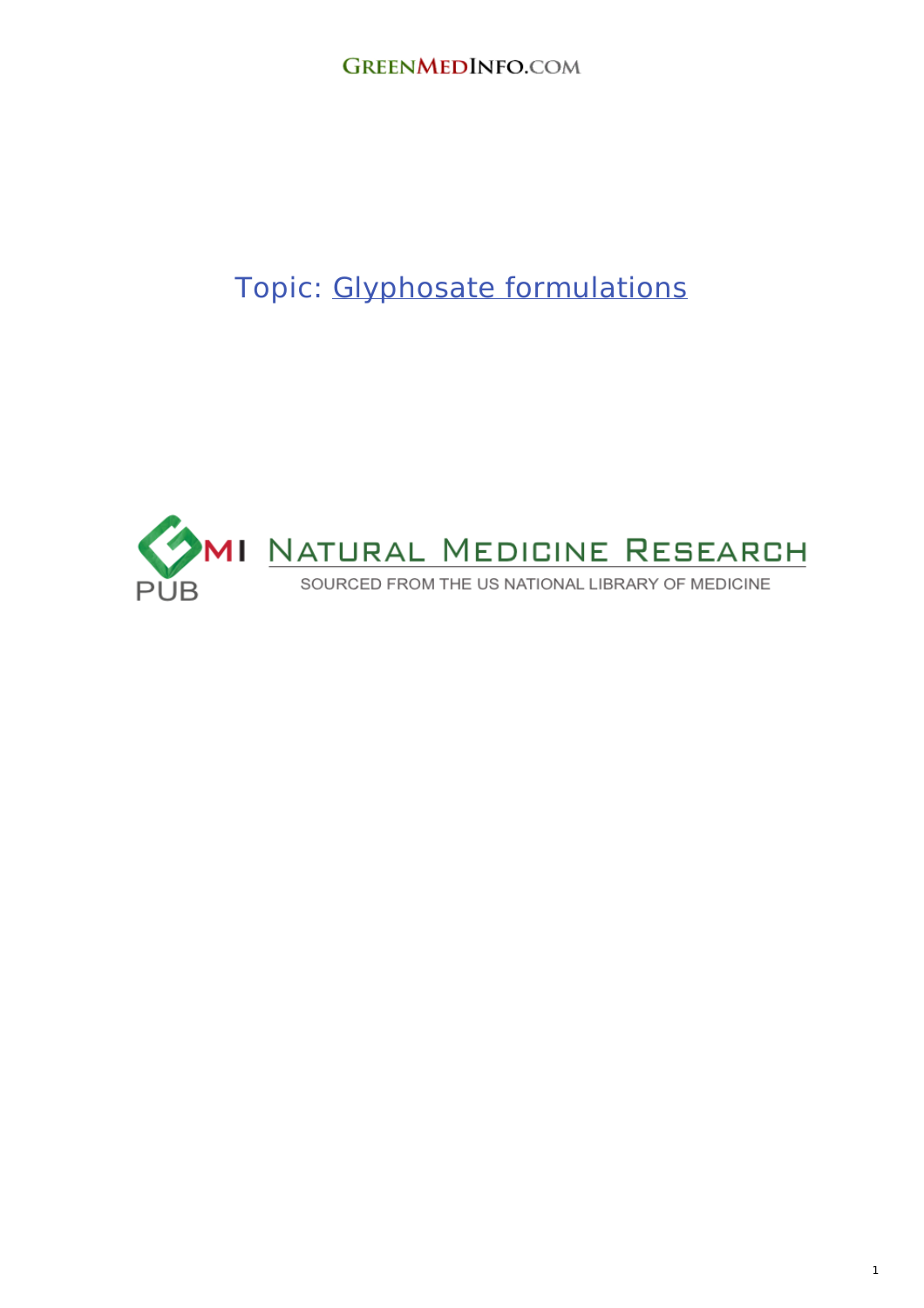



# **Glyphosate [formulations](http://www.greenmedinfo.com/toxic-ingredient/glyphosate-formulations)**

06/17/2013 Roundup [\(herbicide\)](http://www.greenmedinfo.com/toxic-ingredient/roundup-herbicide) **[Glyphosate](http://www.greenmedinfo.com/toxic-ingredient/glyphosate)** 

# **What is Cumulative Knowledge, and Why Should it Interest Me?**

**Cumulative Knowledge** is determined by ascribing a numerical value to all the articles indexed on our database. The [GreenMedInfo.com](http://www.greenmedinfo.com) algorithm appraises a study's overall evidentiary power and quality by generating a numerical value. This "Cumulative Knowledge" score incorporates variables such as study type, with the following types listed in descending order by their power: Meta-Analysis, Human Study, Human: Case Study, Animal:Transgenic, Animal, In Vitro, Review, and Commentary. The cumulative total will provide you an idea about the depth and quality of information that this topic has accumulated on our site. For instance, if you downloaded a document on "**Cancers: All**", you might see "**Curcumin**" with a **Cumulative Knowledge** of **677** and **Resveratrol** with a **Cumulative Knowledge** of **175**. This does not mean that **Curcumin** is better, but just that we have gathered more quality research on the Substance **Curcumin**. Click here to read a more in depth [explanation](http://www.greenmedinfo.com/page/cumulative-knowledge-explained)

# **How are Topics and Articles Sorted in this PDF?**

Articles in this document are placed within their respective **Topic** category. If you download a document on the Disease "**Cancers: All**" and are interested in all articles pertaining to the Substance "**Curcumin**" with regard to "**Cancers: All**", you will find them under the "**Curcumin**" sub-section underneath the **Cumulative Knowledge** section . **Topics** are sorted based on their **Cumulative Knowledge** in relation to the main topic of the download. In the previous example, it would be in relation to "**Cancers: All**". Articles are then sorted based on the articles **Published Date**. **Articles** are sorted in a descending fashion, which means that the most recent articles are displayed first. **Articles** may appear more than once in this document. For each **Topic** that an **Article** contains, it will be displayed in that sub-section. For example, if an **Article** contains the **Substances** "**Pterostilbene**" and "**Resveratrol**", the article will be displayed under each **Topic**.

# **Related Topics**

This Topic includes articles from the following related Topics : [Glyphosate](http://www.greenmedinfo.com/toxic-ingredient/glyphosate), Roundup [\(herbicide\)](http://www.greenmedinfo.com/toxic-ingredient/roundup-herbicide)

| −Quick Summary: 44 Diseases− |                             |                      |  |
|------------------------------|-----------------------------|----------------------|--|
| <b>Name</b>                  | <b>Cumulative Knowledge</b> | <b>Article Count</b> |  |
| Lymphoma: Non-Hodgkin        | 40                          | 4                    |  |
| DNA damage                   | 37                          | 15                   |  |
| <b>Glyphosate Toxicity</b>   | 29                          | 16                   |  |
| Hormonal Disorders: Children | 24                          | 4                    |  |
| <b>Testosterone: Too Low</b> | 22                          | 4                    |  |
| Pesticide Toxicity           | 21                          | 3                    |  |
| <b>Hairy Leukoplakia</b>     | 20                          |                      |  |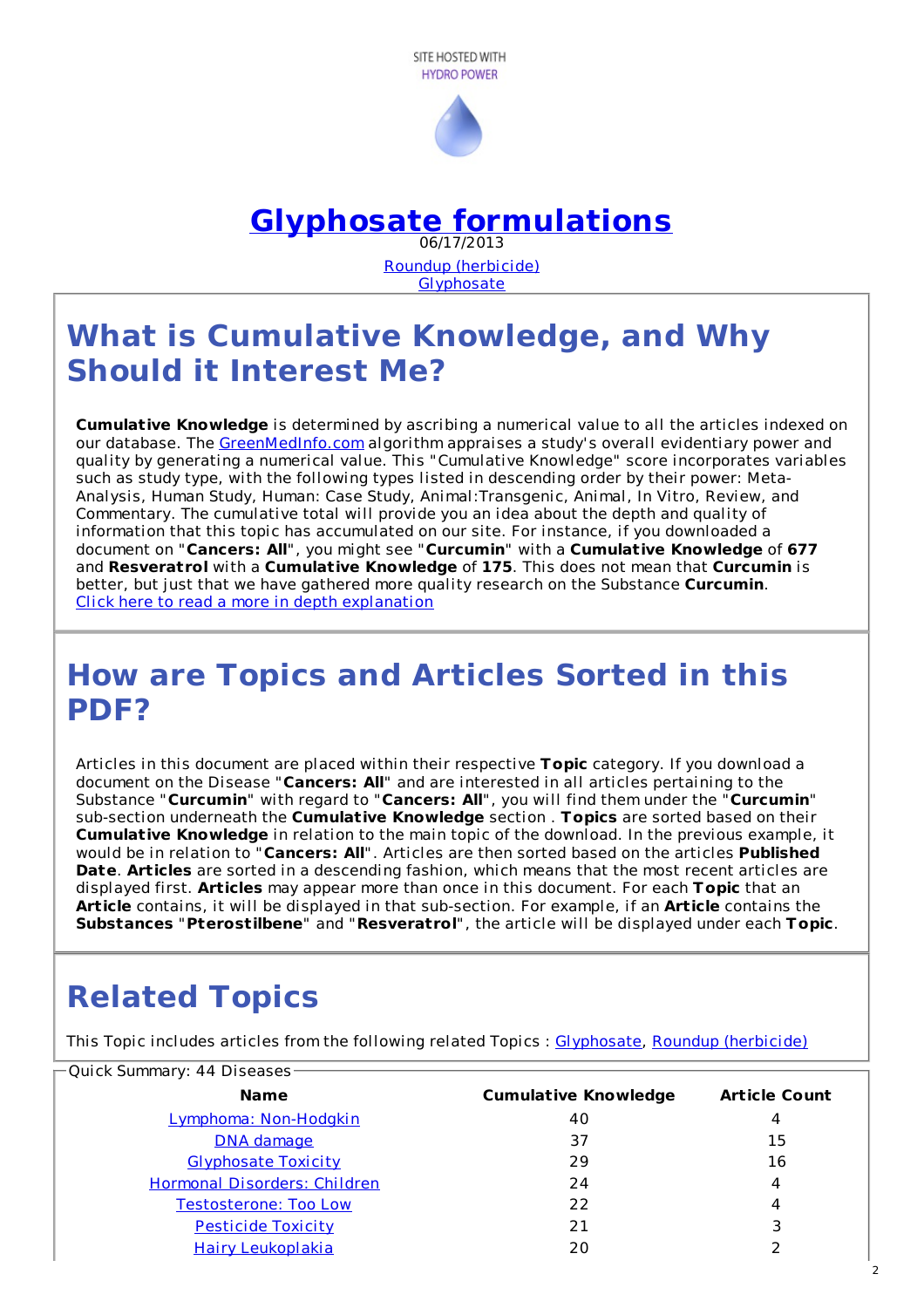| Lymphoma                                                       | 20 | $\overline{2}$ |
|----------------------------------------------------------------|----|----------------|
| <b>Prenatal Chemical Exposures</b>                             | 19 | 13             |
| <b>Chemical Exposure</b>                                       | 12 | 3              |
| <b>Multiple Myeloma</b>                                        | 10 | 1              |
| Rhinitis                                                       | 10 | 1              |
| <b>Parkinsonian Disorders</b>                                  | 8  | 4              |
| Neurotoxicity                                                  | 7  | 4              |
| <b>Endocrine Diseases</b>                                      | 6  | 4              |
| <b>Liver Cancer</b>                                            | 5  | 1              |
| Chemical Poisoning: Accumulated Environmental<br><b>Toxins</b> | 4  | 2              |
| Dopamine Levels: Low                                           | 4  | 2              |
| <b>Infertility: Male</b>                                       | 4  | 2              |
| <b>Lipid Peroxidation</b>                                      | 4  | 3              |
| <b>Mercury Poisoning</b>                                       | 4  | $\overline{2}$ |
| Postnatal Care: Breastfeeding                                  | 4  | 2              |
| <b>Pregnancy: Environmental Exposures</b>                      | 4  | 2              |
| Substantia Nigra: Damage                                       | 4  | 2              |
| <b>Botulism</b>                                                | 3  | 3              |
| <b>Botulism: Infantile</b>                                     | 3  | 3              |
| Chemically-Induced Liver Damage                                | 3  | 3              |
| Meningitis: Aseptic                                            | 3  | 1              |
| <b>Neurodegenerative Diseases</b>                              | 3  | 2              |
| <b>Oxidative Stress</b>                                        | 3  | 2              |
| <b>Parkinson Disease</b>                                       | 3  | 3              |
| Parkinsonism                                                   | 3  | 1              |
| <b>Vaccine-induced Toxicity</b>                                | 3  | 1              |
| <b>Breast Cancer</b>                                           | 2  | 2              |
| <b>Breast Cancer: Chemically-Induced</b>                       | 2  | 2              |
| Breast Cancer: estrogen receptor alpha-positive                | 2  | 2              |
| <b>Cancers: All</b>                                            | 2  | 2              |
| Male Reproductive Development Abnormalities                    | 2  | 1              |
| <b>Skin Cancer</b>                                             | 2  | ۷              |
| <b>Dysbiosis</b>                                               | 1  | 1              |
| <b>Kidney Damage</b>                                           | 1  | 1              |
| <b>Liver Damage</b>                                            | 1  | 1              |
| Lymphatic Cancer                                               | 1  | 1              |
| <b>Uranium Poisoning</b>                                       | 1  | 1              |

| -Quick Summary: 26 Adverse Pharmacological Actions- |  |  |  |  |
|-----------------------------------------------------|--|--|--|--|
|-----------------------------------------------------|--|--|--|--|

| <b>Name</b>                                 | <b>Cumulative Knowledge</b> | <b>Article Count</b> |
|---------------------------------------------|-----------------------------|----------------------|
| Genotoxic                                   | 51                          | 22                   |
| <b>Endocrine Disruptor</b>                  | 46                          | 18                   |
| Carcinogen                                  | 42                          | 6                    |
| Cytotoxic                                   | 26                          | 15                   |
| Neurotoxic                                  | 26                          | 12                   |
| <b>Aquacidal</b>                            | 24                          | 12                   |
| <b>Biocide</b>                              | 12                          |                      |
| Hepatotoxic                                 | 9                           | 6                    |
| Bioaccumulator                              |                             | 4                    |
| <b>Oxidant</b>                              | 6                           | 4                    |
| Teratogenic                                 | 6                           | 3                    |
| Clastogenic                                 | 5                           |                      |
| Acetylcholinesterase inhibitor (xenobiotic) | 4                           | 2                    |
| <b>Endocrine Disruptor: Testes</b>          | 4                           | 3                    |
| Mutagenic                                   | 4                           | 4                    |
| Cell Cycle Inhibitor                        | 3                           | 3                    |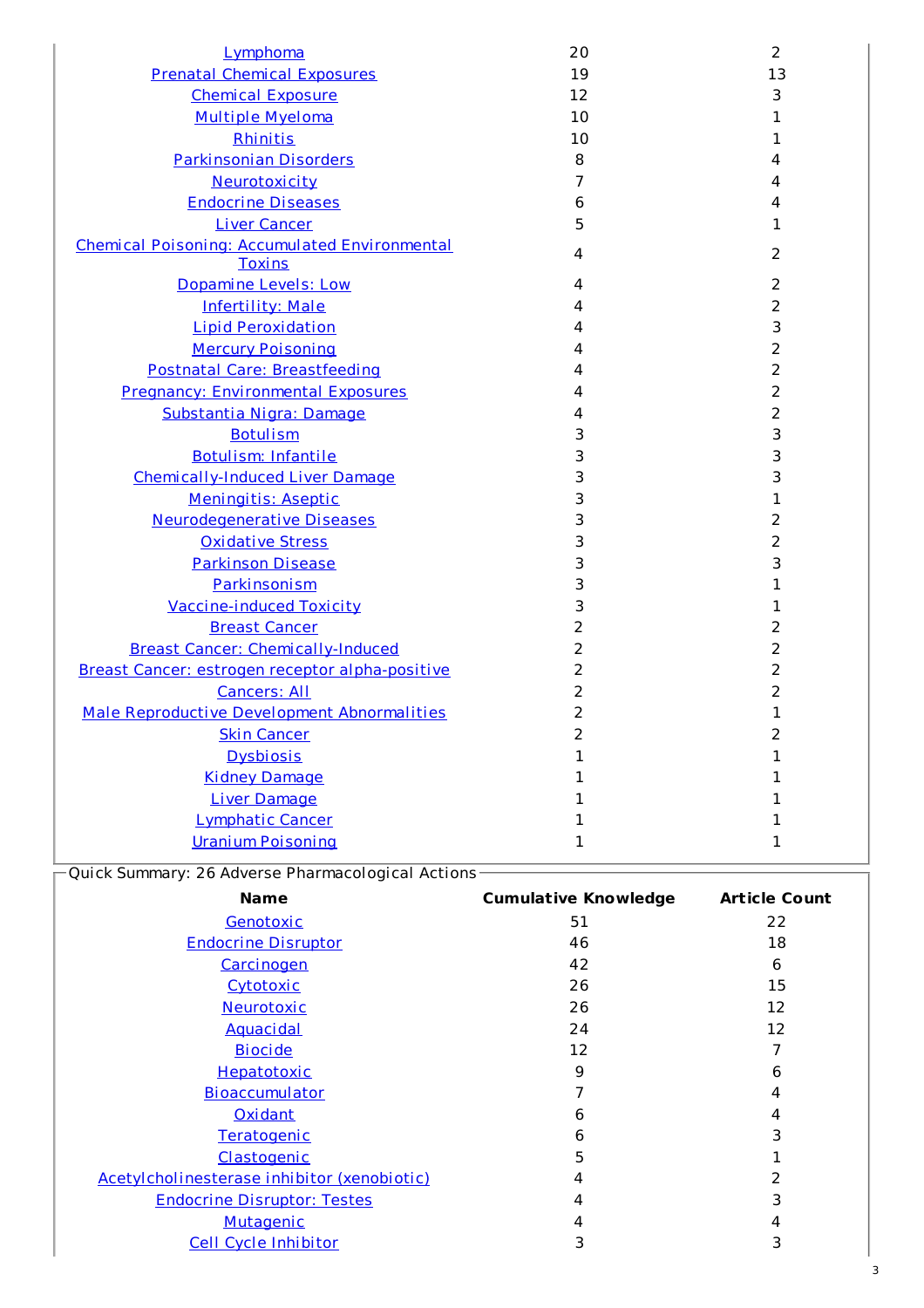| <u>Immunosuppressive</u>                       |  |
|------------------------------------------------|--|
| <b>Necrotic</b>                                |  |
| Apoptotic                                      |  |
| <b>Aromatase Disruptor</b>                     |  |
| Carcinogenic                                   |  |
| Estrogenic                                     |  |
| <b>Glutathione Down-Regulation</b>             |  |
| Glutathione S-transferase Inducer (xenobiotic) |  |
| Malondialdehyde (MDA) Up-Regulation            |  |
| Nephrotoxic                                    |  |

**Total Distinct Articles in this Document** - 118

# **Category: Diseases**

### **Topic: Lymphoma: [Non-Hodgkin](http://www.greenmedinfo.com/disease/lymphoma-non-hodgkin-0)**

#### **Glyphosate pesticide (Roundup) exposure is a risk factor for [non-Hodgkin](http://www.ncbi.nlm.nih.gov/pubmed/12148884) lymphoma and Hairy Cell leukemia. - GMI Summary**

**Pubmed Data** : Leuk Lymphoma. 2002 May; 43(5):1043-9. PMID: [12148884](http://www.ncbi.nlm.nih.gov/pubmed/12148884) **Article Published Date** : May 01, 2002 **Authors** : Lennart Hardell, Mikael Eriksson, Marie Nordstrom **Study Type** : Human Study **Additional Links Diseases** : Hairy [Leukoplakia](http://www.greenmedinfo.com/disease/hairy-leukoplakia) : CK(10) : AC(2), [Lymphoma](http://www.greenmedinfo.com/disease/lymphoma) : CK(209) : AC(69), Lymphoma: [Non-Hodgkin](http://www.greenmedinfo.com/disease/lymphoma-non-hodgkin-0) :  $CK(256) : AC(67)$ **Problem Substances** : [Glyphosate](http://www.greenmedinfo.com/toxic-ingredient/glyphosate) : CK(365) : AC(116), Roundup [\(herbicide\)](http://www.greenmedinfo.com/toxic-ingredient/roundup-herbicide) : CK(365) : AC(116) **Adverse Pharmacological Actions** : [Carcinogen](http://www.greenmedinfo.com/adverse-pharmacological-action/carcinogen) : CK(59) : AC(11)

#### **Glyphosate pesticide (Roundup) exposure is a risk factor for [non-Hodgkin](http://www.ncbi.nlm.nih.gov/pubmed/18623080) lymphoma. - GMI Summary**

**Pubmed Data** : Int J Cancer. 2008 Oct 1;123(7):1657-63. PMID: [18623080](http://www.ncbi.nlm.nih.gov/pubmed/18623080) **Article Published Date** : Oct 01, 2008 **Authors** : Mikael Eriksson, Lennart Hardell, Michael Carlberg, Måns Akerman **Study Type** : Human Study **Additional Links Diseases** : Lymphoma: [Non-Hodgkin](http://www.greenmedinfo.com/disease/lymphoma-non-hodgkin-0) : CK(256) : AC(67) **Problem Substances** : [Glyphosate](http://www.greenmedinfo.com/toxic-ingredient/glyphosate) : CK(365) : AC(116), Roundup [\(herbicide\)](http://www.greenmedinfo.com/toxic-ingredient/roundup-herbicide) : CK(365) : AC(116) **Adverse Pharmacological Actions** : [Carcinogen](http://www.greenmedinfo.com/adverse-pharmacological-action/carcinogen) : CK(59) : AC(11)

### **Topic: DNA [damage](http://www.greenmedinfo.com/disease/dna-damage)**

#### **There is evidence that there is a genotoxic risk potential associated with exposure to [glyphosate](http://www.ncbi.nlm.nih.gov/pubmed/19672767) in areas where the herbicide is applied. - GMI Summary**

**Pubmed Data** : J Toxicol Environ Health A. 2009;72(15-16):986-97. PMID: [19672767](http://www.ncbi.nlm.nih.gov/pubmed/19672767) **Article Published Date** : Jan 01, 2009 **Authors** : C Bolognesi, G Carrasquilla, S Volpi, K R Solomon, E J P Marshall **Study Type** : Human Study **Additional Links Diseases** : DNA damage : CK(711) : [AC\(293\)](http://www.greenmedinfo.com/disease/dna-damage) **Problem Substances** : [Glyphosate](http://www.greenmedinfo.com/toxic-ingredient/glyphosate) : CK(365) : AC(116) **Adverse Pharmacological Actions** : [Genotoxic](http://www.greenmedinfo.com/adverse-pharmacological-action/genotoxic) : CK(146) : AC(61)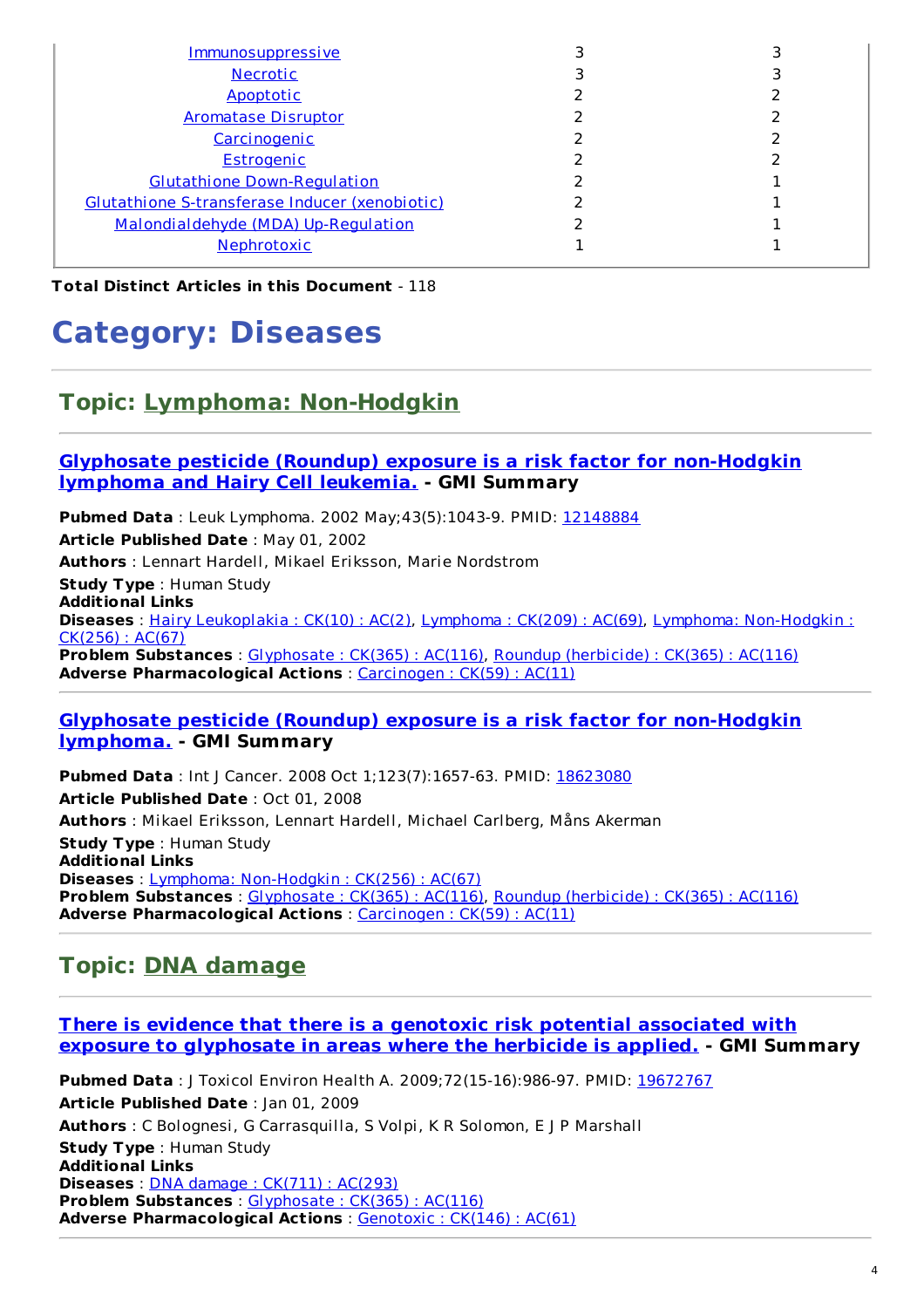#### **Cytogenetic damage and induction of pro-oxidant state has been observed in human [lymphocytes](http://www.ncbi.nlm.nih.gov/pubmed/9707097) exposed in vitro to glyphosate. - GMI Summary**

**Pubmed Data** : Environ Mol Mutagen. 1998 ;32(1):39-46. PMID: [9707097](http://www.ncbi.nlm.nih.gov/pubmed/9707097) **Article Published Date** : Jan 01, 1998 **Authors** : M B Lioi, M R Scarfi, A Santoro, R Barbieri, O Zeni, F Salvemini, D Di Berardino, M V Ursini **Study Type** : Human In Vitro **Additional Links Diseases** : DNA damage : CK(711) : [AC\(293\)](http://www.greenmedinfo.com/disease/dna-damage) **Problem Substances** : [Glyphosate](http://www.greenmedinfo.com/toxic-ingredient/glyphosate) : CK(365) : AC(116) **Adverse Pharmacological Actions** : [Genotoxic](http://www.greenmedinfo.com/adverse-pharmacological-action/genotoxic) : CK(146) : AC(61)

#### **The environmental metabolite of glyphosate, [Aminomethylphosphonic](http://www.ncbi.nlm.nih.gov/pubmed/19013644) acid, exhibits genotoxicity. - GMI Summary**

**Pubmed Data** : Ecotoxicol Environ Saf. 2009 Mar ;72(3):834-7. Epub 2008 Nov 14. PMID: [19013644](http://www.ncbi.nlm.nih.gov/pubmed/19013644) **Article Published Date** : Mar 01, 2009 **Authors** : F Mañas, L Peralta, J Raviolo, H García Ovando, A Weyers, L Ugnia, M Gonzalez Cid, I Larripa, N Gorla **Study Type** : Human In Vitro **Additional Links Diseases** : DNA damage : CK(711) : [AC\(293\)](http://www.greenmedinfo.com/disease/dna-damage), Liver Cancer : [CK\(1641\)](http://www.greenmedinfo.com/disease/liver-cancer) : AC(266) **Problem Substances** : [Aminomethylphosphonic](http://www.greenmedinfo.com/toxic-ingredient/aminomethylphosphonic-acid) acid : CK(12) : AC(5), [Glyphosate](http://www.greenmedinfo.com/toxic-ingredient/glyphosate) : CK(365) : AC(116) **Adverse Pharmacological Actions** : [Clastogenic](http://www.greenmedinfo.com/adverse-pharmacological-action/clastogenic) : CK(6) : AC(2), [Genotoxic](http://www.greenmedinfo.com/adverse-pharmacological-action/genotoxic) : CK(146) : AC(61)

#### **Commercial glyphosate herbicides exhibit [genotoxicity](http://www.ncbi.nlm.nih.gov/pubmed/17426049) in fish. - GMI Summary**

**Pubmed Data** : Mutagenesis. 2007 Jul;22(4):263-8. Epub 2007 Apr 10. PMID: [17426049](http://www.ncbi.nlm.nih.gov/pubmed/17426049) **Article Published Date** : Jul 01, 2007 **Authors** : Tolga Cavaş, Serpil Könen **Study Type** : Animal Study **Additional Links Diseases** : DNA damage : CK(711) : [AC\(293\)](http://www.greenmedinfo.com/disease/dna-damage) **Problem Substances** : [Glyphosate](http://www.greenmedinfo.com/toxic-ingredient/glyphosate) : CK(365) : AC(116), Roundup [\(herbicide\)](http://www.greenmedinfo.com/toxic-ingredient/roundup-herbicide) : CK(365) : AC(116) **Adverse Pharmacological Actions** : [Genotoxic](http://www.greenmedinfo.com/adverse-pharmacological-action/genotoxic) : CK(146) : AC(61)

#### **[Environmentally](http://www.ncbi.nlm.nih.gov/pubmed/20643706) relevant concentrations of Roundup can pose a health risk for fish populations. - GMI Summary**

**Pubmed Data** : Mutagenesis. 2010 Sep ;25(5):523-30. Epub 2010 Jul 19. PMID: [20643706](http://www.ncbi.nlm.nih.gov/pubmed/20643706) **Article Published Date** : Aug 31, 2010 **Authors** : S Guilherme, I Gaivão, M A Santos, M Pacheco **Study Type** : Animal Study **Additional Links Diseases** : DNA damage : CK(711) : [AC\(293\)](http://www.greenmedinfo.com/disease/dna-damage), Lipid [Peroxidation](http://www.greenmedinfo.com/disease/lipid-peroxidation) : CK(403) : AC(127) **Pharmacological Actions** : [Antioxidants](http://www.greenmedinfo.com/pharmacological-action/antioxidants) : CK(3653) : AC(1318) **Problem Substances** : [Glyphosate](http://www.greenmedinfo.com/toxic-ingredient/glyphosate) : CK(365) : AC(116) **Adverse Pharmacological Actions** : [Aquacidal](http://www.greenmedinfo.com/adverse-pharmacological-action/aquacidal) : CK(2) : AC(1), [Genotoxic](http://www.greenmedinfo.com/adverse-pharmacological-action/genotoxic) : CK(146) : AC(61)

#### **Fish exposed to a [glyphosate-based](http://www.ncbi.nlm.nih.gov/pubmed/22266476) herbicide undergo DNA damage. - GMI Summary**

**Pubmed Data** : Mutat Res. 2012 Mar 18 ;743(1-2):1-9. Epub 2012 Jan 14. PMID: [22266476](http://www.ncbi.nlm.nih.gov/pubmed/22266476) **Article Published Date** : Mar 17, 2012 **Authors** : S Guilherme, I Gaivão, M A Santos, M Pacheco **Study Type** : Animal Study **Additional Links Diseases** : DNA damage : CK(711) : [AC\(293\)](http://www.greenmedinfo.com/disease/dna-damage), [Oxidative](http://www.greenmedinfo.com/disease/oxidative-stress) Stress : CK(1945) : AC(710) **Pharmacological Actions** : [Antioxidants](http://www.greenmedinfo.com/pharmacological-action/antioxidants) : CK(3653) : AC(1318) **Problem Substances** : [Glyphosate](http://www.greenmedinfo.com/toxic-ingredient/glyphosate) : CK(365) : AC(116) **Adverse Pharmacological Actions** : [Aquacidal](http://www.greenmedinfo.com/adverse-pharmacological-action/aquacidal) : CK(2) : AC(1), [Genotoxic](http://www.greenmedinfo.com/adverse-pharmacological-action/genotoxic) : CK(146) : AC(61)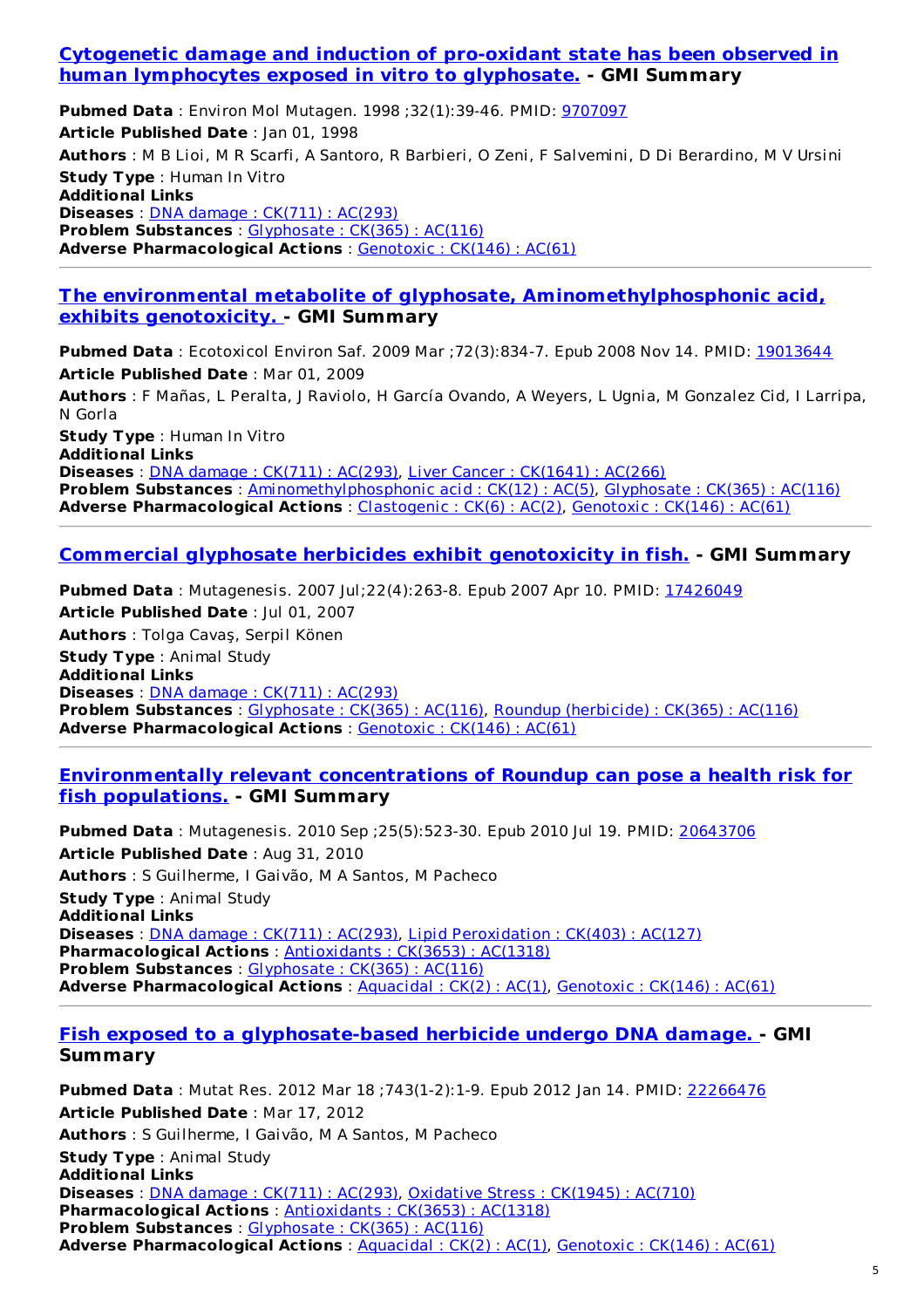#### **Roundup is able to induce a [dose-dependent](http://www.ncbi.nlm.nih.gov/pubmed/9464316) formation of DNA adducts in the kidneys and liver of mice. - GMI Summary**

**Pubmed Data** : Environ Mol Mutagen. 1998 ;31(1):55-9. PMID: [9464316](http://www.ncbi.nlm.nih.gov/pubmed/9464316) **Article Published Date** : Jan 01, 1998 **Authors** : M Peluso, A Munnia, C Bolognesi, S Parodi **Study Type** : Animal Study **Additional Links Diseases** : DNA damage : CK(711) : [AC\(293\)](http://www.greenmedinfo.com/disease/dna-damage) **Problem Substances** : Roundup [\(herbicide\)](http://www.greenmedinfo.com/toxic-ingredient/roundup-herbicide) : CK(365) : AC(116) **Adverse Pharmacological Actions** : [Genotoxic](http://www.greenmedinfo.com/adverse-pharmacological-action/genotoxic) : CK(146) : AC(61)

#### **[Glyphosate](http://www.ncbi.nlm.nih.gov/pubmed/16373198) has genotoxic properties. - GMI Summary**

**Pubmed Data** : Int J Hyg Environ Health. 2006 Jan ;209(1):15-20. Epub 2005 Aug 29. PMID: [16373198](http://www.ncbi.nlm.nih.gov/pubmed/16373198) **Article Published Date** : Jan 01, 2006 **Authors** : Katarína Siviková, Ján Dianovskỳ **Study Type** : In Vitro Study **Additional Links Diseases** : DNA damage : CK(711) : [AC\(293\)](http://www.greenmedinfo.com/disease/dna-damage) **Problem Substances** : [Glyphosate](http://www.greenmedinfo.com/toxic-ingredient/glyphosate) : CK(365) : AC(116) **Adverse Pharmacological Actions** : [Genotoxic](http://www.greenmedinfo.com/adverse-pharmacological-action/genotoxic) : CK(146) : AC(61)

#### **[Glyphosate-based](http://www.ncbi.nlm.nih.gov/pubmed/19539684) herbicides are toxic and endocrine disruptors in human cell lines at exceedingly small concentrations (.5 ppm to 10 ppm). - GMI Summary**

**Pubmed Data** : Toxicology. 2009 Aug 21;262(3):184-91. Epub 2009 Jun 17. PMID: [19539684](http://www.ncbi.nlm.nih.gov/pubmed/19539684) **Article Published Date** : Aug 21, 2009 **Authors** : Céline Gasnier, Coralie Dumont, Nora Benachour, Emilie Clair, Marie-Christine Chagnon, Gilles-Eric Séralini **Study Type** : In Vitro Study **Additional Links Diseases** : DNA damage : CK(711) : [AC\(293\)](http://www.greenmedinfo.com/disease/dna-damage) **Additional Keywords** : Estrogen [Receptor](http://www.greenmedinfo.com/keyword/estrogen-receptor-beta) Beta : CK(24) : AC(11) **Problem Substances** : [Glyphosate](http://www.greenmedinfo.com/toxic-ingredient/glyphosate) : CK(365) : AC(116), Roundup [\(herbicide\)](http://www.greenmedinfo.com/toxic-ingredient/roundup-herbicide) : CK(365) : AC(116) **Adverse [Pharmacological](http://www.greenmedinfo.com/adverse-pharmacological-action/endocrine-disruptor) Actions** : [Cytotoxic](http://www.greenmedinfo.com/adverse-pharmacological-action/cytotoxic) : CK(73) : AC(35), Endocrine Disruptor : CK(478) : AC(81), [Mutagenic](http://www.greenmedinfo.com/adverse-pharmacological-action/mutagenic) : CK(22) : AC(11)

#### **[Glyphosate-based](http://www.ncbi.nlm.nih.gov/pubmed/15182708) pesticides adversely affect cell cycle regulation at concentrations 500 to 4000 times lower than used in agriculatural applications. - GMI Summary**

**Pubmed Data** : Biol Cell. 2004 Apr ;96(3):245-9. PMID: [15182708](http://www.ncbi.nlm.nih.gov/pubmed/15182708) **Article Published Date** : Apr 01, 2004 **Authors** : Julie Marc, Odile Mulner-Lorillon, Robert Bellé **Study Type** : In Vitro Study **Additional Links Diseases** : DNA damage : CK(711) : [AC\(293\)](http://www.greenmedinfo.com/disease/dna-damage) **Problem Substances** : [Glyphosate](http://www.greenmedinfo.com/toxic-ingredient/glyphosate) : CK(365) : AC(116) **Adverse Pharmacological Actions** : Cell Cycle [Inhibitor](http://www.greenmedinfo.com/adverse-pharmacological-action/cell-cycle-inhibitor) : CK(3) : AC(1), [Cytotoxic](http://www.greenmedinfo.com/adverse-pharmacological-action/cytotoxic) : CK(73) : AC(35), [Genotoxic](http://www.greenmedinfo.com/adverse-pharmacological-action/genotoxic) : CK(146) : AC(61)

#### **[Glyphosphate](http://www.ncbi.nlm.nih.gov/pubmed/16276681) exhibits genotoxicity in human cells. - GMI Summary**

**Pubmed Data** : Biomedica. 2005 Sep;25(3):335-45. PMID: [16276681](http://www.ncbi.nlm.nih.gov/pubmed/16276681) **Article Published Date** : Sep 01, 2005 **Authors** : Claudia Milena Monroy, Andrea Carolina Cortés, Diana Mercedes Sicard, Helena Groot de Restrepo **Study Type** : In Vitro Study **Additional Links**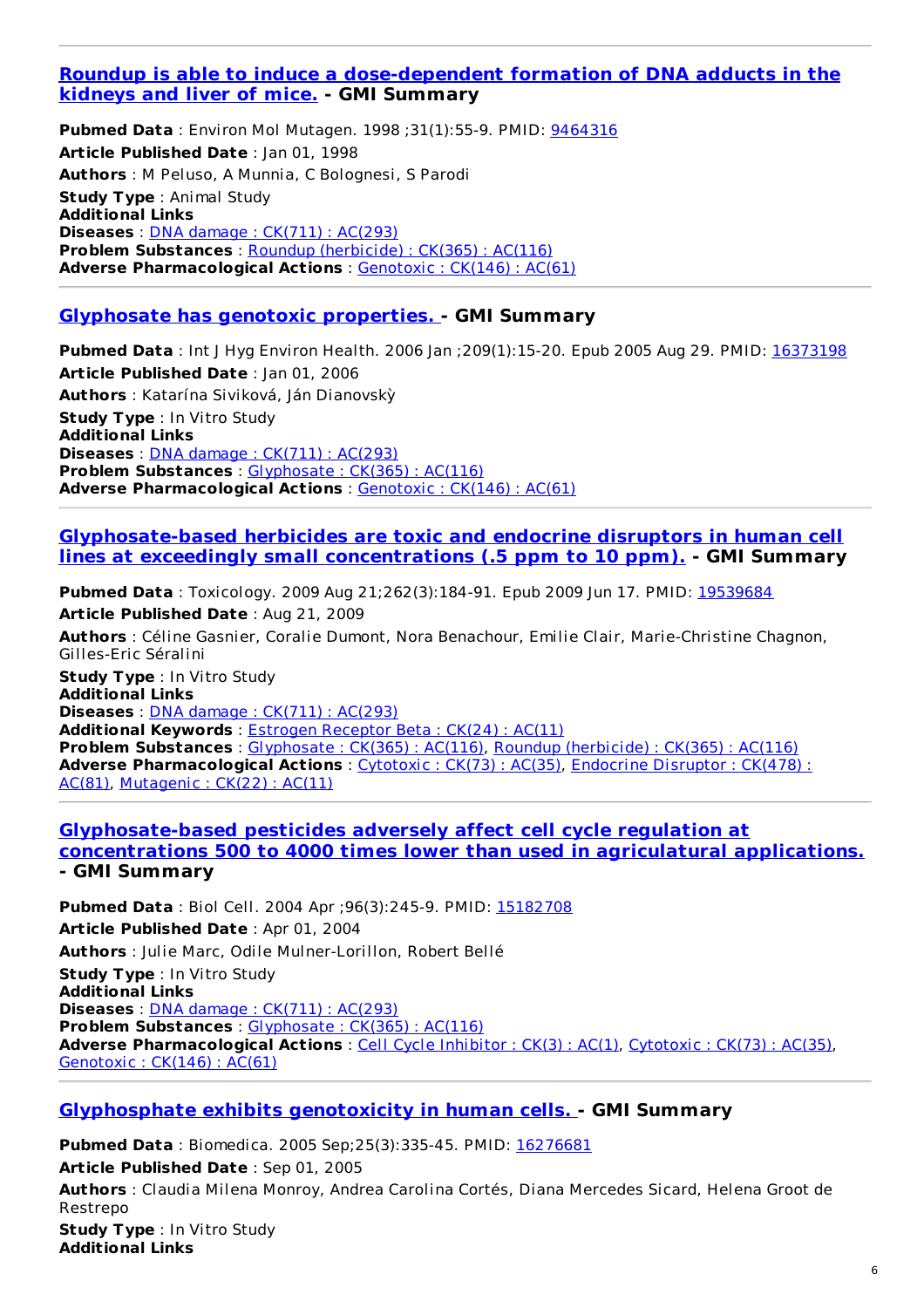**Diseases** : DNA damage : CK(711) : [AC\(293\)](http://www.greenmedinfo.com/disease/dna-damage) **Problem Substances** : [Glyphosate](http://www.greenmedinfo.com/toxic-ingredient/glyphosate) : CK(365) : AC(116) **Adverse Pharmacological Actions** : [Genotoxic](http://www.greenmedinfo.com/adverse-pharmacological-action/genotoxic) : CK(146) : AC(61)

#### **Roundup herbicide is more toxic than its constituent parts and is genotoxic in [concentrations](http://www.ncbi.nlm.nih.gov/pubmed/22331240) that concentrations that correspond to a 450-fold dilution of spraying used in agriculture. - GMI Summary**

**Pubmed Data** : Arch Toxicol. 2012 Feb 14. Epub 2012 Feb 14. PMID: [22331240](http://www.ncbi.nlm.nih.gov/pubmed/22331240) **Article Published Date** : Feb 14, 2012 **Authors** : Verena J Koller, Maria Fürhacker, Armen Nersesyan, Miroslav Mišík, Maria Eisenbauer, Siegfried Knasmueller **Study Type** : In Vitro Study

**Additional Links Diseases** : Cancers: All : [CK\(9062\)](http://www.greenmedinfo.com/disease/cancers-all) : AC(2869), DNA damage : [CK\(711\)](http://www.greenmedinfo.com/disease/dna-damage) : AC(293) **Problem Substances** : [Glyphosate](http://www.greenmedinfo.com/toxic-ingredient/glyphosate) : CK(365) : AC(116), Roundup [\(herbicide\)](http://www.greenmedinfo.com/toxic-ingredient/roundup-herbicide) : CK(365) : AC(116) **Adverse Pharmacological Actions** : [Genotoxic](http://www.greenmedinfo.com/adverse-pharmacological-action/genotoxic) : CK(146) : AC(61)

### **Topic: [Glyphosate](http://www.greenmedinfo.com/disease/glyphosate-toxicity) Toxicity**

#### **Acute [glyphosate-surfactant](http://www.ncbi.nlm.nih.gov/pubmed/19877558) poisoning with neurological sequels and fatal outcome - GMI Summary**

**Pubmed Data** : Vojnosanit Pregl. 2009 Sep ;66(9):758-62. PMID: [19877558](http://www.ncbi.nlm.nih.gov/pubmed/19877558) **Article Published Date** : Sep 01, 2009 **Authors** : Olivera Potrebić, Jasmina Jović-Stosić, Slavica Vucinić, Jelena Tadić, Misel Radulac **Study Type** : Human: Case Report **Additional Links Diseases** : [Glyphosate](http://www.greenmedinfo.com/disease/glyphosate-toxicity) Toxicity : CK(22) : AC(12) **Problem Substances** : [Glyphosate](http://www.greenmedinfo.com/toxic-ingredient/glyphosate) : CK(365) : AC(116) **Adverse Pharmacological Actions** : [Neurotoxic](http://www.greenmedinfo.com/adverse-pharmacological-action/neurotoxic) : CK(1076) : AC(179)

#### **[Glyphosate-induced](http://www.ncbi.nlm.nih.gov/pubmed/11391760) parkinsonism has been reported. - GMI Summary**

**Pubmed Data** : Mov Disord. 2001 May ; 16(3): 565-8. PMID: [11391760](http://www.ncbi.nlm.nih.gov/pubmed/11391760) **Article Published Date** : May 01, 2001 **Authors** : E R Barbosa, M D Leiros da Costa, L A Bacheschi, M Scaff, C C Leite **Study Type** : Human: Case Report **Additional Links Diseases** : <u>[Dopamine](http://www.greenmedinfo.com/disease/dopamine-levels-low) Levels: Low : CK(4) : AC(1)</u>, [Glyphosate](http://www.greenmedinfo.com/disease/glyphosate-toxicity) Toxicity : CK(22) : AC(12), [Neurotoxicity](http://www.greenmedinfo.com/disease/neurotoxicity) : CK(37) : AC(15), [Parkinsonian](http://www.greenmedinfo.com/disease/parkinsonian-disorders) Disorders : CK(15) : AC(4), [Substantia](http://www.greenmedinfo.com/disease/substantia-nigra-damage) Nigra: Damage : CK(3) : AC(1) **Problem Substances** : [Glyphosate](http://www.greenmedinfo.com/toxic-ingredient/glyphosate) : CK(365) : AC(116) **Adverse Pharmacological Actions** : [Neurotoxic](http://www.greenmedinfo.com/adverse-pharmacological-action/neurotoxic) : CK(1076) : AC(179)

#### **Measles vaccine and [glyphosate-induced](http://www.ncbi.nlm.nih.gov/pubmed/12894271) parkinsonism has been reported. - GMI Summary**

**Pubmed Data** : Arq Neuropsiquiatr. 2003 Jun ;61(2B):381-6. Epub 2003 Jul 28. PMID: [12894271](http://www.ncbi.nlm.nih.gov/pubmed/12894271) **Article Published Date** : Jun 01, 2003

**Authors** : Maria do Desterro Leiros da Costa, Lílian Regina Gonçalves, Egberto Reis Barbosa, Luiz Alberto Bacheschi

**Study Type** : Human: Case Report

**Additional Links**

**Diseases** : [Glyphosate](http://www.greenmedinfo.com/disease/glyphosate-toxicity) Toxicity : CK(22) : AC(12), [Parkinsonian](http://www.greenmedinfo.com/disease/vaccine-induced-toxicity) Disorders : CK(15) : AC(4), Vaccineinduced Toxicity : CK(1130) : AC(163)

**Anti Therapeutic Actions** : [Vaccination:](http://www.greenmedinfo.com/anti-therapeutic-action/vaccination-measles) Measles : CK(156) : AC(16) **Problem Substances** : [Glyphosate](http://www.greenmedinfo.com/toxic-ingredient/glyphosate) : CK(365) : AC(116) **Adverse Pharmacological Actions** : [Neurotoxic](http://www.greenmedinfo.com/adverse-pharmacological-action/neurotoxic) : CK(1076) : AC(179)

#### **Genotoxic effects of the herbicide Roundup(®) have been observed in the fish**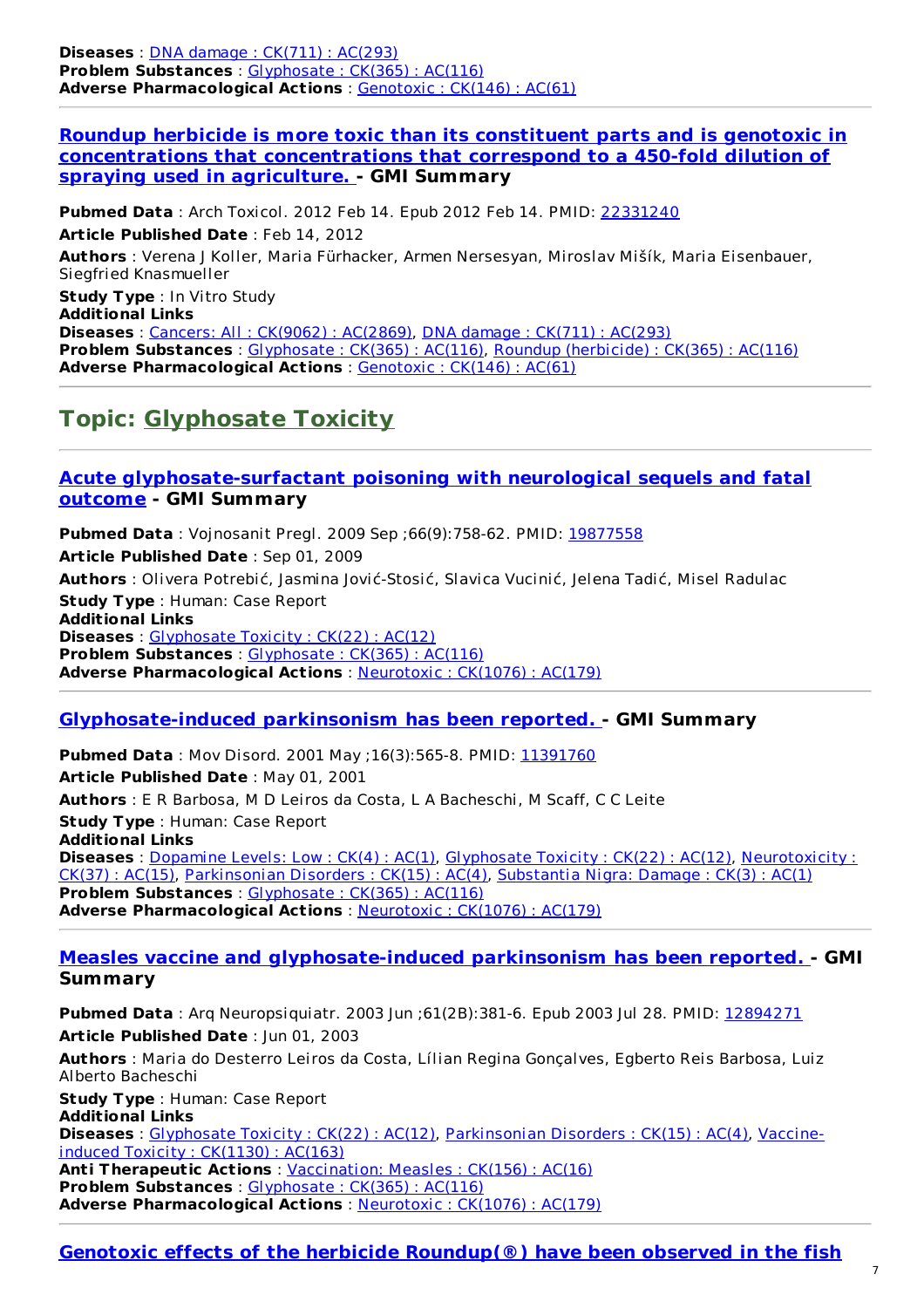#### **species Corydoras paleatus after short-term, [environmentally](http://www.ncbi.nlm.nih.gov/pubmed/22821326) low concentration exposure. - GMI Summary**

**Pubmed Data** : Environ Monit Assess. 2012 Jul 22. Epub 2012 Jul 22. PMID: [22821326](http://www.ncbi.nlm.nih.gov/pubmed/22821326) **Article Published Date** : Jul 21, 2012 **Authors** : Nédia de Castilhos Ghisi, Marta Margarete Cestari **Study Type** : Animal Study, Environmental **Additional Links Diseases** : [Glyphosate](http://www.greenmedinfo.com/disease/glyphosate-toxicity) Toxicity : CK(22) : AC(12) **Problem Substances** : [Glyphosate](http://www.greenmedinfo.com/toxic-ingredient/glyphosate) : CK(365) : AC(116), Glyphosate [formulations](http://www.greenmedinfo.com/toxic-ingredient/glyphosate-formulations) : CK(380) : AC(118), Roundup [\(herbicide\)](http://www.greenmedinfo.com/toxic-ingredient/roundup-herbicide) : CK(365) : AC(116) **Adverse Pharmacological Actions** : [Aquacidal](http://www.greenmedinfo.com/adverse-pharmacological-action/aquacidal) : CK(2) : AC(1), [Genotoxic](http://www.greenmedinfo.com/adverse-pharmacological-action/genotoxic) : CK(146) : AC(61)

#### **Ginkgo biloba protects against [glyphosate](http://www.ncbi.nlm.nih.gov/pubmed/21859351) toxicity in mice. - GMI Summary**

**Pubmed Data** : J Med Food. 2011 Aug 22. Epub 2011 Aug 22. PMID: [21859351](http://www.ncbi.nlm.nih.gov/pubmed/21859351) **Article Published Date** : Aug 22, 2011 **Authors** : Kültiğin Cavuşoğlu, Kürşad Yapar, Ertan Oruç, Emine Yalçın **Study Type** : Animal Study **Additional Links Substances** : Ginkgo biloba : [CK\(530\)](http://www.greenmedinfo.com/substance/ginkgo-biloba) : AC(104) **Diseases** : [Glyphosate](http://www.greenmedinfo.com/disease/glyphosate-toxicity) Toxicity : CK(22) : AC(12) **Problem Substances** : [Glyphosate](http://www.greenmedinfo.com/toxic-ingredient/glyphosate) : CK(365) : AC(116) **Adverse [Pharmacological](http://www.greenmedinfo.com/adverse-pharmacological-action/malondialdehyde-mda-regulation) Actions** : Glutathione [Down-Regulation](http://www.greenmedinfo.com/adverse-pharmacological-action/glutathione-down-regulation) : CK(4) : AC(2), Malondialdehyde (MDA) Up-Regulation : CK(2) : AC(1)

#### **Glyphosate impairs male offspring reproductive [development.](http://www.ncbi.nlm.nih.gov/pubmed/22120950) - GMI Summary**

**Pubmed Data** : Arch Toxicol. 2011 Nov 26. Epub 2011 Nov 26. PMID: [22120950](http://www.ncbi.nlm.nih.gov/pubmed/22120950) **Article Published Date** : Nov 26, 2011

**Authors** : Marco Aurelio Romano, Renata Marino Romano, Luciana Dalazen Santos, Patricia Wisniewski, Daniele Antonelo Campos, Paula Bargi de Souza, Priscila Viau, Maria Martha Bernardi, Maria Tereza Nunes, Claudio Alvarenga de Oliveira

**Study Type** : Animal Study **Additional Links Diseases** : [Glyphosate](http://www.greenmedinfo.com/disease/glyphosate-toxicity) Toxicity : CK(22) : AC(12), [Infertility:](http://www.greenmedinfo.com/disease/infertility-male) Male : CK(209) : AC(52), Male [Reproductive](http://www.greenmedinfo.com/disease/male-reproductive-development-abnormalities) Development Abnormalities : CK(2) : AC(1), Prenatal Chemical [Exposures](http://www.greenmedinfo.com/disease/prenatal-chemical-exposures) : CK(322) : AC(86) **Problem Substances** : [Glyphosate](http://www.greenmedinfo.com/toxic-ingredient/glyphosate) : CK(365) : AC(116)

#### **Lipoic acid protects against the [brain-damaging](http://www.ncbi.nlm.nih.gov/pubmed/22995786) effects of pesticides in the rat brain. - GMI Summary**

**Pubmed Data** : Neurochem Int. 2012 Sep 17. Epub 2012 Sep 17. PMID: [22995786](http://www.ncbi.nlm.nih.gov/pubmed/22995786) **Article Published Date** : Sep 16, 2012 **Authors** : Astiz Mariana, María J T de Alaniz, Marra Carlos Alberto **Study Type** : Animal Study **Additional Links Substances** : [Alpha-Lipoic](http://www.greenmedinfo.com/substance/alpha-lipoic-acid) Acid : CK(384) : AC(82) **Diseases** : [Glyphosate](http://www.greenmedinfo.com/disease/glyphosate-toxicity) Toxicity : CK(22) : AC(12) **[Pharmacological](http://www.greenmedinfo.com/pharmacological-action/neuroprotective-agents) Actions** : [Antioxidants](http://www.greenmedinfo.com/pharmacological-action/antioxidants) : CK(3653) : AC(1318), Neuroprotective Agents : CK(962) : AC(480) **Problem Substances** : [Glyphosate](http://www.greenmedinfo.com/toxic-ingredient/glyphosate) : CK(365) : AC(116)

#### **[Pesticide-induced](http://www.ncbi.nlm.nih.gov/pubmed/23465731) decrease in rat testicular steroidogenesis is differentially prevented by lipoate and tocopherol. - GMI Summary**

**Pubmed Data** : Ecotoxicol Environ Saf. 2013 May ;91:129-38. Epub 2013 Mar 7. PMID: [23465731](http://www.ncbi.nlm.nih.gov/pubmed/23465731) **Article Published Date** : Apr 30, 2013

**Authors** : Mariana Astiz, Graciela E Hurtado de Catalfo, Marcela N García, Susana M Galletti, Ana L Errecalde, María J T de Alaniz, Carlos A Marra

**Study Type** : Animal Study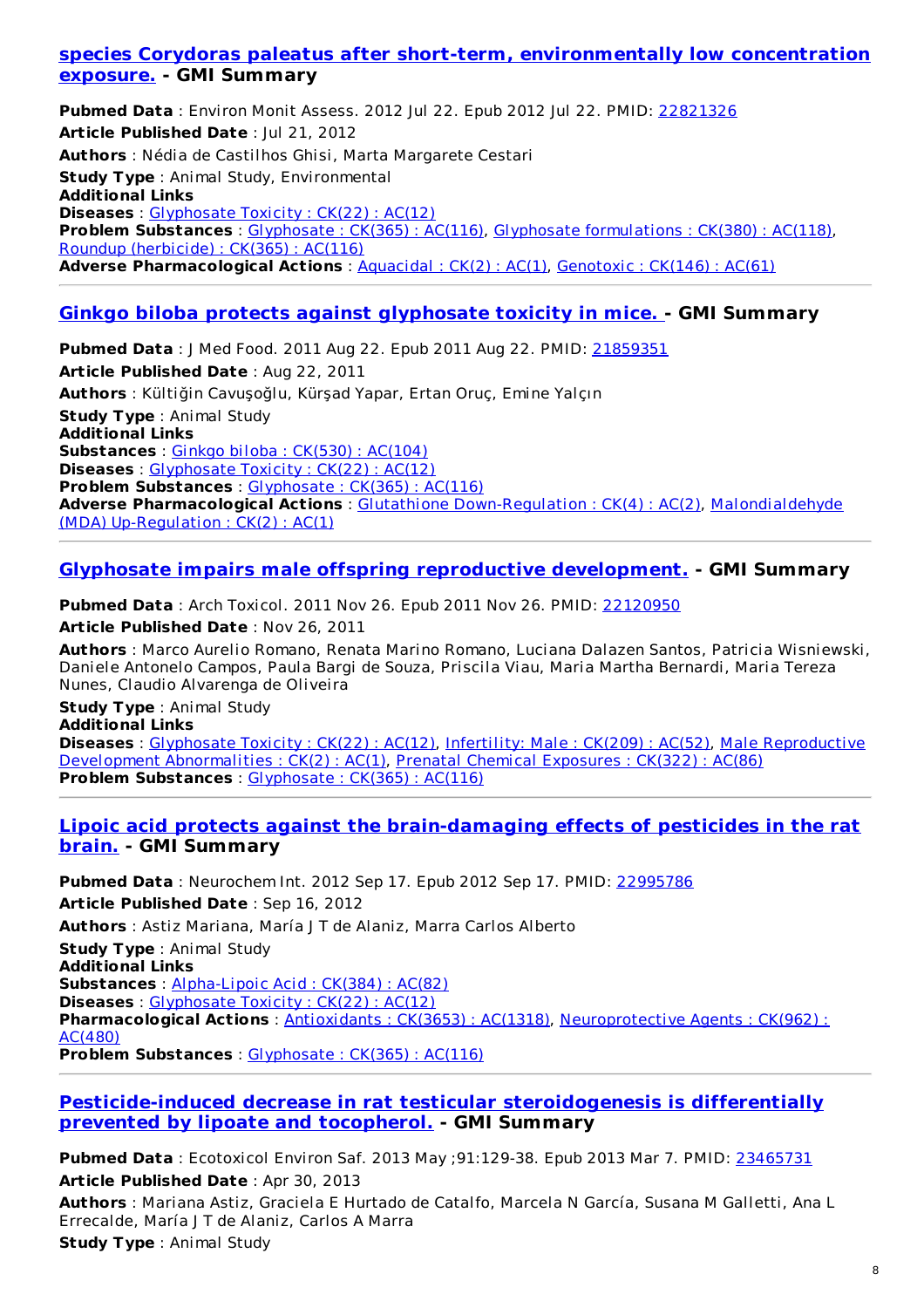**Additional Links Substances** : [Alpha-Lipoic](http://www.greenmedinfo.com/substance/alpha-lipoic-acid) Acid : CK(384) : AC(82), Vitamin E: alpha [tocopherol](http://www.greenmedinfo.com/substance/vitamin-e-alpha-tocopherol) : CK(1287) : AC(222) **Diseases** : [Glyphosate](http://www.greenmedinfo.com/disease/glyphosate-toxicity) Toxicity : CK(22) : AC(12), [Infertility:](http://www.greenmedinfo.com/disease/infertility-male) Male : CK(209) : AC(52) **Pharmacological Actions** : [Antioxidants](http://www.greenmedinfo.com/pharmacological-action/antioxidants) : CK(3653) : AC(1318) **Problem Substances** : [Glyphosate](http://www.greenmedinfo.com/toxic-ingredient/glyphosate) : CK(365) : AC(116), [Zineb](http://www.greenmedinfo.com/toxic-ingredient/zineb) : CK(1) : AC(1) **Adverse Pharmacological Actions** : Endocrine [Disruptor:](http://www.greenmedinfo.com/adverse-pharmacological-action/endocrine-disruptor-testes) Testes : CK(1) : AC(1)

#### **"A [glyphosate-based](http://www.ncbi.nlm.nih.gov/pubmed/22200534) herbicide induces necrosis and apoptosis in mature rat testicular cells in vitro, and testosterone decrease at lower levels." - GMI Summary**

**Pubmed Data** : Toxicol In Vitro. 2011 Dec 19. Epub 2011 Dec 19. PMID: [22200534](http://www.ncbi.nlm.nih.gov/pubmed/22200534) **Article Published Date** : Dec 19, 2011 **Authors** : Emilie Clair, Robin Mesnage, Carine Travert, Gilles-Éric Séralini **Study Type** : In Vitro Study

**Additional Links Diseases** : [Glyphosate](http://www.greenmedinfo.com/disease/glyphosate-toxicity) Toxicity : CK(22) : AC(12), [Testosterone:](http://www.greenmedinfo.com/disease/testosterone-too-low) Too Low : CK(369) : AC(70) **Problem Substances** : [Glyphosate](http://www.greenmedinfo.com/toxic-ingredient/glyphosate) : CK(365) : AC(116), Roundup [\(herbicide\)](http://www.greenmedinfo.com/toxic-ingredient/roundup-herbicide) : CK(365) : AC(116) **Adverse Pharmacological Actions** : Endocrine [Disruptor:](http://www.greenmedinfo.com/adverse-pharmacological-action/endocrine-disruptor-testes) Testes : CK(1) : AC(1)

#### **"Effect of [pesticides](http://www.ncbi.nlm.nih.gov/pubmed/19493570) on cell survival in liver and brain rat tissues." - GMI Summary**

**Pubmed Data** : Ecotoxicol Environ Saf. 2009 Oct ;72(7):2025-32. Epub 2009 Jun 2. PMID: [19493570](http://www.ncbi.nlm.nih.gov/pubmed/19493570) **Article Published Date** : Oct 01, 2009 **Authors** : Mariana Astiz, María J T de Alaniz, Carlos Alberto Marra **Study Type** : In Vitro Study

**Additional Links**

**Diseases** : [Chemically-Induced](http://www.greenmedinfo.com/disease/chemically-induced-liver-damage) Liver Damage : CK(475) : AC(175), [Glyphosate](http://www.greenmedinfo.com/disease/glyphosate-toxicity) Toxicity : CK(22) : AC(12), Lipid [Peroxidation](http://www.greenmedinfo.com/disease/lipid-peroxidation) : CK(403) : AC(127), [Neurotoxicity](http://www.greenmedinfo.com/disease/parkinson-disease) : CK(37) : AC(15), Parkinson Disease : CK(543) : AC(79), [Pesticide](http://www.greenmedinfo.com/disease/pesticide-toxicity) Toxicity : CK(147) : AC(45)

**Problem [Substances](http://www.greenmedinfo.com/toxic-ingredient/pesticides)** : [Dimethoate](http://www.greenmedinfo.com/toxic-ingredient/dimethoate) : CK(3) : AC(1), [Glyphosate](http://www.greenmedinfo.com/toxic-ingredient/glyphosate) : CK(365) : AC(116), Pesticides : CK(699) : AC(70), [Zineb](http://www.greenmedinfo.com/toxic-ingredient/zineb) : CK(1) : AC(1)

**Adverse Pharmacological Actions** : [Apoptotic](http://www.greenmedinfo.com/adverse-pharmacological-action/apoptotic) : CK(8) : AC(7), [Hepatotoxic](http://www.greenmedinfo.com/adverse-pharmacological-action/hepatotoxic) : CK(283) : AC(80), [Neurotoxic](http://www.greenmedinfo.com/adverse-pharmacological-action/neurotoxic) : CK(1076) : AC(179), Oxidant : [CK\(104\)](http://www.greenmedinfo.com/adverse-pharmacological-action/oxidant) : AC(37)

#### **A commercial formulation of glyphosate inhibits proliferation and [differentiation](http://www.ncbi.nlm.nih.gov/pubmed/22546541) to adipocytes and induces programmed cell death in 3T3-L1 fibroblasts. - GMI Summary**

**Pubmed Data** : Toxicol In Vitro. 2012 Apr 21. Epub 2012 Apr 21. PMID: [22546541](http://www.ncbi.nlm.nih.gov/pubmed/22546541) **Article Published Date** : Apr 21, 2012 **Authors** : Claudia N Martini, Matías Gabrielli, María Del C Vila **Study Type** : In Vitro Study **Additional Links Diseases** : [Glyphosate](http://www.greenmedinfo.com/disease/glyphosate-toxicity) Toxicity : CK(22) : AC(12) **Problem Substances** : [Glyphosate](http://www.greenmedinfo.com/toxic-ingredient/glyphosate) : CK(365) : AC(116) **Adverse Pharmacological Actions** : [Apoptotic](http://www.greenmedinfo.com/adverse-pharmacological-action/apoptotic) : CK(8) : AC(7), [Cytotoxic](http://www.greenmedinfo.com/adverse-pharmacological-action/cytotoxic) : CK(73) : AC(35)

**Exposure to glyphosate- and/or [Mn/Zn-ethylene-bis-dithiocarbamate-containing](http://www.ncbi.nlm.nih.gov/pubmed/21922334) pesticides leads to degeneration ofγ-aminobutyric acid and dopamine neurons in Caenorhabditis elegans. - GMI Summary**

**Pubmed Data** : Neurotox Res. 2012 Apr ;21(3):281-90. Epub 2011 Sep 16. PMID: [21922334](http://www.ncbi.nlm.nih.gov/pubmed/21922334) **Article Published Date** : Apr 01, 2012

**Authors** : Rekek Negga, J Andrew Stuart, Morgan L Machen, Joel Salva, Amanda J Lizek, S Jayne Richardson, Amanda S Osborne, Oriol Mirallas, Kenneth A McVey, Vanessa A Fitsanakis

**Study Type** : In Vitro Study **Additional Links**

**Diseases** : [Dopamine](http://www.greenmedinfo.com/disease/dopamine-levels-low) Levels: Low : CK(4) : AC(1), [Glyphosate](http://www.greenmedinfo.com/disease/glyphosate-toxicity) Toxicity : CK(22) : AC(12), [Neurodegenerative](http://www.greenmedinfo.com/disease/parkinson-disease) Diseases : CK(1743) : AC(420), [Neurotoxicity](http://www.greenmedinfo.com/disease/neurotoxicity) : CK(37) : AC(15), Parkinson Disease : CK(543) : AC(79), [Parkinsonian](http://www.greenmedinfo.com/disease/parkinsonian-disorders) Disorders : CK(15) : AC(4), [Substantia](http://www.greenmedinfo.com/disease/substantia-nigra-damage) Nigra: Damage : CK(3) : AC(1)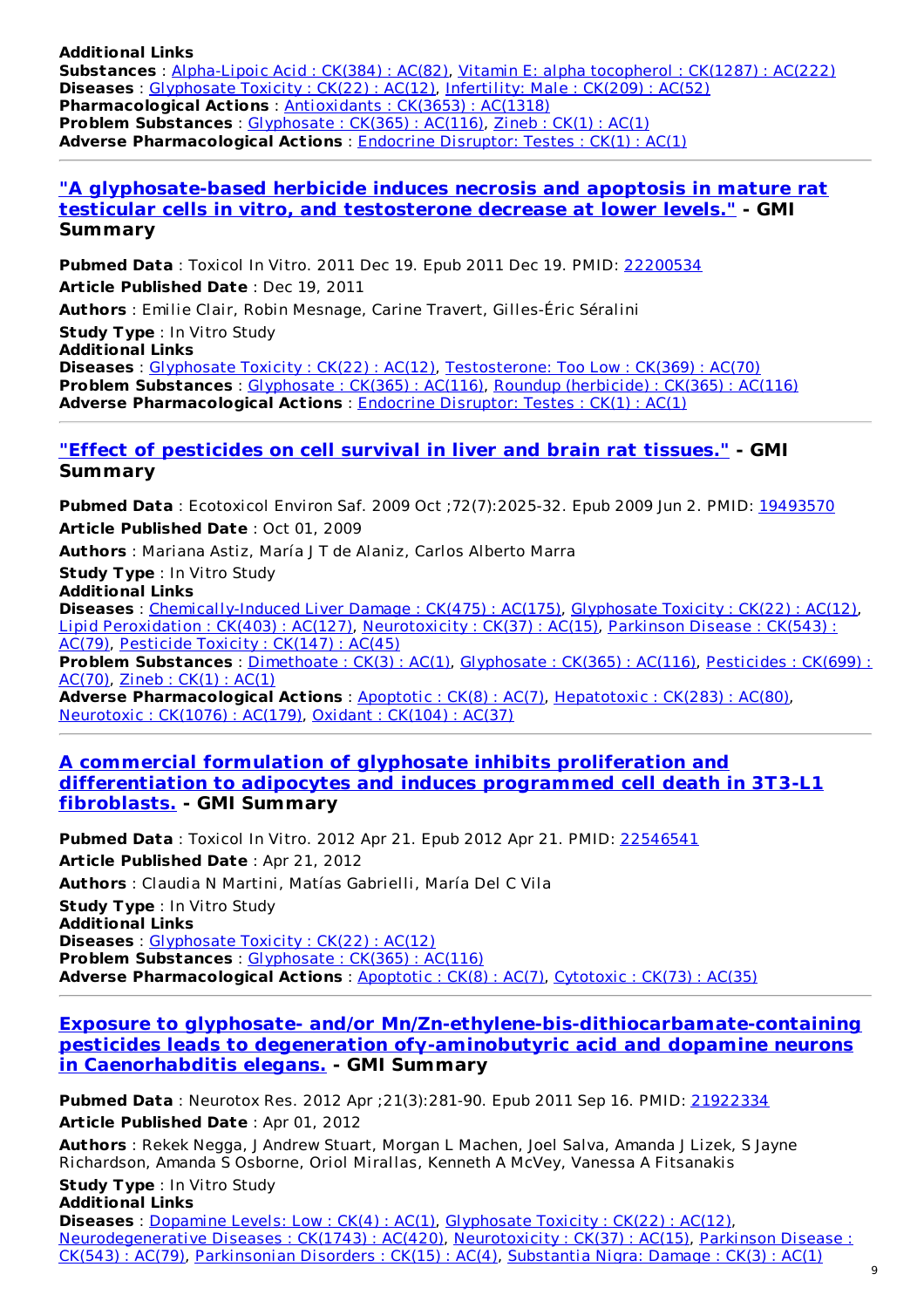#### **Problem Substances** : [Glyphosate](http://www.greenmedinfo.com/toxic-ingredient/glyphosate) : CK(365) : AC(116) **Adverse Pharmacological Actions** : [Neurotoxic](http://www.greenmedinfo.com/adverse-pharmacological-action/neurotoxic) : CK(1076) : AC(179)

#### **Quercetin reverses [glyphosate-induced](http://www.ncbi.nlm.nih.gov/pubmed/22369932) changes in skin cells. - GMI Summary**

CK(543) : AC(79), Parkinsonian Disorders : CK(15) : AC(4), Substantia Nigra: Damage : CK(3) : AC(1)

**Pubmed Data** : J Struct Biol. 2012 Feb 17. Epub 2012 Feb 17. PMID: [22369932](http://www.ncbi.nlm.nih.gov/pubmed/22369932) **Article Published Date** : Feb 17, 2012 **Authors** : Celine Heu, Alexandre Berquand, Celine Elie-Caille, Laurence Nicod **Study Type** : In Vitro Study **Additional Links Diseases** : [Glyphosate](http://www.greenmedinfo.com/disease/glyphosate-toxicity) Toxicity : CK(22) : AC(12) **Problem Substances** : [Glyphosate](http://www.greenmedinfo.com/toxic-ingredient/glyphosate) : CK(365) : AC(116)

### **Topic: Hormonal [Disorders:](http://www.greenmedinfo.com/disease/hormonal-disorders-children) Children**

#### **Prepubertal exposure to commercial formulation of the herbicide glyphosate alters [testosterone](http://www.ncbi.nlm.nih.gov/pubmed/20012598) levels and testicular morphology. - GMI Summary**

**Pubmed Data** : Arch Toxicol. 2010 Apr;84(4):309-17. Epub 2009 Dec 12. PMID: [20012598](http://www.ncbi.nlm.nih.gov/pubmed/20012598) **Article Published Date** : Apr 01, 2010 **Authors** : R M Romano, M A Romano, M M Bernardi, P V Furtado, C A Oliveira **Study Type** : Human Study **Additional Links Diseases** : Hormonal [Disorders:](http://www.greenmedinfo.com/disease/hormonal-disorders-children) Children : CK(14) : AC(3), [Pesticide](http://www.greenmedinfo.com/disease/pesticide-toxicity) Toxicity : CK(147) : AC(45), [Testosterone:](http://www.greenmedinfo.com/disease/testosterone-too-low) Too Low : CK(369) : AC(70) **Additional Keywords** : [Environmental](http://www.greenmedinfo.com/keyword/environmental-pollutant) Pollutant : CK(32) : AC(15)

**Problem Substances** : [Glyphosate](http://www.greenmedinfo.com/toxic-ingredient/glyphosate) : CK(365) : AC(116), Roundup [\(herbicide\)](http://www.greenmedinfo.com/toxic-ingredient/roundup-herbicide) : CK(365) : AC(116) **Adverse Pharmacological Actions** : [Endocrine](http://www.greenmedinfo.com/adverse-pharmacological-action/endocrine-disruptor) Disruptor : CK(478) : AC(81)

#### **The herbicide Roundup may cause disorder in the [morphophysiology](http://www.ncbi.nlm.nih.gov/pubmed/17166697) of the male genital system of animals. - GMI Summary**

**Pubmed Data**: Reprod Toxicol. 2007 Feb;23(2):182-91. Epub 2006 Nov 11. PMID: [17166697](http://www.ncbi.nlm.nih.gov/pubmed/17166697) **Article Published Date** : Feb 01, 2007 **Authors** : André G Oliveira, Luiz F Telles, Rex A Hess, Germán A B Mahecha, Cleida A Oliveira **Study Type** : Animal Study **Additional Links Diseases** : [Endocrine](http://www.greenmedinfo.com/disease/endocrine-diseases) Diseases : CK(13) : AC(3), Hormonal [Disorders:](http://www.greenmedinfo.com/disease/hormonal-disorders-children) Children : CK(14) : AC(3) **Problem Substances** : [Glyphosate](http://www.greenmedinfo.com/toxic-ingredient/glyphosate) : CK(365) : AC(116), Roundup [\(herbicide\)](http://www.greenmedinfo.com/toxic-ingredient/roundup-herbicide) : CK(365) : AC(116) **Adverse Pharmacological Actions** : [Endocrine](http://www.greenmedinfo.com/adverse-pharmacological-action/endocrine-disruptor) Disruptor : CK(478) : AC(81)

### **Topic: [Testosterone:](http://www.greenmedinfo.com/disease/testosterone-too-low) Too Low**

#### **Prepubertal exposure to commercial formulation of the herbicide glyphosate alters [testosterone](http://www.ncbi.nlm.nih.gov/pubmed/20012598) levels and testicular morphology. - GMI Summary**

**Pubmed Data** : Arch Toxicol. 2010 Apr;84(4):309-17. Epub 2009 Dec 12. PMID: [20012598](http://www.ncbi.nlm.nih.gov/pubmed/20012598) **Article Published Date** : Apr 01, 2010 **Authors** : R M Romano, M A Romano, M M Bernardi, P V Furtado, C A Oliveira **Study Type** : Human Study **Additional Links Diseases** : Hormonal [Disorders:](http://www.greenmedinfo.com/disease/hormonal-disorders-children) Children : CK(14) : AC(3), [Pesticide](http://www.greenmedinfo.com/disease/pesticide-toxicity) Toxicity : CK(147) : AC(45), [Testosterone:](http://www.greenmedinfo.com/disease/testosterone-too-low) Too Low : CK(369) : AC(70) **Additional Keywords** : [Environmental](http://www.greenmedinfo.com/keyword/environmental-pollutant) Pollutant : CK(32) : AC(15) **Problem Substances** : [Glyphosate](http://www.greenmedinfo.com/toxic-ingredient/glyphosate) : CK(365) : AC(116), Roundup [\(herbicide\)](http://www.greenmedinfo.com/toxic-ingredient/roundup-herbicide) : CK(365) : AC(116) **Adverse Pharmacological Actions** : [Endocrine](http://www.greenmedinfo.com/adverse-pharmacological-action/endocrine-disruptor) Disruptor : CK(478) : AC(81)

#### **"A glyphosate-based herbicide induces necrosis and apoptosis in mature rat**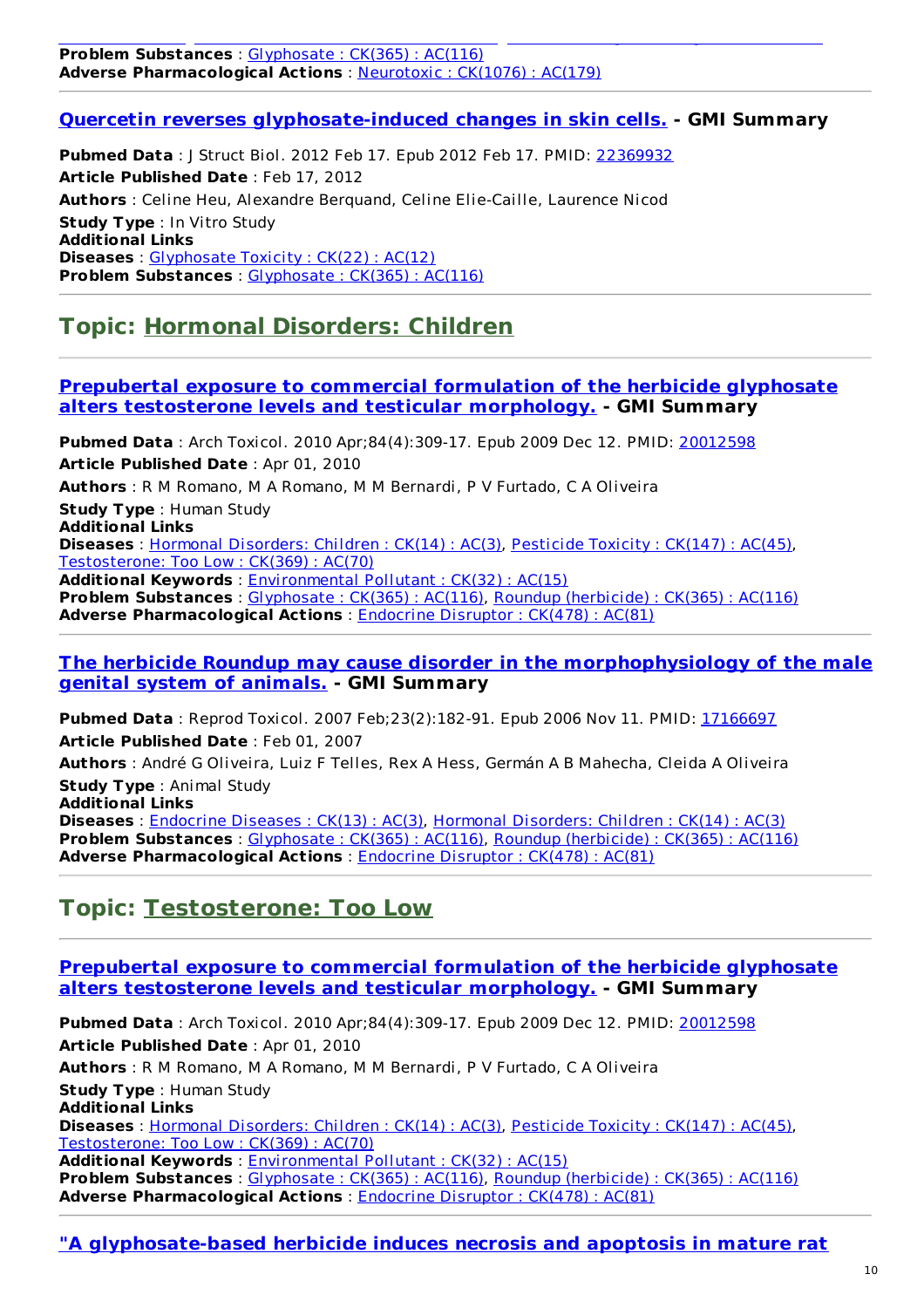#### **testicular cells in vitro, and [testosterone](http://www.ncbi.nlm.nih.gov/pubmed/22200534) decrease at lower levels." - GMI Summary**

**Pubmed Data** : Toxicol In Vitro. 2011 Dec 19. Epub 2011 Dec 19. PMID: [22200534](http://www.ncbi.nlm.nih.gov/pubmed/22200534) **Article Published Date** : Dec 19, 2011

**Authors** : Emilie Clair, Robin Mesnage, Carine Travert, Gilles-Éric Séralini

**Study Type** : In Vitro Study

**Additional Links Diseases** : [Glyphosate](http://www.greenmedinfo.com/disease/glyphosate-toxicity) Toxicity : CK(22) : AC(12), [Testosterone:](http://www.greenmedinfo.com/disease/testosterone-too-low) Too Low : CK(369) : AC(70) **Problem Substances** : [Glyphosate](http://www.greenmedinfo.com/toxic-ingredient/glyphosate) : CK(365) : AC(116), Roundup [\(herbicide\)](http://www.greenmedinfo.com/toxic-ingredient/roundup-herbicide) : CK(365) : AC(116) **Adverse Pharmacological Actions** : Endocrine [Disruptor:](http://www.greenmedinfo.com/adverse-pharmacological-action/endocrine-disruptor-testes) Testes : CK(1) : AC(1)

# **Topic: [Pesticide](http://www.greenmedinfo.com/disease/pesticide-toxicity) Toxicity**

#### **Prepubertal exposure to commercial [formulation](http://www.ncbi.nlm.nih.gov/pubmed/20012598) of the herbicide glyphosate alters testosterone levels and testicular morphology. - GMI Summary**

**Pubmed Data** : Arch Toxicol. 2010 Apr;84(4):309-17. Epub 2009 Dec 12. PMID: [20012598](http://www.ncbi.nlm.nih.gov/pubmed/20012598) **Article Published Date** : Apr 01, 2010 **Authors** : R M Romano, M A Romano, M M Bernardi, P V Furtado, C A Oliveira

**Study Type** : Human Study **Additional Links Diseases** : Hormonal [Disorders:](http://www.greenmedinfo.com/disease/hormonal-disorders-children) Children : CK(14) : AC(3), [Pesticide](http://www.greenmedinfo.com/disease/pesticide-toxicity) Toxicity : CK(147) : AC(45), [Testosterone:](http://www.greenmedinfo.com/disease/testosterone-too-low) Too Low : CK(369) : AC(70) **Additional Keywords** : [Environmental](http://www.greenmedinfo.com/keyword/environmental-pollutant) Pollutant : CK(32) : AC(15)

**Problem Substances** : [Glyphosate](http://www.greenmedinfo.com/toxic-ingredient/glyphosate) : CK(365) : AC(116), Roundup [\(herbicide\)](http://www.greenmedinfo.com/toxic-ingredient/roundup-herbicide) : CK(365) : AC(116) **Adverse Pharmacological Actions** : [Endocrine](http://www.greenmedinfo.com/adverse-pharmacological-action/endocrine-disruptor) Disruptor : CK(478) : AC(81)

#### **"Effect of [pesticides](http://www.ncbi.nlm.nih.gov/pubmed/19493570) on cell survival in liver and brain rat tissues." - GMI Summary**

**Pubmed Data** : Ecotoxicol Environ Saf. 2009 Oct ;72(7):2025-32. Epub 2009 Jun 2. PMID: [19493570](http://www.ncbi.nlm.nih.gov/pubmed/19493570) **Article Published Date** : Oct 01, 2009 **Authors** : Mariana Astiz, María J T de Alaniz, Carlos Alberto Marra **Study Type** : In Vitro Study **Additional Links Diseases** : [Chemically-Induced](http://www.greenmedinfo.com/disease/chemically-induced-liver-damage) Liver Damage : CK(475) : AC(175), [Glyphosate](http://www.greenmedinfo.com/disease/glyphosate-toxicity) Toxicity : CK(22) : AC(12), Lipid [Peroxidation](http://www.greenmedinfo.com/disease/lipid-peroxidation) : CK(403) : AC(127), [Neurotoxicity](http://www.greenmedinfo.com/disease/parkinson-disease) : CK(37) : AC(15), Parkinson Disease : CK(543) : AC(79), [Pesticide](http://www.greenmedinfo.com/disease/pesticide-toxicity) Toxicity : CK(147) : AC(45) **Problem [Substances](http://www.greenmedinfo.com/toxic-ingredient/pesticides)** : [Dimethoate](http://www.greenmedinfo.com/toxic-ingredient/dimethoate) : CK(3) : AC(1), [Glyphosate](http://www.greenmedinfo.com/toxic-ingredient/glyphosate) : CK(365) : AC(116), Pesticides : CK(699) : AC(70), [Zineb](http://www.greenmedinfo.com/toxic-ingredient/zineb) : CK(1) : AC(1) **Adverse Pharmacological Actions** : [Apoptotic](http://www.greenmedinfo.com/adverse-pharmacological-action/apoptotic) : CK(8) : AC(7), [Hepatotoxic](http://www.greenmedinfo.com/adverse-pharmacological-action/hepatotoxic) : CK(283) : AC(80), [Neurotoxic](http://www.greenmedinfo.com/adverse-pharmacological-action/neurotoxic) : CK(1076) : AC(179), Oxidant : [CK\(104\)](http://www.greenmedinfo.com/adverse-pharmacological-action/oxidant) : AC(37)

# **Topic: Hairy [Leukoplakia](http://www.greenmedinfo.com/disease/hairy-leukoplakia)**

#### **Glyphosate pesticide (Roundup) exposure is a risk factor for [non-Hodgkin](http://www.ncbi.nlm.nih.gov/pubmed/12148884) lymphoma and Hairy Cell leukemia. - GMI Summary**

**Pubmed Data** : Leuk Lymphoma. 2002 May;43(5):1043-9. PMID: [12148884](http://www.ncbi.nlm.nih.gov/pubmed/12148884) **Article Published Date** : May 01, 2002 **Authors** : Lennart Hardell, Mikael Eriksson, Marie Nordstrom **Study Type** : Human Study **Additional Links Diseases** : Hairy [Leukoplakia](http://www.greenmedinfo.com/disease/hairy-leukoplakia) : CK(10) : AC(2), [Lymphoma](http://www.greenmedinfo.com/disease/lymphoma) : CK(209) : AC(69), Lymphoma: [Non-Hodgkin](http://www.greenmedinfo.com/disease/lymphoma-non-hodgkin-0) : CK(256) : AC(67) **Problem Substances** : [Glyphosate](http://www.greenmedinfo.com/toxic-ingredient/glyphosate) : CK(365) : AC(116), Roundup [\(herbicide\)](http://www.greenmedinfo.com/toxic-ingredient/roundup-herbicide) : CK(365) : AC(116) **Adverse Pharmacological Actions** : [Carcinogen](http://www.greenmedinfo.com/adverse-pharmacological-action/carcinogen) : CK(59) : AC(11)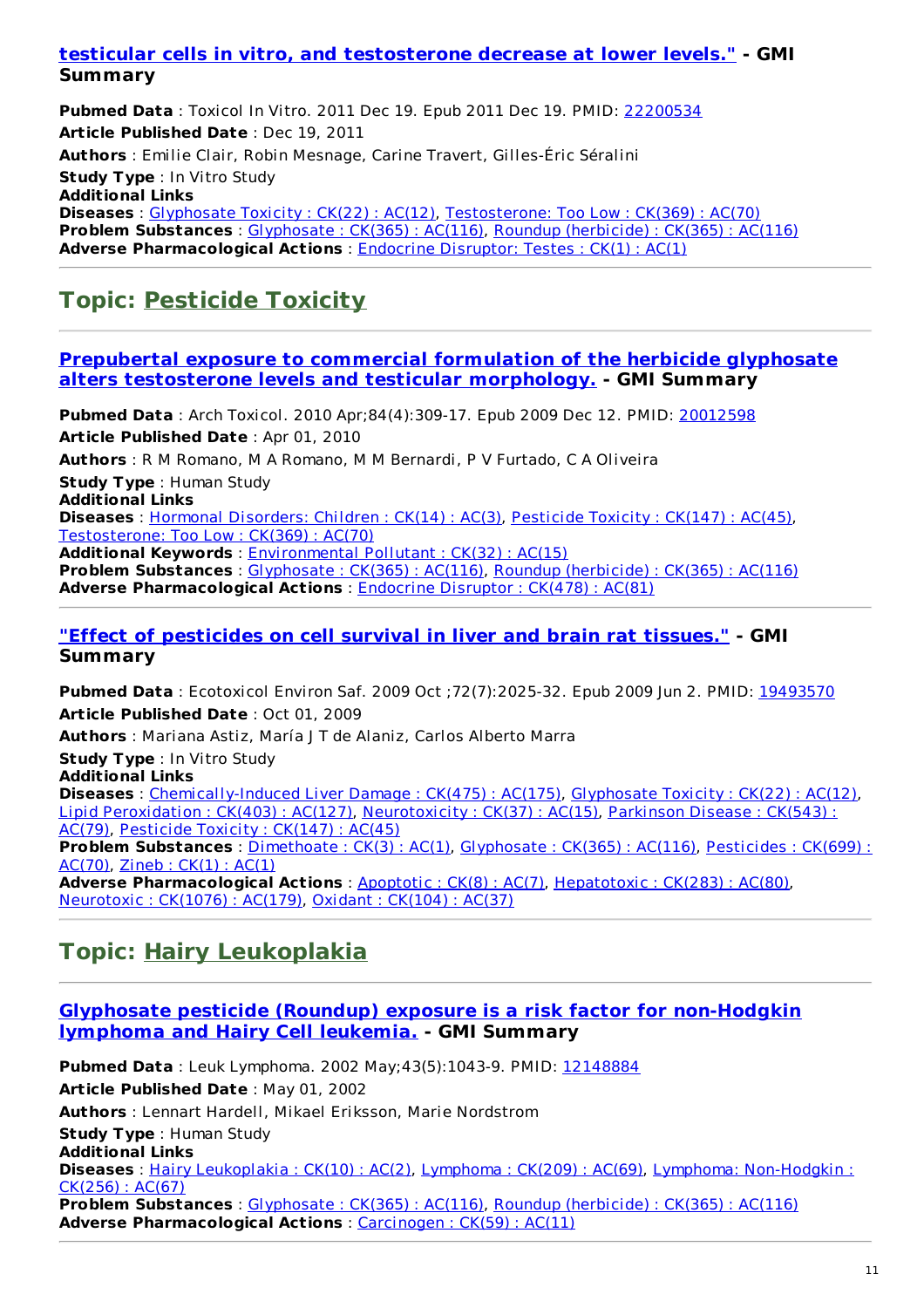### **Topic: [Lymphoma](http://www.greenmedinfo.com/disease/lymphoma)**

#### **Glyphosate pesticide (Roundup) exposure is a risk factor for [non-Hodgkin](http://www.ncbi.nlm.nih.gov/pubmed/12148884) lymphoma and Hairy Cell leukemia. - GMI Summary**

**Pubmed Data** : Leuk Lymphoma. 2002 May;43(5):1043-9. PMID: [12148884](http://www.ncbi.nlm.nih.gov/pubmed/12148884) **Article Published Date** : May 01, 2002 **Authors** : Lennart Hardell, Mikael Eriksson, Marie Nordstrom **Study Type** : Human Study **Additional Links Diseases** : Hairy [Leukoplakia](http://www.greenmedinfo.com/disease/hairy-leukoplakia) : CK(10) : AC(2), [Lymphoma](http://www.greenmedinfo.com/disease/lymphoma) : CK(209) : AC(69), Lymphoma: [Non-Hodgkin](http://www.greenmedinfo.com/disease/lymphoma-non-hodgkin-0) : CK(256) : AC(67) **Problem Substances** : [Glyphosate](http://www.greenmedinfo.com/toxic-ingredient/glyphosate) : CK(365) : AC(116), Roundup [\(herbicide\)](http://www.greenmedinfo.com/toxic-ingredient/roundup-herbicide) : CK(365) : AC(116) **Adverse Pharmacological Actions** : [Carcinogen](http://www.greenmedinfo.com/adverse-pharmacological-action/carcinogen) : CK(59) : AC(11)

## **Topic: Prenatal Chemical [Exposures](http://www.greenmedinfo.com/disease/prenatal-chemical-exposures)**

#### **[Glyphosate](http://www.ncbi.nlm.nih.gov/pubmed/17634926) herbicides (Roundup) exhibit pre- and postnatal toxicity in rats. - GMI Summary**

**Pubmed Data** : Arch Toxicol. 2007 Sep;81(9):665-73. Epub 2007 Jul 19. PMID: [17634926](http://www.ncbi.nlm.nih.gov/pubmed/17634926) **Article Published Date** : Sep 01, 2007

**Authors** : Eliane Dallegrave, Fabiana D Mantese, Rosemari T Oliveira, Anderson J M Andrade, Paulo R Dalsenter, Augusto Langeloh

**Study Type** : Animal Study **Additional Links**

**Diseases** : Postnatal Care: [Breastfeeding](http://www.greenmedinfo.com/disease/postnatal-care-breastfeeding) : CK(209) : AC(25), Pregnancy: [Environmental](http://www.greenmedinfo.com/disease/pregnancy-environmental-exposures) Exposures : CK(29) : AC(6), Prenatal Chemical [Exposures](http://www.greenmedinfo.com/disease/prenatal-chemical-exposures) : CK(322) : AC(86) **Problem Substances** : [Glyphosate](http://www.greenmedinfo.com/toxic-ingredient/glyphosate) : CK(365) : AC(116), [Polyoxyethylene](http://www.greenmedinfo.com/toxic-ingredient/roundup-herbicide) amine : CK(12) : AC(7), Roundup (herbicide) : CK(365) : AC(116) **Adverse Pharmacological Actions** : [Endocrine](http://www.greenmedinfo.com/adverse-pharmacological-action/endocrine-disruptor) Disruptor : CK(478) : AC(81)

#### **Glyphosate impairs male offspring reproductive [development.](http://www.ncbi.nlm.nih.gov/pubmed/22120950) - GMI Summary**

**Pubmed Data** : Arch Toxicol. 2011 Nov 26. Epub 2011 Nov 26. PMID: [22120950](http://www.ncbi.nlm.nih.gov/pubmed/22120950) **Article Published Date** : Nov 26, 2011

**Authors** : Marco Aurelio Romano, Renata Marino Romano, Luciana Dalazen Santos, Patricia Wisniewski, Daniele Antonelo Campos, Paula Bargi de Souza, Priscila Viau, Maria Martha Bernardi, Maria Tereza Nunes, Claudio Alvarenga de Oliveira

**Study Type** : Animal Study

**Additional Links Diseases** : [Glyphosate](http://www.greenmedinfo.com/disease/glyphosate-toxicity) Toxicity : CK(22) : AC(12), [Infertility:](http://www.greenmedinfo.com/disease/infertility-male) Male : CK(209) : AC(52), Male [Reproductive](http://www.greenmedinfo.com/disease/male-reproductive-development-abnormalities) Development Abnormalities : CK(2) : AC(1), Prenatal Chemical [Exposures](http://www.greenmedinfo.com/disease/prenatal-chemical-exposures) : CK(322) : AC(86) **Problem Substances** : [Glyphosate](http://www.greenmedinfo.com/toxic-ingredient/glyphosate) : CK(365) : AC(116)

**Maternal exposure to [agrochemicals](http://www.ncbi.nlm.nih.gov/pubmed/11237511) (such as glyphosate) during pregnancy induces a variety of functional abnormalities in the specific activity of the enzymes in the studied organs of the pregnant rats and their fetuses. - GMI Summary**

**Pubmed Data** : Environ Res. 2001 Mar ;85(3):226-31. PMID: [11237511](http://www.ncbi.nlm.nih.gov/pubmed/11237511) **Article Published Date** : Mar 01, 2001 **Authors** : J Daruich, F Zirulnik, M S Gimenez **Study Type** : Animal Study **Additional Links Diseases** : Prenatal Chemical [Exposures](http://www.greenmedinfo.com/disease/prenatal-chemical-exposures) : CK(322) : AC(86) **Problem Substances** : [Glyphosate](http://www.greenmedinfo.com/toxic-ingredient/glyphosate) : CK(365) : AC(116) **Adverse [Pharmacological](http://www.greenmedinfo.com/adverse-pharmacological-action/teratogenic) Actions** : [Endocrine](http://www.greenmedinfo.com/adverse-pharmacological-action/endocrine-disruptor) Disruptor : CK(478) : AC(81), Teratogenic : CK(304) : AC(59)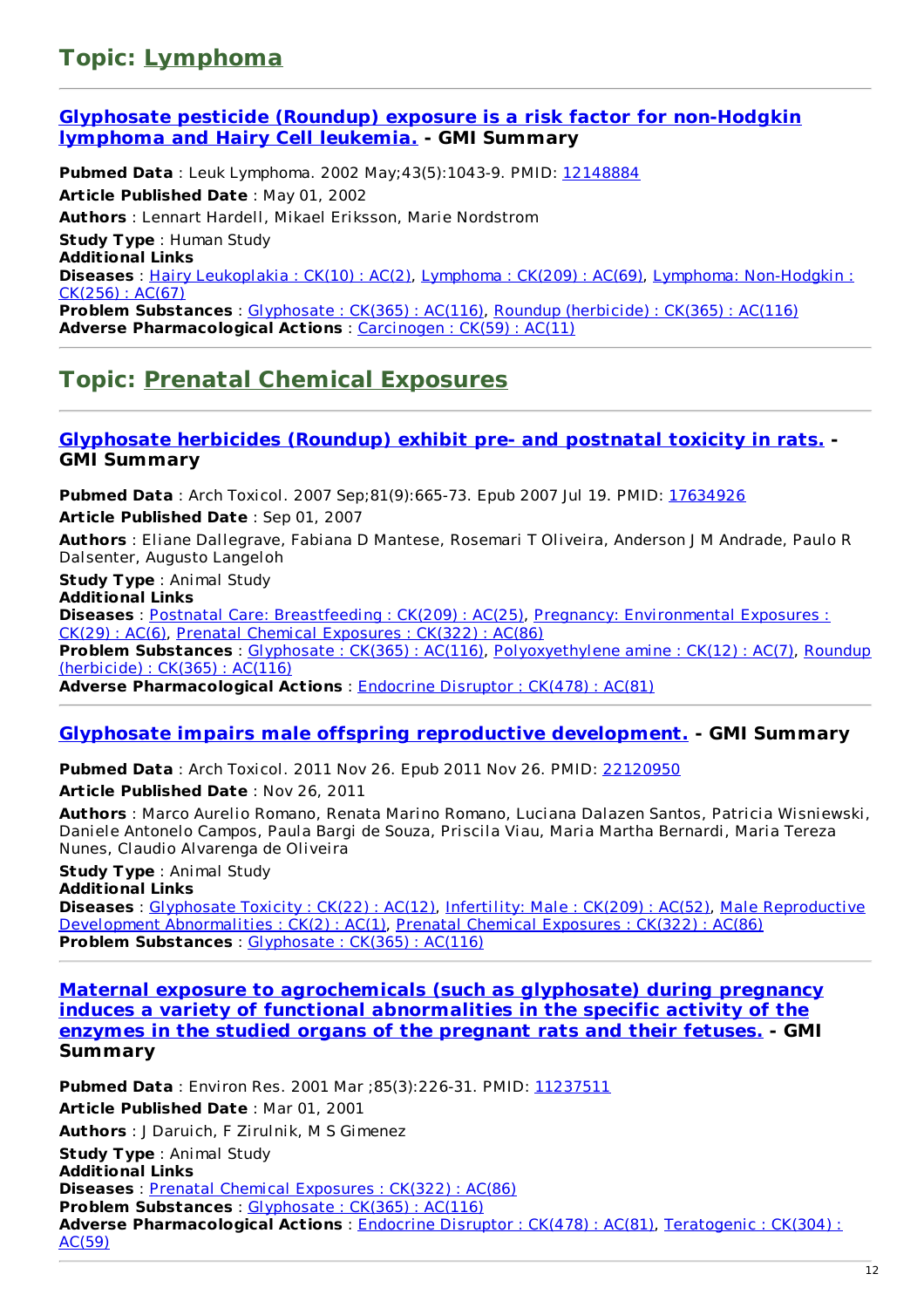#### **The glyphosate herbicide Roundup exhibits [teratogenic](http://www.ncbi.nlm.nih.gov/pubmed/12765238) potential in rats. - GMI Summary**

**Pubmed Data** : Toxicol Lett. 2003 Apr 30;142(1-2):45-52. PMID: [12765238](http://www.ncbi.nlm.nih.gov/pubmed/12765238) **Article Published Date** : Apr 30, 2003 **Authors** : Eliane Dallegrave, Fabiana DiGiorgio Mantese, Ricardo Soares Coelho, Janaina Drawans Pereira, Paulo Roberto Dalsenter, Augusto Langeloh

**Study Type** : Animal Study **Additional Links Diseases** : Prenatal Chemical [Exposures](http://www.greenmedinfo.com/disease/prenatal-chemical-exposures) : CK(322) : AC(86) **Problem Substances** : [Glyphosate](http://www.greenmedinfo.com/toxic-ingredient/glyphosate) : CK(365) : AC(116), Roundup [\(herbicide\)](http://www.greenmedinfo.com/toxic-ingredient/roundup-herbicide) : CK(365) : AC(116) **Adverse [Pharmacological](http://www.greenmedinfo.com/adverse-pharmacological-action/teratogenic) Actions** : [Endocrine](http://www.greenmedinfo.com/adverse-pharmacological-action/endocrine-disruptor) Disruptor : CK(478) : AC(81), Teratogenic : CK(304) : AC(59)

#### **Glyphosate [formulations](http://www.ncbi.nlm.nih.gov/pubmed/19105591) induce apoptosis and necrosis in human umbilical, embryonic, and placental cells. - GMI Summary**

**Pubmed Data** : Chem Res Toxicol. 2009 Jan;22(1):97-105. PMID: [19105591](http://www.ncbi.nlm.nih.gov/pubmed/19105591) **Article Published Date** : Jan 01, 2009 **Authors** : Nora Benachour, Gilles-Eric Séralini **Study Type** : In Vitro Study **Additional Links Diseases** : Prenatal Chemical [Exposures](http://www.greenmedinfo.com/disease/prenatal-chemical-exposures) : CK(322) : AC(86) **Problem Substances** : [Glyphosate](http://www.greenmedinfo.com/toxic-ingredient/glyphosate) : CK(365) : AC(116), Glyphosate [formulations](http://www.greenmedinfo.com/toxic-ingredient/glyphosate-formulations) : CK(380) : AC(118), Roundup [\(herbicide\)](http://www.greenmedinfo.com/toxic-ingredient/roundup-herbicide) : CK(365) : AC(116) **Adverse Pharmacological Actions** : [Necrotic](http://www.greenmedinfo.com/adverse-pharmacological-action/necrotic) : CK(5) : AC(3)

#### **Glyphosate pesticide (Roundup) exposure may adversely alter [estrogen-related](http://www.ncbi.nlm.nih.gov/pubmed/17984146) gene expression. - GMI Summary**

**Pubmed Data** : Hum Exp Toxicol. 2007 Sep;26(9):747-52. PMID: [17984146](http://www.ncbi.nlm.nih.gov/pubmed/17984146) **Article Published Date** : Sep 01, 2007 **Authors** : R Hokanson, R Fudge, R Chowdhary, D Busbee **Study Type** : In Vitro Study **Additional Links Diseases** : Prenatal Chemical [Exposures](http://www.greenmedinfo.com/disease/prenatal-chemical-exposures) : CK(322) : AC(86) **Problem Substances** : [Glyphosate](http://www.greenmedinfo.com/toxic-ingredient/glyphosate) : CK(365) : AC(116), Roundup [\(herbicide\)](http://www.greenmedinfo.com/toxic-ingredient/roundup-herbicide) : CK(365) : AC(116) **Adverse [Pharmacological](http://www.greenmedinfo.com/adverse-pharmacological-action/genotoxic) Actions** : [Endocrine](http://www.greenmedinfo.com/adverse-pharmacological-action/endocrine-disruptor) Disruptor : CK(478) : AC(81), Genotoxic : CK(146) : AC(61)

#### **Roundup exposure may adversely affect human reproduction and fetal development in case of [contamination.](http://www.ncbi.nlm.nih.gov/pubmed/17486286) - GMI Summary**

**Pubmed Data** : Arch Environ Contam Toxicol. 2007 Jul;53(1):126-33. Epub 2007 May 4. PMID: [17486286](http://www.ncbi.nlm.nih.gov/pubmed/17486286) **Article Published Date** : Jul 01, 2007 **Authors** : N Benachour, H Sipahutar, S Moslemi, C Gasnier, C Travert, G E Séralini **Study Type** : In Vitro Study **Additional Links Diseases** : [Endocrine](http://www.greenmedinfo.com/disease/endocrine-diseases) Diseases : CK(13) : AC(3), Prenatal Chemical [Exposures](http://www.greenmedinfo.com/disease/prenatal-chemical-exposures) : CK(322) : AC(86) **Problem Substances** : [Glyphosate](http://www.greenmedinfo.com/toxic-ingredient/glyphosate) : CK(365) : AC(116), Roundup [\(herbicide\)](http://www.greenmedinfo.com/toxic-ingredient/roundup-herbicide) : CK(365) : AC(116) **Adverse [Pharmacological](http://www.greenmedinfo.com/adverse-pharmacological-action/endocrine-disruptor) Actions** : [Aromatase](http://www.greenmedinfo.com/adverse-pharmacological-action/aromatase-disruptor) Disruptor : CK(1) : AC(1), Endocrine Disruptor : CK(478) : AC(81)

### **Topic: [Chemical](http://www.greenmedinfo.com/disease/chemical-exposure) Exposure**

**Acute poisoning with [glyphosate-containing](http://www.ncbi.nlm.nih.gov/pubmed/20136481) herbicides is approximately 7.7% from the available studies. - GMI Summary**

**Pubmed Data** : Clin Toxicol (Phila). 2010 Feb;48(2):129-36. PMID: [20136481](http://www.ncbi.nlm.nih.gov/pubmed/20136481)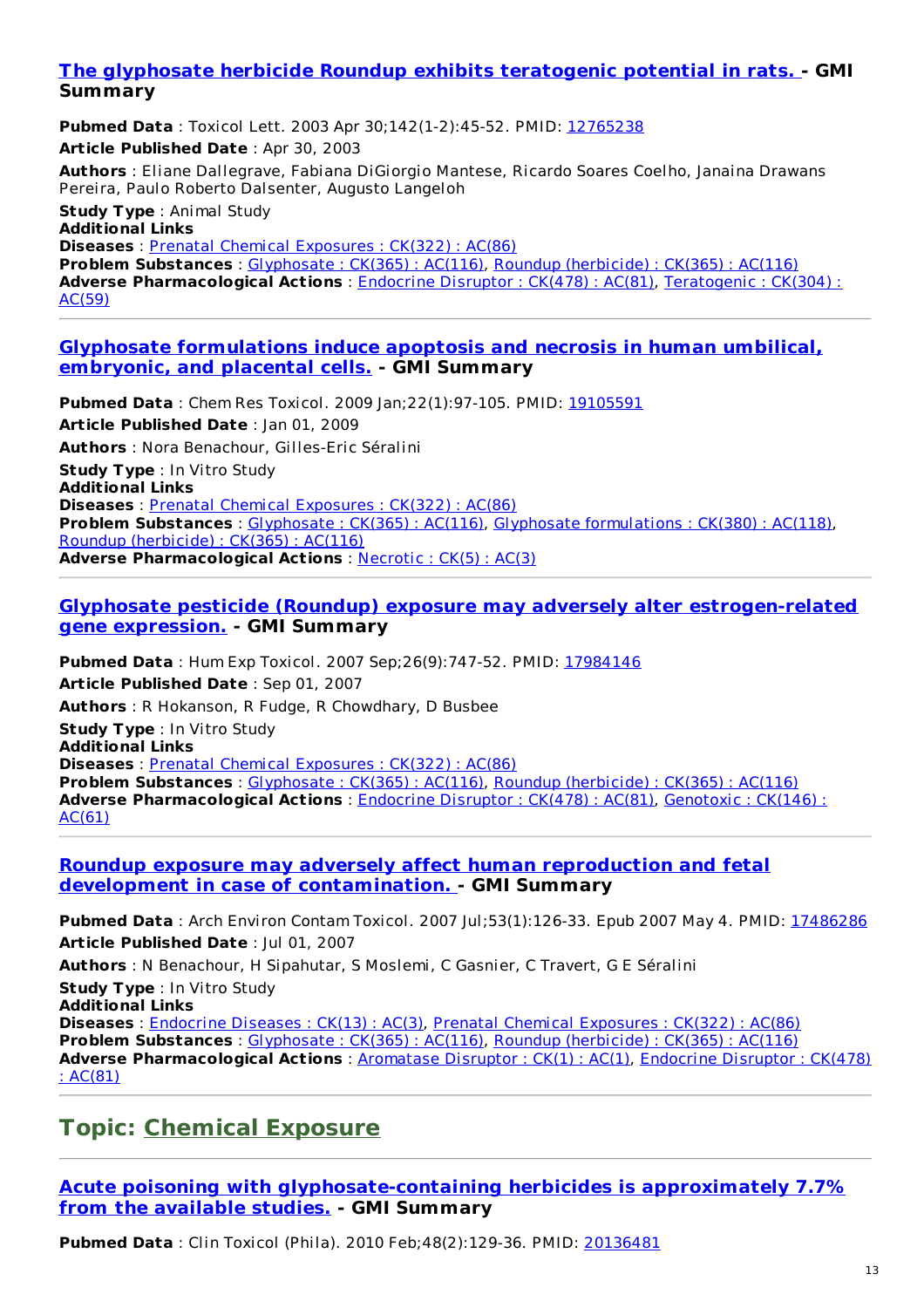#### **Article Published Date** : Feb 01, 2010

**Authors** : Darren M Roberts, Nick A Buckley, Fahim Mohamed, Michael Eddleston, Daniel A Goldstein, Akbar Mehrsheikh, Marian S Bleeke, Andrew H Dawson

**Study Type** : Human Study **Additional Links Diseases** : Chemical [Exposure](http://www.greenmedinfo.com/disease/chemical-exposure) : CK(49) : AC(15) **Problem Substances** : [Glyphosate](http://www.greenmedinfo.com/toxic-ingredient/glyphosate) : CK(365) : AC(116)

#### **Clear toxicities of pollutants were observed cell lines at very low sub[agricultural](http://www.ncbi.nlm.nih.gov/pubmed/21251308) dilutions. - GMI Summary**

**Pubmed Data** : J Occup Med Toxicol. 2011;6(1):3. Epub 2011 Jan 20. PMID: [21251308](http://www.ncbi.nlm.nih.gov/pubmed/21251308) **Article Published Date** : Jan 01, 2011 **Authors** : Céline Gasnier, Claire Laurant, Cécile Decroix-Laporte, Robin Mesnage, Emilie Clair, Carine Travert, Gilles-Eric Séralini

**Study Type** : In Vitro Study **Additional Links Diseases** : Chemical [Exposure](http://www.greenmedinfo.com/disease/chemical-exposure) : CK(49) : AC(15), [Chemically-Induced](http://www.greenmedinfo.com/disease/chemically-induced-liver-damage) Liver Damage : CK(475) : AC(175), Kidney [Damage](http://www.greenmedinfo.com/disease/kidney-damage) : CK(120) : AC(42), Liver [Damage](http://www.greenmedinfo.com/disease/liver-damage) : CK(597) : AC(213) **Problem Substances** : [Bisphenol](http://www.greenmedinfo.com/toxic-ingredient/bisphenol) A : CK(217) : AC(54), [Glyphosate](http://www.greenmedinfo.com/toxic-ingredient/glyphosate) : CK(365) : AC(116) **Adverse Pharmacological Actions** : [Hepatotoxic](http://www.greenmedinfo.com/adverse-pharmacological-action/hepatotoxic) : CK(283) : AC(80), [Nephrotoxic](http://www.greenmedinfo.com/adverse-pharmacological-action/nephrotoxic) : CK(162) : AC(38)

#### **[Glyphosphate](http://www.ncbi.nlm.nih.gov/pubmed/21128261) pollution is so omnipresent in the US that the frequency of detection ranged from 60 to 100% in both air and rain. - GMI Summary**

**Pubmed Data** : Environ Toxicol Chem. 2011 Mar;30(3):548-55. Epub 2011 Jan 19. PMID: [21128261](http://www.ncbi.nlm.nih.gov/pubmed/21128261) **Article Published Date** : Mar 01, 2011 **Authors** : Feng-chih Chang, Matt F Simcik, Paul D Capel **Study Type** : Review **Additional Links Diseases** : Chemical [Exposure](http://www.greenmedinfo.com/disease/chemical-exposure) : CK(49) : AC(15) **Problem Substances** : [Glyphosate](http://www.greenmedinfo.com/toxic-ingredient/glyphosate) : CK(365) : AC(116)

### **Topic: Multiple [Myeloma](http://www.greenmedinfo.com/disease/multiple-myeloma)**

#### **Multiple myeloma incidence among [glyphosate-exposed](http://www.ncbi.nlm.nih.gov/pubmed/15626647) pesticide applicators in the Agricultural Health Study appears to be higher. - GMI Summary**

**Pubmed Data** : Environ Health Perspect. 2005 Jan ;113(1):49-54. PMID: [15626647](http://www.ncbi.nlm.nih.gov/pubmed/15626647) **Article Published Date** : Jan 01, 2005 **Authors** : Anneclaire J De Roos, Aaron Blair, Jennifer A Rusiecki, Jane A Hoppin, Megan Svec, Mustafa Dosemeci, Dale P Sandler, Michael C Alavanja **Study Type** : Human Study **Additional Links Diseases** : Multiple [Myeloma](http://www.greenmedinfo.com/disease/multiple-myeloma) : CK(156) : AC(53) **Problem Substances** : [Glyphosate](http://www.greenmedinfo.com/toxic-ingredient/glyphosate) : CK(365) : AC(116)

### **Topic: [Rhinitis](http://www.greenmedinfo.com/disease/rhinitis)**

#### **[Glyphosphate](http://www.ncbi.nlm.nih.gov/pubmed/20818537) exposure has been linked to rhinitis among pesticide applicators. - GMI Summary**

**Pubmed Data** : J Toxicol Environ Health A. 2010;73(20):1382-93. PMID: [20818537](http://www.ncbi.nlm.nih.gov/pubmed/20818537) **Article Published Date** : Jan 01, 2010 **Authors** : Rebecca E Slager, Sean L Simpson, Tricia D Levan, Jill A Poole, Dale P Sandler, Jane A Hoppin **Study Type** : Human Study **Additional Links Diseases** : [Rhinitis](http://www.greenmedinfo.com/disease/rhinitis) : CK(20) : AC(1)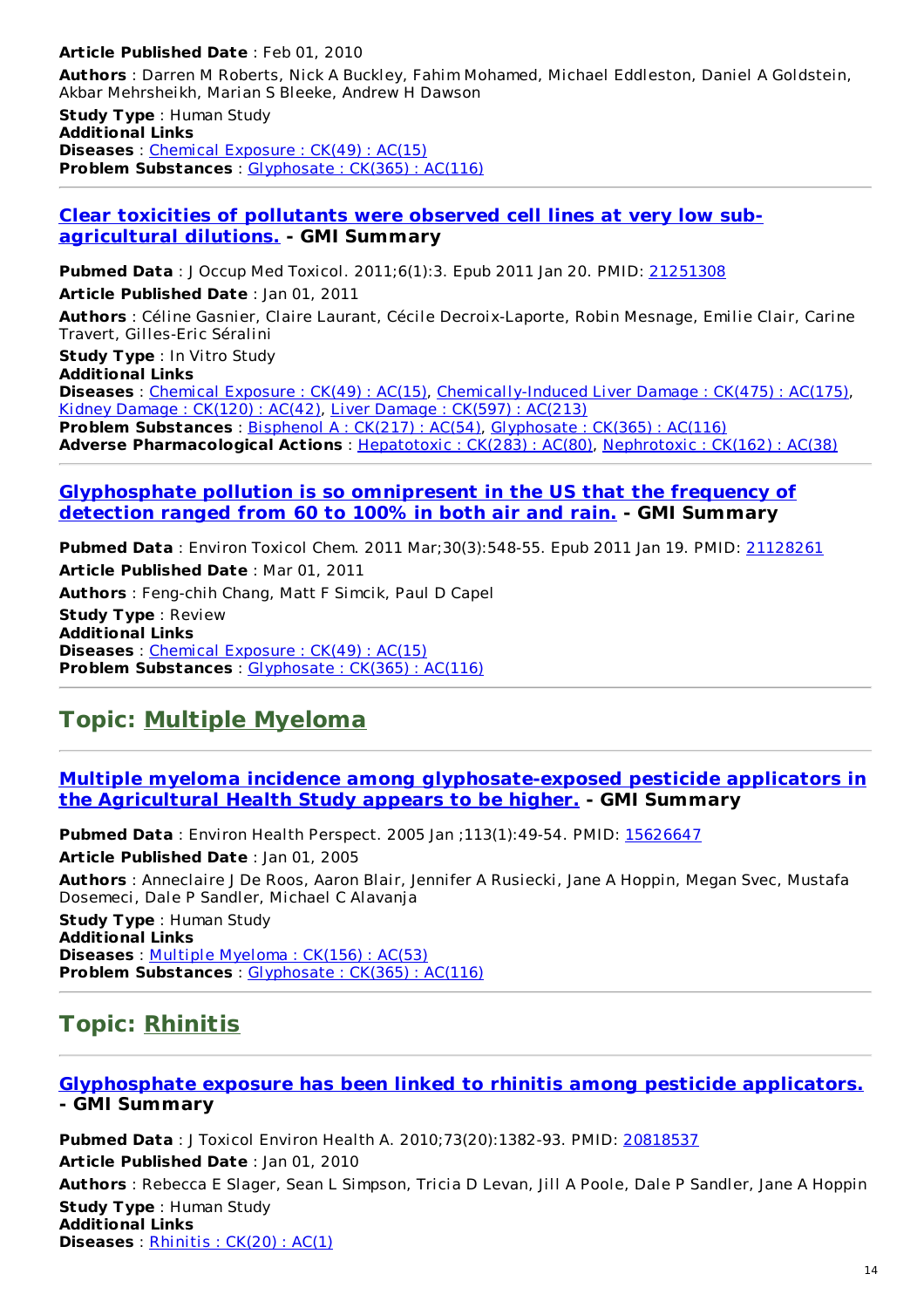### **Topic: [Parkinsonian](http://www.greenmedinfo.com/disease/parkinsonian-disorders) Disorders**

#### **[Glyphosate-induced](http://www.ncbi.nlm.nih.gov/pubmed/11391760) parkinsonism has been reported. - GMI Summary**

**Pubmed Data** : Mov Disord. 2001 May ;16(3):565-8. PMID: [11391760](http://www.ncbi.nlm.nih.gov/pubmed/11391760) **Article Published Date** : May 01, 2001 **Authors** : E R Barbosa, M D Leiros da Costa, L A Bacheschi, M Scaff, C C Leite **Study Type** : Human: Case Report **Additional Links Diseases** : [Dopamine](http://www.greenmedinfo.com/disease/dopamine-levels-low) Levels: Low : CK(4) : AC(1), [Glyphosate](http://www.greenmedinfo.com/disease/glyphosate-toxicity) Toxicity : CK(22) : AC(12), [Neurotoxicity](http://www.greenmedinfo.com/disease/neurotoxicity) : CK(37) : AC(15), [Parkinsonian](http://www.greenmedinfo.com/disease/parkinsonian-disorders) Disorders : CK(15) : AC(4), [Substantia](http://www.greenmedinfo.com/disease/substantia-nigra-damage) Nigra: Damage : CK(3) : AC(1) **Problem Substances** : [Glyphosate](http://www.greenmedinfo.com/toxic-ingredient/glyphosate) : CK(365) : AC(116) **Adverse Pharmacological Actions** : [Neurotoxic](http://www.greenmedinfo.com/adverse-pharmacological-action/neurotoxic) : CK(1076) : AC(179)

#### **Measles vaccine and [glyphosate-induced](http://www.ncbi.nlm.nih.gov/pubmed/12894271) parkinsonism has been reported. - GMI Summary**

**Pubmed Data** : Arq Neuropsiquiatr. 2003 Jun ;61(2B):381-6. Epub 2003 Jul 28. PMID: [12894271](http://www.ncbi.nlm.nih.gov/pubmed/12894271) **Article Published Date** : Jun 01, 2003

**Authors** : Maria do Desterro Leiros da Costa, Lílian Regina Gonçalves, Egberto Reis Barbosa, Luiz Alberto Bacheschi

**Study Type** : Human: Case Report **Additional Links Diseases** : [Glyphosate](http://www.greenmedinfo.com/disease/glyphosate-toxicity) Toxicity : CK(22) : AC(12), [Parkinsonian](http://www.greenmedinfo.com/disease/vaccine-induced-toxicity) Disorders : CK(15) : AC(4), Vaccineinduced Toxicity : CK(1130) : AC(163) **Anti Therapeutic Actions** : [Vaccination:](http://www.greenmedinfo.com/anti-therapeutic-action/vaccination-measles) Measles : CK(156) : AC(16) **Problem Substances** : [Glyphosate](http://www.greenmedinfo.com/toxic-ingredient/glyphosate) : CK(365) : AC(116) **Adverse Pharmacological Actions** : [Neurotoxic](http://www.greenmedinfo.com/adverse-pharmacological-action/neurotoxic) : CK(1076) : AC(179)

#### **Exposure to glyphosate- and/or [Mn/Zn-ethylene-bis-dithiocarbamate-containing](http://www.ncbi.nlm.nih.gov/pubmed/21922334) pesticides leads to degeneration ofγ-aminobutyric acid and dopamine neurons in Caenorhabditis elegans. - GMI Summary**

**Pubmed Data** : Neurotox Res. 2012 Apr ;21(3):281-90. Epub 2011 Sep 16. PMID: [21922334](http://www.ncbi.nlm.nih.gov/pubmed/21922334) **Article Published Date** : Apr 01, 2012

**Authors** : Rekek Negga, J Andrew Stuart, Morgan L Machen, Joel Salva, Amanda J Lizek, S Jayne Richardson, Amanda S Osborne, Oriol Mirallas, Kenneth A McVey, Vanessa A Fitsanakis

**Study Type** : In Vitro Study **Additional Links**

**Diseases** : [Dopamine](http://www.greenmedinfo.com/disease/dopamine-levels-low) Levels: Low : CK(4) : AC(1), [Glyphosate](http://www.greenmedinfo.com/disease/glyphosate-toxicity) Toxicity : CK(22) : AC(12), [Neurodegenerative](http://www.greenmedinfo.com/disease/parkinson-disease) Diseases : CK(1743) : AC(420), [Neurotoxicity](http://www.greenmedinfo.com/disease/neurotoxicity) : CK(37) : AC(15), Parkinson Disease : CK(543) : AC(79), [Parkinsonian](http://www.greenmedinfo.com/disease/parkinsonian-disorders) Disorders : CK(15) : AC(4), [Substantia](http://www.greenmedinfo.com/disease/substantia-nigra-damage) Nigra: Damage : CK(3) : AC(1) **Problem Substances** : [Glyphosate](http://www.greenmedinfo.com/toxic-ingredient/glyphosate) : CK(365) : AC(116) **Adverse Pharmacological Actions** : [Neurotoxic](http://www.greenmedinfo.com/adverse-pharmacological-action/neurotoxic) : CK(1076) : AC(179)

#### **Glyphosate induces cell death through apoptotic and autophagic [mechanisms,](http://www.ncbi.nlm.nih.gov/pubmed/22504123) indicating a mechanism behind the association between glyphosate exposure and Parkinsonism. - GMI Summary**

**Pubmed Data** : Neurotoxicol Teratol. 2012 Apr 4. Epub 2012 Apr 4. PMID: [22504123](http://www.ncbi.nlm.nih.gov/pubmed/22504123) **Article Published Date** : Apr 04, 2012 **Authors** : Ya-Xing Gui, Xiao-Ning Fan, Hong-Mei Wang, Gang Wang, Sheng-di Chen **Study Type** : In Vitro Study **Additional Links Diseases** : [Parkinson](http://www.greenmedinfo.com/disease/parkinson-disease) Disease : CK(543) : AC(79), [Parkinsonian](http://www.greenmedinfo.com/disease/parkinsonian-disorders) Disorders : CK(15) : AC(4) **Problem Substances** : [Glyphosate](http://www.greenmedinfo.com/toxic-ingredient/glyphosate) : CK(365) : AC(116) **Adverse Pharmacological Actions** : [Neurotoxic](http://www.greenmedinfo.com/adverse-pharmacological-action/neurotoxic) : CK(1076) : AC(179)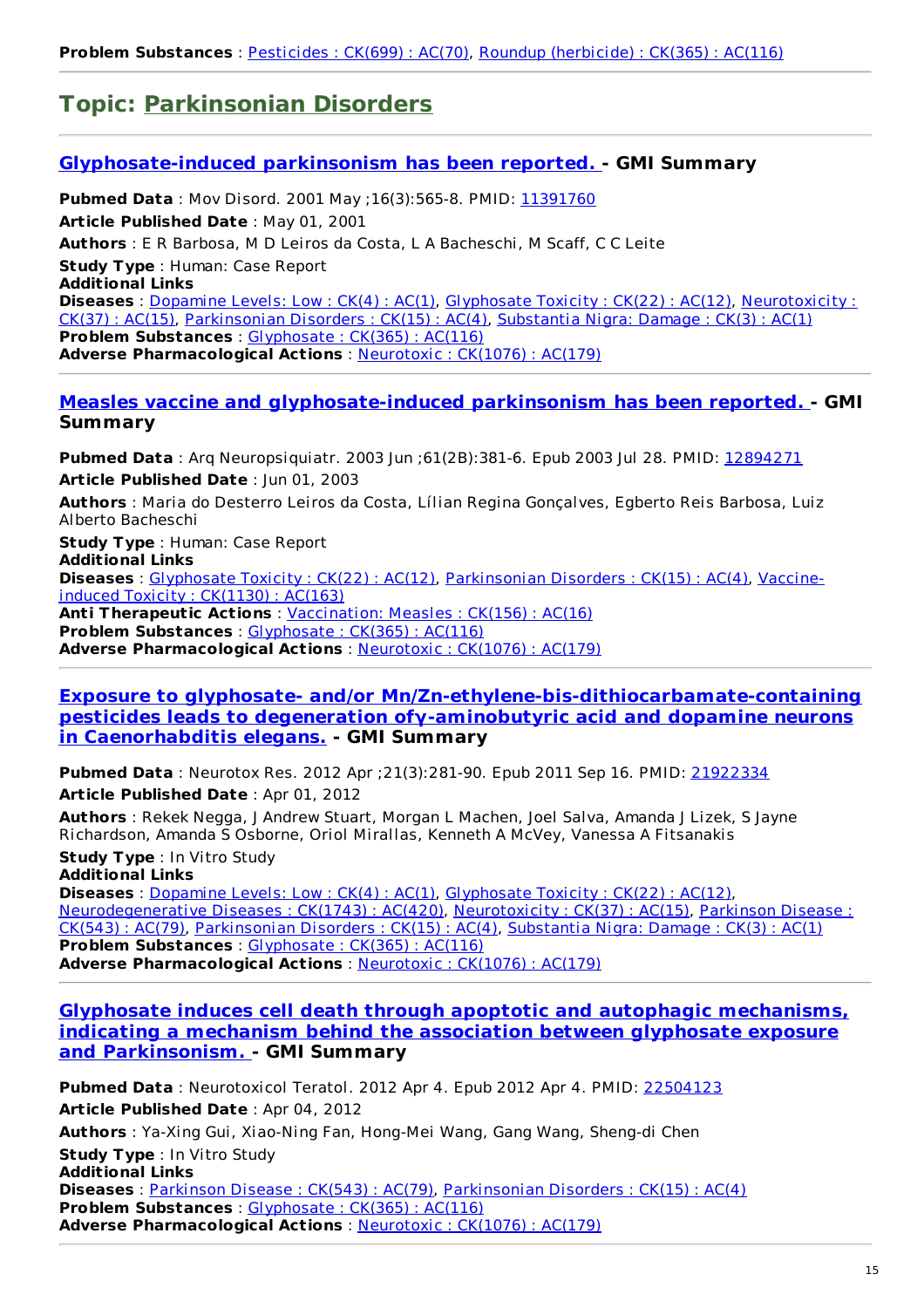### **Topic: [Neurotoxicity](http://www.greenmedinfo.com/disease/neurotoxicity)**

#### **[Glyphosate-induced](http://www.ncbi.nlm.nih.gov/pubmed/11391760) parkinsonism has been reported. - GMI Summary**

**Pubmed Data** : Mov Disord. 2001 May ; 16(3): 565-8. PMID: [11391760](http://www.ncbi.nlm.nih.gov/pubmed/11391760) **Article Published Date** : May 01, 2001 **Authors** : E R Barbosa, M D Leiros da Costa, L A Bacheschi, M Scaff, C C Leite **Study Type** : Human: Case Report **Additional Links Diseases** : <u>[Dopamine](http://www.greenmedinfo.com/disease/dopamine-levels-low) Levels: Low : CK(4) : AC(1)</u>, [Glyphosate](http://www.greenmedinfo.com/disease/glyphosate-toxicity) Toxicity : CK(22) : AC(12), [Neurotoxicity](http://www.greenmedinfo.com/disease/neurotoxicity) : CK(37) : AC(15), [Parkinsonian](http://www.greenmedinfo.com/disease/parkinsonian-disorders) Disorders : CK(15) : AC(4), [Substantia](http://www.greenmedinfo.com/disease/substantia-nigra-damage) Nigra: Damage : CK(3) : AC(1) **Problem Substances** : [Glyphosate](http://www.greenmedinfo.com/toxic-ingredient/glyphosate) : CK(365) : AC(116) **Adverse Pharmacological Actions** : [Neurotoxic](http://www.greenmedinfo.com/adverse-pharmacological-action/neurotoxic) : CK(1076) : AC(179)

#### **Glyphosate pesticides leads to [neurodegeneration](http://www.ncbi.nlm.nih.gov/pubmed/21376751) in Caenorhabditis elegans. - GMI Summary**

**Pubmed Data** : Neurotoxicology. 2011 Jun ;32(3):331-41. Epub 2011 Mar 3. PMID: [21376751](http://www.ncbi.nlm.nih.gov/pubmed/21376751) **Article Published Date** : Jun 01, 2011

**Authors** : Rekek Negga, David A Rudd, Nathan S Davis, Amanda N Justice, Holly E Hatfield, Ana L Valente, Anthony S Fields, Vanessa A Fitsanakis

**Study Type** : Animal Study **Additional Links Diseases** : [Neurodegenerative](http://www.greenmedinfo.com/disease/neurodegenerative-diseases) Diseases : CK(1743) : AC(420), [Neurotoxicity](http://www.greenmedinfo.com/disease/neurotoxicity) : CK(37) : AC(15) **Problem Substances** : [Glyphosate](http://www.greenmedinfo.com/toxic-ingredient/glyphosate) : CK(365) : AC(116) **Adverse Pharmacological Actions** : [Neurotoxic](http://www.greenmedinfo.com/adverse-pharmacological-action/neurotoxic) : CK(1076) : AC(179)

#### **"Effect of [pesticides](http://www.ncbi.nlm.nih.gov/pubmed/19493570) on cell survival in liver and brain rat tissues." - GMI Summary**

**Pubmed Data** : Ecotoxicol Environ Saf. 2009 Oct ;72(7):2025-32. Epub 2009 Jun 2. PMID: [19493570](http://www.ncbi.nlm.nih.gov/pubmed/19493570) **Article Published Date** : Oct 01, 2009

**Authors** : Mariana Astiz, María J T de Alaniz, Carlos Alberto Marra

**Study Type** : In Vitro Study

**Additional Links**

**Diseases** : [Chemically-Induced](http://www.greenmedinfo.com/disease/chemically-induced-liver-damage) Liver Damage : CK(475) : AC(175), [Glyphosate](http://www.greenmedinfo.com/disease/glyphosate-toxicity) Toxicity : CK(22) : AC(12), Lipid [Peroxidation](http://www.greenmedinfo.com/disease/lipid-peroxidation) : CK(403) : AC(127), [Neurotoxicity](http://www.greenmedinfo.com/disease/parkinson-disease) : CK(37) : AC(15), Parkinson Disease : CK(543) : AC(79), [Pesticide](http://www.greenmedinfo.com/disease/pesticide-toxicity) Toxicity : CK(147) : AC(45) **Problem [Substances](http://www.greenmedinfo.com/toxic-ingredient/pesticides)** : [Dimethoate](http://www.greenmedinfo.com/toxic-ingredient/dimethoate) : CK(3) : AC(1), [Glyphosate](http://www.greenmedinfo.com/toxic-ingredient/glyphosate) : CK(365) : AC(116), Pesticides : CK(699) :

AC(70), [Zineb](http://www.greenmedinfo.com/toxic-ingredient/zineb) : CK(1) : AC(1) **Adverse Pharmacological Actions** : [Apoptotic](http://www.greenmedinfo.com/adverse-pharmacological-action/apoptotic) : CK(8) : AC(7), [Hepatotoxic](http://www.greenmedinfo.com/adverse-pharmacological-action/hepatotoxic) : CK(283) : AC(80), [Neurotoxic](http://www.greenmedinfo.com/adverse-pharmacological-action/neurotoxic) : CK(1076) : AC(179), Oxidant : [CK\(104\)](http://www.greenmedinfo.com/adverse-pharmacological-action/oxidant) : AC(37)

#### **Exposure to glyphosate- and/or [Mn/Zn-ethylene-bis-dithiocarbamate-containing](http://www.ncbi.nlm.nih.gov/pubmed/21922334) pesticides leads to degeneration ofγ-aminobutyric acid and dopamine neurons in Caenorhabditis elegans. - GMI Summary**

**Pubmed Data** : Neurotox Res. 2012 Apr ;21(3):281-90. Epub 2011 Sep 16. PMID: [21922334](http://www.ncbi.nlm.nih.gov/pubmed/21922334) **Article Published Date** : Apr 01, 2012

**Authors** : Rekek Negga, J Andrew Stuart, Morgan L Machen, Joel Salva, Amanda J Lizek, S Jayne Richardson, Amanda S Osborne, Oriol Mirallas, Kenneth A McVey, Vanessa A Fitsanakis

**Study Type** : In Vitro Study

#### **Additional Links**

**Diseases** : [Dopamine](http://www.greenmedinfo.com/disease/dopamine-levels-low) Levels: Low : CK(4) : AC(1), [Glyphosate](http://www.greenmedinfo.com/disease/glyphosate-toxicity) Toxicity : CK(22) : AC(12), [Neurodegenerative](http://www.greenmedinfo.com/disease/parkinson-disease) Diseases : CK(1743) : AC(420), [Neurotoxicity](http://www.greenmedinfo.com/disease/neurotoxicity) : CK(37) : AC(15), Parkinson Disease : CK(543) : AC(79), [Parkinsonian](http://www.greenmedinfo.com/disease/parkinsonian-disorders) Disorders : CK(15) : AC(4), [Substantia](http://www.greenmedinfo.com/disease/substantia-nigra-damage) Nigra: Damage : CK(3) : AC(1) **Problem Substances** : [Glyphosate](http://www.greenmedinfo.com/toxic-ingredient/glyphosate) : CK(365) : AC(116) **Adverse Pharmacological Actions** : [Neurotoxic](http://www.greenmedinfo.com/adverse-pharmacological-action/neurotoxic) : CK(1076) : AC(179)

### **Topic: [Endocrine](http://www.greenmedinfo.com/disease/endocrine-diseases) Diseases**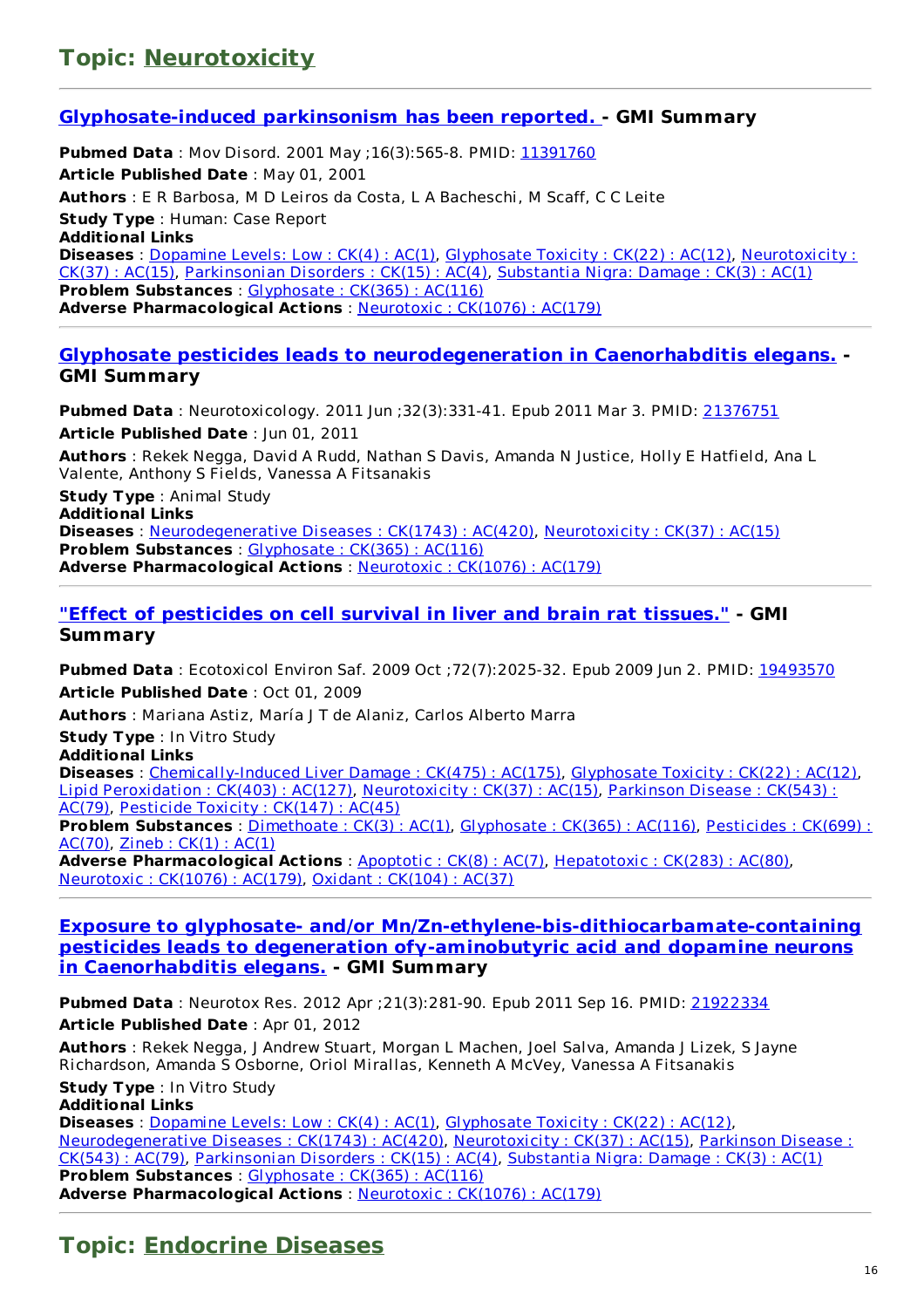#### **The herbicide Roundup may cause disorder in the [morphophysiology](http://www.ncbi.nlm.nih.gov/pubmed/17166697) of the male genital system of animals. - GMI Summary**

**Pubmed Data** : Reprod Toxicol. 2007 Feb;23(2):182-91. Epub 2006 Nov 11. PMID: [17166697](http://www.ncbi.nlm.nih.gov/pubmed/17166697) **Article Published Date** : Feb 01, 2007

**Authors** : André G Oliveira, Luiz F Telles, Rex A Hess, Germán A B Mahecha, Cleida A Oliveira **Study Type** : Animal Study

**Additional Links**

**Diseases** : [Endocrine](http://www.greenmedinfo.com/disease/endocrine-diseases) Diseases : CK(13) : AC(3), Hormonal [Disorders:](http://www.greenmedinfo.com/disease/hormonal-disorders-children) Children : CK(14) : AC(3) **Problem Substances** : [Glyphosate](http://www.greenmedinfo.com/toxic-ingredient/glyphosate) : CK(365) : AC(116), Roundup [\(herbicide\)](http://www.greenmedinfo.com/toxic-ingredient/roundup-herbicide) : CK(365) : AC(116) **Adverse Pharmacological Actions** : [Endocrine](http://www.greenmedinfo.com/adverse-pharmacological-action/endocrine-disruptor) Disruptor : CK(478) : AC(81)

#### **Roundup exposure may adversely affect human reproduction and fetal development in case of [contamination.](http://www.ncbi.nlm.nih.gov/pubmed/17486286) - GMI Summary**

**Pubmed Data**: Arch Environ Contam Toxicol. 2007 Jul;53(1):126-33. Epub 2007 May 4. PMID: [17486286](http://www.ncbi.nlm.nih.gov/pubmed/17486286) **Article Published Date** : Jul 01, 2007

**Authors** : N Benachour, H Sipahutar, S Moslemi, C Gasnier, C Travert, G E Séralini **Study Type** : In Vitro Study **Additional Links Diseases** : [Endocrine](http://www.greenmedinfo.com/disease/endocrine-diseases) Diseases : CK(13) : AC(3), Prenatal Chemical [Exposures](http://www.greenmedinfo.com/disease/prenatal-chemical-exposures) : CK(322) : AC(86) **Problem Substances** : [Glyphosate](http://www.greenmedinfo.com/toxic-ingredient/glyphosate) : CK(365) : AC(116), Roundup [\(herbicide\)](http://www.greenmedinfo.com/toxic-ingredient/roundup-herbicide) : CK(365) : AC(116) **Adverse [Pharmacological](http://www.greenmedinfo.com/adverse-pharmacological-action/endocrine-disruptor) Actions** : [Aromatase](http://www.greenmedinfo.com/adverse-pharmacological-action/aromatase-disruptor) Disruptor : CK(1) : AC(1), Endocrine Disruptor : CK(478) : AC(81)

### **Topic: Liver [Cancer](http://www.greenmedinfo.com/disease/liver-cancer)**

#### **The environmental metabolite of glyphosate, [Aminomethylphosphonic](http://www.ncbi.nlm.nih.gov/pubmed/19013644) acid, exhibits genotoxicity. - GMI Summary**

**Pubmed Data** : Ecotoxicol Environ Saf. 2009 Mar ; 72(3):834-7. Epub 2008 Nov 14. PMID: [19013644](http://www.ncbi.nlm.nih.gov/pubmed/19013644) **Article Published Date** : Mar 01, 2009

**Authors** : F Mañas, L Peralta, J Raviolo, H García Ovando, A Weyers, L Ugnia, M Gonzalez Cid, I Larripa, N Gorla

**Study Type** : Human In Vitro **Additional Links Diseases** : DNA damage : CK(711) : [AC\(293\)](http://www.greenmedinfo.com/disease/dna-damage), Liver Cancer : [CK\(1641\)](http://www.greenmedinfo.com/disease/liver-cancer) : AC(266) **Problem Substances** : [Aminomethylphosphonic](http://www.greenmedinfo.com/toxic-ingredient/aminomethylphosphonic-acid) acid : CK(12) : AC(5), [Glyphosate](http://www.greenmedinfo.com/toxic-ingredient/glyphosate) : CK(365) : AC(116) **Adverse Pharmacological Actions** : [Clastogenic](http://www.greenmedinfo.com/adverse-pharmacological-action/clastogenic) : CK(6) : AC(2), [Genotoxic](http://www.greenmedinfo.com/adverse-pharmacological-action/genotoxic) : CK(146) : AC(61)

### **Topic: Chemical Poisoning: Accumulated [Environmental](http://www.greenmedinfo.com/disease/chemical-poisoning-accumulated-environmental-toxins) Toxins**

**Glyphosate and Roundup toxicity to aquatic invertebrates have been [underestimated](http://www.ncbi.nlm.nih.gov/pubmed/23224423) and that current European Commission and US EPA toxicity classification of these chemicals need to be revised. - GMI Summary**

**Pubmed Data** : Ecotoxicology. 2012 Dec 6. Epub 2012 Dec 6. PMID: [23224423](http://www.ncbi.nlm.nih.gov/pubmed/23224423) **Article Published Date** : Dec 05, 2012 **Authors** : Marek Cuhra, Terje Traavik, Thomas Bøhn **Study Type** : Animal Study **Additional Links Diseases** : Chemical Poisoning: Accumulated [Environmental](http://www.greenmedinfo.com/disease/chemical-poisoning-accumulated-environmental-toxins) Toxins : CK(17) : AC(4) **Problem Substances** : [Glyphosate](http://www.greenmedinfo.com/toxic-ingredient/glyphosate) : CK(365) : AC(116), Roundup [\(herbicide\)](http://www.greenmedinfo.com/toxic-ingredient/roundup-herbicide) : CK(365) : AC(116)

### **Topic: [Dopamine](http://www.greenmedinfo.com/disease/dopamine-levels-low) Levels: Low**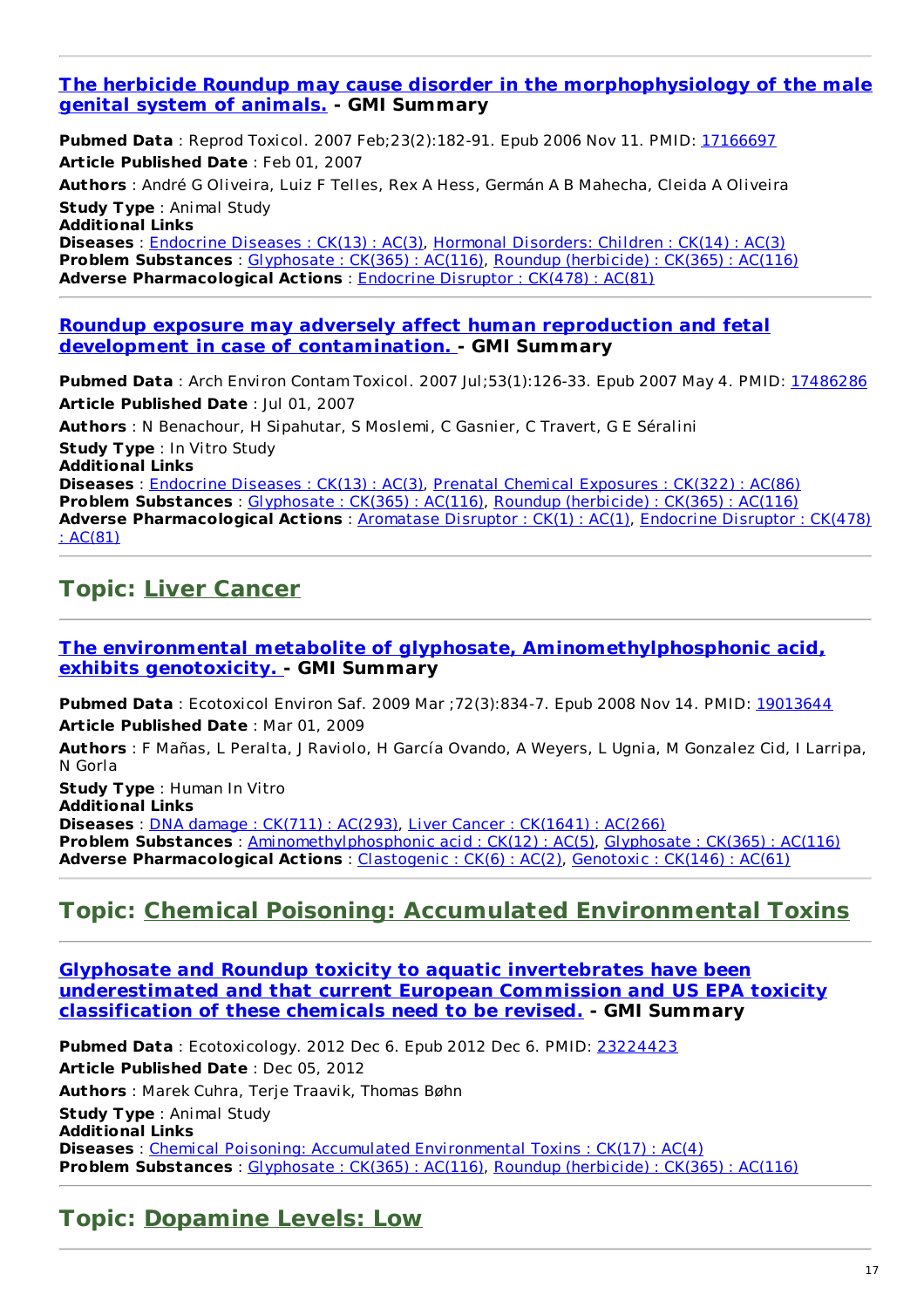#### **[Glyphosate-induced](http://www.ncbi.nlm.nih.gov/pubmed/11391760) parkinsonism has been reported. - GMI Summary**

**Pubmed Data** : Mov Disord. 2001 May ;16(3):565-8. PMID: [11391760](http://www.ncbi.nlm.nih.gov/pubmed/11391760) **Article Published Date** : May 01, 2001 **Authors** : E R Barbosa, M D Leiros da Costa, L A Bacheschi, M Scaff, C C Leite **Study Type** : Human: Case Report **Additional Links Diseases** : [Dopamine](http://www.greenmedinfo.com/disease/dopamine-levels-low) Levels: Low : CK(4) : AC(1), [Glyphosate](http://www.greenmedinfo.com/disease/glyphosate-toxicity) Toxicity : CK(22) : AC(12), [Neurotoxicity](http://www.greenmedinfo.com/disease/neurotoxicity) : CK(37) : AC(15), [Parkinsonian](http://www.greenmedinfo.com/disease/parkinsonian-disorders) Disorders : CK(15) : AC(4), [Substantia](http://www.greenmedinfo.com/disease/substantia-nigra-damage) Nigra: Damage : CK(3) : AC(1) **Problem Substances** : [Glyphosate](http://www.greenmedinfo.com/toxic-ingredient/glyphosate) : CK(365) : AC(116) **Adverse Pharmacological Actions** : [Neurotoxic](http://www.greenmedinfo.com/adverse-pharmacological-action/neurotoxic) : CK(1076) : AC(179)

**Exposure to glyphosate- and/or [Mn/Zn-ethylene-bis-dithiocarbamate-containing](http://www.ncbi.nlm.nih.gov/pubmed/21922334) pesticides leads to degeneration ofγ-aminobutyric acid and dopamine neurons in Caenorhabditis elegans. - GMI Summary**

**Pubmed Data** : Neurotox Res. 2012 Apr ;21(3):281-90. Epub 2011 Sep 16. PMID: [21922334](http://www.ncbi.nlm.nih.gov/pubmed/21922334) **Article Published Date** : Apr 01, 2012

**Authors** : Rekek Negga, J Andrew Stuart, Morgan L Machen, Joel Salva, Amanda J Lizek, S Jayne Richardson, Amanda S Osborne, Oriol Mirallas, Kenneth A McVey, Vanessa A Fitsanakis

**Study Type** : In Vitro Study

**Additional Links**

**Diseases** : [Dopamine](http://www.greenmedinfo.com/disease/dopamine-levels-low) Levels: Low : CK(4) : AC(1), [Glyphosate](http://www.greenmedinfo.com/disease/glyphosate-toxicity) Toxicity : CK(22) : AC(12), [Neurodegenerative](http://www.greenmedinfo.com/disease/parkinson-disease) Diseases : CK(1743) : AC(420), [Neurotoxicity](http://www.greenmedinfo.com/disease/neurotoxicity) : CK(37) : AC(15), Parkinson Disease : CK(543) : AC(79), [Parkinsonian](http://www.greenmedinfo.com/disease/parkinsonian-disorders) Disorders : CK(15) : AC(4), [Substantia](http://www.greenmedinfo.com/disease/substantia-nigra-damage) Nigra: Damage : CK(3) : AC(1) **Problem Substances** : [Glyphosate](http://www.greenmedinfo.com/toxic-ingredient/glyphosate) : CK(365) : AC(116) **Adverse Pharmacological Actions** : [Neurotoxic](http://www.greenmedinfo.com/adverse-pharmacological-action/neurotoxic) : CK(1076) : AC(179)

### **Topic: [Infertility:](http://www.greenmedinfo.com/disease/infertility-male) Male**

#### **Glyphosate impairs male offspring reproductive [development.](http://www.ncbi.nlm.nih.gov/pubmed/22120950) - GMI Summary**

**Pubmed Data** : Arch Toxicol. 2011 Nov 26. Epub 2011 Nov 26. PMID: [22120950](http://www.ncbi.nlm.nih.gov/pubmed/22120950)

**Article Published Date** : Nov 26, 2011

**Authors** : Marco Aurelio Romano, Renata Marino Romano, Luciana Dalazen Santos, Patricia Wisniewski, Daniele Antonelo Campos, Paula Bargi de Souza, Priscila Viau, Maria Martha Bernardi, Maria Tereza Nunes, Claudio Alvarenga de Oliveira

**Study Type** : Animal Study **Additional Links Diseases** : [Glyphosate](http://www.greenmedinfo.com/disease/glyphosate-toxicity) Toxicity : CK(22) : AC(12), [Infertility:](http://www.greenmedinfo.com/disease/infertility-male) Male : CK(209) : AC(52), Male [Reproductive](http://www.greenmedinfo.com/disease/male-reproductive-development-abnormalities) Development Abnormalities : CK(2) : AC(1), Prenatal Chemical [Exposures](http://www.greenmedinfo.com/disease/prenatal-chemical-exposures) : CK(322) : AC(86) **Problem Substances** : [Glyphosate](http://www.greenmedinfo.com/toxic-ingredient/glyphosate) : CK(365) : AC(116)

#### **[Pesticide-induced](http://www.ncbi.nlm.nih.gov/pubmed/23465731) decrease in rat testicular steroidogenesis is differentially prevented by lipoate and tocopherol. - GMI Summary**

**Pubmed Data** : Ecotoxicol Environ Saf. 2013 May ;91:129-38. Epub 2013 Mar 7. PMID: [23465731](http://www.ncbi.nlm.nih.gov/pubmed/23465731) **Article Published Date** : Apr 30, 2013

**Authors** : Mariana Astiz, Graciela E Hurtado de Catalfo, Marcela N García, Susana M Galletti, Ana L Errecalde, María J T de Alaniz, Carlos A Marra

**Study Type** : Animal Study **Additional Links**

**Substances** : [Alpha-Lipoic](http://www.greenmedinfo.com/substance/alpha-lipoic-acid) Acid : CK(384) : AC(82), Vitamin E: alpha [tocopherol](http://www.greenmedinfo.com/substance/vitamin-e-alpha-tocopherol) : CK(1287) : AC(222) **Diseases** : [Glyphosate](http://www.greenmedinfo.com/disease/glyphosate-toxicity) Toxicity : CK(22) : AC(12), [Infertility:](http://www.greenmedinfo.com/disease/infertility-male) Male : CK(209) : AC(52) **Pharmacological Actions** : [Antioxidants](http://www.greenmedinfo.com/pharmacological-action/antioxidants) : CK(3653) : AC(1318) **Problem Substances** : [Glyphosate](http://www.greenmedinfo.com/toxic-ingredient/glyphosate) : CK(365) : AC(116), [Zineb](http://www.greenmedinfo.com/toxic-ingredient/zineb) : CK(1) : AC(1) **Adverse Pharmacological Actions** : Endocrine [Disruptor:](http://www.greenmedinfo.com/adverse-pharmacological-action/endocrine-disruptor-testes) Testes : CK(1) : AC(1)

## **Topic: Lipid [Peroxidation](http://www.greenmedinfo.com/disease/lipid-peroxidation)**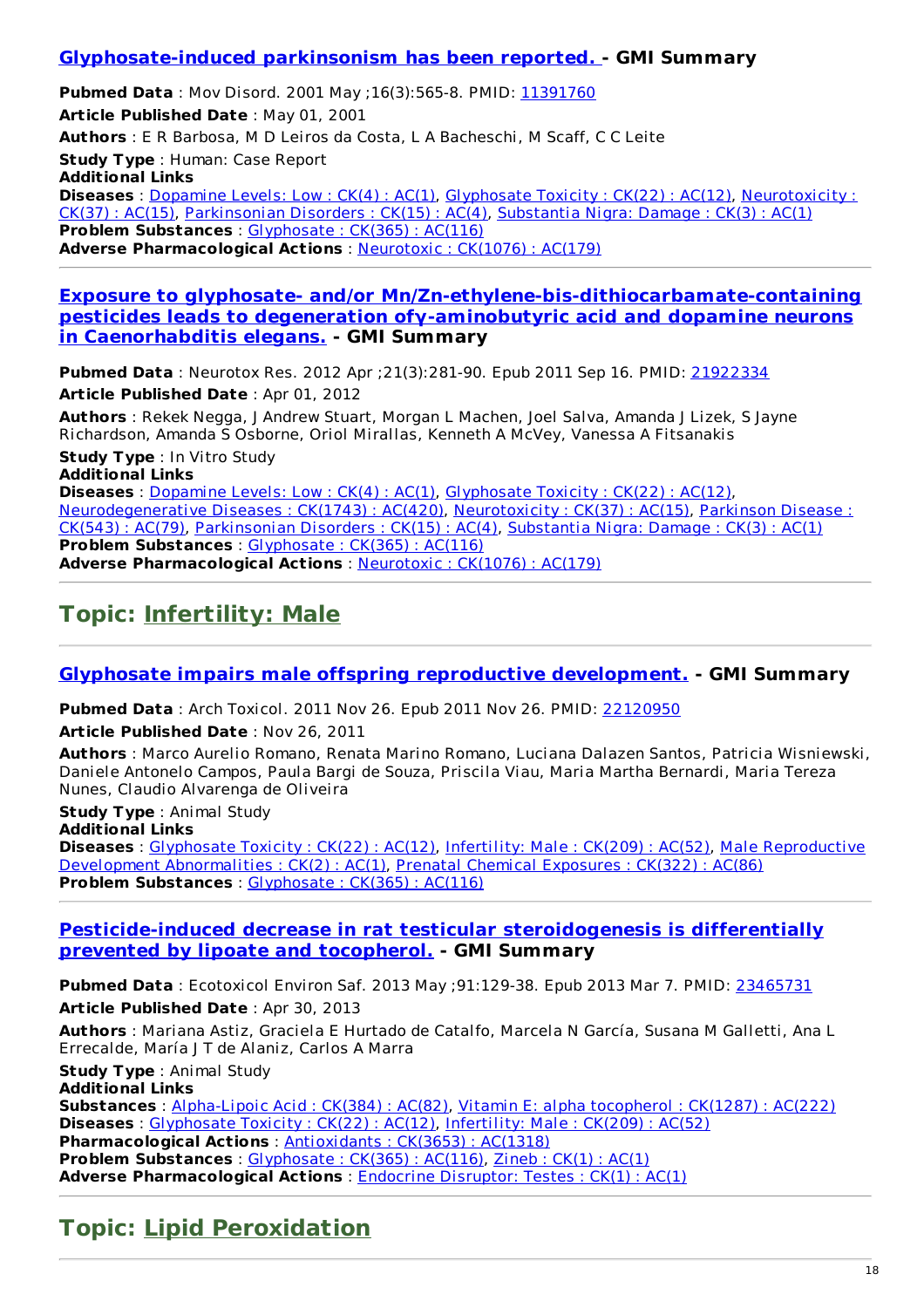#### **[Environmentally](http://www.ncbi.nlm.nih.gov/pubmed/20643706) relevant concentrations of Roundup can pose a health risk for fish populations. - GMI Summary**

**Pubmed Data** : Mutagenesis. 2010 Sep ;25(5):523-30. Epub 2010 Jul 19. PMID: [20643706](http://www.ncbi.nlm.nih.gov/pubmed/20643706) **Article Published Date** : Aug 31, 2010 **Authors** : S Guilherme, I Gaivão, M A Santos, M Pacheco **Study Type** : Animal Study **Additional Links Diseases** : DNA damage : CK(711) : [AC\(293\)](http://www.greenmedinfo.com/disease/dna-damage), Lipid [Peroxidation](http://www.greenmedinfo.com/disease/lipid-peroxidation) : CK(403) : AC(127) **Pharmacological Actions** : [Antioxidants](http://www.greenmedinfo.com/pharmacological-action/antioxidants) : CK(3653) : AC(1318) **Problem Substances** : [Glyphosate](http://www.greenmedinfo.com/toxic-ingredient/glyphosate) : CK(365) : AC(116) **Adverse Pharmacological Actions** : [Aquacidal](http://www.greenmedinfo.com/adverse-pharmacological-action/aquacidal) : CK(2) : AC(1), [Genotoxic](http://www.greenmedinfo.com/adverse-pharmacological-action/genotoxic) : CK(146) : AC(61)

#### **"Effect of [pesticides](http://www.ncbi.nlm.nih.gov/pubmed/19493570) on cell survival in liver and brain rat tissues." - GMI Summary**

**Pubmed Data** : Ecotoxicol Environ Saf. 2009 Oct ; 72(7):2025-32. Epub 2009 Jun 2. PMID: [19493570](http://www.ncbi.nlm.nih.gov/pubmed/19493570) **Article Published Date** : Oct 01, 2009

**Authors** : Mariana Astiz, María J T de Alaniz, Carlos Alberto Marra

**Study Type** : In Vitro Study

**Additional Links Diseases** : [Chemically-Induced](http://www.greenmedinfo.com/disease/chemically-induced-liver-damage) Liver Damage : CK(475) : AC(175), [Glyphosate](http://www.greenmedinfo.com/disease/glyphosate-toxicity) Toxicity : CK(22) : AC(12), Lipid [Peroxidation](http://www.greenmedinfo.com/disease/lipid-peroxidation) : CK(403) : AC(127), [Neurotoxicity](http://www.greenmedinfo.com/disease/parkinson-disease) : CK(37) : AC(15), Parkinson Disease : CK(543) : AC(79), [Pesticide](http://www.greenmedinfo.com/disease/pesticide-toxicity) Toxicity : CK(147) : AC(45)

**Problem [Substances](http://www.greenmedinfo.com/toxic-ingredient/pesticides)** : [Dimethoate](http://www.greenmedinfo.com/toxic-ingredient/dimethoate) : CK(3) : AC(1), [Glyphosate](http://www.greenmedinfo.com/toxic-ingredient/glyphosate) : CK(365) : AC(116), Pesticides : CK(699) : AC(70), [Zineb](http://www.greenmedinfo.com/toxic-ingredient/zineb) : CK(1) : AC(1)

**Adverse Pharmacological Actions** : [Apoptotic](http://www.greenmedinfo.com/adverse-pharmacological-action/apoptotic) : CK(8) : AC(7), [Hepatotoxic](http://www.greenmedinfo.com/adverse-pharmacological-action/hepatotoxic) : CK(283) : AC(80), [Neurotoxic](http://www.greenmedinfo.com/adverse-pharmacological-action/neurotoxic) : CK(1076) : AC(179), Oxidant : [CK\(104\)](http://www.greenmedinfo.com/adverse-pharmacological-action/oxidant) : AC(37)

#### **Glyphosphate exhibits toxicity as very low [concentrations.](http://www.ncbi.nlm.nih.gov/pubmed/21086158) - GMI Summary**

**Pubmed Data** : Ecotoxicology. 2011 Jan;20(1):255-63. Epub 2010 Nov 18. PMID: [21086158](http://www.ncbi.nlm.nih.gov/pubmed/21086158)

**Article Published Date** : Jan 01, 2011

**Authors** : Bibiana Kaiser Dutra, Felipe Amorim Fernandes, Daniela Motta Failace, Guendalina Turcato Oliveira

**Study Type** : In Vitro Study **Additional Links Diseases** : Lipid [Peroxidation](http://www.greenmedinfo.com/disease/lipid-peroxidation) : CK(403) : AC(127), [Oxidative](http://www.greenmedinfo.com/disease/oxidative-stress) Stress : CK(1945) : AC(710) **Additional Keywords** : [Ecotoxicology:](http://www.greenmedinfo.com/keyword/ecotoxicology-glyphosate) Glyphosate : CK(17) : AC(9) **Problem Substances** : [Glyphosate](http://www.greenmedinfo.com/toxic-ingredient/glyphosate) : CK(365) : AC(116) **Adverse Pharmacological Actions** : Oxidant : [CK\(104\)](http://www.greenmedinfo.com/adverse-pharmacological-action/oxidant) : AC(37)

### **Topic: Mercury [Poisoning](http://www.greenmedinfo.com/disease/mercury-poisoning)**

#### **The [glyphosate-based](http://www.ncbi.nlm.nih.gov/pubmed/15878796) formula Roundup sigificantly increases the bioaccumulation of mercury in water fleas. - GMI Summary**

**Pubmed Data** : Environ Pollut. 2005 Nov;138(1):59-68. PMID: [15878796](http://www.ncbi.nlm.nih.gov/pubmed/15878796) **Article Published Date** : Nov 01, 2005 **Authors** : Martin T K Tsui, Wen-Xiong Wang, L M Chu **Study Type** : Animal Study **Additional Links Diseases** : Mercury [Poisoning](http://www.greenmedinfo.com/disease/mercury-poisoning) : CK(162) : AC(44) **Problem Substances** : [Glyphosate](http://www.greenmedinfo.com/toxic-ingredient/glyphosate) : CK(365) : AC(116), Roundup [\(herbicide\)](http://www.greenmedinfo.com/toxic-ingredient/roundup-herbicide) : CK(365) : AC(116) **Adverse Pharmacological Actions** : [Bioaccumulator](http://www.greenmedinfo.com/adverse-pharmacological-action/bioaccumulator) : CK(104) : AC(23)

### **Topic: Postnatal Care: [Breastfeeding](http://www.greenmedinfo.com/disease/postnatal-care-breastfeeding)**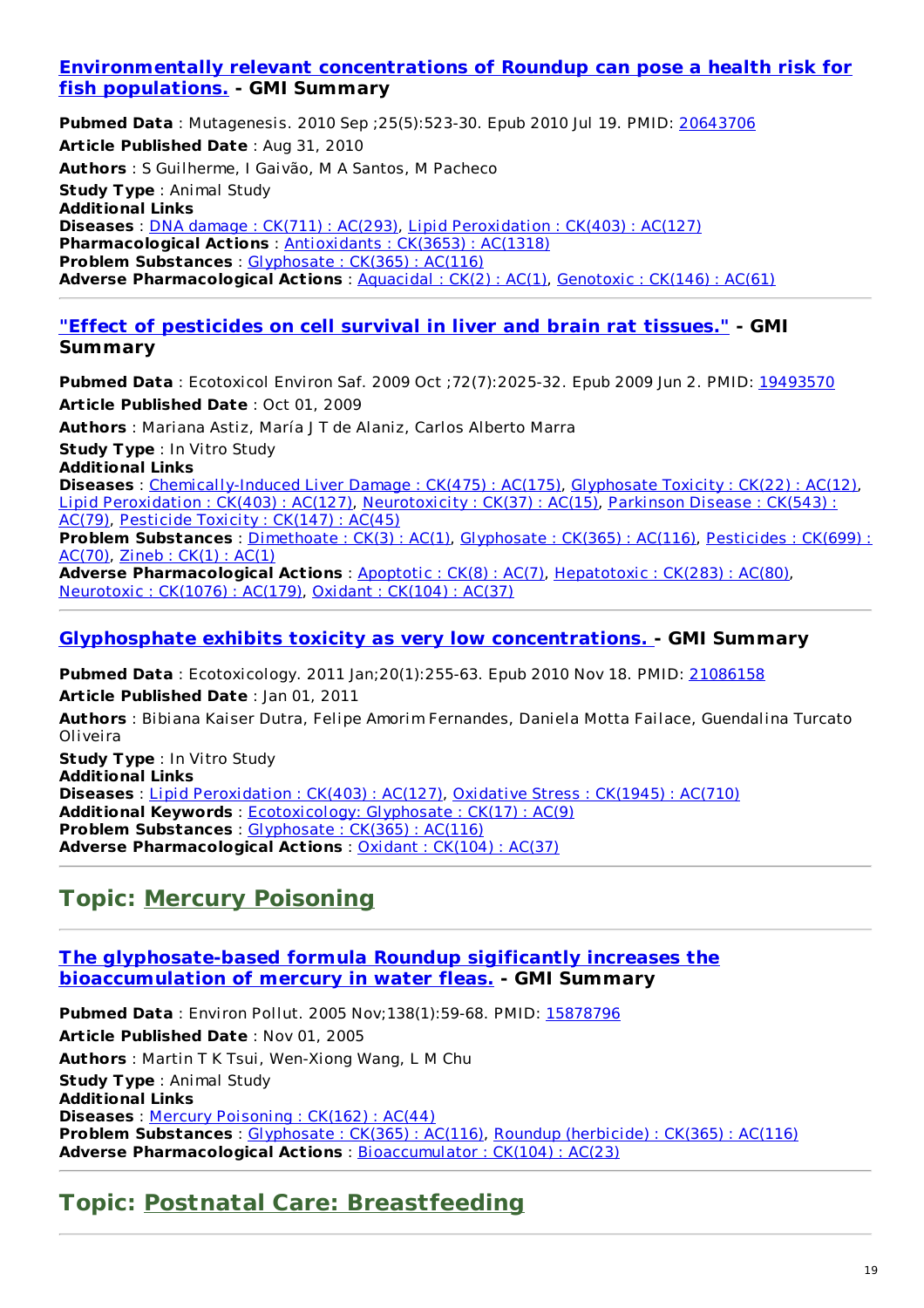#### **[Glyphosate](http://www.ncbi.nlm.nih.gov/pubmed/17634926) herbicides (Roundup) exhibit pre- and postnatal toxicity in rats. - GMI Summary**

**Pubmed Data**: Arch Toxicol. 2007 Sep;81(9):665-73. Epub 2007 Jul 19. PMID: [17634926](http://www.ncbi.nlm.nih.gov/pubmed/17634926) **Article Published Date** : Sep 01, 2007

**Authors** : Eliane Dallegrave, Fabiana D Mantese, Rosemari T Oliveira, Anderson J M Andrade, Paulo R Dalsenter, Augusto Langeloh

**Study Type** : Animal Study **Additional Links Diseases** : Postnatal Care: [Breastfeeding](http://www.greenmedinfo.com/disease/postnatal-care-breastfeeding) : CK(209) : AC(25), Pregnancy: [Environmental](http://www.greenmedinfo.com/disease/pregnancy-environmental-exposures) Exposures : CK(29) : AC(6), Prenatal Chemical [Exposures](http://www.greenmedinfo.com/disease/prenatal-chemical-exposures) : CK(322) : AC(86) **Problem Substances** : [Glyphosate](http://www.greenmedinfo.com/toxic-ingredient/glyphosate) : CK(365) : AC(116), [Polyoxyethylene](http://www.greenmedinfo.com/toxic-ingredient/roundup-herbicide) amine : CK(12) : AC(7), Roundup (herbicide) : CK(365) : AC(116) **Adverse Pharmacological Actions** : [Endocrine](http://www.greenmedinfo.com/adverse-pharmacological-action/endocrine-disruptor) Disruptor : CK(478) : AC(81)

## **Topic: Pregnancy: [Environmental](http://www.greenmedinfo.com/disease/pregnancy-environmental-exposures) Exposures**

#### **[Glyphosate](http://www.ncbi.nlm.nih.gov/pubmed/17634926) herbicides (Roundup) exhibit pre- and postnatal toxicity in rats. - GMI Summary**

**Pubmed Data** : Arch Toxicol. 2007 Sep;81(9):665-73. Epub 2007 Jul 19. PMID: [17634926](http://www.ncbi.nlm.nih.gov/pubmed/17634926) **Article Published Date** : Sep 01, 2007

**Authors** : Eliane Dallegrave, Fabiana D Mantese, Rosemari T Oliveira, Anderson J M Andrade, Paulo R Dalsenter, Augusto Langeloh

**Study Type** : Animal Study

**Additional Links Diseases** : Postnatal Care: [Breastfeeding](http://www.greenmedinfo.com/disease/postnatal-care-breastfeeding) : CK(209) : AC(25), Pregnancy: [Environmental](http://www.greenmedinfo.com/disease/pregnancy-environmental-exposures) Exposures : CK(29) : AC(6), Prenatal Chemical [Exposures](http://www.greenmedinfo.com/disease/prenatal-chemical-exposures) : CK(322) : AC(86) **Problem Substances** : [Glyphosate](http://www.greenmedinfo.com/toxic-ingredient/glyphosate) : CK(365) : AC(116), [Polyoxyethylene](http://www.greenmedinfo.com/toxic-ingredient/roundup-herbicide) amine : CK(12) : AC(7), Roundup (herbicide) : CK(365) : AC(116) **Adverse Pharmacological Actions** : [Endocrine](http://www.greenmedinfo.com/adverse-pharmacological-action/endocrine-disruptor) Disruptor : CK(478) : AC(81)

## **Topic: [Substantia](http://www.greenmedinfo.com/disease/substantia-nigra-damage) Nigra: Damage**

#### **[Glyphosate-induced](http://www.ncbi.nlm.nih.gov/pubmed/11391760) parkinsonism has been reported. - GMI Summary**

**Pubmed Data** : Mov Disord. 2001 May ; 16(3): 565-8. PMID: [11391760](http://www.ncbi.nlm.nih.gov/pubmed/11391760) **Article Published Date** : May 01, 2001 **Authors** : E R Barbosa, M D Leiros da Costa, L A Bacheschi, M Scaff, C C Leite **Study Type** : Human: Case Report **Additional Links Diseases** : [Dopamine](http://www.greenmedinfo.com/disease/dopamine-levels-low) Levels: Low : CK(4) : AC(1), [Glyphosate](http://www.greenmedinfo.com/disease/glyphosate-toxicity) Toxicity : CK(22) : AC(12), [Neurotoxicity](http://www.greenmedinfo.com/disease/neurotoxicity) : CK(37) : AC(15), [Parkinsonian](http://www.greenmedinfo.com/disease/parkinsonian-disorders) Disorders : CK(15) : AC(4), [Substantia](http://www.greenmedinfo.com/disease/substantia-nigra-damage) Nigra: Damage : CK(3) : AC(1) **Problem Substances** : [Glyphosate](http://www.greenmedinfo.com/toxic-ingredient/glyphosate) : CK(365) : AC(116) **Adverse Pharmacological Actions** : [Neurotoxic](http://www.greenmedinfo.com/adverse-pharmacological-action/neurotoxic) : CK(1076) : AC(179)

**Exposure to glyphosate- and/or [Mn/Zn-ethylene-bis-dithiocarbamate-containing](http://www.ncbi.nlm.nih.gov/pubmed/21922334) pesticides leads to degeneration ofγ-aminobutyric acid and dopamine neurons in Caenorhabditis elegans. - GMI Summary**

**Pubmed Data** : Neurotox Res. 2012 Apr ;21(3):281-90. Epub 2011 Sep 16. PMID: [21922334](http://www.ncbi.nlm.nih.gov/pubmed/21922334) **Article Published Date** : Apr 01, 2012

**Authors** : Rekek Negga, J Andrew Stuart, Morgan L Machen, Joel Salva, Amanda J Lizek, S Jayne Richardson, Amanda S Osborne, Oriol Mirallas, Kenneth A McVey, Vanessa A Fitsanakis

#### **Study Type** : In Vitro Study **Additional Links**

**Diseases** : [Dopamine](http://www.greenmedinfo.com/disease/dopamine-levels-low) Levels: Low : CK(4) : AC(1), [Glyphosate](http://www.greenmedinfo.com/disease/glyphosate-toxicity) Toxicity : CK(22) : AC(12), [Neurodegenerative](http://www.greenmedinfo.com/disease/parkinson-disease) Diseases : CK(1743) : AC(420), [Neurotoxicity](http://www.greenmedinfo.com/disease/neurotoxicity) : CK(37) : AC(15), Parkinson Disease : CK(543) : AC(79), [Parkinsonian](http://www.greenmedinfo.com/disease/parkinsonian-disorders) Disorders : CK(15) : AC(4), [Substantia](http://www.greenmedinfo.com/disease/substantia-nigra-damage) Nigra: Damage : CK(3) : AC(1)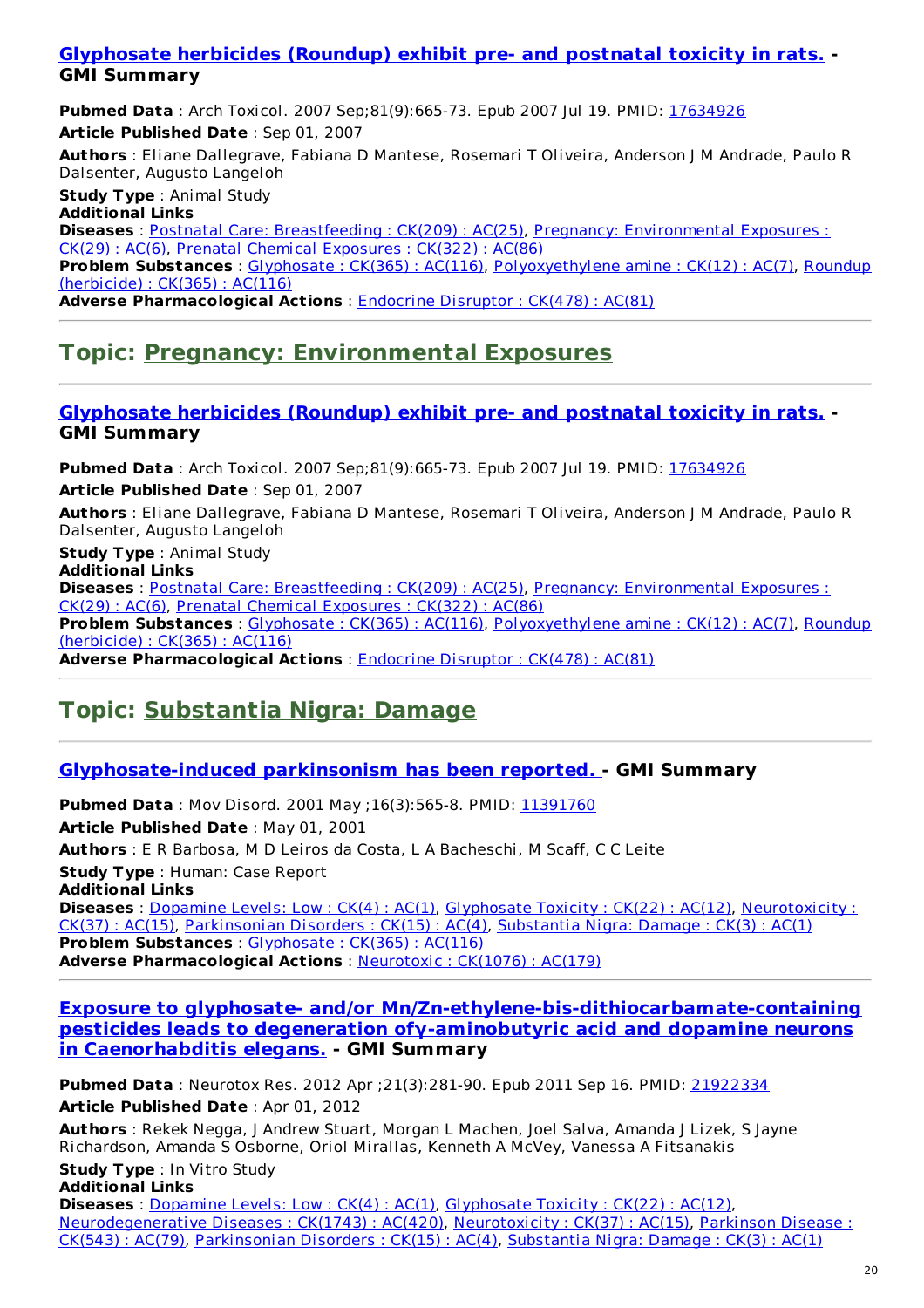## **Topic: [Botulism](http://www.greenmedinfo.com/disease/botulism)**

#### **Glyphosate suppresses the antagonistic effect of [Enterococcus](http://www.ncbi.nlm.nih.gov/pubmed/23396248) spp. on Clostridium botulinum. - GMI Summary**

**Pubmed Data** : Anaerobe. 2013 Feb 6. Epub 2013 Feb 6. PMID: [23396248](http://www.ncbi.nlm.nih.gov/pubmed/23396248) **Article Published Date** : Feb 05, 2013 **Authors** : Monika Krüger, Awad Ali Shehata, Wieland Schrödl, Arne Rodloff **Study Type** : In Vitro Study, Review **Additional Links Diseases** : [Botulism](http://www.greenmedinfo.com/disease/botulism) : CK(1) : AC(1), [Botulism:](http://www.greenmedinfo.com/disease/botulism-infantile) Infantile : CK(1) : AC(1) **Problem Substances** : [Glyphosate](http://www.greenmedinfo.com/toxic-ingredient/glyphosate) : CK(365) : AC(116), Glyphosate [formulations](http://www.greenmedinfo.com/toxic-ingredient/glyphosate-formulations) : CK(380) : AC(118), Roundup [\(herbicide\)](http://www.greenmedinfo.com/toxic-ingredient/roundup-herbicide) : CK(365) : AC(116) **Adverse Pharmacological Actions** : [Immunosuppressive](http://www.greenmedinfo.com/adverse-pharmacological-action/immunosuppressive) : CK(155) : AC(23)

### **Topic: [Botulism:](http://www.greenmedinfo.com/disease/botulism-infantile) Infantile**

#### **Glyphosate suppresses the antagonistic effect of [Enterococcus](http://www.ncbi.nlm.nih.gov/pubmed/23396248) spp. on Clostridium botulinum. - GMI Summary**

**Pubmed Data** : Anaerobe. 2013 Feb 6. Epub 2013 Feb 6. PMID: [23396248](http://www.ncbi.nlm.nih.gov/pubmed/23396248) **Article Published Date** : Feb 05, 2013 **Authors** : Monika Krüger, Awad Ali Shehata, Wieland Schrödl, Arne Rodloff **Study Type** : In Vitro Study, Review **Additional Links Diseases** : [Botulism](http://www.greenmedinfo.com/disease/botulism) : CK(1) : AC(1), [Botulism:](http://www.greenmedinfo.com/disease/botulism-infantile) Infantile : CK(1) : AC(1) **Problem Substances** : [Glyphosate](http://www.greenmedinfo.com/toxic-ingredient/glyphosate) : CK(365) : AC(116), Glyphosate [formulations](http://www.greenmedinfo.com/toxic-ingredient/glyphosate-formulations) : CK(380) : AC(118), Roundup [\(herbicide\)](http://www.greenmedinfo.com/toxic-ingredient/roundup-herbicide) : CK(365) : AC(116) **Adverse Pharmacological Actions** : [Immunosuppressive](http://www.greenmedinfo.com/adverse-pharmacological-action/immunosuppressive) : CK(155) : AC(23)

## **Topic: [Chemically-Induced](http://www.greenmedinfo.com/disease/chemically-induced-liver-damage) Liver Damage**

#### **"Effect of [pesticides](http://www.ncbi.nlm.nih.gov/pubmed/19493570) on cell survival in liver and brain rat tissues." - GMI Summary**

**Pubmed Data** : Ecotoxicol Environ Saf. 2009 Oct ;72(7):2025-32. Epub 2009 Jun 2. PMID: [19493570](http://www.ncbi.nlm.nih.gov/pubmed/19493570) **Article Published Date** : Oct 01, 2009

**Authors** : Mariana Astiz, María J T de Alaniz, Carlos Alberto Marra

**Study Type** : In Vitro Study

**Additional Links**

**Diseases** : [Chemically-Induced](http://www.greenmedinfo.com/disease/chemically-induced-liver-damage) Liver Damage : CK(475) : AC(175), [Glyphosate](http://www.greenmedinfo.com/disease/glyphosate-toxicity) Toxicity : CK(22) : AC(12), Lipid [Peroxidation](http://www.greenmedinfo.com/disease/lipid-peroxidation) : CK(403) : AC(127), [Neurotoxicity](http://www.greenmedinfo.com/disease/parkinson-disease) : CK(37) : AC(15), Parkinson Disease : CK(543) : AC(79), [Pesticide](http://www.greenmedinfo.com/disease/pesticide-toxicity) Toxicity : CK(147) : AC(45)

**Problem [Substances](http://www.greenmedinfo.com/toxic-ingredient/pesticides)** : [Dimethoate](http://www.greenmedinfo.com/toxic-ingredient/dimethoate) : CK(3) : AC(1), [Glyphosate](http://www.greenmedinfo.com/toxic-ingredient/glyphosate) : CK(365) : AC(116), Pesticides : CK(699) : AC(70), [Zineb](http://www.greenmedinfo.com/toxic-ingredient/zineb) : CK(1) : AC(1)

**Adverse Pharmacological Actions** : [Apoptotic](http://www.greenmedinfo.com/adverse-pharmacological-action/apoptotic) : CK(8) : AC(7), [Hepatotoxic](http://www.greenmedinfo.com/adverse-pharmacological-action/hepatotoxic) : CK(283) : AC(80), [Neurotoxic](http://www.greenmedinfo.com/adverse-pharmacological-action/neurotoxic) : CK(1076) : AC(179), Oxidant : [CK\(104\)](http://www.greenmedinfo.com/adverse-pharmacological-action/oxidant) : AC(37)

#### **Clear toxicities of pollutants were observed cell lines at very low sub[agricultural](http://www.ncbi.nlm.nih.gov/pubmed/21251308) dilutions. - GMI Summary**

**Pubmed Data** : J Occup Med Toxicol. 2011;6(1):3. Epub 2011 Jan 20. PMID: [21251308](http://www.ncbi.nlm.nih.gov/pubmed/21251308) **Article Published Date** : Jan 01, 2011

**Authors** : Céline Gasnier, Claire Laurant, Cécile Decroix-Laporte, Robin Mesnage, Emilie Clair, Carine Travert, Gilles-Eric Séralini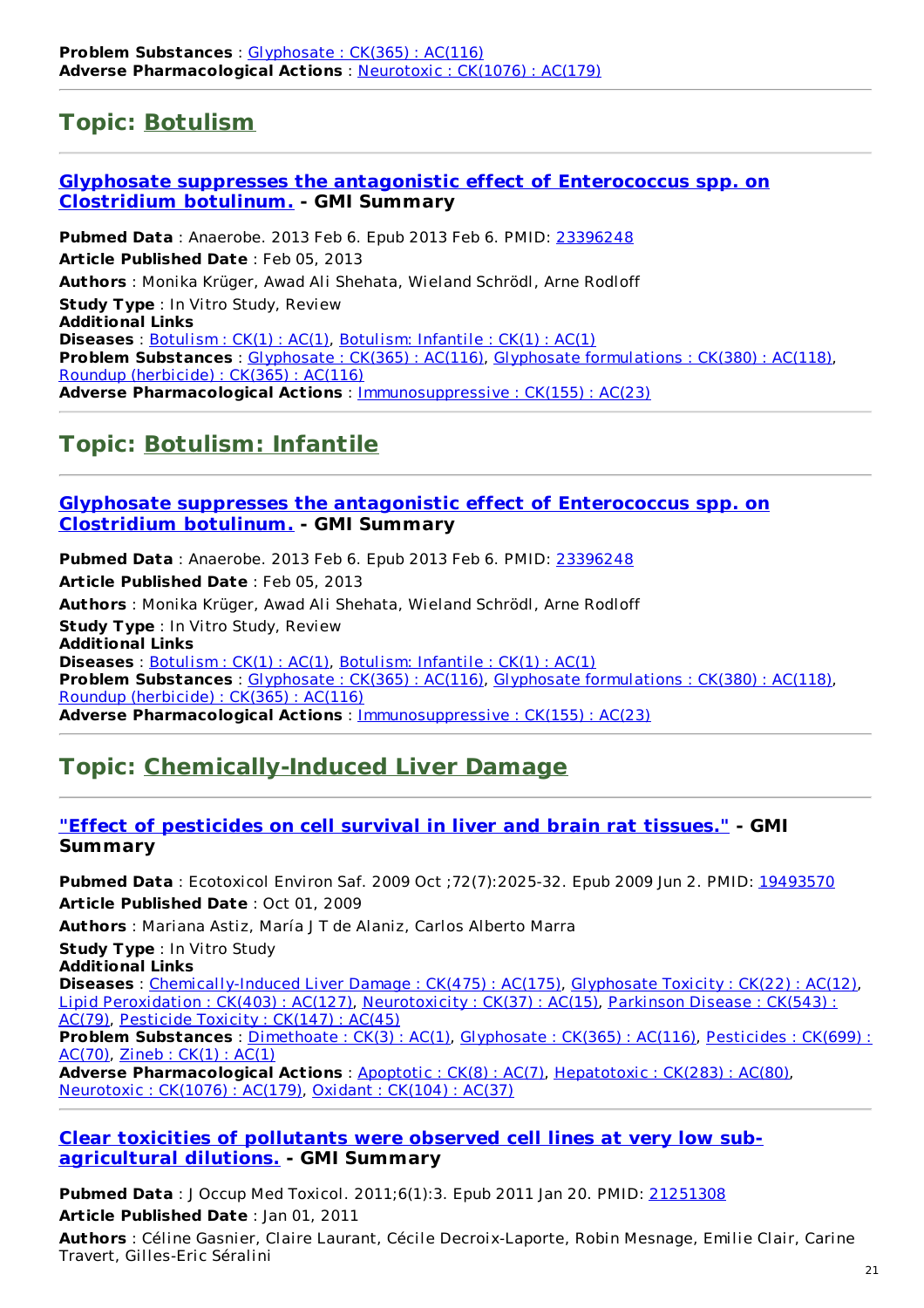**Study Type** : In Vitro Study **Additional Links Diseases** : Chemical [Exposure](http://www.greenmedinfo.com/disease/chemical-exposure) : CK(49) : AC(15), [Chemically-Induced](http://www.greenmedinfo.com/disease/chemically-induced-liver-damage) Liver Damage : CK(475) : AC(175), Kidney [Damage](http://www.greenmedinfo.com/disease/kidney-damage) : CK(120) : AC(42), Liver [Damage](http://www.greenmedinfo.com/disease/liver-damage) : CK(597) : AC(213) **Problem Substances** : [Bisphenol](http://www.greenmedinfo.com/toxic-ingredient/bisphenol) A : CK(217) : AC(54), [Glyphosate](http://www.greenmedinfo.com/toxic-ingredient/glyphosate) : CK(365) : AC(116) **Adverse Pharmacological Actions** : [Hepatotoxic](http://www.greenmedinfo.com/adverse-pharmacological-action/hepatotoxic) : CK(283) : AC(80), [Nephrotoxic](http://www.greenmedinfo.com/adverse-pharmacological-action/nephrotoxic) : CK(162) : AC(38)

#### **[Glyphosphate](http://www.ncbi.nlm.nih.gov/pubmed/20979644) has liver damaging properties, - GMI Summary**

**Pubmed Data** : J Occup Med Toxicol. 2010;5:29. Epub 2010 Oct 27. PMID: [20979644](http://www.ncbi.nlm.nih.gov/pubmed/20979644) **Article Published Date** : Jan 01, 2010 **Authors** : Céline Gasnier, Nora Benachour, Emilie Clair, Carine Travert, Frédéric Langlois, Claire Laurant, Cécile Decroix-Laporte, Gilles-Eric Séralini **Study Type** : In Vitro Study **Additional Links Diseases** : [Chemically-Induced](http://www.greenmedinfo.com/disease/chemically-induced-liver-damage) Liver Damage : CK(475) : AC(175) **Problem Substances** : [Glyphosate](http://www.greenmedinfo.com/toxic-ingredient/glyphosate) : CK(365) : AC(116) **Adverse Pharmacological Actions** : [Hepatotoxic](http://www.greenmedinfo.com/adverse-pharmacological-action/hepatotoxic) : CK(283) : AC(80)

### **Topic: [Meningitis:](http://www.greenmedinfo.com/disease/meningitis-aseptic) Aseptic**

#### **[Glyphosphate](http://www.ncbi.nlm.nih.gov/pubmed/21370950) poisoning resulting in aseptic meningitis has been reported. - GMI Summary**

**Pubmed Data** : Clin Toxicol (Phila). 2011 Feb;49(2):118-20. PMID: [21370950](http://www.ncbi.nlm.nih.gov/pubmed/21370950) **Article Published Date** : Feb 01, 2011 **Authors** : Chie Sato, Yoshito Kamijo, Kuniko Yoshimura, Toshimitsu Ide **Study Type** : Human: Case Report **Additional Links Diseases** : [Meningitis:](http://www.greenmedinfo.com/disease/meningitis-aseptic) Aseptic : CK(3) : AC(1) **Problem Substances** : [Glyphosate](http://www.greenmedinfo.com/toxic-ingredient/glyphosate) : CK(365) : AC(116) **Adverse Pharmacological Actions** : [Neurotoxic](http://www.greenmedinfo.com/adverse-pharmacological-action/neurotoxic) : CK(1076) : AC(179)

### **Topic: [Neurodegenerative](http://www.greenmedinfo.com/disease/neurodegenerative-diseases) Diseases**

#### **Glyphosate pesticides leads to [neurodegeneration](http://www.ncbi.nlm.nih.gov/pubmed/21376751) in Caenorhabditis elegans. - GMI Summary**

**Pubmed Data** : Neurotoxicology. 2011 Jun ;32(3):331-41. Epub 2011 Mar 3. PMID: [21376751](http://www.ncbi.nlm.nih.gov/pubmed/21376751) **Article Published Date** : Jun 01, 2011 **Authors** : Rekek Negga, David A Rudd, Nathan S Davis, Amanda N Justice, Holly E Hatfield, Ana L Valente, Anthony S Fields, Vanessa A Fitsanakis

**Study Type** : Animal Study **Additional Links Diseases** : [Neurodegenerative](http://www.greenmedinfo.com/disease/neurodegenerative-diseases) Diseases : CK(1743) : AC(420), [Neurotoxicity](http://www.greenmedinfo.com/disease/neurotoxicity) : CK(37) : AC(15) **Problem Substances** : [Glyphosate](http://www.greenmedinfo.com/toxic-ingredient/glyphosate) : CK(365) : AC(116) **Adverse Pharmacological Actions** : [Neurotoxic](http://www.greenmedinfo.com/adverse-pharmacological-action/neurotoxic) : CK(1076) : AC(179)

#### **Exposure to glyphosate- and/or [Mn/Zn-ethylene-bis-dithiocarbamate-containing](http://www.ncbi.nlm.nih.gov/pubmed/21922334) pesticides leads to degeneration ofγ-aminobutyric acid and dopamine neurons in Caenorhabditis elegans. - GMI Summary**

**Pubmed Data** : Neurotox Res. 2012 Apr ;21(3):281-90. Epub 2011 Sep 16. PMID: [21922334](http://www.ncbi.nlm.nih.gov/pubmed/21922334)

**Article Published Date** : Apr 01, 2012

**Authors** : Rekek Negga, J Andrew Stuart, Morgan L Machen, Joel Salva, Amanda J Lizek, S Jayne Richardson, Amanda S Osborne, Oriol Mirallas, Kenneth A McVey, Vanessa A Fitsanakis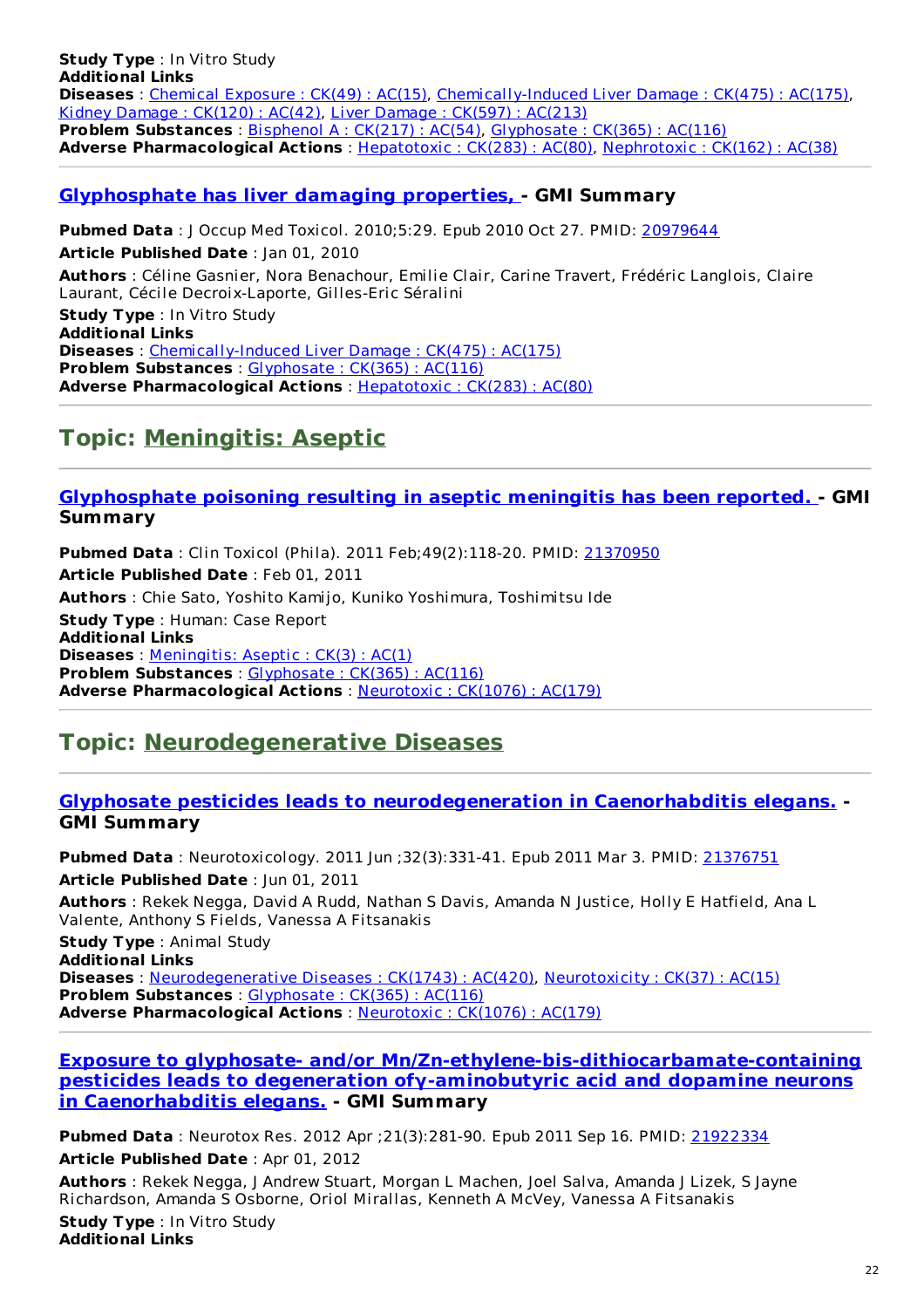**Diseases** : [Dopamine](http://www.greenmedinfo.com/disease/dopamine-levels-low) Levels: Low : CK(4) : AC(1), [Glyphosate](http://www.greenmedinfo.com/disease/glyphosate-toxicity) Toxicity : CK(22) : AC(12), [Neurodegenerative](http://www.greenmedinfo.com/disease/parkinson-disease) Diseases : CK(1743) : AC(420), [Neurotoxicity](http://www.greenmedinfo.com/disease/neurotoxicity) : CK(37) : AC(15), Parkinson Disease : CK(543) : AC(79), [Parkinsonian](http://www.greenmedinfo.com/disease/parkinsonian-disorders) Disorders : CK(15) : AC(4), [Substantia](http://www.greenmedinfo.com/disease/substantia-nigra-damage) Nigra: Damage : CK(3) : AC(1) **Problem Substances** : [Glyphosate](http://www.greenmedinfo.com/toxic-ingredient/glyphosate) : CK(365) : AC(116) **Adverse Pharmacological Actions** : [Neurotoxic](http://www.greenmedinfo.com/adverse-pharmacological-action/neurotoxic) : CK(1076) : AC(179)

### **Topic: [Oxidative](http://www.greenmedinfo.com/disease/oxidative-stress) Stress**

#### **Fish exposed to a [glyphosate-based](http://www.ncbi.nlm.nih.gov/pubmed/22266476) herbicide undergo DNA damage. - GMI Summary**

**Pubmed Data** : Mutat Res. 2012 Mar 18 ;743(1-2):1-9. Epub 2012 Jan 14. PMID: [22266476](http://www.ncbi.nlm.nih.gov/pubmed/22266476) **Article Published Date** : Mar 17, 2012 **Authors** : S Guilherme, I Gaivão, M A Santos, M Pacheco **Study Type** : Animal Study **Additional Links Diseases** : DNA damage : CK(711) : [AC\(293\)](http://www.greenmedinfo.com/disease/dna-damage), [Oxidative](http://www.greenmedinfo.com/disease/oxidative-stress) Stress : CK(1945) : AC(710) **Pharmacological Actions** : [Antioxidants](http://www.greenmedinfo.com/pharmacological-action/antioxidants) : CK(3653) : AC(1318) **Problem Substances** : [Glyphosate](http://www.greenmedinfo.com/toxic-ingredient/glyphosate) : CK(365) : AC(116) **Adverse Pharmacological Actions** : [Aquacidal](http://www.greenmedinfo.com/adverse-pharmacological-action/aquacidal) : CK(2) : AC(1), [Genotoxic](http://www.greenmedinfo.com/adverse-pharmacological-action/genotoxic) : CK(146) : AC(61)

#### **Glyphosphate exhibits toxicity as very low [concentrations.](http://www.ncbi.nlm.nih.gov/pubmed/21086158) - GMI Summary**

**Pubmed Data** : Ecotoxicology. 2011 Jan;20(1):255-63. Epub 2010 Nov 18. PMID: [21086158](http://www.ncbi.nlm.nih.gov/pubmed/21086158) **Article Published Date** : Jan 01, 2011 **Authors** : Bibiana Kaiser Dutra, Felipe Amorim Fernandes, Daniela Motta Failace, Guendalina Turcato Oliveira **Study Type** : In Vitro Study **Additional Links**

**Diseases** : Lipid [Peroxidation](http://www.greenmedinfo.com/disease/lipid-peroxidation) : CK(403) : AC(127), [Oxidative](http://www.greenmedinfo.com/disease/oxidative-stress) Stress : CK(1945) : AC(710) **Additional Keywords** : [Ecotoxicology:](http://www.greenmedinfo.com/keyword/ecotoxicology-glyphosate) Glyphosate : CK(17) : AC(9) **Problem Substances** : [Glyphosate](http://www.greenmedinfo.com/toxic-ingredient/glyphosate) : CK(365) : AC(116) **Adverse Pharmacological Actions** : Oxidant : [CK\(104\)](http://www.greenmedinfo.com/adverse-pharmacological-action/oxidant) : AC(37)

## **Topic: [Parkinson](http://www.greenmedinfo.com/disease/parkinson-disease) Disease**

#### **"Effect of [pesticides](http://www.ncbi.nlm.nih.gov/pubmed/19493570) on cell survival in liver and brain rat tissues." - GMI Summary**

**Pubmed Data** : Ecotoxicol Environ Saf. 2009 Oct ;72(7):2025-32. Epub 2009 Jun 2. PMID: [19493570](http://www.ncbi.nlm.nih.gov/pubmed/19493570) **Article Published Date** : Oct 01, 2009 **Authors** : Mariana Astiz, María J T de Alaniz, Carlos Alberto Marra **Study Type** : In Vitro Study **Additional Links Diseases** : [Chemically-Induced](http://www.greenmedinfo.com/disease/chemically-induced-liver-damage) Liver Damage : CK(475) : AC(175), [Glyphosate](http://www.greenmedinfo.com/disease/glyphosate-toxicity) Toxicity : CK(22) : AC(12), Lipid [Peroxidation](http://www.greenmedinfo.com/disease/lipid-peroxidation) : CK(403) : AC(127), [Neurotoxicity](http://www.greenmedinfo.com/disease/parkinson-disease) : CK(37) : AC(15), Parkinson Disease : CK(543) : AC(79), [Pesticide](http://www.greenmedinfo.com/disease/pesticide-toxicity) Toxicity : CK(147) : AC(45) **Problem [Substances](http://www.greenmedinfo.com/toxic-ingredient/pesticides)** : [Dimethoate](http://www.greenmedinfo.com/toxic-ingredient/dimethoate) : CK(3) : AC(1), [Glyphosate](http://www.greenmedinfo.com/toxic-ingredient/glyphosate) : CK(365) : AC(116), Pesticides : CK(699) : AC(70), [Zineb](http://www.greenmedinfo.com/toxic-ingredient/zineb) : CK(1) : AC(1) **Adverse Pharmacological Actions** : [Apoptotic](http://www.greenmedinfo.com/adverse-pharmacological-action/apoptotic) : CK(8) : AC(7), [Hepatotoxic](http://www.greenmedinfo.com/adverse-pharmacological-action/hepatotoxic) : CK(283) : AC(80), [Neurotoxic](http://www.greenmedinfo.com/adverse-pharmacological-action/neurotoxic) : CK(1076) : AC(179), Oxidant : [CK\(104\)](http://www.greenmedinfo.com/adverse-pharmacological-action/oxidant) : AC(37)

#### **Exposure to glyphosate- and/or [Mn/Zn-ethylene-bis-dithiocarbamate-containing](http://www.ncbi.nlm.nih.gov/pubmed/21922334) pesticides leads to degeneration ofγ-aminobutyric acid and dopamine neurons in Caenorhabditis elegans. - GMI Summary**

**Pubmed Data** : Neurotox Res. 2012 Apr ;21(3):281-90. Epub 2011 Sep 16. PMID: [21922334](http://www.ncbi.nlm.nih.gov/pubmed/21922334) **Article Published Date** : Apr 01, 2012 **Authors** : Rekek Negga, J Andrew Stuart, Morgan L Machen, Joel Salva, Amanda J Lizek, S Jayne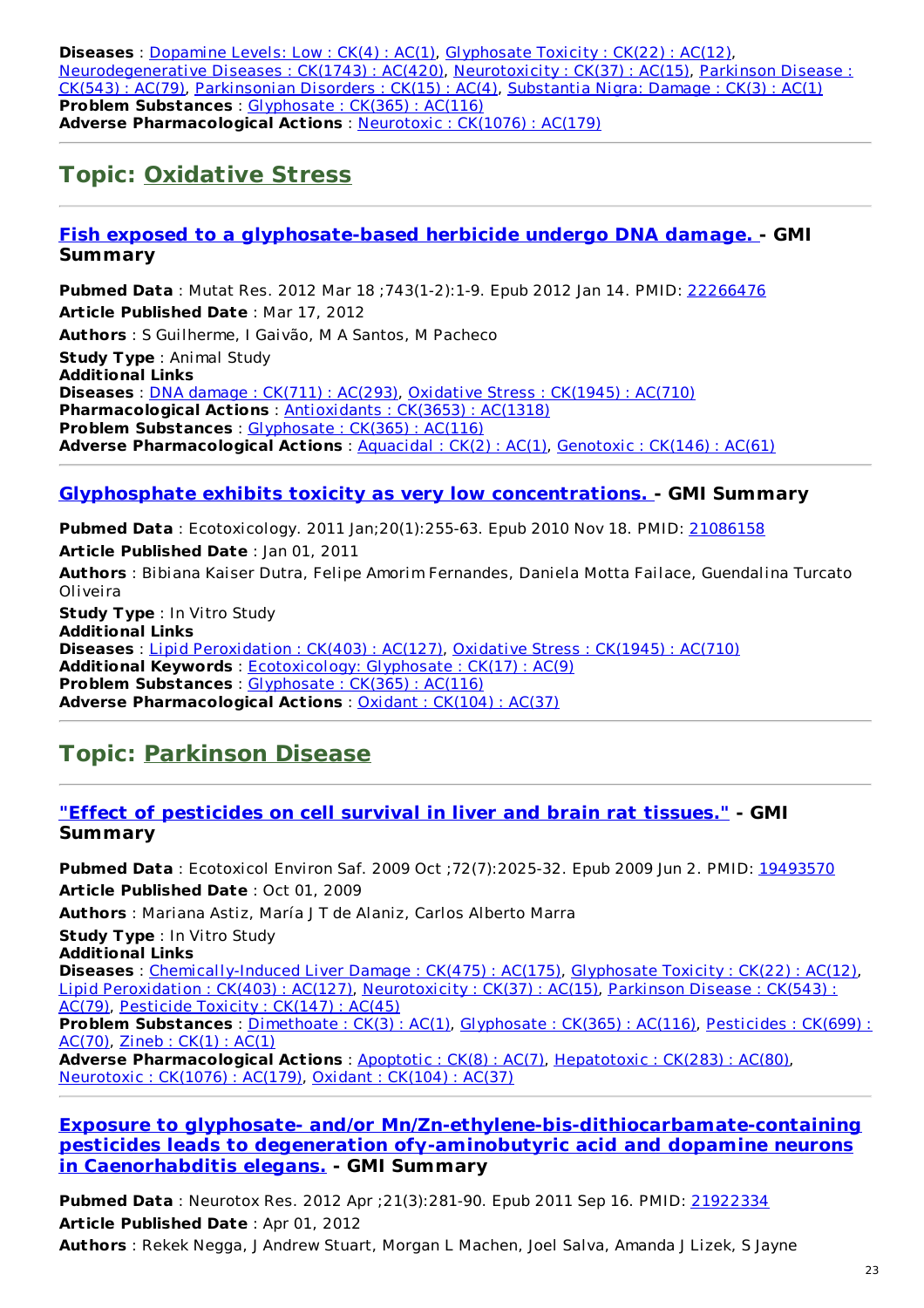Richardson, Amanda S Osborne, Oriol Mirallas, Kenneth A McVey, Vanessa A Fitsanakis

**Study Type** : In Vitro Study **Additional Links**

**Diseases** : [Dopamine](http://www.greenmedinfo.com/disease/dopamine-levels-low) Levels: Low : CK(4) : AC(1), [Glyphosate](http://www.greenmedinfo.com/disease/glyphosate-toxicity) Toxicity : CK(22) : AC(12), [Neurodegenerative](http://www.greenmedinfo.com/disease/parkinson-disease) Diseases : CK(1743) : AC(420), [Neurotoxicity](http://www.greenmedinfo.com/disease/neurotoxicity) : CK(37) : AC(15), Parkinson Disease : CK(543) : AC(79), [Parkinsonian](http://www.greenmedinfo.com/disease/parkinsonian-disorders) Disorders : CK(15) : AC(4), [Substantia](http://www.greenmedinfo.com/disease/substantia-nigra-damage) Nigra: Damage : CK(3) : AC(1) **Problem Substances** : [Glyphosate](http://www.greenmedinfo.com/toxic-ingredient/glyphosate) : CK(365) : AC(116) **Adverse Pharmacological Actions** : [Neurotoxic](http://www.greenmedinfo.com/adverse-pharmacological-action/neurotoxic) : CK(1076) : AC(179)

#### **Glyphosate induces cell death through apoptotic and autophagic mechanisms, indicating a mechanism behind the association between glyphosate exposure and [Parkinsonism.](http://www.ncbi.nlm.nih.gov/pubmed/22504123) - GMI Summary**

**Pubmed Data** : Neurotoxicol Teratol. 2012 Apr 4. Epub 2012 Apr 4. PMID: [22504123](http://www.ncbi.nlm.nih.gov/pubmed/22504123) **Article Published Date** : Apr 04, 2012 **Authors** : Ya-Xing Gui, Xiao-Ning Fan, Hong-Mei Wang, Gang Wang, Sheng-di Chen **Study Type** : In Vitro Study **Additional Links Diseases** : [Parkinson](http://www.greenmedinfo.com/disease/parkinson-disease) Disease : CK(543) : AC(79), [Parkinsonian](http://www.greenmedinfo.com/disease/parkinsonian-disorders) Disorders : CK(15) : AC(4) **Problem Substances** : [Glyphosate](http://www.greenmedinfo.com/toxic-ingredient/glyphosate) : CK(365) : AC(116) **Adverse Pharmacological Actions** : [Neurotoxic](http://www.greenmedinfo.com/adverse-pharmacological-action/neurotoxic) : CK(1076) : AC(179)

## **Topic: [Parkinsonism](http://www.greenmedinfo.com/disease/parkinsonism)**

#### **[Parkinsonism](http://www.ncbi.nlm.nih.gov/pubmed/21367645) after chronic occupational exposure to glyphosate has been reported. - GMI Summary**

**Pubmed Data** : Parkinsonism Relat Disord. 2011 Jul;17(6):486-7. Epub 2011 Mar 2. PMID: [21367645](http://www.ncbi.nlm.nih.gov/pubmed/21367645) **Article Published Date** : Jul 01, 2011 **Authors** : Gang Wang, Xiao-Ning Fan, Yu-Yan Tan, Qi Cheng, Sheng-Di Chen **Study Type** : Human: Case Report **Additional Links Diseases** : [Parkinsonism](http://www.greenmedinfo.com/disease/parkinsonism) : CK(12) : AC(8) **Problem Substances** : [Glyphosate](http://www.greenmedinfo.com/toxic-ingredient/glyphosate) : CK(365) : AC(116) **Adverse Pharmacological Actions** : [Neurotoxic](http://www.greenmedinfo.com/adverse-pharmacological-action/neurotoxic) : CK(1076) : AC(179)

## **Topic: [Vaccine-induced](http://www.greenmedinfo.com/disease/vaccine-induced-toxicity) Toxicity**

#### **Measles vaccine and [glyphosate-induced](http://www.ncbi.nlm.nih.gov/pubmed/12894271) parkinsonism has been reported. - GMI Summary**

**Pubmed Data** : Arq Neuropsiquiatr. 2003 Jun ;61(2B):381-6. Epub 2003 Jul 28. PMID: [12894271](http://www.ncbi.nlm.nih.gov/pubmed/12894271) **Article Published Date** : Jun 01, 2003 **Authors** : Maria do Desterro Leiros da Costa, Lílian Regina Gonçalves, Egberto Reis Barbosa, Luiz Alberto Bacheschi **Study Type** : Human: Case Report **Additional Links Diseases** : [Glyphosate](http://www.greenmedinfo.com/disease/glyphosate-toxicity) Toxicity : CK(22) : AC(12), [Parkinsonian](http://www.greenmedinfo.com/disease/vaccine-induced-toxicity) Disorders : CK(15) : AC(4), Vaccineinduced Toxicity : CK(1130) : AC(163) **Anti Therapeutic Actions** : [Vaccination:](http://www.greenmedinfo.com/anti-therapeutic-action/vaccination-measles) Measles : CK(156) : AC(16) **Problem Substances** : [Glyphosate](http://www.greenmedinfo.com/toxic-ingredient/glyphosate) : CK(365) : AC(116) **Adverse Pharmacological Actions** : [Neurotoxic](http://www.greenmedinfo.com/adverse-pharmacological-action/neurotoxic) : CK(1076) : AC(179)

## **Topic: Breast [Cancer](http://www.greenmedinfo.com/disease/breast-cancer)**

**[Glyphosate](http://www.ncbi.nlm.nih.gov/pubmed/23756170) induces human breast cancer cells growth via estrogen receptors. - GMI Summary**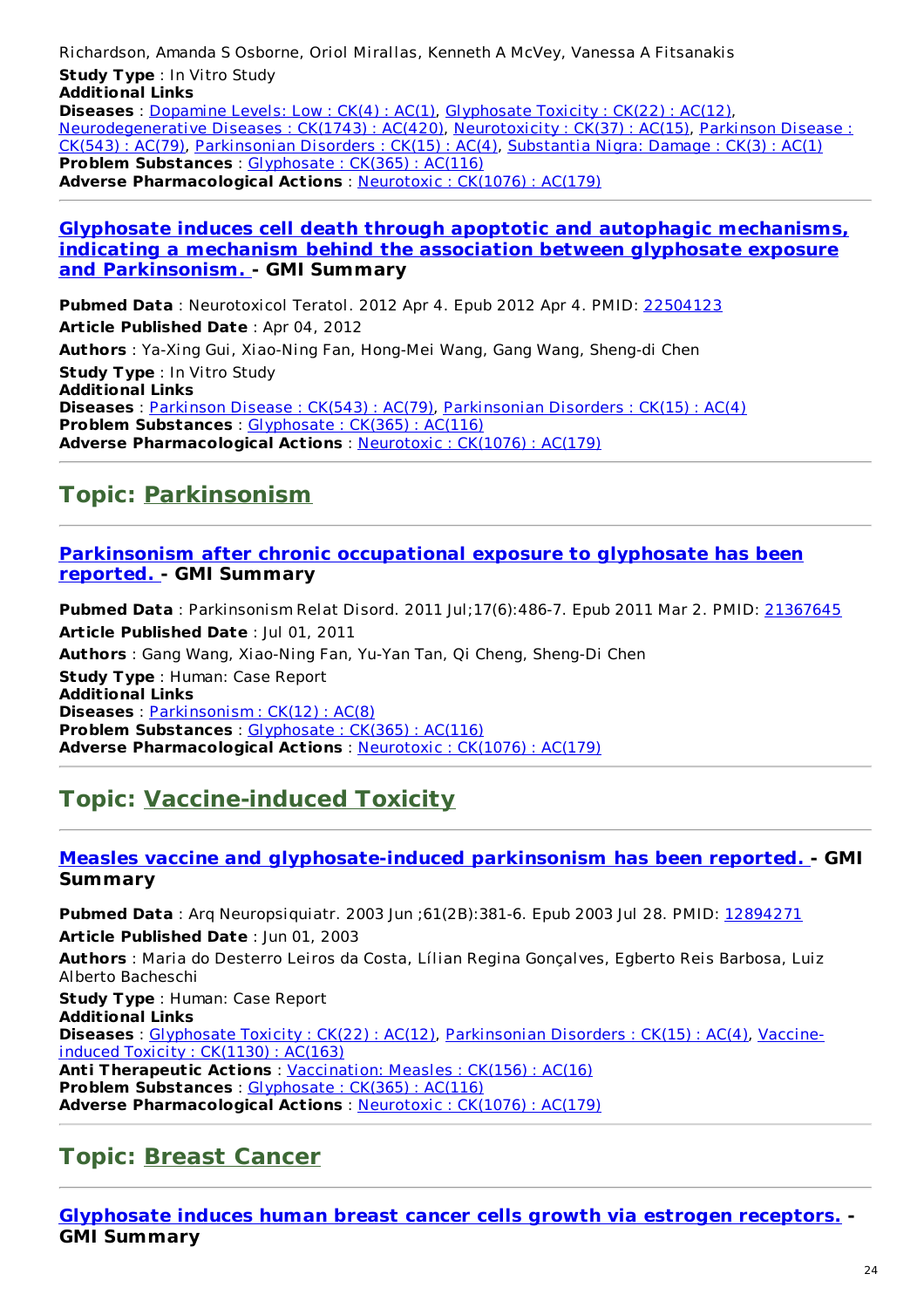**Pubmed Data** : Food Chem Toxicol. 2013 Jun 8. Epub 2013 Jun 8. PMID: [23756170](http://www.ncbi.nlm.nih.gov/pubmed/23756170) **Article Published Date** : Jun 07, 2013

**Authors** : Siriporn Thongprakaisang, Apinya Thiantanawat, Nuchanart Rangkadilok, Tawit Suriyo, Jutamaad Satayavivad

**Study Type** : In Vitro Study

**Additional Links**

**Diseases** : Breast Cancer : [CK\(2361\)](http://www.greenmedinfo.com/disease/breast-cancer) : AC(621), Breast Cancer: [Chemically-Induced](http://www.greenmedinfo.com/disease/breast-cancer-estrogen-receptor-alpha-positive) : CK(5) : AC(3), Breast Cancer: estrogen receptor alpha-positive : CK(3) : AC(2)

**Problem Substances** : [Glyphosate](http://www.greenmedinfo.com/toxic-ingredient/glyphosate) : CK(365) : AC(116), Glyphosate [formulations](http://www.greenmedinfo.com/toxic-ingredient/glyphosate-formulations) : CK(380) : AC(118) **Adverse Pharmacological Actions** : [Carcinogenic](http://www.greenmedinfo.com/adverse-pharmacological-action/carcinogenic) : CK(912) : AC(117), [Estrogenic](http://www.greenmedinfo.com/adverse-pharmacological-action/estrogenic) : CK(59) : AC(12)

## **Topic: Breast Cancer: [Chemically-Induced](http://www.greenmedinfo.com/disease/breast-cancer-chemically-induced)**

#### **[Glyphosate](http://www.ncbi.nlm.nih.gov/pubmed/23756170) induces human breast cancer cells growth via estrogen receptors. - GMI Summary**

**Pubmed Data** : Food Chem Toxicol. 2013 Jun 8. Epub 2013 Jun 8. PMID: [23756170](http://www.ncbi.nlm.nih.gov/pubmed/23756170) **Article Published Date** : Jun 07, 2013

**Authors** : Siriporn Thongprakaisang, Apinya Thiantanawat, Nuchanart Rangkadilok, Tawit Suriyo, Jutamaad Satayavivad

**Study Type** : In Vitro Study

**Additional Links**

**Diseases** : Breast Cancer : [CK\(2361\)](http://www.greenmedinfo.com/disease/breast-cancer) : AC(621), Breast Cancer: [Chemically-Induced](http://www.greenmedinfo.com/disease/breast-cancer-estrogen-receptor-alpha-positive) : CK(5) : AC(3), Breast Cancer: estrogen receptor alpha-positive : CK(3) : AC(2)

**Problem Substances** : [Glyphosate](http://www.greenmedinfo.com/toxic-ingredient/glyphosate) : CK(365) : AC(116), Glyphosate [formulations](http://www.greenmedinfo.com/toxic-ingredient/glyphosate-formulations) : CK(380) : AC(118) **Adverse Pharmacological Actions** : [Carcinogenic](http://www.greenmedinfo.com/adverse-pharmacological-action/carcinogenic) : CK(912) : AC(117), [Estrogenic](http://www.greenmedinfo.com/adverse-pharmacological-action/estrogenic) : CK(59) : AC(12)

### **Topic: Breast Cancer: estrogen receptor [alpha-positive](http://www.greenmedinfo.com/disease/breast-cancer-estrogen-receptor-alpha-positive)**

#### **[Glyphosate](http://www.ncbi.nlm.nih.gov/pubmed/23756170) induces human breast cancer cells growth via estrogen receptors. - GMI Summary**

**Pubmed Data** : Food Chem Toxicol. 2013 Jun 8. Epub 2013 Jun 8. PMID: [23756170](http://www.ncbi.nlm.nih.gov/pubmed/23756170) **Article Published Date** : Jun 07, 2013

**Authors** : Siriporn Thongprakaisang, Apinya Thiantanawat, Nuchanart Rangkadilok, Tawit Suriyo, Jutamaad Satayavivad

**Study Type** : In Vitro Study **Additional Links**

**Diseases** : Breast Cancer : [CK\(2361\)](http://www.greenmedinfo.com/disease/breast-cancer) : AC(621), Breast Cancer: [Chemically-Induced](http://www.greenmedinfo.com/disease/breast-cancer-estrogen-receptor-alpha-positive) : CK(5) : AC(3), Breast Cancer: estrogen receptor alpha-positive : CK(3) : AC(2)

**Problem Substances** : [Glyphosate](http://www.greenmedinfo.com/toxic-ingredient/glyphosate) : CK(365) : AC(116), Glyphosate [formulations](http://www.greenmedinfo.com/toxic-ingredient/glyphosate-formulations) : CK(380) : AC(118) **Adverse Pharmacological Actions** : [Carcinogenic](http://www.greenmedinfo.com/adverse-pharmacological-action/carcinogenic) : CK(912) : AC(117), [Estrogenic](http://www.greenmedinfo.com/adverse-pharmacological-action/estrogenic) : CK(59) : AC(12)

## **Topic: [Cancers:](http://www.greenmedinfo.com/disease/cancers-all) All**

**Roundup herbicide is more toxic than its constituent parts and is genotoxic in [concentrations](http://www.ncbi.nlm.nih.gov/pubmed/22331240) that concentrations that correspond to a 450-fold dilution of spraying used in agriculture. - GMI Summary**

**Pubmed Data** : Arch Toxicol. 2012 Feb 14. Epub 2012 Feb 14. PMID: [22331240](http://www.ncbi.nlm.nih.gov/pubmed/22331240) **Article Published Date** : Feb 14, 2012 **Authors** : Verena J Koller, Maria Fürhacker, Armen Nersesyan, Miroslav Mišík, Maria Eisenbauer, Siegfried Knasmueller **Study Type** : In Vitro Study **Additional Links Diseases** : Cancers: All : [CK\(9062\)](http://www.greenmedinfo.com/disease/cancers-all) : AC(2869), DNA damage : [CK\(711\)](http://www.greenmedinfo.com/disease/dna-damage) : AC(293) **Problem Substances** : [Glyphosate](http://www.greenmedinfo.com/toxic-ingredient/glyphosate) : CK(365) : AC(116), Roundup [\(herbicide\)](http://www.greenmedinfo.com/toxic-ingredient/roundup-herbicide) : CK(365) : AC(116) **Adverse Pharmacological Actions** : [Genotoxic](http://www.greenmedinfo.com/adverse-pharmacological-action/genotoxic) : CK(146) : AC(61)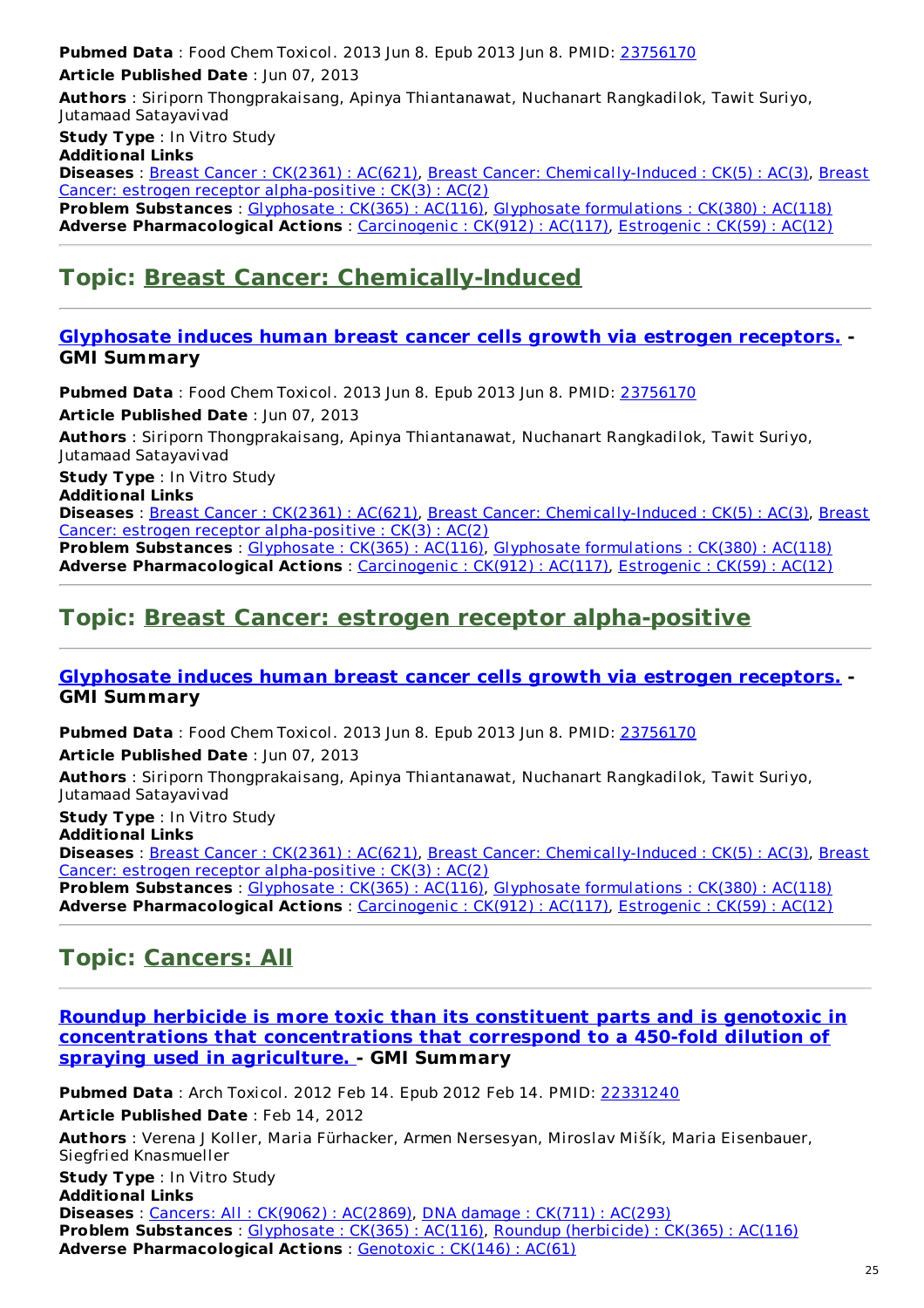### **Topic: Male Reproductive Development [Abnormalities](http://www.greenmedinfo.com/disease/male-reproductive-development-abnormalities)**

#### **Glyphosate impairs male offspring reproductive [development.](http://www.ncbi.nlm.nih.gov/pubmed/22120950) - GMI Summary**

**Pubmed Data** : Arch Toxicol. 2011 Nov 26. Epub 2011 Nov 26. PMID: [22120950](http://www.ncbi.nlm.nih.gov/pubmed/22120950)

**Article Published Date** : Nov 26, 2011

**Authors** : Marco Aurelio Romano, Renata Marino Romano, Luciana Dalazen Santos, Patricia Wisniewski, Daniele Antonelo Campos, Paula Bargi de Souza, Priscila Viau, Maria Martha Bernardi, Maria Tereza Nunes, Claudio Alvarenga de Oliveira

**Study Type** : Animal Study **Additional Links Diseases** : [Glyphosate](http://www.greenmedinfo.com/disease/glyphosate-toxicity) Toxicity : CK(22) : AC(12), [Infertility:](http://www.greenmedinfo.com/disease/infertility-male) Male : CK(209) : AC(52), Male Reproductive Development [Abnormalities](http://www.greenmedinfo.com/disease/male-reproductive-development-abnormalities) : CK(2) : AC(1), Prenatal Chemical [Exposures](http://www.greenmedinfo.com/disease/prenatal-chemical-exposures) : CK(322) : AC(86) **Problem Substances** : [Glyphosate](http://www.greenmedinfo.com/toxic-ingredient/glyphosate) : CK(365) : AC(116)

### **Topic: Skin [Cancer](http://www.greenmedinfo.com/disease/skin-cancer)**

#### **Glyphosphate has a [tumor-promoting](http://www.ncbi.nlm.nih.gov/pubmed/20045496) effect in mouse skin. - GMI Summary**

**Pubmed Data** : J Proteomics. 2010 Mar 10;73(5):951-64. Epub 2010 Jan 4. PMID: [20045496](http://www.ncbi.nlm.nih.gov/pubmed/20045496) **Article Published Date** : Mar 10, 2010 **Authors** : Jasmine George, Sahdeo Prasad, Zafar Mahmood, Yogeshwer Shukla **Study Type** : In Vitro Study **Additional Links Diseases** : Skin Cancer : [CK\(417\)](http://www.greenmedinfo.com/disease/skin-cancer) : AC(171) **Problem Substances** : [Glyphosate](http://www.greenmedinfo.com/toxic-ingredient/glyphosate) : CK(365) : AC(116), Roundup [\(herbicide\)](http://www.greenmedinfo.com/toxic-ingredient/roundup-herbicide) : CK(365) : AC(116) **Adverse Pharmacological Actions** : [Carcinogen](http://www.greenmedinfo.com/adverse-pharmacological-action/carcinogen) : CK(59) : AC(11)

### **Topic: [Dysbiosis](http://www.greenmedinfo.com/disease/dysbiosis)**

#### **[Glyphosate](http://www.ncbi.nlm.nih.gov/pubmed/23224412) exposure likely disrupts the balance of friendly and pathogenic bacteria in our guts. - GMI Summary**

**Pubmed Data** : Curr Microbiol. 2012 Dec 9. Epub 2012 Dec 9. PMID: [23224412](http://www.ncbi.nlm.nih.gov/pubmed/23224412) **Article Published Date** : Dec 08, 2012 **Authors** : Awad A Shehata, Wieland Schrödl, Alaa A Aldin, Hafez M Hafez, Monika Krüger **Study Type** : Bacterial **Additional Links Diseases** : [Dysbiosis](http://www.greenmedinfo.com/disease/dysbiosis) : CK(123) : AC(30) **Problem Substances** : [Glyphosate](http://www.greenmedinfo.com/toxic-ingredient/glyphosate) : CK(365) : AC(116)

### **Topic: Kidney [Damage](http://www.greenmedinfo.com/disease/kidney-damage)**

#### **Clear toxicities of pollutants were observed cell lines at very low sub[agricultural](http://www.ncbi.nlm.nih.gov/pubmed/21251308) dilutions. - GMI Summary**

**Pubmed Data** : J Occup Med Toxicol. 2011;6(1):3. Epub 2011 Jan 20. PMID: [21251308](http://www.ncbi.nlm.nih.gov/pubmed/21251308) **Article Published Date** : Jan 01, 2011 **Authors** : Céline Gasnier, Claire Laurant, Cécile Decroix-Laporte, Robin Mesnage, Emilie Clair, Carine Travert, Gilles-Eric Séralini **Study Type** : In Vitro Study **Additional Links Diseases** : Chemical [Exposure](http://www.greenmedinfo.com/disease/chemical-exposure) : CK(49) : AC(15), [Chemically-Induced](http://www.greenmedinfo.com/disease/chemically-induced-liver-damage) Liver Damage : CK(475) : AC(175), Kidney [Damage](http://www.greenmedinfo.com/disease/kidney-damage) : CK(120) : AC(42), Liver [Damage](http://www.greenmedinfo.com/disease/liver-damage) : CK(597) : AC(213)

**Problem Substances** : [Bisphenol](http://www.greenmedinfo.com/toxic-ingredient/bisphenol) A : CK(217) : AC(54), [Glyphosate](http://www.greenmedinfo.com/toxic-ingredient/glyphosate) : CK(365) : AC(116)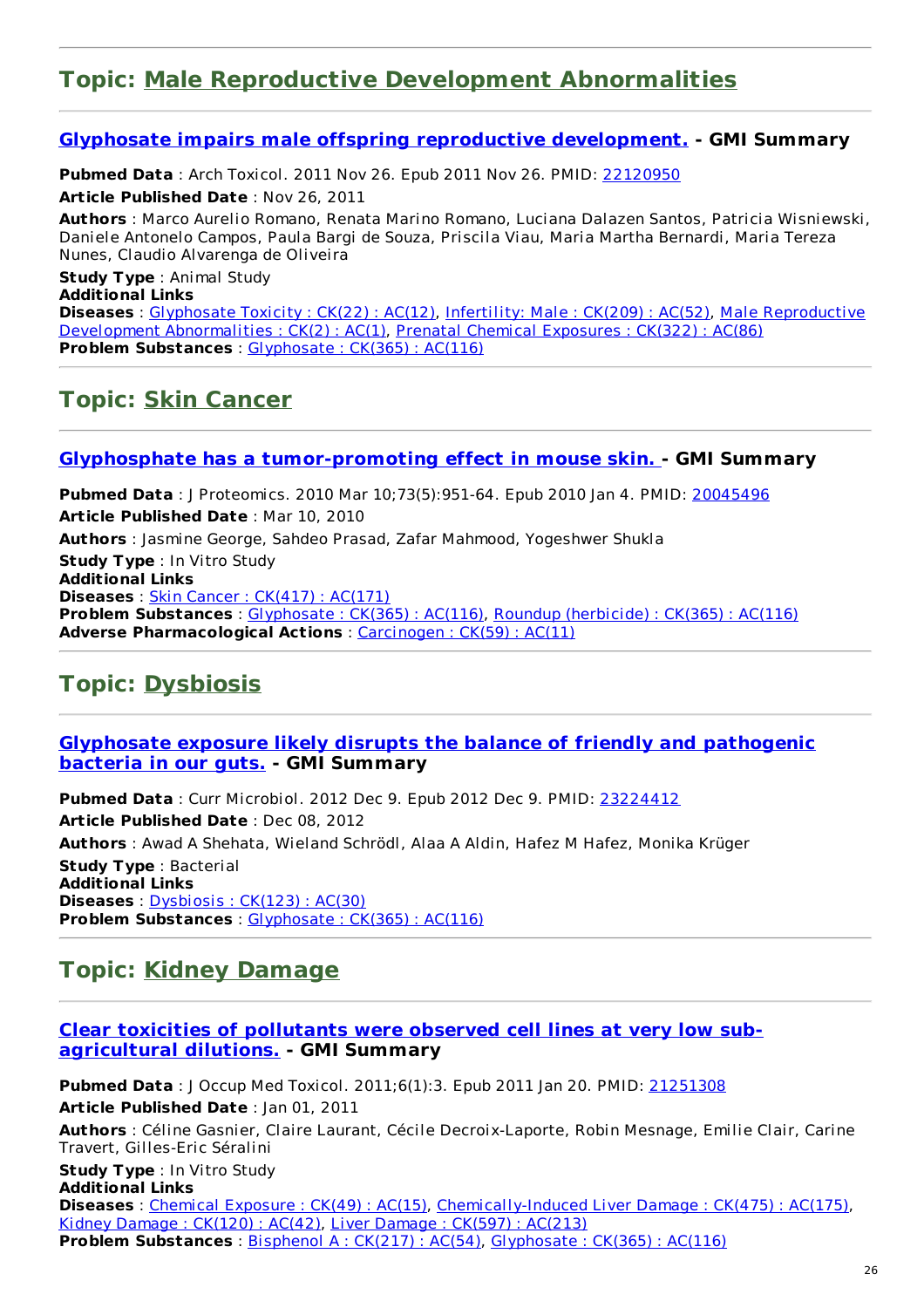## **Topic: Liver [Damage](http://www.greenmedinfo.com/disease/liver-damage)**

#### **Clear toxicities of pollutants were observed cell lines at very low sub[agricultural](http://www.ncbi.nlm.nih.gov/pubmed/21251308) dilutions. - GMI Summary**

**Pubmed Data** : J Occup Med Toxicol. 2011;6(1):3. Epub 2011 Jan 20. PMID: [21251308](http://www.ncbi.nlm.nih.gov/pubmed/21251308) **Article Published Date** : Jan 01, 2011 **Authors** : Céline Gasnier, Claire Laurant, Cécile Decroix-Laporte, Robin Mesnage, Emilie Clair, Carine Travert, Gilles-Eric Séralini **Study Type** : In Vitro Study **Additional Links Diseases** : Chemical [Exposure](http://www.greenmedinfo.com/disease/chemical-exposure) : CK(49) : AC(15), [Chemically-Induced](http://www.greenmedinfo.com/disease/chemically-induced-liver-damage) Liver Damage : CK(475) : AC(175), Kidney [Damage](http://www.greenmedinfo.com/disease/kidney-damage) : CK(120) : AC(42), Liver [Damage](http://www.greenmedinfo.com/disease/liver-damage) : CK(597) : AC(213) **Problem Substances** : [Bisphenol](http://www.greenmedinfo.com/toxic-ingredient/bisphenol) A : CK(217) : AC(54), [Glyphosate](http://www.greenmedinfo.com/toxic-ingredient/glyphosate) : CK(365) : AC(116) **Adverse Pharmacological Actions** : [Hepatotoxic](http://www.greenmedinfo.com/adverse-pharmacological-action/hepatotoxic) : CK(283) : AC(80), [Nephrotoxic](http://www.greenmedinfo.com/adverse-pharmacological-action/nephrotoxic) : CK(162) : AC(38)

### **Topic: [Lymphatic](http://www.greenmedinfo.com/disease/lymphatic-cancer) Cancer**

#### **[Glyphosate](http://www.ncbi.nlm.nih.gov/pubmed/15055003) has been linked to lymphatic cancer. - GMI Summary**

**Pubmed Data** : Med Pr. 2003 ;54(6):579-83. PMID: [15055003](http://www.ncbi.nlm.nih.gov/pubmed/15055003) **Article Published Date** : Jan 01, 2003 **Authors** : Danuta Pieniazek, Bozena Bukowska, Wirgiliusz Duda **Study Type** : Review **Additional Links Diseases** : [Lymphatic](http://www.greenmedinfo.com/disease/lymphatic-cancer) Cancer : CK(213) : AC(69) **Problem Substances** : [Glyphosate](http://www.greenmedinfo.com/toxic-ingredient/glyphosate) : CK(365) : AC(116)

## **Topic: Uranium [Poisoning](http://www.greenmedinfo.com/disease/uranium-poisoning)**

#### **Glyphosphate increases the [bioaccumulation](http://www.ncbi.nlm.nih.gov/pubmed/21166280) of depleted uranium in plants 17 fold. - GMI Summary**

**Pubmed Data** : Int J Phytoremediation. 2010 Aug;12(6):550-61. PMID: [21166280](http://www.ncbi.nlm.nih.gov/pubmed/21166280) **Article Published Date** : Aug 01, 2010 **Authors** : Elena Sevostianova, William C Lindemann, April L Ulery, Marta D Remmenga **Study Type** : In Vitro Study **Additional Links Diseases** : Uranium [Poisoning](http://www.greenmedinfo.com/disease/uranium-poisoning) : CK(28) : AC(19) **Additional Keywords** : Problem [Substance](http://www.greenmedinfo.com/keyword/problem-substance-synergy) Synergy : CK(5) : AC(3) **Problem Substances** : [Glyphosate](http://www.greenmedinfo.com/toxic-ingredient/glyphosate) : CK(365) : AC(116), [Uranium](http://www.greenmedinfo.com/toxic-ingredient/uranium) : CK(46) : AC(21) **Adverse Pharmacological Actions** : [Bioaccumulator](http://www.greenmedinfo.com/adverse-pharmacological-action/bioaccumulator) : CK(104) : AC(23)

# **Category: Adverse Pharmacological Actions**

### **Topic: [Genotoxic](http://www.greenmedinfo.com/adverse-pharmacological-action/genotoxic)**

**There is evidence that there is a genotoxic risk potential associated with exposure to [glyphosate](http://www.ncbi.nlm.nih.gov/pubmed/19672767) in areas where the herbicide is applied. - GMI Summary**

**Pubmed Data** : J Toxicol Environ Health A. 2009;72(15-16):986-97. PMID: [19672767](http://www.ncbi.nlm.nih.gov/pubmed/19672767) **Article Published Date** : Jan 01, 2009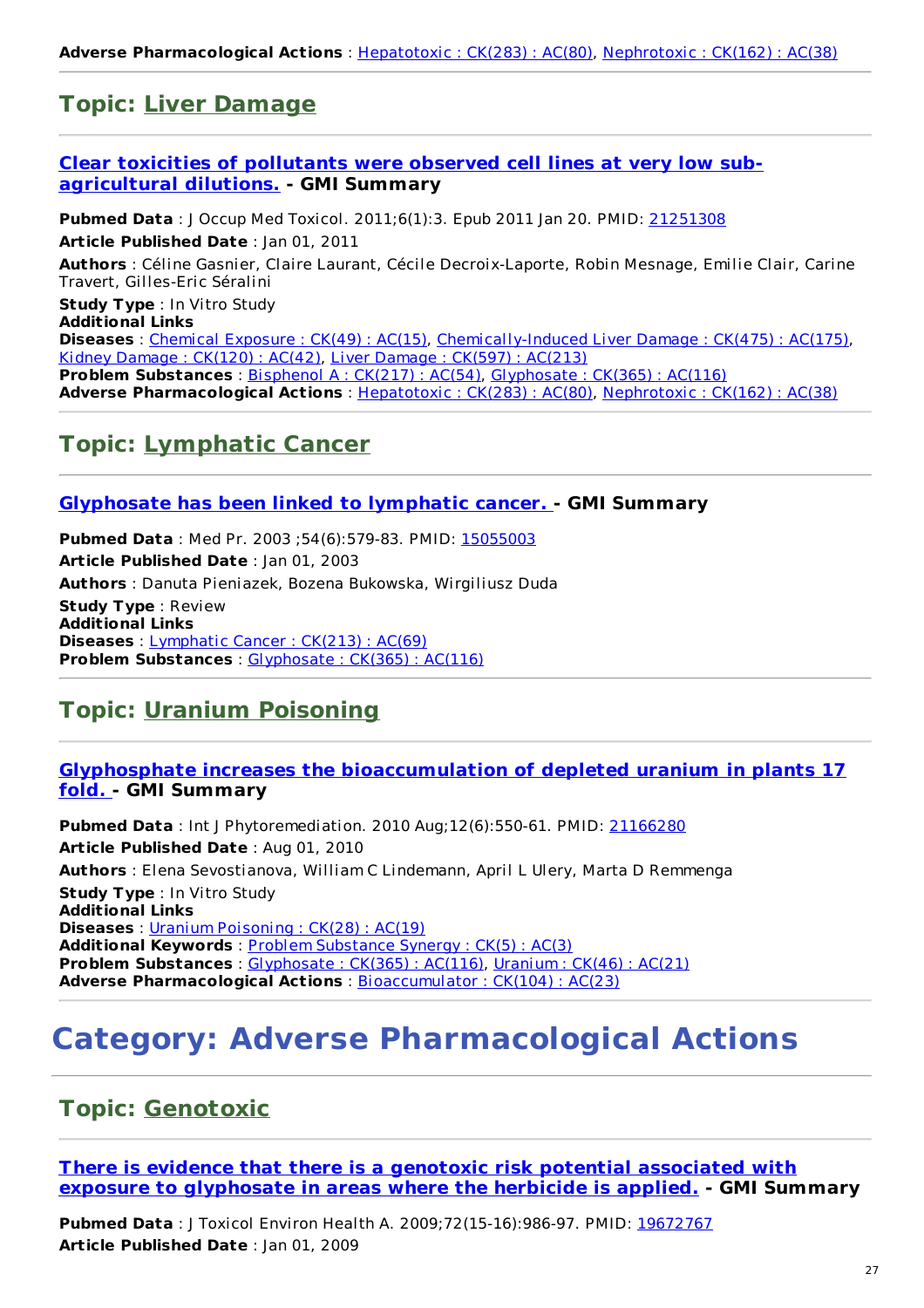**Authors** : C Bolognesi, G Carrasquilla, S Volpi, K R Solomon, E J P Marshall **Study Type** : Human Study **Additional Links Diseases** : DNA damage : CK(711) : [AC\(293\)](http://www.greenmedinfo.com/disease/dna-damage) **Problem Substances** : [Glyphosate](http://www.greenmedinfo.com/toxic-ingredient/glyphosate) : CK(365) : AC(116) **Adverse Pharmacological Actions** : [Genotoxic](http://www.greenmedinfo.com/adverse-pharmacological-action/genotoxic) : CK(146) : AC(61)

#### **Cytogenetic damage and induction of pro-oxidant state has been observed in human [lymphocytes](http://www.ncbi.nlm.nih.gov/pubmed/9707097) exposed in vitro to glyphosate. - GMI Summary**

**Pubmed Data** : Environ Mol Mutagen. 1998 ;32(1):39-46. PMID: [9707097](http://www.ncbi.nlm.nih.gov/pubmed/9707097) **Article Published Date** : Jan 01, 1998 **Authors** : M B Lioi, M R Scarfi, A Santoro, R Barbieri, O Zeni, F Salvemini, D Di Berardino, M V Ursini **Study Type** : Human In Vitro **Additional Links Diseases** : DNA damage : CK(711) : [AC\(293\)](http://www.greenmedinfo.com/disease/dna-damage) **Problem Substances** : [Glyphosate](http://www.greenmedinfo.com/toxic-ingredient/glyphosate) : CK(365) : AC(116) **Adverse Pharmacological Actions** : [Genotoxic](http://www.greenmedinfo.com/adverse-pharmacological-action/genotoxic) : CK(146) : AC(61)

#### **The environmental metabolite of glyphosate, [Aminomethylphosphonic](http://www.ncbi.nlm.nih.gov/pubmed/19013644) acid, exhibits genotoxicity. - GMI Summary**

**Pubmed Data** : Ecotoxicol Environ Saf. 2009 Mar ; 72(3):834-7. Epub 2008 Nov 14. PMID: [19013644](http://www.ncbi.nlm.nih.gov/pubmed/19013644) **Article Published Date** : Mar 01, 2009

**Authors** : F Mañas, L Peralta, J Raviolo, H García Ovando, A Weyers, L Ugnia, M Gonzalez Cid, I Larripa, N Gorla

**Study Type** : Human In Vitro **Additional Links Diseases** : DNA damage : CK(711) : [AC\(293\)](http://www.greenmedinfo.com/disease/dna-damage), Liver Cancer : [CK\(1641\)](http://www.greenmedinfo.com/disease/liver-cancer) : AC(266) **Problem Substances** : [Aminomethylphosphonic](http://www.greenmedinfo.com/toxic-ingredient/aminomethylphosphonic-acid) acid : CK(12) : AC(5), [Glyphosate](http://www.greenmedinfo.com/toxic-ingredient/glyphosate) : CK(365) : AC(116) **Adverse Pharmacological Actions** : [Clastogenic](http://www.greenmedinfo.com/adverse-pharmacological-action/clastogenic) : CK(6) : AC(2), [Genotoxic](http://www.greenmedinfo.com/adverse-pharmacological-action/genotoxic) : CK(146) : AC(61)

#### **Both the general health condition and reproductive success of J. [multidenatata](http://www.ncbi.nlm.nih.gov/pubmed/21643816) (fish) could be seriously affected by Roundup. - GMI Summary**

**Pubmed Data** : Arch Environ Contam Toxicol. 2012 Jan ;62(1):107-17. Epub 2011 Jun 4. PMID: [21643816](http://www.ncbi.nlm.nih.gov/pubmed/21643816) **Article Published Date** : Dec 31, 2011

**Authors** : Andrea Cecilia Hued, Sabrina Oberhofer, María de losÁngeles Bistoni

**Study Type** : Animal Study **Additional Links Problem [Substances](http://www.greenmedinfo.com/toxic-ingredient/roundup-herbicide)** : Glyphosate [formulations](http://www.greenmedinfo.com/toxic-ingredient/glyphosate-formulations) : CK(380) : AC(118), Roundup (herbicide) : CK(365) : AC(116) **Adverse Pharmacological Actions** : [Aquacidal](http://www.greenmedinfo.com/adverse-pharmacological-action/aquacidal) : CK(2) : AC(1), [Endocrine](http://www.greenmedinfo.com/adverse-pharmacological-action/endocrine-disruptor) Disruptor : CK(478) : AC(81), [Genotoxic](http://www.greenmedinfo.com/adverse-pharmacological-action/genotoxic) : CK(146) : AC(61)

#### **Commercial glyphosate herbicides exhibit [genotoxicity](http://www.ncbi.nlm.nih.gov/pubmed/17426049) in fish. - GMI Summary**

**Pubmed Data** : Mutagenesis. 2007 Jul;22(4):263-8. Epub 2007 Apr 10. PMID: [17426049](http://www.ncbi.nlm.nih.gov/pubmed/17426049) **Article Published Date** : Jul 01, 2007 **Authors** : Tolga Cavaş, Serpil Könen **Study Type** : Animal Study **Additional Links Diseases** : DNA damage : CK(711) : [AC\(293\)](http://www.greenmedinfo.com/disease/dna-damage) **Problem Substances** : [Glyphosate](http://www.greenmedinfo.com/toxic-ingredient/glyphosate) : CK(365) : AC(116), Roundup [\(herbicide\)](http://www.greenmedinfo.com/toxic-ingredient/roundup-herbicide) : CK(365) : AC(116) **Adverse Pharmacological Actions** : [Genotoxic](http://www.greenmedinfo.com/adverse-pharmacological-action/genotoxic) : CK(146) : AC(61)

#### **[Components](http://www.ncbi.nlm.nih.gov/pubmed/22137360) of the original formulation of Roundup exhibit significant toxicity in five North American anurans (frogs; keystone species). - GMI Summary**

**Pubmed Data** : Ecotoxicol Environ Saf. 2012 Apr ;78:128-33. Epub 2011 Dec 3. PMID: [22137360](http://www.ncbi.nlm.nih.gov/pubmed/22137360) **Article Published Date** : Mar 31, 2012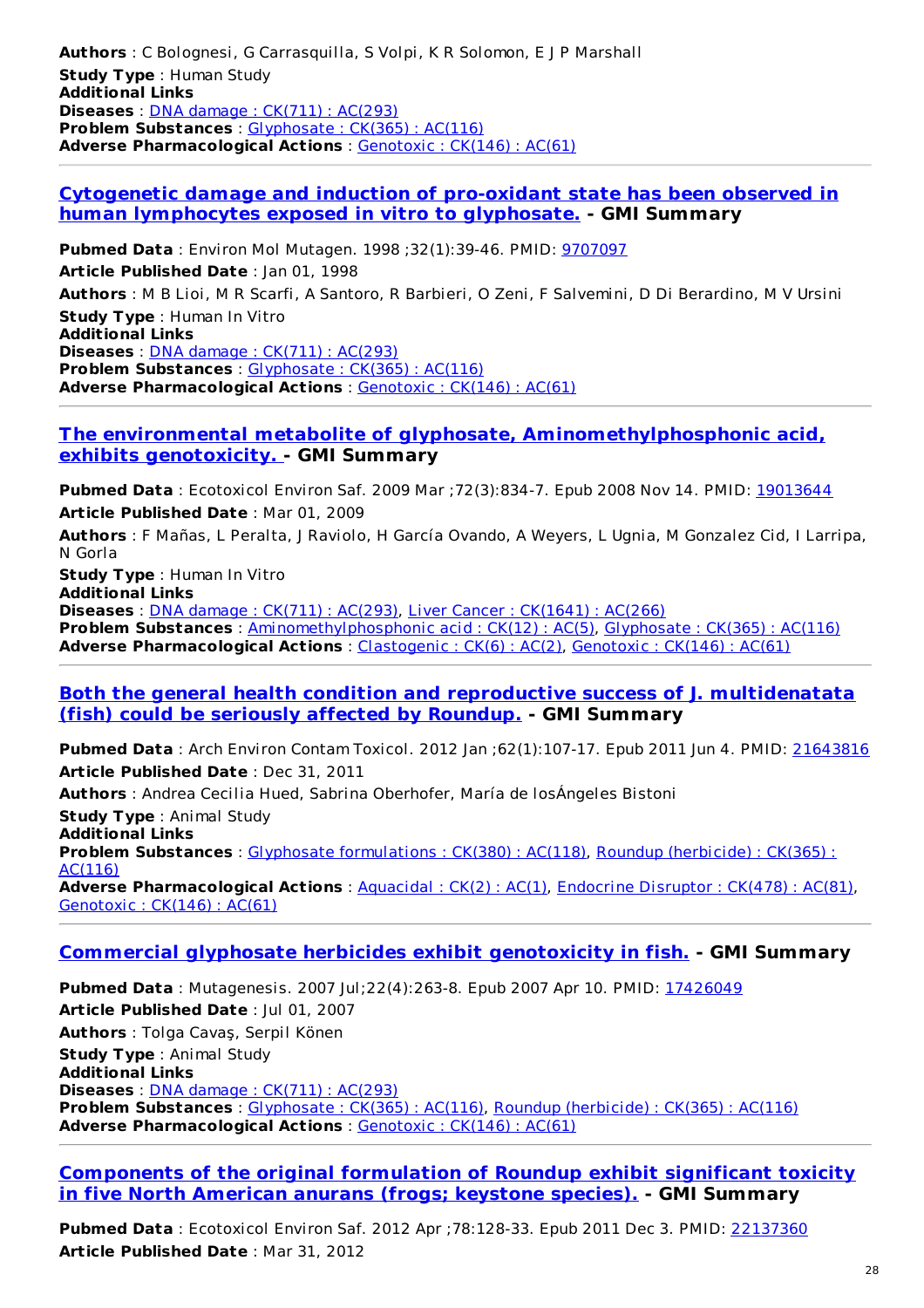**Authors** : Lindsay J Moore, Latice Fuentes, John H Rodgers, William W Bowerman, Greg K Yarrow, Wayne Y Chao, William C Bridges **Study Type** : Animal Study **Additional Links Problem Substances** : [Glyphosate](http://www.greenmedinfo.com/toxic-ingredient/glyphosate) : CK(365) : AC(116) **Adverse Pharmacological Actions** : [Aquacidal](http://www.greenmedinfo.com/adverse-pharmacological-action/aquacidal) : CK(2) : AC(1), [Genotoxic](http://www.greenmedinfo.com/adverse-pharmacological-action/genotoxic) : CK(146) : AC(61)

#### **[Environmentally](http://www.ncbi.nlm.nih.gov/pubmed/20643706) relevant concentrations of Roundup can pose a health risk for fish populations. - GMI Summary**

**Pubmed Data** : Mutagenesis. 2010 Sep ;25(5):523-30. Epub 2010 Jul 19. PMID: [20643706](http://www.ncbi.nlm.nih.gov/pubmed/20643706) **Article Published Date** : Aug 31, 2010 **Authors** : S Guilherme, I Gaivão, M A Santos, M Pacheco **Study Type** : Animal Study **Additional Links Diseases** : DNA damage : CK(711) : [AC\(293\)](http://www.greenmedinfo.com/disease/dna-damage), Lipid [Peroxidation](http://www.greenmedinfo.com/disease/lipid-peroxidation) : CK(403) : AC(127) **Pharmacological Actions** : [Antioxidants](http://www.greenmedinfo.com/pharmacological-action/antioxidants) : CK(3653) : AC(1318) **Problem Substances** : [Glyphosate](http://www.greenmedinfo.com/toxic-ingredient/glyphosate) : CK(365) : AC(116) **Adverse Pharmacological Actions** : [Aquacidal](http://www.greenmedinfo.com/adverse-pharmacological-action/aquacidal) : CK(2) : AC(1), [Genotoxic](http://www.greenmedinfo.com/adverse-pharmacological-action/genotoxic) : CK(146) : AC(61)

#### **Fish exposed to a [glyphosate-based](http://www.ncbi.nlm.nih.gov/pubmed/22266476) herbicide undergo DNA damage. - GMI Summary**

**Pubmed Data** : Mutat Res. 2012 Mar 18 ;743(1-2):1-9. Epub 2012 Jan 14. PMID: [22266476](http://www.ncbi.nlm.nih.gov/pubmed/22266476) **Article Published Date** : Mar 17, 2012 **Authors** : S Guilherme, I Gaivão, M A Santos, M Pacheco **Study Type** : Animal Study **Additional Links Diseases** : DNA damage : CK(711) : [AC\(293\)](http://www.greenmedinfo.com/disease/dna-damage), [Oxidative](http://www.greenmedinfo.com/disease/oxidative-stress) Stress : CK(1945) : AC(710) **Pharmacological Actions** : [Antioxidants](http://www.greenmedinfo.com/pharmacological-action/antioxidants) : CK(3653) : AC(1318) **Problem Substances** : [Glyphosate](http://www.greenmedinfo.com/toxic-ingredient/glyphosate) : CK(365) : AC(116) **Adverse Pharmacological Actions** : [Aquacidal](http://www.greenmedinfo.com/adverse-pharmacological-action/aquacidal) : CK(2) : AC(1), [Genotoxic](http://www.greenmedinfo.com/adverse-pharmacological-action/genotoxic) : CK(146) : AC(61)

#### **Genotoxic effects of the herbicide Roundup(®) have been observed in the fish species Corydoras paleatus after short-term, [environmentally](http://www.ncbi.nlm.nih.gov/pubmed/22821326) low concentration exposure. - GMI Summary**

**Pubmed Data** : Environ Monit Assess. 2012 Jul 22. Epub 2012 Jul 22. PMID: [22821326](http://www.ncbi.nlm.nih.gov/pubmed/22821326) **Article Published Date** : Jul 21, 2012 **Authors** : Nédia de Castilhos Ghisi, Marta Margarete Cestari **Study Type** : Animal Study, Environmental **Additional Links Diseases** : [Glyphosate](http://www.greenmedinfo.com/disease/glyphosate-toxicity) Toxicity : CK(22) : AC(12) **Problem Substances** : [Glyphosate](http://www.greenmedinfo.com/toxic-ingredient/glyphosate) : CK(365) : AC(116), Glyphosate [formulations](http://www.greenmedinfo.com/toxic-ingredient/glyphosate-formulations) : CK(380) : AC(118), Roundup [\(herbicide\)](http://www.greenmedinfo.com/toxic-ingredient/roundup-herbicide) : CK(365) : AC(116) **Adverse Pharmacological Actions** : [Aquacidal](http://www.greenmedinfo.com/adverse-pharmacological-action/aquacidal) : CK(2) : AC(1), [Genotoxic](http://www.greenmedinfo.com/adverse-pharmacological-action/genotoxic) : CK(146) : AC(61)

#### **Roundup is able to induce a [dose-dependent](http://www.ncbi.nlm.nih.gov/pubmed/9464316) formation of DNA adducts in the kidneys and liver of mice. - GMI Summary**

**Pubmed Data** : Environ Mol Mutagen. 1998 ;31(1):55-9. PMID: [9464316](http://www.ncbi.nlm.nih.gov/pubmed/9464316) **Article Published Date** : Jan 01, 1998 **Authors** : M Peluso, A Munnia, C Bolognesi, S Parodi **Study Type** : Animal Study **Additional Links Diseases** : DNA damage : CK(711) : [AC\(293\)](http://www.greenmedinfo.com/disease/dna-damage) **Problem Substances** : Roundup [\(herbicide\)](http://www.greenmedinfo.com/toxic-ingredient/roundup-herbicide) : CK(365) : AC(116) **Adverse Pharmacological Actions** : [Genotoxic](http://www.greenmedinfo.com/adverse-pharmacological-action/genotoxic) : CK(146) : AC(61)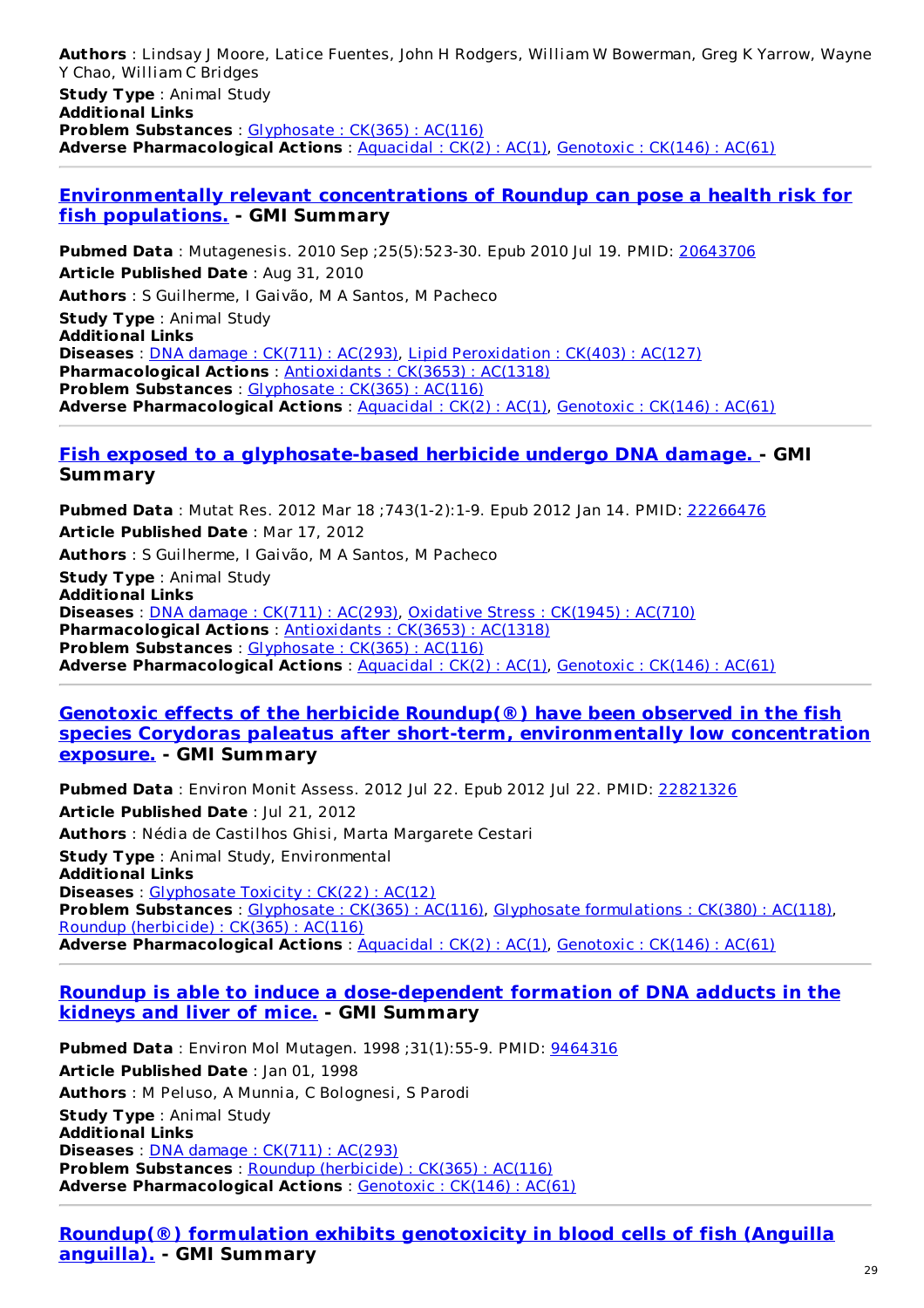**Pubmed Data** : Ecotoxicology. 2012 Jul ;21(5):1381-90. Epub 2012 Apr 8. PMID: [22526921](http://www.ncbi.nlm.nih.gov/pubmed/22526921) **Article Published Date** : Jun 30, 2012 **Authors** : S Guilherme, M A Santos, C Barroso, I Gaivão, M Pacheco **Study Type** : Animal Study **Additional Links Problem Substances** : [Glyphosate](http://www.greenmedinfo.com/toxic-ingredient/glyphosate) : CK(365) : AC(116) **Adverse Pharmacological Actions**: [Aquacidal](http://www.greenmedinfo.com/adverse-pharmacological-action/aquacidal): CK(2): AC(1), [Genotoxic](http://www.greenmedinfo.com/adverse-pharmacological-action/genotoxic): CK(146): AC(61)

#### **[Glyphosate](http://www.ncbi.nlm.nih.gov/pubmed/16373198) has genotoxic properties. - GMI Summary**

**Pubmed Data** : Int J Hyg Environ Health. 2006 Jan ;209(1):15-20. Epub 2005 Aug 29. PMID: [16373198](http://www.ncbi.nlm.nih.gov/pubmed/16373198) **Article Published Date** : Jan 01, 2006 **Authors** : Katarína Siviková, Ján Dianovskỳ **Study Type** : In Vitro Study **Additional Links Diseases** : DNA damage : CK(711) : [AC\(293\)](http://www.greenmedinfo.com/disease/dna-damage) **Problem Substances** : [Glyphosate](http://www.greenmedinfo.com/toxic-ingredient/glyphosate) : CK(365) : AC(116) **Adverse Pharmacological Actions** : [Genotoxic](http://www.greenmedinfo.com/adverse-pharmacological-action/genotoxic) : CK(146) : AC(61)

#### **Glyphosate pesticide (Roundup) exposure may adversely alter [estrogen-related](http://www.ncbi.nlm.nih.gov/pubmed/17984146) gene expression. - GMI Summary**

**Pubmed Data** : Hum Exp Toxicol. 2007 Sep;26(9):747-52. PMID: [17984146](http://www.ncbi.nlm.nih.gov/pubmed/17984146) **Article Published Date** : Sep 01, 2007 **Authors** : R Hokanson, R Fudge, R Chowdhary, D Busbee **Study Type** : In Vitro Study **Additional Links Diseases** : Prenatal Chemical [Exposures](http://www.greenmedinfo.com/disease/prenatal-chemical-exposures) : CK(322) : AC(86) **Problem Substances** : [Glyphosate](http://www.greenmedinfo.com/toxic-ingredient/glyphosate) : CK(365) : AC(116), Roundup [\(herbicide\)](http://www.greenmedinfo.com/toxic-ingredient/roundup-herbicide) : CK(365) : AC(116) **Adverse [Pharmacological](http://www.greenmedinfo.com/adverse-pharmacological-action/genotoxic) Actions** : [Endocrine](http://www.greenmedinfo.com/adverse-pharmacological-action/endocrine-disruptor) Disruptor : CK(478) : AC(81), Genotoxic : CK(146) : AC(61)

#### **[Glyphosate-based](http://www.ncbi.nlm.nih.gov/pubmed/15182708) pesticides adversely affect cell cycle regulation at concentrations 500 to 4000 times lower than used in agriculatural applications. - GMI Summary**

**Pubmed Data** : Biol Cell. 2004 Apr ;96(3):245-9. PMID: [15182708](http://www.ncbi.nlm.nih.gov/pubmed/15182708) **Article Published Date** : Apr 01, 2004 **Authors** : Julie Marc, Odile Mulner-Lorillon, Robert Bellé **Study Type** : In Vitro Study **Additional Links Diseases** : DNA damage : CK(711) : [AC\(293\)](http://www.greenmedinfo.com/disease/dna-damage) **Problem Substances** : [Glyphosate](http://www.greenmedinfo.com/toxic-ingredient/glyphosate) : CK(365) : AC(116) **Adverse Pharmacological Actions** : Cell Cycle [Inhibitor](http://www.greenmedinfo.com/adverse-pharmacological-action/cell-cycle-inhibitor) : CK(3) : AC(1), [Cytotoxic](http://www.greenmedinfo.com/adverse-pharmacological-action/cytotoxic) : CK(73) : AC(35), [Genotoxic](http://www.greenmedinfo.com/adverse-pharmacological-action/genotoxic) : CK(146) : AC(61)

#### **[Glyphosphate](http://www.ncbi.nlm.nih.gov/pubmed/16276681) exhibits genotoxicity in human cells. - GMI Summary**

**Pubmed Data** : Biomedica. 2005 Sep;25(3):335-45. PMID: [16276681](http://www.ncbi.nlm.nih.gov/pubmed/16276681) **Article Published Date** : Sep 01, 2005 **Authors** : Claudia Milena Monroy, Andrea Carolina Cortés, Diana Mercedes Sicard, Helena Groot de Restrepo **Study Type** : In Vitro Study **Additional Links Diseases** : DNA damage : CK(711) : [AC\(293\)](http://www.greenmedinfo.com/disease/dna-damage) **Problem Substances** : [Glyphosate](http://www.greenmedinfo.com/toxic-ingredient/glyphosate) : CK(365) : AC(116) **Adverse Pharmacological Actions** : [Genotoxic](http://www.greenmedinfo.com/adverse-pharmacological-action/genotoxic) : CK(146) : AC(61)

#### **Roundup herbicide is more toxic than its constituent parts and is genotoxic in**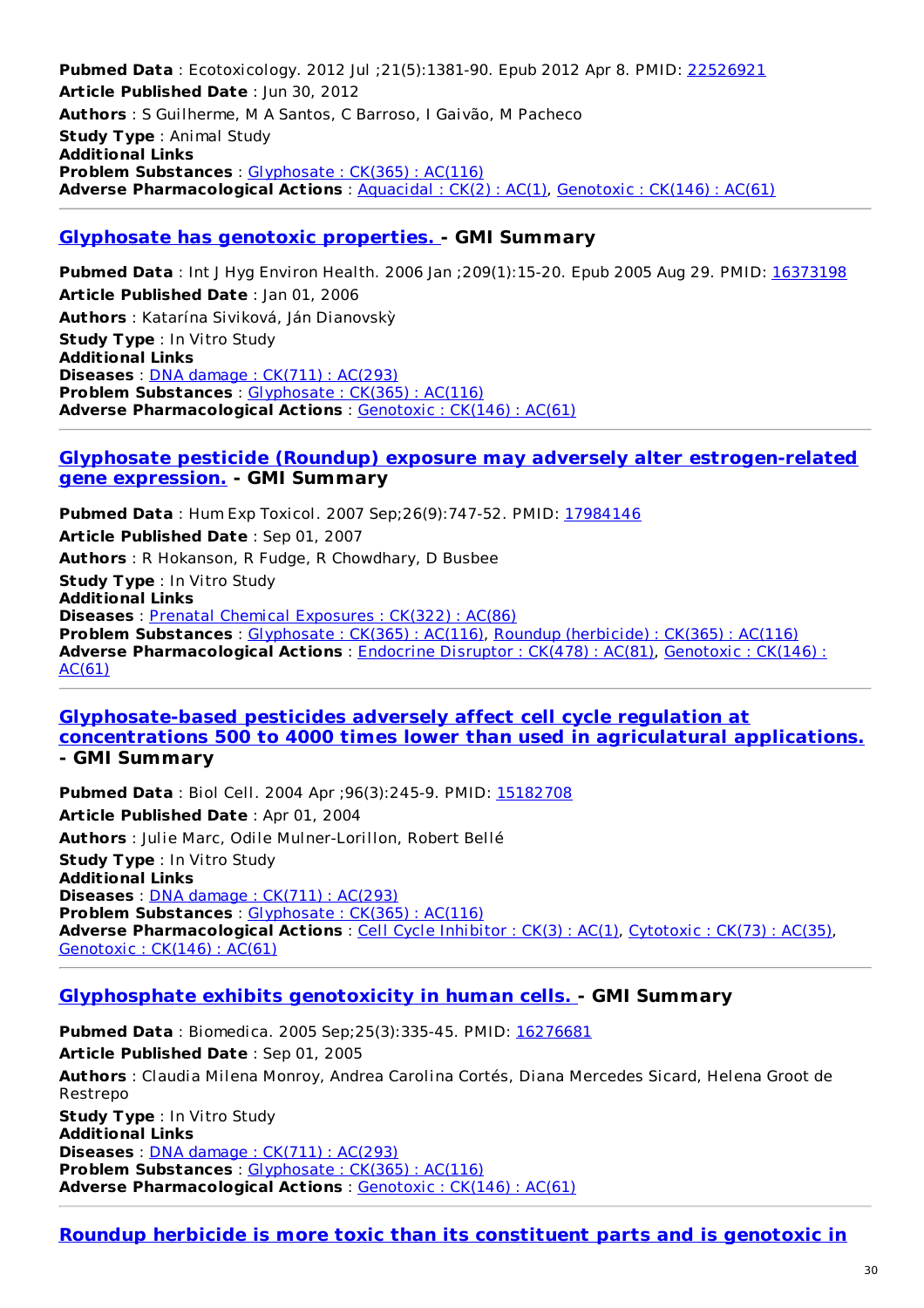#### **[concentrations](http://www.ncbi.nlm.nih.gov/pubmed/22331240) that concentrations that correspond to a 450-fold dilution of spraying used in agriculture. - GMI Summary**

**Pubmed Data** : Arch Toxicol. 2012 Feb 14. Epub 2012 Feb 14. PMID: [22331240](http://www.ncbi.nlm.nih.gov/pubmed/22331240) **Article Published Date** : Feb 14, 2012 **Authors** : Verena J Koller, Maria Fürhacker, Armen Nersesyan, Miroslav Mišík, Maria Eisenbauer, Siegfried Knasmueller **Study Type** : In Vitro Study **Additional Links Diseases** : Cancers: All : [CK\(9062\)](http://www.greenmedinfo.com/disease/cancers-all) : AC(2869), DNA damage : [CK\(711\)](http://www.greenmedinfo.com/disease/dna-damage) : AC(293) **Problem Substances** : [Glyphosate](http://www.greenmedinfo.com/toxic-ingredient/glyphosate) : CK(365) : AC(116), Roundup [\(herbicide\)](http://www.greenmedinfo.com/toxic-ingredient/roundup-herbicide) : CK(365) : AC(116) **Adverse Pharmacological Actions** : [Genotoxic](http://www.greenmedinfo.com/adverse-pharmacological-action/genotoxic) : CK(146) : AC(61)

### **Topic: [Endocrine](http://www.greenmedinfo.com/adverse-pharmacological-action/endocrine-disruptor) Disruptor**

#### **Prepubertal exposure to commercial formulation of the herbicide glyphosate alters [testosterone](http://www.ncbi.nlm.nih.gov/pubmed/20012598) levels and testicular morphology. - GMI Summary**

**Pubmed Data** : Arch Toxicol. 2010 Apr;84(4):309-17. Epub 2009 Dec 12. PMID: [20012598](http://www.ncbi.nlm.nih.gov/pubmed/20012598) **Article Published Date** : Apr 01, 2010

**Authors** : R M Romano, M A Romano, M M Bernardi, P V Furtado, C A Oliveira

**Study Type** : Human Study

**Additional Links**

**Diseases** : Hormonal [Disorders:](http://www.greenmedinfo.com/disease/hormonal-disorders-children) Children : CK(14) : AC(3), [Pesticide](http://www.greenmedinfo.com/disease/pesticide-toxicity) Toxicity : CK(147) : AC(45), [Testosterone:](http://www.greenmedinfo.com/disease/testosterone-too-low) Too Low : CK(369) : AC(70)

**Additional Keywords** : [Environmental](http://www.greenmedinfo.com/keyword/environmental-pollutant) Pollutant : CK(32) : AC(15)

**Problem Substances** : [Glyphosate](http://www.greenmedinfo.com/toxic-ingredient/glyphosate) : CK(365) : AC(116), Roundup [\(herbicide\)](http://www.greenmedinfo.com/toxic-ingredient/roundup-herbicide) : CK(365) : AC(116) **Adverse Pharmacological Actions** : [Endocrine](http://www.greenmedinfo.com/adverse-pharmacological-action/endocrine-disruptor) Disruptor : CK(478) : AC(81)

#### **Both the general health condition and reproductive success of J. [multidenatata](http://www.ncbi.nlm.nih.gov/pubmed/21643816) (fish) could be seriously affected by Roundup. - GMI Summary**

**Pubmed Data** : Arch Environ Contam Toxicol. 2012 Jan ;62(1):107-17. Epub 2011 Jun 4. PMID: [21643816](http://www.ncbi.nlm.nih.gov/pubmed/21643816) **Article Published Date** : Dec 31, 2011

**Authors** : Andrea Cecilia Hued, Sabrina Oberhofer, María de losÁngeles Bistoni **Study Type** : Animal Study **Additional Links Problem [Substances](http://www.greenmedinfo.com/toxic-ingredient/roundup-herbicide)** : Glyphosate [formulations](http://www.greenmedinfo.com/toxic-ingredient/glyphosate-formulations) : CK(380) : AC(118), Roundup (herbicide) : CK(365) : AC(116) **Adverse Pharmacological Actions** : [Aquacidal](http://www.greenmedinfo.com/adverse-pharmacological-action/aquacidal) : CK(2) : AC(1), [Endocrine](http://www.greenmedinfo.com/adverse-pharmacological-action/endocrine-disruptor) Disruptor : CK(478) : AC(81), [Genotoxic](http://www.greenmedinfo.com/adverse-pharmacological-action/genotoxic) : CK(146) : AC(61)

#### **Endocrine and toxic effects of Roundup, not just glyphosate, can be observed in mammals, and Roundup adjuvants enhance glyphosate bioavailability and/or [bioaccumulation.](http://www.ncbi.nlm.nih.gov/pubmed/15929894) - GMI Summary**

**Pubmed Data** : Environ Health Perspect. 2005 Jun;113(6):716-20. PMID: [15929894](http://www.ncbi.nlm.nih.gov/pubmed/15929894) **Article Published Date** : Jun 01, 2005 **Authors** : Sophie Richard, Safa Moslemi, Herbert Sipahutar, Nora Benachour, Gilles-Eric Seralini **Study Type** : Animal Study **Additional Links Additional Keywords** : [Drug-Plant-Vitamin](http://www.greenmedinfo.com/keyword/drug-plant-vitamin-synergies) Synergies : CK(1011) : AC(268) **Problem Substances** : [Glyphosate](http://www.greenmedinfo.com/toxic-ingredient/glyphosate) : CK(365) : AC(116) **Adverse Pharmacological Actions** : [Bioaccumulator](http://www.greenmedinfo.com/adverse-pharmacological-action/bioaccumulator) : CK(104) : AC(23), [Cytotoxic](http://www.greenmedinfo.com/adverse-pharmacological-action/cytotoxic) : CK(73) : AC(35), [Endocrine](http://www.greenmedinfo.com/adverse-pharmacological-action/endocrine-disruptor) Disruptor : CK(478) : AC(81)

#### **[Glyphosate](http://www.ncbi.nlm.nih.gov/pubmed/17634926) herbicides (Roundup) exhibit pre- and postnatal toxicity in rats. - GMI Summary**

**Pubmed Data** : Arch Toxicol. 2007 Sep;81(9):665-73. Epub 2007 Jul 19. PMID: [17634926](http://www.ncbi.nlm.nih.gov/pubmed/17634926)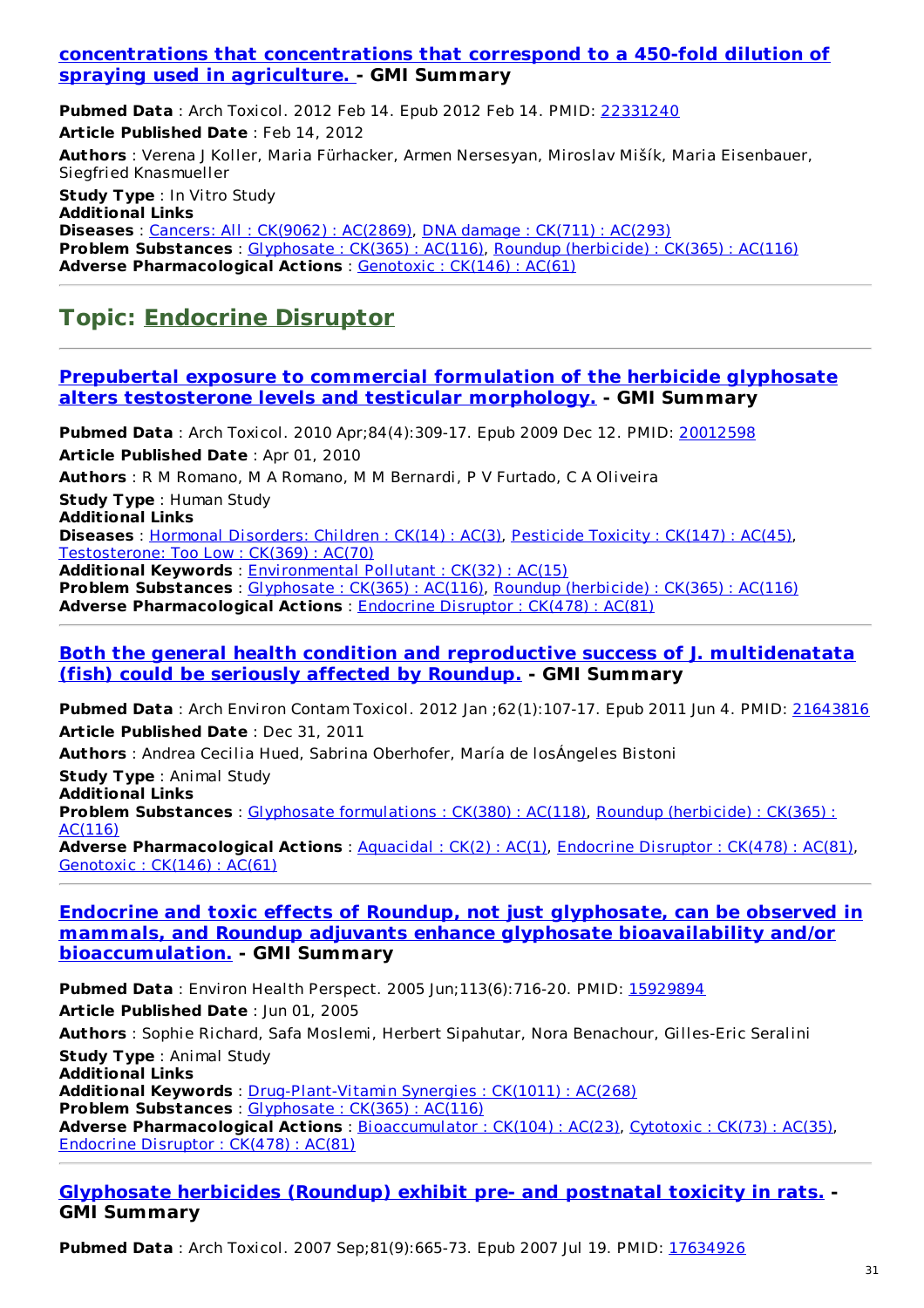#### **Article Published Date** : Sep 01, 2007

**Authors** : Eliane Dallegrave, Fabiana D Mantese, Rosemari T Oliveira, Anderson J M Andrade, Paulo R Dalsenter, Augusto Langeloh

**Study Type** : Animal Study **Additional Links Diseases** : Postnatal Care: [Breastfeeding](http://www.greenmedinfo.com/disease/postnatal-care-breastfeeding) : CK(209) : AC(25), Pregnancy: [Environmental](http://www.greenmedinfo.com/disease/pregnancy-environmental-exposures) Exposures : CK(29) : AC(6), Prenatal Chemical [Exposures](http://www.greenmedinfo.com/disease/prenatal-chemical-exposures) : CK(322) : AC(86) **Problem Substances** : [Glyphosate](http://www.greenmedinfo.com/toxic-ingredient/glyphosate) : CK(365) : AC(116), [Polyoxyethylene](http://www.greenmedinfo.com/toxic-ingredient/roundup-herbicide) amine : CK(12) : AC(7), Roundup (herbicide) : CK(365) : AC(116) **Adverse Pharmacological Actions** : [Endocrine](http://www.greenmedinfo.com/adverse-pharmacological-action/endocrine-disruptor) Disruptor : CK(478) : AC(81)

#### **Maternal exposure to [agrochemicals](http://www.ncbi.nlm.nih.gov/pubmed/11237511) (such as glyphosate) during pregnancy induces a variety of functional abnormalities in the specific activity of the enzymes in the studied organs of the pregnant rats and their fetuses. - GMI Summary**

**Pubmed Data** : Environ Res. 2001 Mar ;85(3):226-31. PMID: [11237511](http://www.ncbi.nlm.nih.gov/pubmed/11237511) **Article Published Date** : Mar 01, 2001 **Authors** : J Daruich, F Zirulnik, M S Gimenez **Study Type** : Animal Study **Additional Links Diseases** : Prenatal Chemical [Exposures](http://www.greenmedinfo.com/disease/prenatal-chemical-exposures) : CK(322) : AC(86) **Problem Substances** : [Glyphosate](http://www.greenmedinfo.com/toxic-ingredient/glyphosate) : CK(365) : AC(116) **Adverse [Pharmacological](http://www.greenmedinfo.com/adverse-pharmacological-action/teratogenic) Actions** : [Endocrine](http://www.greenmedinfo.com/adverse-pharmacological-action/endocrine-disruptor) Disruptor : CK(478) : AC(81), Teratogenic : CK(304) : AC(59)

#### **The glyphosate herbicide Roundup exhibits [teratogenic](http://www.ncbi.nlm.nih.gov/pubmed/12765238) potential in rats. - GMI Summary**

**Pubmed Data** : Toxicol Lett. 2003 Apr 30;142(1-2):45-52. PMID: [12765238](http://www.ncbi.nlm.nih.gov/pubmed/12765238) **Article Published Date** : Apr 30, 2003 **Authors** : Eliane Dallegrave, Fabiana DiGiorgio Mantese, Ricardo Soares Coelho, Janaina Drawans Pereira, Paulo Roberto Dalsenter, Augusto Langeloh **Study Type** : Animal Study **Additional Links Diseases** : Prenatal Chemical [Exposures](http://www.greenmedinfo.com/disease/prenatal-chemical-exposures) : CK(322) : AC(86) **Problem Substances** : [Glyphosate](http://www.greenmedinfo.com/toxic-ingredient/glyphosate) : CK(365) : AC(116), Roundup [\(herbicide\)](http://www.greenmedinfo.com/toxic-ingredient/roundup-herbicide) : CK(365) : AC(116) **Adverse [Pharmacological](http://www.greenmedinfo.com/adverse-pharmacological-action/teratogenic) Actions** : [Endocrine](http://www.greenmedinfo.com/adverse-pharmacological-action/endocrine-disruptor) Disruptor : CK(478) : AC(81), Teratogenic : CK(304) :

AC(59)

#### **The herbicide Roundup may cause disorder in the [morphophysiology](http://www.ncbi.nlm.nih.gov/pubmed/17166697) of the male genital system of animals. - GMI Summary**

**Pubmed Data** : Reprod Toxicol. 2007 Feb;23(2):182-91. Epub 2006 Nov 11. PMID: [17166697](http://www.ncbi.nlm.nih.gov/pubmed/17166697) **Article Published Date** : Feb 01, 2007

**Authors** : André G Oliveira, Luiz F Telles, Rex A Hess, Germán A B Mahecha, Cleida A Oliveira **Study Type** : Animal Study

**Additional Links**

**Diseases** : [Endocrine](http://www.greenmedinfo.com/disease/endocrine-diseases) Diseases : CK(13) : AC(3), Hormonal [Disorders:](http://www.greenmedinfo.com/disease/hormonal-disorders-children) Children : CK(14) : AC(3) **Problem Substances** : [Glyphosate](http://www.greenmedinfo.com/toxic-ingredient/glyphosate) : CK(365) : AC(116), Roundup [\(herbicide\)](http://www.greenmedinfo.com/toxic-ingredient/roundup-herbicide) : CK(365) : AC(116) **Adverse Pharmacological Actions** : [Endocrine](http://www.greenmedinfo.com/adverse-pharmacological-action/endocrine-disruptor) Disruptor : CK(478) : AC(81)

#### **Glyphosate pesticide (Roundup) exposure may adversely alter [estrogen-related](http://www.ncbi.nlm.nih.gov/pubmed/17984146) gene expression. - GMI Summary**

**Pubmed Data** : Hum Exp Toxicol. 2007 Sep;26(9):747-52. PMID: [17984146](http://www.ncbi.nlm.nih.gov/pubmed/17984146) **Article Published Date** : Sep 01, 2007 **Authors** : R Hokanson, R Fudge, R Chowdhary, D Busbee **Study Type** : In Vitro Study **Additional Links Diseases** : Prenatal Chemical [Exposures](http://www.greenmedinfo.com/disease/prenatal-chemical-exposures) : CK(322) : AC(86)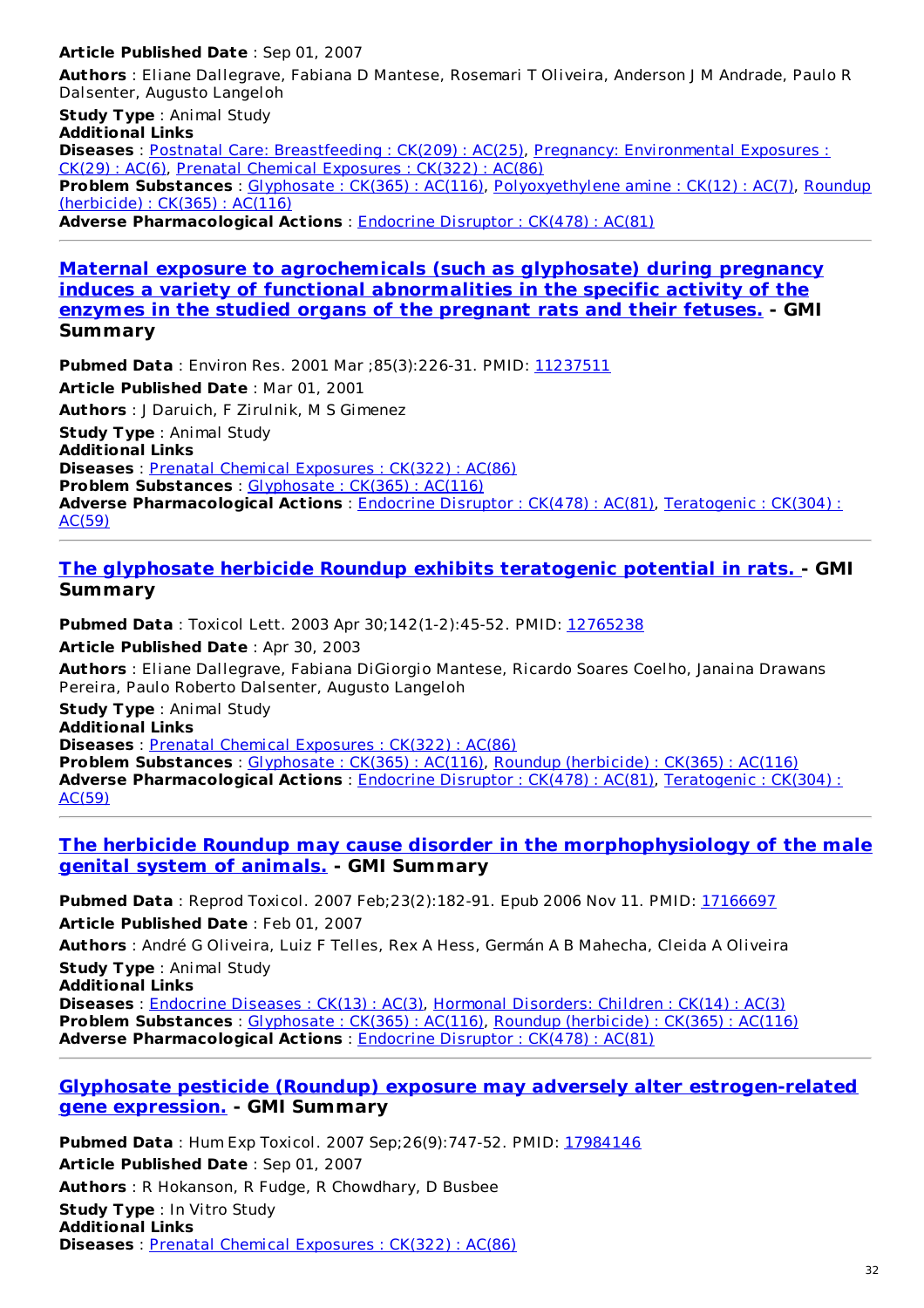**Problem Substances** : [Glyphosate](http://www.greenmedinfo.com/toxic-ingredient/glyphosate) : CK(365) : AC(116), Roundup [\(herbicide\)](http://www.greenmedinfo.com/toxic-ingredient/roundup-herbicide) : CK(365) : AC(116) **Adverse [Pharmacological](http://www.greenmedinfo.com/adverse-pharmacological-action/genotoxic) Actions** : [Endocrine](http://www.greenmedinfo.com/adverse-pharmacological-action/endocrine-disruptor) Disruptor : CK(478) : AC(81), Genotoxic : CK(146) : AC(61)

**[Glyphosate-based](http://www.ncbi.nlm.nih.gov/pubmed/19539684) herbicides are toxic and endocrine disruptors in human cell lines at exceedingly small concentrations (.5 ppm to 10 ppm). - GMI Summary**

**Pubmed Data** : Toxicology. 2009 Aug 21;262(3):184-91. Epub 2009 Jun 17. PMID: [19539684](http://www.ncbi.nlm.nih.gov/pubmed/19539684) **Article Published Date** : Aug 21, 2009

**Authors** : Céline Gasnier, Coralie Dumont, Nora Benachour, Emilie Clair, Marie-Christine Chagnon, Gilles-Eric Séralini

**Study Type** : In Vitro Study **Additional Links Diseases** : DNA damage : CK(711) : [AC\(293\)](http://www.greenmedinfo.com/disease/dna-damage) **Additional Keywords** : Estrogen [Receptor](http://www.greenmedinfo.com/keyword/estrogen-receptor-beta) Beta : CK(24) : AC(11) **Problem Substances** : [Glyphosate](http://www.greenmedinfo.com/toxic-ingredient/glyphosate) : CK(365) : AC(116), Roundup [\(herbicide\)](http://www.greenmedinfo.com/toxic-ingredient/roundup-herbicide) : CK(365) : AC(116) **Adverse [Pharmacological](http://www.greenmedinfo.com/adverse-pharmacological-action/endocrine-disruptor) Actions** : [Cytotoxic](http://www.greenmedinfo.com/adverse-pharmacological-action/cytotoxic) : CK(73) : AC(35), Endocrine Disruptor : CK(478) : AC(81), [Mutagenic](http://www.greenmedinfo.com/adverse-pharmacological-action/mutagenic) : CK(22) : AC(11)

#### **Roundup exposure may adversely affect human reproduction and fetal development in case of [contamination.](http://www.ncbi.nlm.nih.gov/pubmed/17486286) - GMI Summary**

**Pubmed Data** : Arch Environ Contam Toxicol. 2007 Jul;53(1):126-33. Epub 2007 May 4. PMID: [17486286](http://www.ncbi.nlm.nih.gov/pubmed/17486286) **Article Published Date** : Jul 01, 2007 **Authors** : N Benachour, H Sipahutar, S Moslemi, C Gasnier, C Travert, G E Séralini **Study Type** : In Vitro Study **Additional Links Diseases** : [Endocrine](http://www.greenmedinfo.com/disease/endocrine-diseases) Diseases : CK(13) : AC(3), Prenatal Chemical [Exposures](http://www.greenmedinfo.com/disease/prenatal-chemical-exposures) : CK(322) : AC(86) **Problem Substances** : [Glyphosate](http://www.greenmedinfo.com/toxic-ingredient/glyphosate) : CK(365) : AC(116), Roundup [\(herbicide\)](http://www.greenmedinfo.com/toxic-ingredient/roundup-herbicide) : CK(365) : AC(116) **Adverse [Pharmacological](http://www.greenmedinfo.com/adverse-pharmacological-action/endocrine-disruptor) Actions** : [Aromatase](http://www.greenmedinfo.com/adverse-pharmacological-action/aromatase-disruptor) Disruptor : CK(1) : AC(1), Endocrine Disruptor : CK(478) : AC(81)

### **Topic: [Carcinogen](http://www.greenmedinfo.com/adverse-pharmacological-action/carcinogen)**

#### **Glyphosate pesticide (Roundup) exposure is a risk factor for [non-Hodgkin](http://www.ncbi.nlm.nih.gov/pubmed/12148884) lymphoma and Hairy Cell leukemia. - GMI Summary**

**Pubmed Data** : Leuk Lymphoma. 2002 May;43(5):1043-9. PMID: [12148884](http://www.ncbi.nlm.nih.gov/pubmed/12148884) **Article Published Date** : May 01, 2002 **Authors** : Lennart Hardell, Mikael Eriksson, Marie Nordstrom **Study Type** : Human Study **Additional Links Diseases** : Hairy [Leukoplakia](http://www.greenmedinfo.com/disease/hairy-leukoplakia) : CK(10) : AC(2), [Lymphoma](http://www.greenmedinfo.com/disease/lymphoma) : CK(209) : AC(69), Lymphoma: [Non-Hodgkin](http://www.greenmedinfo.com/disease/lymphoma-non-hodgkin-0) : CK(256) : AC(67) **Problem Substances** : [Glyphosate](http://www.greenmedinfo.com/toxic-ingredient/glyphosate) : CK(365) : AC(116), Roundup [\(herbicide\)](http://www.greenmedinfo.com/toxic-ingredient/roundup-herbicide) : CK(365) : AC(116) **Adverse Pharmacological Actions** : [Carcinogen](http://www.greenmedinfo.com/adverse-pharmacological-action/carcinogen) : CK(59) : AC(11)

#### **Glyphosate pesticide (Roundup) exposure is a risk factor for [non-Hodgkin](http://www.ncbi.nlm.nih.gov/pubmed/18623080) lymphoma. - GMI Summary**

**Pubmed Data** : Int J Cancer. 2008 Oct 1;123(7):1657-63. PMID: [18623080](http://www.ncbi.nlm.nih.gov/pubmed/18623080) **Article Published Date** : Oct 01, 2008 **Authors** : Mikael Eriksson, Lennart Hardell, Michael Carlberg, Måns Akerman **Study Type** : Human Study **Additional Links Diseases** : Lymphoma: [Non-Hodgkin](http://www.greenmedinfo.com/disease/lymphoma-non-hodgkin-0) : CK(256) : AC(67) **Problem Substances** : [Glyphosate](http://www.greenmedinfo.com/toxic-ingredient/glyphosate) : CK(365) : AC(116), Roundup [\(herbicide\)](http://www.greenmedinfo.com/toxic-ingredient/roundup-herbicide) : CK(365) : AC(116) **Adverse Pharmacological Actions** : [Carcinogen](http://www.greenmedinfo.com/adverse-pharmacological-action/carcinogen) : CK(59) : AC(11)

#### **Glyphosphate has a [tumor-promoting](http://www.ncbi.nlm.nih.gov/pubmed/20045496) effect in mouse skin. - GMI Summary**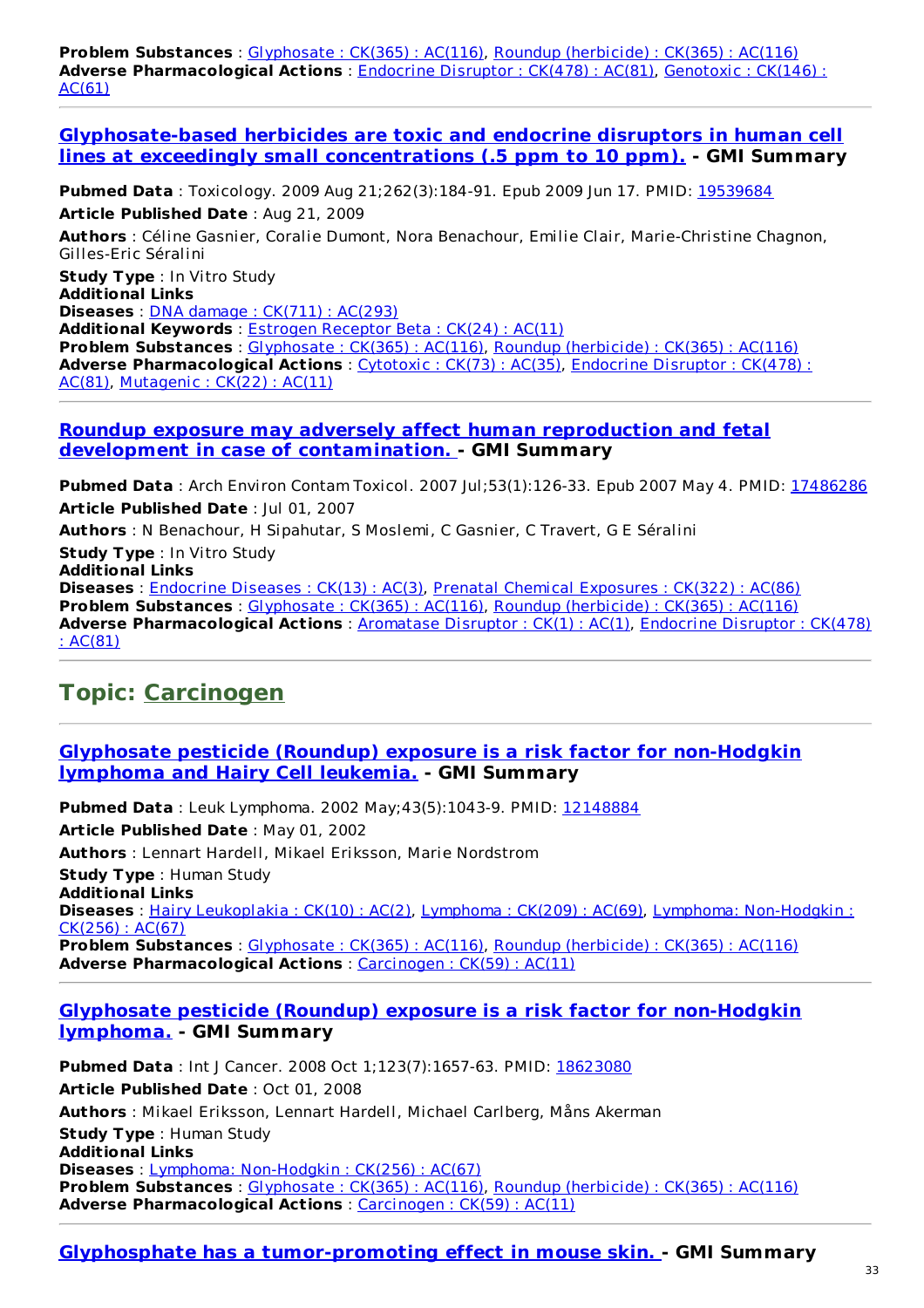**Pubmed Data** : J Proteomics. 2010 Mar 10;73(5):951-64. Epub 2010 Jan 4. PMID: [20045496](http://www.ncbi.nlm.nih.gov/pubmed/20045496) **Article Published Date** : Mar 10, 2010 **Authors** : Jasmine George, Sahdeo Prasad, Zafar Mahmood, Yogeshwer Shukla **Study Type** : In Vitro Study **Additional Links Diseases** : Skin Cancer : [CK\(417\)](http://www.greenmedinfo.com/disease/skin-cancer) : AC(171) **Problem Substances** : [Glyphosate](http://www.greenmedinfo.com/toxic-ingredient/glyphosate) : CK(365) : AC(116), Roundup [\(herbicide\)](http://www.greenmedinfo.com/toxic-ingredient/roundup-herbicide) : CK(365) : AC(116) **Adverse Pharmacological Actions** : [Carcinogen](http://www.greenmedinfo.com/adverse-pharmacological-action/carcinogen) : CK(59) : AC(11)

## **Topic: [Cytotoxic](http://www.greenmedinfo.com/adverse-pharmacological-action/cytotoxic)**

#### **Glyphosate adjuvants are not inactive, and exert cytotoxic effects at [concentrations](http://www.ncbi.nlm.nih.gov/pubmed/23000283) as low as 1 ppm. - GMI Summary**

**Pubmed Data** : Toxicology. 2012 Sep 21. Epub 2012 Sep 21. PMID: [23000283](http://www.ncbi.nlm.nih.gov/pubmed/23000283) **Article Published Date** : Sep 20, 2012 **Authors** : R Mesnage, B Bernay, G-E Séralini **Study Type** : Human In Vitro **Additional Links Problem Substances** : [Ethoxylated](http://www.greenmedinfo.com/toxic-ingredient/ethoxylated-adjuvants) adjuvants : CK(5) : AC(1), [Glyphosate](http://www.greenmedinfo.com/toxic-ingredient/glyphosate) : CK(365) : AC(116), Glyphosate [formulations](http://www.greenmedinfo.com/toxic-ingredient/glyphosate-formulations) : CK(380) : AC(118) **Adverse Pharmacological Actions** : [Cytotoxic](http://www.greenmedinfo.com/adverse-pharmacological-action/cytotoxic) : CK(73) : AC(35)

#### **Endocrine and toxic effects of Roundup, not just glyphosate, can be observed in mammals, and Roundup adjuvants enhance glyphosate bioavailability and/or [bioaccumulation.](http://www.ncbi.nlm.nih.gov/pubmed/15929894) - GMI Summary**

**Pubmed Data** : Environ Health Perspect. 2005 Jun;113(6):716-20. PMID: [15929894](http://www.ncbi.nlm.nih.gov/pubmed/15929894) **Article Published Date** : Jun 01, 2005 **Authors** : Sophie Richard, Safa Moslemi, Herbert Sipahutar, Nora Benachour, Gilles-Eric Seralini **Study Type** : Animal Study **Additional Links Additional Keywords** : [Drug-Plant-Vitamin](http://www.greenmedinfo.com/keyword/drug-plant-vitamin-synergies) Synergies : CK(1011) : AC(268) **Problem Substances** : [Glyphosate](http://www.greenmedinfo.com/toxic-ingredient/glyphosate) : CK(365) : AC(116) **Adverse Pharmacological Actions** : [Bioaccumulator](http://www.greenmedinfo.com/adverse-pharmacological-action/bioaccumulator) : CK(104) : AC(23), [Cytotoxic](http://www.greenmedinfo.com/adverse-pharmacological-action/cytotoxic) : CK(73) : AC(35), [Endocrine](http://www.greenmedinfo.com/adverse-pharmacological-action/endocrine-disruptor) Disruptor : CK(478) : AC(81)

#### **Study: Oral and intracheal toxicities of Roundup and its [components.](http://www.ncbi.nlm.nih.gov/pubmed/9167243) - GMI Summary**

**Pubmed Data** : Vet Hum Toxicol. 1997 Jun;39(3):147-51. PMID: [9167243](http://www.ncbi.nlm.nih.gov/pubmed/9167243) **Article Published Date** : Jun 01, 1997 **Authors** : A Adam, A Marzuki, H Abdul Rahman, M Abdul Aziz **Study Type** : Animal Study **Additional Links Problem Substances** : [Glyphosate](http://www.greenmedinfo.com/toxic-ingredient/glyphosate) : CK(365) : AC(116), [Polyoxyethylene](http://www.greenmedinfo.com/toxic-ingredient/roundup-herbicide) amine : CK(12) : AC(7), Roundup (herbicide) : CK(365) : AC(116)

**Adverse Pharmacological Actions** : [Cytotoxic](http://www.greenmedinfo.com/adverse-pharmacological-action/cytotoxic) : CK(73) : AC(35)

#### **"Formulated glyphosate activates the [DNA-response](http://www.ncbi.nlm.nih.gov/pubmed/15375296) checkpoint of the cell cycle leading to the prevention of G2/M transition." - GMI Summary**

**Pubmed Data** : Toxicol Sci. 2004 Dec ;82(2):436-42. Epub 2004 Sep 16. PMID: [15375296](http://www.ncbi.nlm.nih.gov/pubmed/15375296) **Article Published Date** : Dec 01, 2004 **Authors** : Julie Marc, Robert Bellé, Julia Morales, Patrick Cormier, Odile Mulner-Lorillon **Study Type** : In Vitro Study **Additional Links Problem Substances** : [Glyphosate](http://www.greenmedinfo.com/toxic-ingredient/glyphosate) : CK(365) : AC(116) **Adverse Pharmacological Actions** : Cell Cycle [Inhibitor](http://www.greenmedinfo.com/adverse-pharmacological-action/cell-cycle-inhibitor) : CK(3) : AC(1), [Cytotoxic](http://www.greenmedinfo.com/adverse-pharmacological-action/cytotoxic) : CK(73) : AC(35)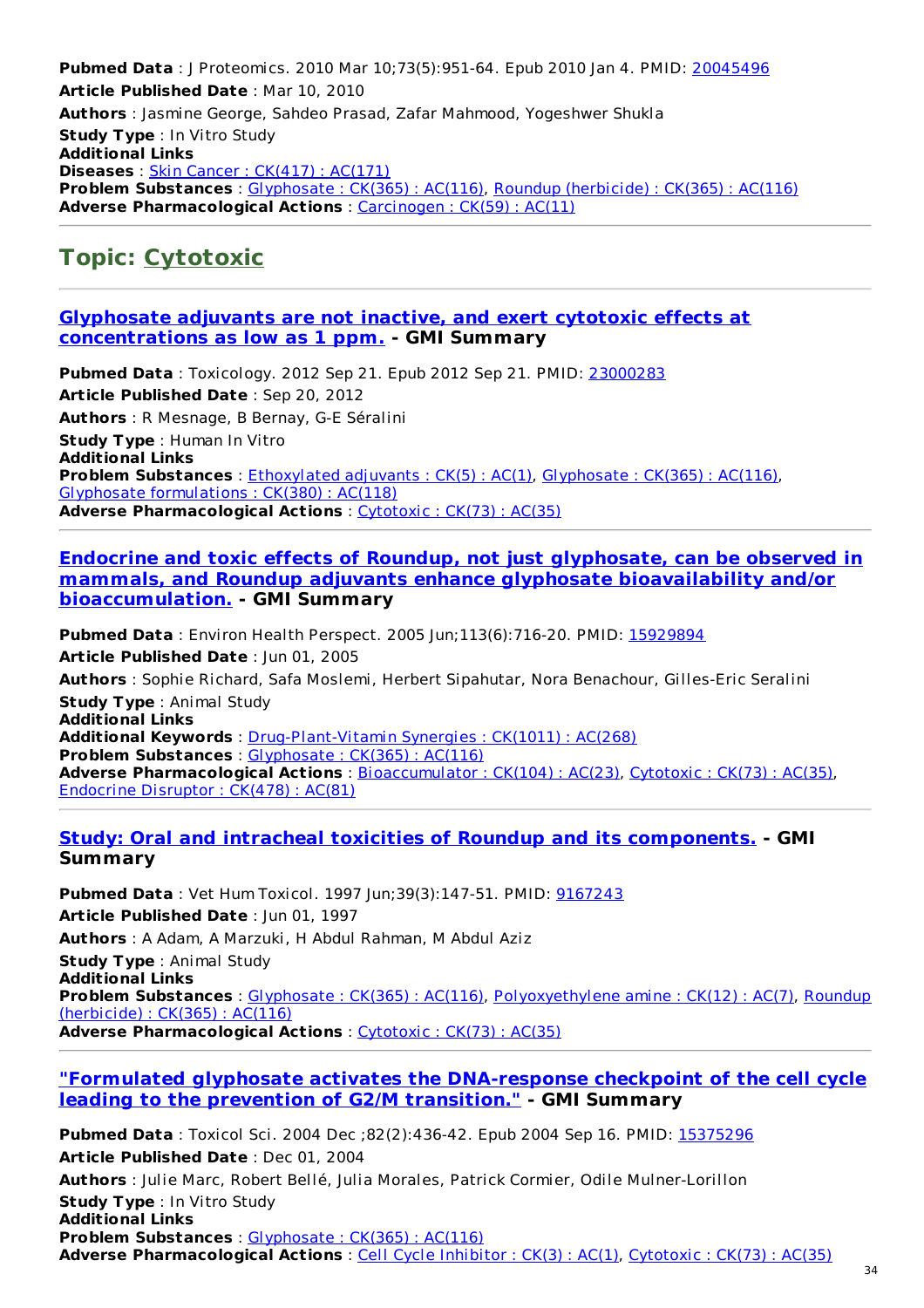#### **A commercial formulation of glyphosate inhibits proliferation and [differentiation](http://www.ncbi.nlm.nih.gov/pubmed/22546541) to adipocytes and induces programmed cell death in 3T3-L1 fibroblasts. - GMI Summary**

**Pubmed Data** : Toxicol In Vitro. 2012 Apr 21. Epub 2012 Apr 21. PMID: [22546541](http://www.ncbi.nlm.nih.gov/pubmed/22546541) **Article Published Date** : Apr 21, 2012 **Authors** : Claudia N Martini, Matías Gabrielli, María Del C Vila **Study Type** : In Vitro Study **Additional Links Diseases** : [Glyphosate](http://www.greenmedinfo.com/disease/glyphosate-toxicity) Toxicity : CK(22) : AC(12) **Problem Substances** : [Glyphosate](http://www.greenmedinfo.com/toxic-ingredient/glyphosate) : CK(365) : AC(116) **Adverse Pharmacological Actions** : [Apoptotic](http://www.greenmedinfo.com/adverse-pharmacological-action/apoptotic) : CK(8) : AC(7), [Cytotoxic](http://www.greenmedinfo.com/adverse-pharmacological-action/cytotoxic) : CK(73) : AC(35)

#### **A [glyphosate-based](http://www.ncbi.nlm.nih.gov/pubmed/15694458) pesticide impinges on transcription. - GMI Summary**

**Pubmed Data** : Toxicol Appl Pharmacol. 2005 Feb 15 ;203(1):1-8. PMID: [15694458](http://www.ncbi.nlm.nih.gov/pubmed/15694458) **Article Published Date** : Feb 15, 2005 **Authors** : Julie Marc, Magali Le Breton, Patrick Cormier, Julia Morales, Robert Bellé, Odile Mulner-Lorillon **Study Type** : In Vitro Study **Additional Links Problem Substances** : [Glyphosate](http://www.greenmedinfo.com/toxic-ingredient/glyphosate) : CK(365) : AC(116), [Polyoxyethylene](http://www.greenmedinfo.com/toxic-ingredient/polyoxyethylene-amine) amine : CK(12) : AC(7) **Adverse Pharmacological Actions** : Cell Cycle [Inhibitor](http://www.greenmedinfo.com/adverse-pharmacological-action/cell-cycle-inhibitor) : CK(3) : AC(1), [Cytotoxic](http://www.greenmedinfo.com/adverse-pharmacological-action/cytotoxic) : CK(73) : AC(35)

#### **Glyphosate pesticides are cytotoxic to human peripheral blood [mononuclear](http://www.ncbi.nlm.nih.gov/pubmed/18320126) cells. - GMI Summary**

**Pubmed Data** : Biomedica. 2007 Dec;27(4):594-604. PMID: [18320126](http://www.ncbi.nlm.nih.gov/pubmed/18320126) **Article Published Date** : Dec 01, 2007 **Authors** : Adriano Martínez, Ismael Reyes, Niradiz Reyes **Study Type** : In Vitro Study **Additional Links Problem Substances** : [Glyphosate](http://www.greenmedinfo.com/toxic-ingredient/glyphosate) : CK(365) : AC(116), Roundup [\(herbicide\)](http://www.greenmedinfo.com/toxic-ingredient/roundup-herbicide) : CK(365) : AC(116) **Adverse Pharmacological Actions** : [Cytotoxic](http://www.greenmedinfo.com/adverse-pharmacological-action/cytotoxic) : CK(73) : AC(35)

#### **[Glyphosate-based](http://www.ncbi.nlm.nih.gov/pubmed/19539684) herbicides are toxic and endocrine disruptors in human cell lines at exceedingly small concentrations (.5 ppm to 10 ppm). - GMI Summary**

**Pubmed Data** : Toxicology. 2009 Aug 21;262(3):184-91. Epub 2009 Jun 17. PMID: [19539684](http://www.ncbi.nlm.nih.gov/pubmed/19539684) **Article Published Date** : Aug 21, 2009 **Authors** : Céline Gasnier, Coralie Dumont, Nora Benachour, Emilie Clair, Marie-Christine Chagnon, Gilles-Eric Séralini **Study Type** : In Vitro Study **Additional Links Diseases** : DNA damage : CK(711) : [AC\(293\)](http://www.greenmedinfo.com/disease/dna-damage) **Additional Keywords** : Estrogen [Receptor](http://www.greenmedinfo.com/keyword/estrogen-receptor-beta) Beta : CK(24) : AC(11) **Problem Substances** : [Glyphosate](http://www.greenmedinfo.com/toxic-ingredient/glyphosate) : CK(365) : AC(116), Roundup [\(herbicide\)](http://www.greenmedinfo.com/toxic-ingredient/roundup-herbicide) : CK(365) : AC(116)

**Adverse [Pharmacological](http://www.greenmedinfo.com/adverse-pharmacological-action/endocrine-disruptor) Actions** : [Cytotoxic](http://www.greenmedinfo.com/adverse-pharmacological-action/cytotoxic) : CK(73) : AC(35), Endocrine Disruptor : CK(478) : AC(81), [Mutagenic](http://www.greenmedinfo.com/adverse-pharmacological-action/mutagenic) : CK(22) : AC(11)

#### **[Glyphosate-based](http://www.ncbi.nlm.nih.gov/pubmed/15182708) pesticides adversely affect cell cycle regulation at concentrations 500 to 4000 times lower than used in agriculatural applications. - GMI Summary**

**Pubmed Data** : Biol Cell. 2004 Apr ;96(3):245-9. PMID: [15182708](http://www.ncbi.nlm.nih.gov/pubmed/15182708) **Article Published Date** : Apr 01, 2004 **Authors** : Julie Marc, Odile Mulner-Lorillon, Robert Bellé **Study Type** : In Vitro Study **Additional Links**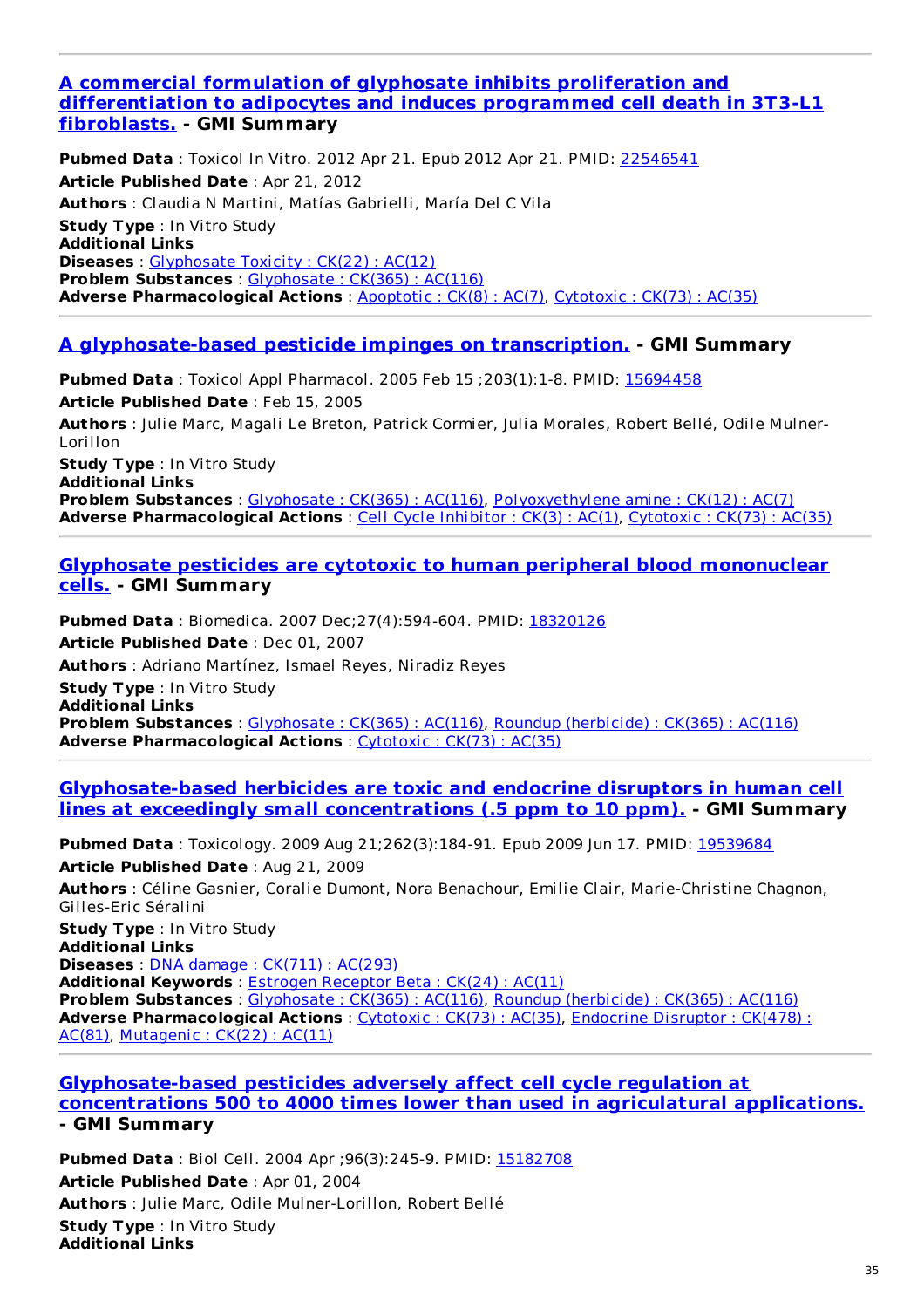**Diseases** : DNA damage : CK(711) : [AC\(293\)](http://www.greenmedinfo.com/disease/dna-damage) **Problem Substances** : [Glyphosate](http://www.greenmedinfo.com/toxic-ingredient/glyphosate) : CK(365) : AC(116) **Adverse Pharmacological Actions** : Cell Cycle [Inhibitor](http://www.greenmedinfo.com/adverse-pharmacological-action/cell-cycle-inhibitor) : CK(3) : AC(1), [Cytotoxic](http://www.greenmedinfo.com/adverse-pharmacological-action/cytotoxic) : CK(73) : AC(35), [Genotoxic](http://www.greenmedinfo.com/adverse-pharmacological-action/genotoxic) : CK(146) : AC(61)

**Roundup affects cell cycle regulation by delaying activation of the CDK1/cyclin B complex, by synergic effect of glyphosate and [formulation](http://www.ncbi.nlm.nih.gov/pubmed/11896679) products. - GMI Summary**

**Pubmed Data** : Chem Res Toxicol. 2002 Mar ;15(3):326-31. PMID: [11896679](http://www.ncbi.nlm.nih.gov/pubmed/11896679)

**Article Published Date** : Mar 01, 2002

**Authors** : Julie Marc, Odile Mulner-Lorillon, Sandrine Boulben, Dorothée Hureau, Gaël Durand, Robert Bellé

**Study Type** : In Vitro Study **Additional Links Problem Substances** : [Glyphosate](http://www.greenmedinfo.com/toxic-ingredient/glyphosate) : CK(365) : AC(116), Roundup [\(herbicide\)](http://www.greenmedinfo.com/toxic-ingredient/roundup-herbicide) : CK(365) : AC(116) **Adverse Pharmacological Actions** : [Cytotoxic](http://www.greenmedinfo.com/adverse-pharmacological-action/cytotoxic) : CK(73) : AC(35)

### **Topic: [Neurotoxic](http://www.greenmedinfo.com/adverse-pharmacological-action/neurotoxic)**

#### **Acute [glyphosate-surfactant](http://www.ncbi.nlm.nih.gov/pubmed/19877558) poisoning with neurological sequels and fatal outcome - GMI Summary**

**Pubmed Data** : Vojnosanit Pregl. 2009 Sep ;66(9):758-62. PMID: [19877558](http://www.ncbi.nlm.nih.gov/pubmed/19877558) **Article Published Date** : Sep 01, 2009 **Authors** : Olivera Potrebić, Jasmina Jović-Stosić, Slavica Vucinić, Jelena Tadić, Misel Radulac **Study Type** : Human: Case Report **Additional Links Diseases** : [Glyphosate](http://www.greenmedinfo.com/disease/glyphosate-toxicity) Toxicity : CK(22) : AC(12) **Problem Substances** : [Glyphosate](http://www.greenmedinfo.com/toxic-ingredient/glyphosate) : CK(365) : AC(116) **Adverse Pharmacological Actions** : [Neurotoxic](http://www.greenmedinfo.com/adverse-pharmacological-action/neurotoxic) : CK(1076) : AC(179)

#### **[Glyphosate-induced](http://www.ncbi.nlm.nih.gov/pubmed/11391760) parkinsonism has been reported. - GMI Summary**

**Pubmed Data** : Mov Disord. 2001 May ; 16(3): 565-8. PMID: [11391760](http://www.ncbi.nlm.nih.gov/pubmed/11391760) **Article Published Date** : May 01, 2001 **Authors** : E R Barbosa, M D Leiros da Costa, L A Bacheschi, M Scaff, C C Leite **Study Type** : Human: Case Report **Additional Links Diseases** : [Dopamine](http://www.greenmedinfo.com/disease/dopamine-levels-low) Levels: Low : CK(4) : AC(1), [Glyphosate](http://www.greenmedinfo.com/disease/glyphosate-toxicity) Toxicity : CK(22) : AC(12), [Neurotoxicity](http://www.greenmedinfo.com/disease/neurotoxicity) : CK(37) : AC(15), [Parkinsonian](http://www.greenmedinfo.com/disease/parkinsonian-disorders) Disorders : CK(15) : AC(4), [Substantia](http://www.greenmedinfo.com/disease/substantia-nigra-damage) Nigra: Damage : CK(3) : AC(1) **Problem Substances** : [Glyphosate](http://www.greenmedinfo.com/toxic-ingredient/glyphosate) : CK(365) : AC(116) **Adverse Pharmacological Actions** : [Neurotoxic](http://www.greenmedinfo.com/adverse-pharmacological-action/neurotoxic) : CK(1076) : AC(179)

#### **[Glyphosphate](http://www.ncbi.nlm.nih.gov/pubmed/21370950) poisoning resulting in aseptic meningitis has been reported. - GMI Summary**

**Pubmed Data** : Clin Toxicol (Phila). 2011 Feb;49(2):118-20. PMID: [21370950](http://www.ncbi.nlm.nih.gov/pubmed/21370950) **Article Published Date** : Feb 01, 2011 **Authors** : Chie Sato, Yoshito Kamijo, Kuniko Yoshimura, Toshimitsu Ide **Study Type** : Human: Case Report **Additional Links Diseases** : [Meningitis:](http://www.greenmedinfo.com/disease/meningitis-aseptic) Aseptic : CK(3) : AC(1) **Problem Substances** : [Glyphosate](http://www.greenmedinfo.com/toxic-ingredient/glyphosate) : CK(365) : AC(116) **Adverse Pharmacological Actions** : [Neurotoxic](http://www.greenmedinfo.com/adverse-pharmacological-action/neurotoxic) : CK(1076) : AC(179)

#### **Measles vaccine and [glyphosate-induced](http://www.ncbi.nlm.nih.gov/pubmed/12894271) parkinsonism has been reported. - GMI Summary**

**Pubmed Data** : Arq Neuropsiquiatr. 2003 Jun ;61(2B):381-6. Epub 2003 Jul 28. PMID: [12894271](http://www.ncbi.nlm.nih.gov/pubmed/12894271)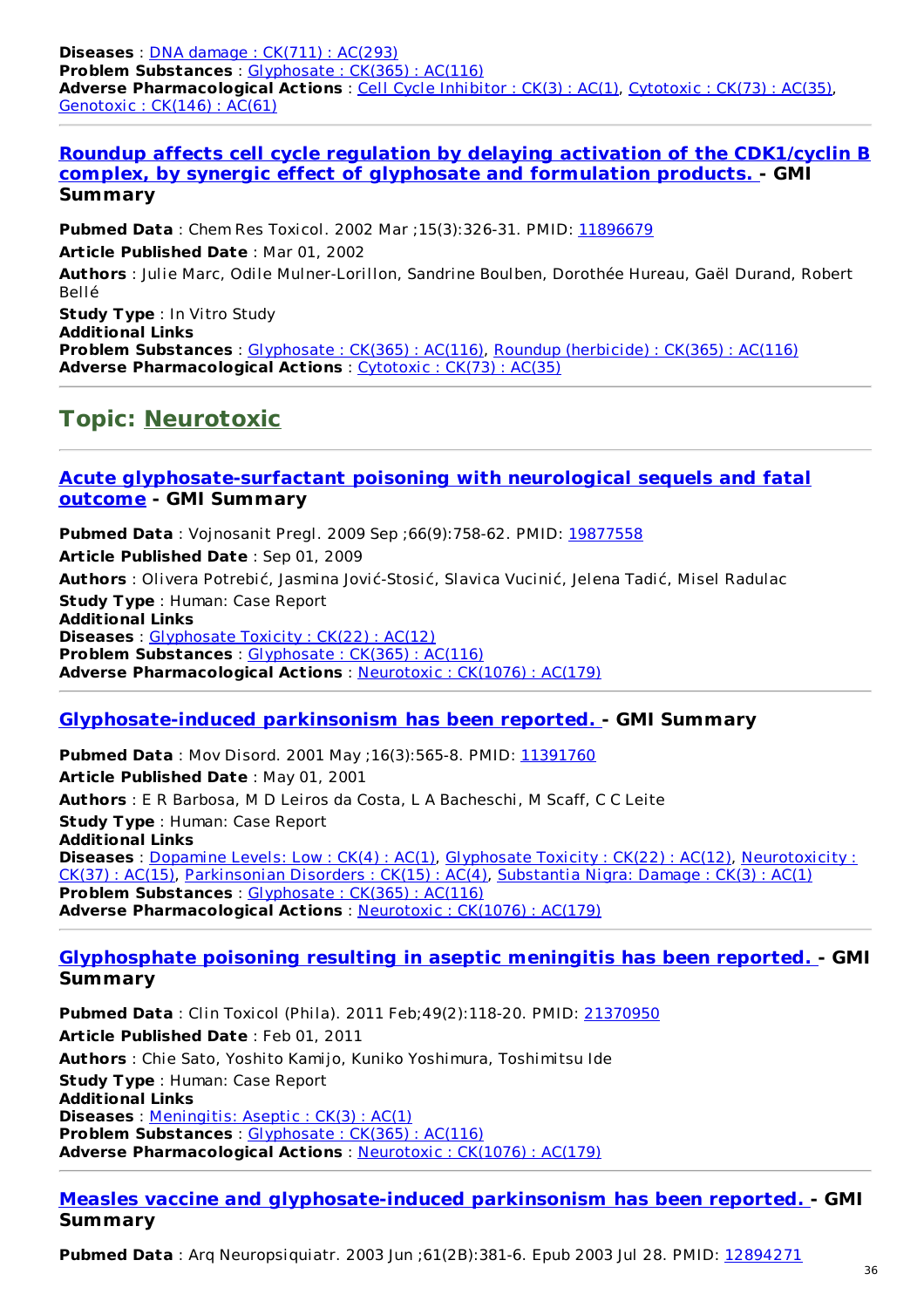#### **Article Published Date** : Jun 01, 2003 **Authors** : Maria do Desterro Leiros da Costa, Lílian Regina Gonçalves, Egberto Reis Barbosa, Luiz Alberto Bacheschi **Study Type** : Human: Case Report **Additional Links Diseases** : [Glyphosate](http://www.greenmedinfo.com/disease/glyphosate-toxicity) Toxicity : CK(22) : AC(12), [Parkinsonian](http://www.greenmedinfo.com/disease/vaccine-induced-toxicity) Disorders : CK(15) : AC(4), Vaccineinduced Toxicity : CK(1130) : AC(163) **Anti Therapeutic Actions** : [Vaccination:](http://www.greenmedinfo.com/anti-therapeutic-action/vaccination-measles) Measles : CK(156) : AC(16) **Problem Substances** : [Glyphosate](http://www.greenmedinfo.com/toxic-ingredient/glyphosate) : CK(365) : AC(116) **Adverse Pharmacological Actions** : [Neurotoxic](http://www.greenmedinfo.com/adverse-pharmacological-action/neurotoxic) : CK(1076) : AC(179)

#### **[Parkinsonism](http://www.ncbi.nlm.nih.gov/pubmed/21367645) after chronic occupational exposure to glyphosate has been reported. - GMI Summary**

**Pubmed Data** : Parkinsonism Relat Disord. 2011 Jul;17(6):486-7. Epub 2011 Mar 2. PMID: [21367645](http://www.ncbi.nlm.nih.gov/pubmed/21367645) **Article Published Date** : Jul 01, 2011

**Authors** : Gang Wang, Xiao-Ning Fan, Yu-Yan Tan, Qi Cheng, Sheng-Di Chen **Study Type** : Human: Case Report **Additional Links Diseases** : [Parkinsonism](http://www.greenmedinfo.com/disease/parkinsonism) : CK(12) : AC(8) **Problem Substances** : [Glyphosate](http://www.greenmedinfo.com/toxic-ingredient/glyphosate) : CK(365) : AC(116) **Adverse Pharmacological Actions** : [Neurotoxic](http://www.greenmedinfo.com/adverse-pharmacological-action/neurotoxic) : CK(1076) : AC(179)

#### **Glyphosate exposure of the fish (Cnesterodon [decemmaculatus\)](http://www.ncbi.nlm.nih.gov/pubmed/22002176) to environmentally relevant concentrations of glyphosate may cause neurotoxicity. - GMI Summary**

**Pubmed Data** : Bull Environ Contam Toxicol. 2012 Jan ;88(1):6-9. PMID: [22002176](http://www.ncbi.nlm.nih.gov/pubmed/22002176) **Article Published Date** : Dec 31, 2011 **Authors** : Renata J Menéndez-Helman, Gisele V Ferreyroa, Maria dos Santos Afonso, Alfredo Salibián **Study Type** : Animal Study **Additional Links Problem Substances** : [Glyphosate](http://www.greenmedinfo.com/toxic-ingredient/glyphosate) : CK(365) : AC(116) **Adverse Pharmacological Actions** : [Acetylcholinesterase](http://www.greenmedinfo.com/adverse-pharmacological-action/acetylcholinesterase-inhibitor-xenobiotic) inhibitor (xenobiotic) : CK(2) : AC(1), [Aquacidal](http://www.greenmedinfo.com/adverse-pharmacological-action/aquacidal) : CK(2) : AC(1), [Neurotoxic](http://www.greenmedinfo.com/adverse-pharmacological-action/neurotoxic) : CK(1076) : AC(179)

#### **Glyphosate pesticides leads to [neurodegeneration](http://www.ncbi.nlm.nih.gov/pubmed/21376751) in Caenorhabditis elegans. - GMI Summary**

**Pubmed Data** : Neurotoxicology. 2011 Jun ;32(3):331-41. Epub 2011 Mar 3. PMID: [21376751](http://www.ncbi.nlm.nih.gov/pubmed/21376751) **Article Published Date** : Jun 01, 2011 **Authors** : Rekek Negga, David A Rudd, Nathan S Davis, Amanda N Justice, Holly E Hatfield, Ana L Valente, Anthony S Fields, Vanessa A Fitsanakis **Study Type** : Animal Study **Additional Links Diseases** : [Neurodegenerative](http://www.greenmedinfo.com/disease/neurodegenerative-diseases) Diseases : CK(1743) : AC(420), [Neurotoxicity](http://www.greenmedinfo.com/disease/neurotoxicity) : CK(37) : AC(15) **Problem Substances** : [Glyphosate](http://www.greenmedinfo.com/toxic-ingredient/glyphosate) : CK(365) : AC(116) **Adverse Pharmacological Actions** : [Neurotoxic](http://www.greenmedinfo.com/adverse-pharmacological-action/neurotoxic) : CK(1076) : AC(179)

#### **Roundup causes oxidative stress in liver and inhibits [acetylcholinesterase](http://www.ncbi.nlm.nih.gov/pubmed/19910015) in muscle and brain of a neotropical fish. - GMI Summary**

**Pubmed Data** : Chemosphere. 2010 Jan;78(3):294-9. Epub 2009 Nov 11. PMID: [19910015](http://www.ncbi.nlm.nih.gov/pubmed/19910015) **Article Published Date** : Jan 01, 2010 **Authors** : Kathya A Modesto, Cláudia B R Martinez **Study Type** : Animal Study **Additional Links Additional Keywords** : [Environmental](http://www.greenmedinfo.com/keyword/environmental-pollutant) Pollutant : CK(32) : AC(15) **Problem Substances** : [Glyphosate](http://www.greenmedinfo.com/toxic-ingredient/glyphosate) : CK(365) : AC(116), Roundup [\(herbicide\)](http://www.greenmedinfo.com/toxic-ingredient/roundup-herbicide) : CK(365) : AC(116) **Adverse Pharmacological Actions** : [Aquacidal](http://www.greenmedinfo.com/adverse-pharmacological-action/aquacidal) : CK(2) : AC(1), [Hepatotoxic](http://www.greenmedinfo.com/adverse-pharmacological-action/hepatotoxic) : CK(283) : AC(80), [Neurotoxic](http://www.greenmedinfo.com/adverse-pharmacological-action/neurotoxic) : CK(1076) : AC(179), Oxidant : [CK\(104\)](http://www.greenmedinfo.com/adverse-pharmacological-action/oxidant) : AC(37)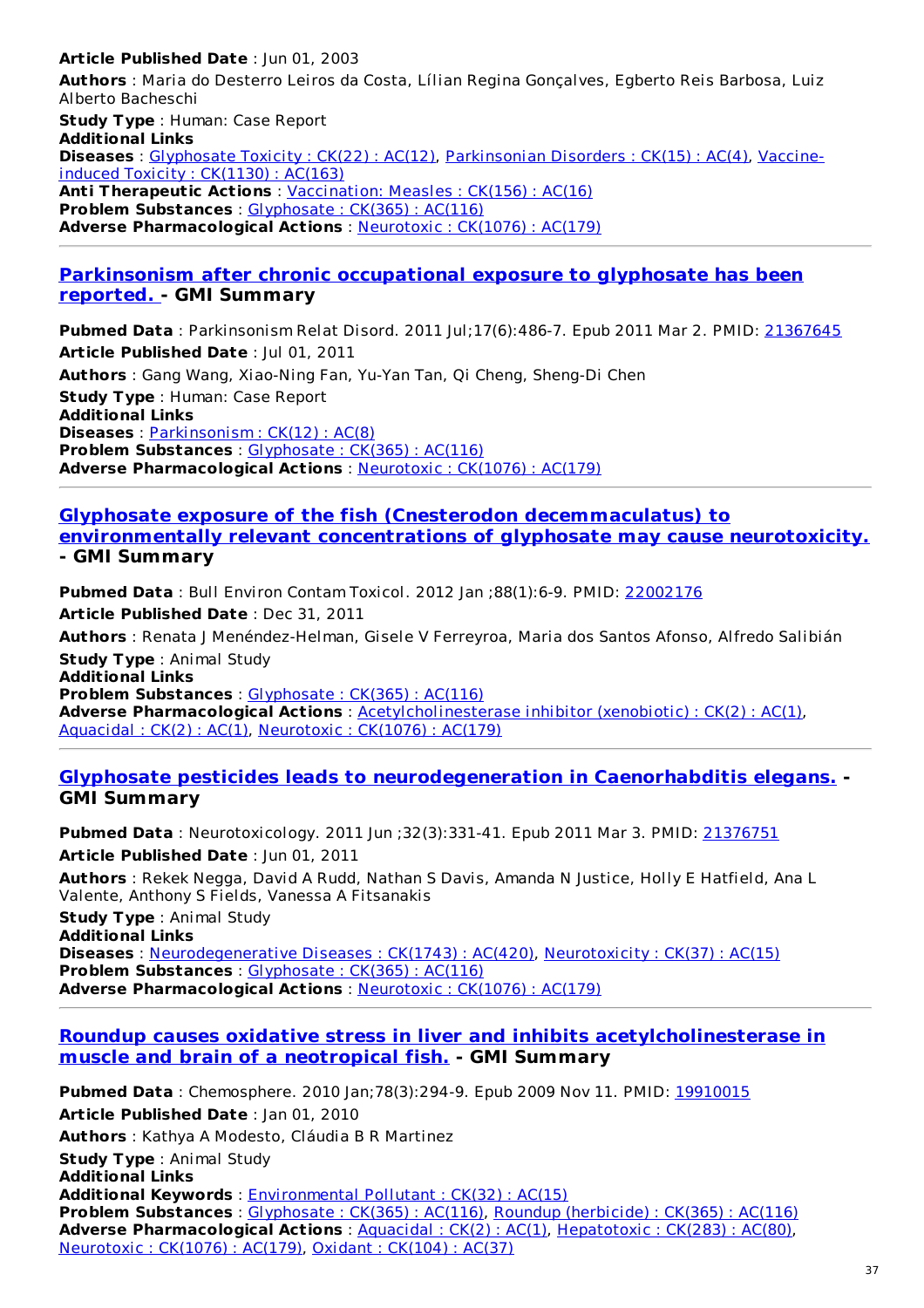#### **"Effect of [pesticides](http://www.ncbi.nlm.nih.gov/pubmed/19493570) on cell survival in liver and brain rat tissues." - GMI Summary**

**Pubmed Data** : Ecotoxicol Environ Saf. 2009 Oct ;72(7):2025-32. Epub 2009 Jun 2. PMID: [19493570](http://www.ncbi.nlm.nih.gov/pubmed/19493570) **Article Published Date** : Oct 01, 2009

**Authors** : Mariana Astiz, María J T de Alaniz, Carlos Alberto Marra

**Study Type** : In Vitro Study

**Additional Links**

**Diseases** : [Chemically-Induced](http://www.greenmedinfo.com/disease/chemically-induced-liver-damage) Liver Damage : CK(475) : AC(175), [Glyphosate](http://www.greenmedinfo.com/disease/glyphosate-toxicity) Toxicity : CK(22) : AC(12), Lipid [Peroxidation](http://www.greenmedinfo.com/disease/lipid-peroxidation) : CK(403) : AC(127), [Neurotoxicity](http://www.greenmedinfo.com/disease/parkinson-disease) : CK(37) : AC(15), Parkinson Disease : CK(543) : AC(79), [Pesticide](http://www.greenmedinfo.com/disease/pesticide-toxicity) Toxicity : CK(147) : AC(45)

**Problem [Substances](http://www.greenmedinfo.com/toxic-ingredient/pesticides)** : [Dimethoate](http://www.greenmedinfo.com/toxic-ingredient/dimethoate) : CK(3) : AC(1), [Glyphosate](http://www.greenmedinfo.com/toxic-ingredient/glyphosate) : CK(365) : AC(116), Pesticides : CK(699) : AC(70), [Zineb](http://www.greenmedinfo.com/toxic-ingredient/zineb) : CK(1) : AC(1)

**Adverse Pharmacological Actions** : [Apoptotic](http://www.greenmedinfo.com/adverse-pharmacological-action/apoptotic) : CK(8) : AC(7), [Hepatotoxic](http://www.greenmedinfo.com/adverse-pharmacological-action/hepatotoxic) : CK(283) : AC(80), [Neurotoxic](http://www.greenmedinfo.com/adverse-pharmacological-action/neurotoxic) : CK(1076) : AC(179), Oxidant : [CK\(104\)](http://www.greenmedinfo.com/adverse-pharmacological-action/oxidant) : AC(37)

#### **Exposure to glyphosate- and/or [Mn/Zn-ethylene-bis-dithiocarbamate-containing](http://www.ncbi.nlm.nih.gov/pubmed/21922334) pesticides leads to degeneration ofγ-aminobutyric acid and dopamine neurons in Caenorhabditis elegans. - GMI Summary**

**Pubmed Data** : Neurotox Res. 2012 Apr ;21(3):281-90. Epub 2011 Sep 16. PMID: [21922334](http://www.ncbi.nlm.nih.gov/pubmed/21922334) **Article Published Date** : Apr 01, 2012

**Authors** : Rekek Negga, J Andrew Stuart, Morgan L Machen, Joel Salva, Amanda J Lizek, S Jayne Richardson, Amanda S Osborne, Oriol Mirallas, Kenneth A McVey, Vanessa A Fitsanakis

**Study Type** : In Vitro Study

**Additional Links**

**Diseases** : [Dopamine](http://www.greenmedinfo.com/disease/dopamine-levels-low) Levels: Low : CK(4) : AC(1), [Glyphosate](http://www.greenmedinfo.com/disease/glyphosate-toxicity) Toxicity : CK(22) : AC(12), [Neurodegenerative](http://www.greenmedinfo.com/disease/parkinson-disease) Diseases : CK(1743) : AC(420), [Neurotoxicity](http://www.greenmedinfo.com/disease/neurotoxicity) : CK(37) : AC(15), Parkinson Disease : CK(543) : AC(79), [Parkinsonian](http://www.greenmedinfo.com/disease/parkinsonian-disorders) Disorders : CK(15) : AC(4), [Substantia](http://www.greenmedinfo.com/disease/substantia-nigra-damage) Nigra: Damage : CK(3) : AC(1) **Problem Substances** : [Glyphosate](http://www.greenmedinfo.com/toxic-ingredient/glyphosate) : CK(365) : AC(116) **Adverse Pharmacological Actions** : [Neurotoxic](http://www.greenmedinfo.com/adverse-pharmacological-action/neurotoxic) : CK(1076) : AC(179)

#### **Glyphosate induces cell death through apoptotic and autophagic mechanisms, indicating a mechanism behind the association between glyphosate exposure and [Parkinsonism.](http://www.ncbi.nlm.nih.gov/pubmed/22504123) - GMI Summary**

**Pubmed Data** : Neurotoxicol Teratol. 2012 Apr 4. Epub 2012 Apr 4. PMID: [22504123](http://www.ncbi.nlm.nih.gov/pubmed/22504123) **Article Published Date** : Apr 04, 2012 **Authors** : Ya-Xing Gui, Xiao-Ning Fan, Hong-Mei Wang, Gang Wang, Sheng-di Chen **Study Type** : In Vitro Study **Additional Links Diseases** : [Parkinson](http://www.greenmedinfo.com/disease/parkinson-disease) Disease : CK(543) : AC(79), [Parkinsonian](http://www.greenmedinfo.com/disease/parkinsonian-disorders) Disorders : CK(15) : AC(4) **Problem Substances** : [Glyphosate](http://www.greenmedinfo.com/toxic-ingredient/glyphosate) : CK(365) : AC(116) **Adverse Pharmacological Actions** : [Neurotoxic](http://www.greenmedinfo.com/adverse-pharmacological-action/neurotoxic) : CK(1076) : AC(179)

## **Topic: [Aquacidal](http://www.greenmedinfo.com/adverse-pharmacological-action/aquacidal)**

#### **Both the general health condition and reproductive success of J. [multidenatata](http://www.ncbi.nlm.nih.gov/pubmed/21643816) (fish) could be seriously affected by Roundup. - GMI Summary**

**Pubmed Data** : Arch Environ Contam Toxicol. 2012 Jan ;62(1):107-17. Epub 2011 Jun 4. PMID: [21643816](http://www.ncbi.nlm.nih.gov/pubmed/21643816) **Article Published Date** : Dec 31, 2011

**Authors** : Andrea Cecilia Hued, Sabrina Oberhofer, María de losÁngeles Bistoni

**Study Type** : Animal Study **Additional Links**

**Problem [Substances](http://www.greenmedinfo.com/toxic-ingredient/roundup-herbicide)** : Glyphosate [formulations](http://www.greenmedinfo.com/toxic-ingredient/glyphosate-formulations) : CK(380) : AC(118), Roundup (herbicide) : CK(365) : AC(116)

**Adverse Pharmacological Actions** : [Aquacidal](http://www.greenmedinfo.com/adverse-pharmacological-action/aquacidal) : CK(2) : AC(1), [Endocrine](http://www.greenmedinfo.com/adverse-pharmacological-action/endocrine-disruptor) Disruptor : CK(478) : AC(81), [Genotoxic](http://www.greenmedinfo.com/adverse-pharmacological-action/genotoxic) : CK(146) : AC(61)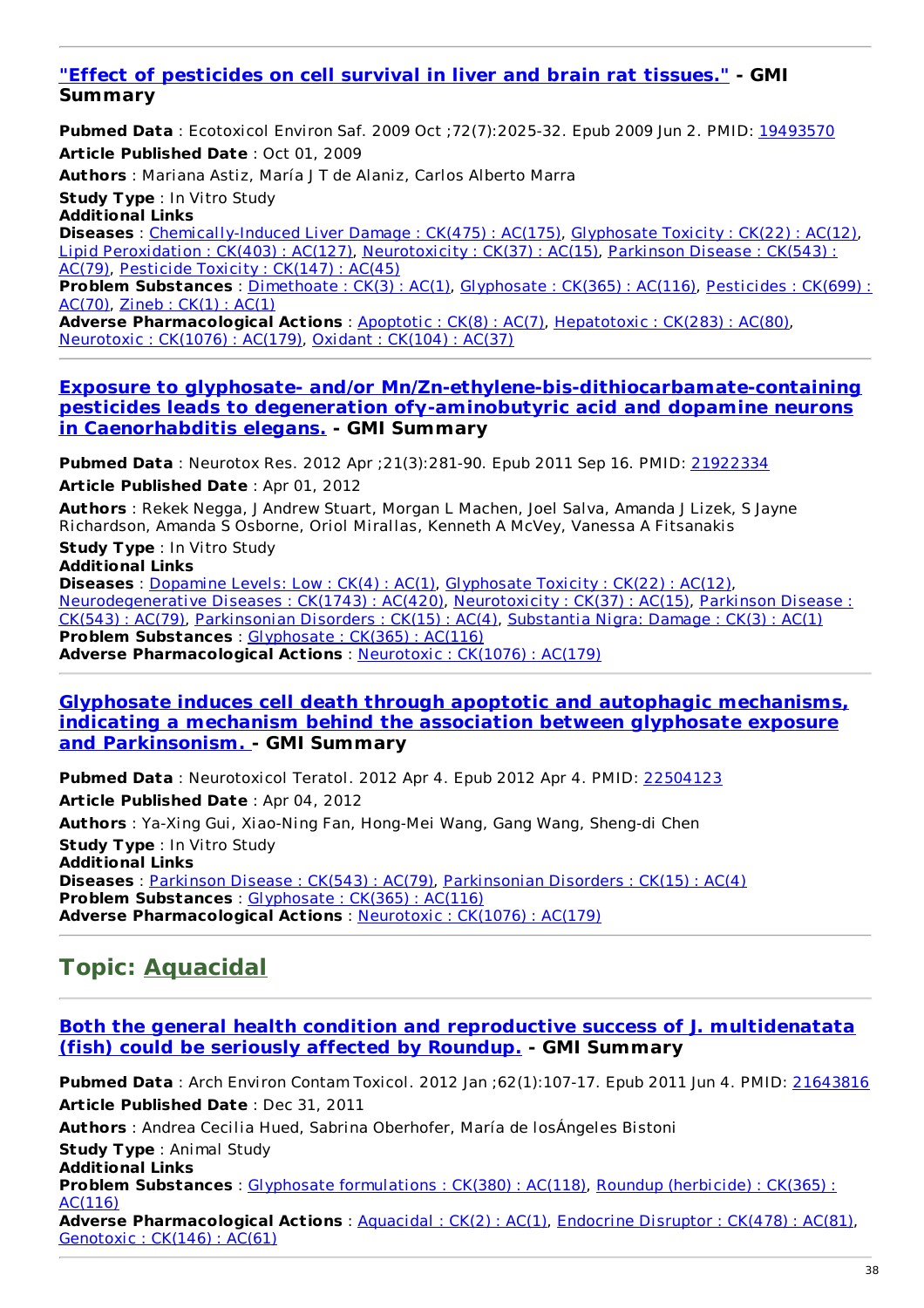#### **[Components](http://www.ncbi.nlm.nih.gov/pubmed/22137360) of the original formulation of Roundup exhibit significant toxicity in five North American anurans (frogs; keystone species). - GMI Summary**

**Pubmed Data** : Ecotoxicol Environ Saf. 2012 Apr ;78:128-33. Epub 2011 Dec 3. PMID: [22137360](http://www.ncbi.nlm.nih.gov/pubmed/22137360) **Article Published Date** : Mar 31, 2012 **Authors** : Lindsay J Moore, Latice Fuentes, John H Rodgers, William W Bowerman, Greg K Yarrow, Wayne Y Chao, William C Bridges **Study Type** : Animal Study **Additional Links Problem Substances** : [Glyphosate](http://www.greenmedinfo.com/toxic-ingredient/glyphosate) : CK(365) : AC(116) **Adverse Pharmacological Actions**: [Aquacidal](http://www.greenmedinfo.com/adverse-pharmacological-action/aquacidal): CK(2): AC(1), [Genotoxic](http://www.greenmedinfo.com/adverse-pharmacological-action/genotoxic): CK(146): AC(61)

#### **[Environmentally](http://www.ncbi.nlm.nih.gov/pubmed/20643706) relevant concentrations of Roundup can pose a health risk for fish populations. - GMI Summary**

**Pubmed Data** : Mutagenesis. 2010 Sep ;25(5):523-30. Epub 2010 Jul 19. PMID: [20643706](http://www.ncbi.nlm.nih.gov/pubmed/20643706) **Article Published Date** : Aug 31, 2010 **Authors** : S Guilherme, I Gaivão, M A Santos, M Pacheco **Study Type** : Animal Study **Additional Links Diseases** : DNA damage : CK(711) : [AC\(293\)](http://www.greenmedinfo.com/disease/dna-damage), Lipid [Peroxidation](http://www.greenmedinfo.com/disease/lipid-peroxidation) : CK(403) : AC(127) **Pharmacological Actions** : [Antioxidants](http://www.greenmedinfo.com/pharmacological-action/antioxidants) : CK(3653) : AC(1318) **Problem Substances** : [Glyphosate](http://www.greenmedinfo.com/toxic-ingredient/glyphosate) : CK(365) : AC(116) **Adverse Pharmacological Actions** : [Aquacidal](http://www.greenmedinfo.com/adverse-pharmacological-action/aquacidal) : CK(2) : AC(1), [Genotoxic](http://www.greenmedinfo.com/adverse-pharmacological-action/genotoxic) : CK(146) : AC(61)

#### **Fish exposed to a [glyphosate-based](http://www.ncbi.nlm.nih.gov/pubmed/22266476) herbicide undergo DNA damage. - GMI Summary**

**Pubmed Data** : Mutat Res. 2012 Mar 18 ;743(1-2):1-9. Epub 2012 Jan 14. PMID: [22266476](http://www.ncbi.nlm.nih.gov/pubmed/22266476) **Article Published Date** : Mar 17, 2012 **Authors** : S Guilherme, I Gaivão, M A Santos, M Pacheco **Study Type** : Animal Study **Additional Links Diseases** : DNA damage : CK(711) : [AC\(293\)](http://www.greenmedinfo.com/disease/dna-damage), [Oxidative](http://www.greenmedinfo.com/disease/oxidative-stress) Stress : CK(1945) : AC(710) **Pharmacological Actions** : [Antioxidants](http://www.greenmedinfo.com/pharmacological-action/antioxidants) : CK(3653) : AC(1318) **Problem Substances** : [Glyphosate](http://www.greenmedinfo.com/toxic-ingredient/glyphosate) : CK(365) : AC(116) **Adverse Pharmacological Actions** : [Aquacidal](http://www.greenmedinfo.com/adverse-pharmacological-action/aquacidal) : CK(2) : AC(1), [Genotoxic](http://www.greenmedinfo.com/adverse-pharmacological-action/genotoxic) : CK(146) : AC(61)

#### **Genotoxic effects of the herbicide Roundup(®) have been observed in the fish species Corydoras paleatus after short-term, [environmentally](http://www.ncbi.nlm.nih.gov/pubmed/22821326) low concentration exposure. - GMI Summary**

**Pubmed Data** : Environ Monit Assess. 2012 Jul 22. Epub 2012 Jul 22. PMID: [22821326](http://www.ncbi.nlm.nih.gov/pubmed/22821326) **Article Published Date** : Jul 21, 2012 **Authors** : Nédia de Castilhos Ghisi, Marta Margarete Cestari **Study Type** : Animal Study, Environmental **Additional Links Diseases** : [Glyphosate](http://www.greenmedinfo.com/disease/glyphosate-toxicity) Toxicity : CK(22) : AC(12) **Problem Substances** : [Glyphosate](http://www.greenmedinfo.com/toxic-ingredient/glyphosate) : CK(365) : AC(116), Glyphosate [formulations](http://www.greenmedinfo.com/toxic-ingredient/glyphosate-formulations) : CK(380) : AC(118), Roundup [\(herbicide\)](http://www.greenmedinfo.com/toxic-ingredient/roundup-herbicide) : CK(365) : AC(116) **Adverse Pharmacological Actions** : [Aquacidal](http://www.greenmedinfo.com/adverse-pharmacological-action/aquacidal) : CK(2) : AC(1), [Genotoxic](http://www.greenmedinfo.com/adverse-pharmacological-action/genotoxic) : CK(146) : AC(61)

#### **Glyphosate exposure of the fish (Cnesterodon [decemmaculatus\)](http://www.ncbi.nlm.nih.gov/pubmed/22002176) to environmentally relevant concentrations of glyphosate may cause neurotoxicity. - GMI Summary**

**Pubmed Data** : Bull Environ Contam Toxicol. 2012 Jan ;88(1):6-9. PMID: [22002176](http://www.ncbi.nlm.nih.gov/pubmed/22002176) **Article Published Date** : Dec 31, 2011

**Authors** : Renata J Menéndez-Helman, Gisele V Ferreyroa, Maria dos Santos Afonso, Alfredo Salibián **Study Type** : Animal Study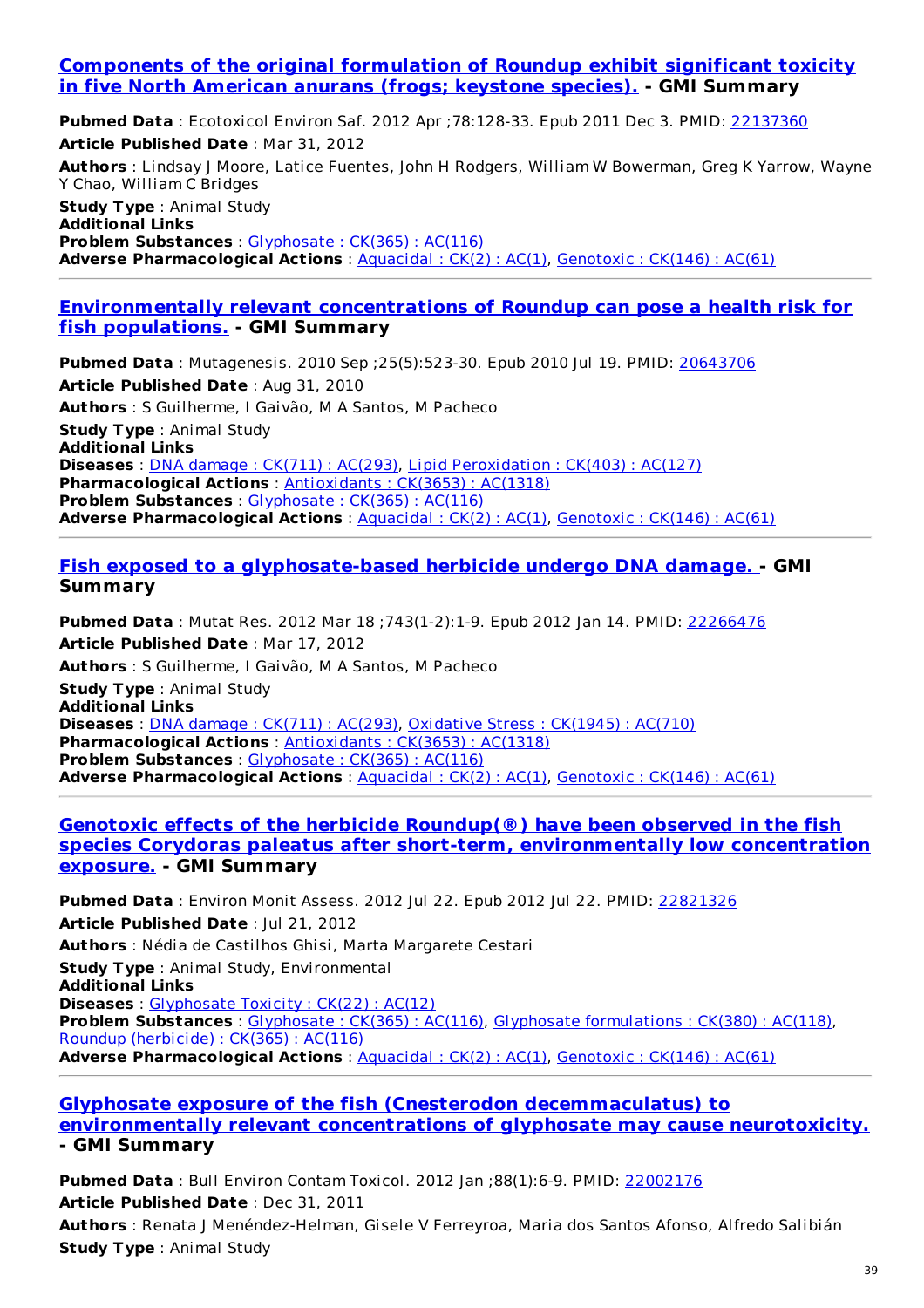**Additional Links Problem Substances** : [Glyphosate](http://www.greenmedinfo.com/toxic-ingredient/glyphosate) : CK(365) : AC(116) **Adverse Pharmacological Actions** : [Acetylcholinesterase](http://www.greenmedinfo.com/adverse-pharmacological-action/acetylcholinesterase-inhibitor-xenobiotic) inhibitor (xenobiotic) : CK(2) : AC(1), [Aquacidal](http://www.greenmedinfo.com/adverse-pharmacological-action/aquacidal) : CK(2) : AC(1), [Neurotoxic](http://www.greenmedinfo.com/adverse-pharmacological-action/neurotoxic) : CK(1076) : AC(179)

#### **Roundup causes oxidative stress in liver and inhibits [acetylcholinesterase](http://www.ncbi.nlm.nih.gov/pubmed/19910015) in muscle and brain of a neotropical fish. - GMI Summary**

**Pubmed Data** : Chemosphere. 2010 Jan;78(3):294-9. Epub 2009 Nov 11. PMID: [19910015](http://www.ncbi.nlm.nih.gov/pubmed/19910015) **Article Published Date** : Jan 01, 2010 **Authors** : Kathya A Modesto, Cláudia B R Martinez **Study Type** : Animal Study **Additional Links Additional Keywords** : [Environmental](http://www.greenmedinfo.com/keyword/environmental-pollutant) Pollutant : CK(32) : AC(15) **Problem Substances** : [Glyphosate](http://www.greenmedinfo.com/toxic-ingredient/glyphosate) : CK(365) : AC(116), Roundup [\(herbicide\)](http://www.greenmedinfo.com/toxic-ingredient/roundup-herbicide) : CK(365) : AC(116) **Adverse Pharmacological Actions** : [Aquacidal](http://www.greenmedinfo.com/adverse-pharmacological-action/aquacidal) : CK(2) : AC(1), [Hepatotoxic](http://www.greenmedinfo.com/adverse-pharmacological-action/hepatotoxic) : CK(283) : AC(80), [Neurotoxic](http://www.greenmedinfo.com/adverse-pharmacological-action/neurotoxic) : CK(1076) : AC(179), Oxidant : [CK\(104\)](http://www.greenmedinfo.com/adverse-pharmacological-action/oxidant) : AC(37)

#### **Roundup(®) formulation exhibits [genotoxicity](http://www.ncbi.nlm.nih.gov/pubmed/22526921) in blood cells of fish (Anguilla anguilla). - GMI Summary**

**Pubmed Data** : Ecotoxicology. 2012 Jul ;21(5):1381-90. Epub 2012 Apr 8. PMID: [22526921](http://www.ncbi.nlm.nih.gov/pubmed/22526921) **Article Published Date** : Jun 30, 2012 **Authors** : S Guilherme, M A Santos, C Barroso, I Gaivão, M Pacheco **Study Type** : Animal Study **Additional Links Problem Substances** : [Glyphosate](http://www.greenmedinfo.com/toxic-ingredient/glyphosate) : CK(365) : AC(116) **Adverse Pharmacological Actions** : [Aquacidal](http://www.greenmedinfo.com/adverse-pharmacological-action/aquacidal) : CK(2) : AC(1), [Genotoxic](http://www.greenmedinfo.com/adverse-pharmacological-action/genotoxic) : CK(146) : AC(61)

## **Topic: [Biocide](http://www.greenmedinfo.com/adverse-pharmacological-action/biocide)**

#### **Acute exposure of a [glyphosate-based](http://www.ncbi.nlm.nih.gov/pubmed/22743578) herbicide results in severe damage to the liver of fish. - GMI Summary**

**Pubmed Data** : Environ Toxicol Pharmacol. 2012 May 31 ;34(2):388-396. Epub 2012 May 31. PMID: [22743578](http://www.ncbi.nlm.nih.gov/pubmed/22743578)

**Article Published Date** : May 30, 2012 **Authors** : Natália S Shiogiri, Marcelo G Paulino, Silvia P Carraschi, Flávia G Baraldi, Claudinei da Cruz, Marisa Narciso Fernandes **Study Type** : Environmental

**Additional Links Problem Substances** : Glyphosate [formulations](http://www.greenmedinfo.com/toxic-ingredient/glyphosate-formulations) : CK(380) : AC(118) **Adverse Pharmacological Actions** : [Biocide](http://www.greenmedinfo.com/adverse-pharmacological-action/biocide) : CK(7) : AC(3), [Hepatotoxic](http://www.greenmedinfo.com/adverse-pharmacological-action/hepatotoxic) : CK(283) : AC(80)

#### **Glyphosate and especially Roundup Ultra [bioaccumulates](http://www.ncbi.nlm.nih.gov/pubmed/18790555) and causes oxidative stress in freshwater worms. - GMI Summary**

**Pubmed Data** : Environ Pollut. 2009 Jan;157(1):57-63. Epub 2008 Sep 14. PMID: [18790555](http://www.ncbi.nlm.nih.gov/pubmed/18790555) **Article Published Date** : Jan 01, 2009 **Authors** : Valeska Contardo-Jara, Eva Klingelmann, Claudia Wiegand **Study Type** : Animal Study **Additional Links Problem Substances** : [Glyphosate](http://www.greenmedinfo.com/toxic-ingredient/glyphosate) : CK(365) : AC(116), Roundup [\(herbicide\)](http://www.greenmedinfo.com/toxic-ingredient/roundup-herbicide) : CK(365) : AC(116) **Adverse Pharmacological Actions** : [Biocide](http://www.greenmedinfo.com/adverse-pharmacological-action/biocide) : CK(7) : AC(3)

**Herbicide formulation with glyphosate adversely affects growth, [acetylcholinesterase](http://www.ncbi.nlm.nih.gov/pubmed/20112104) activity, and metabolic and hematological parameters in fish. - GMI Summary**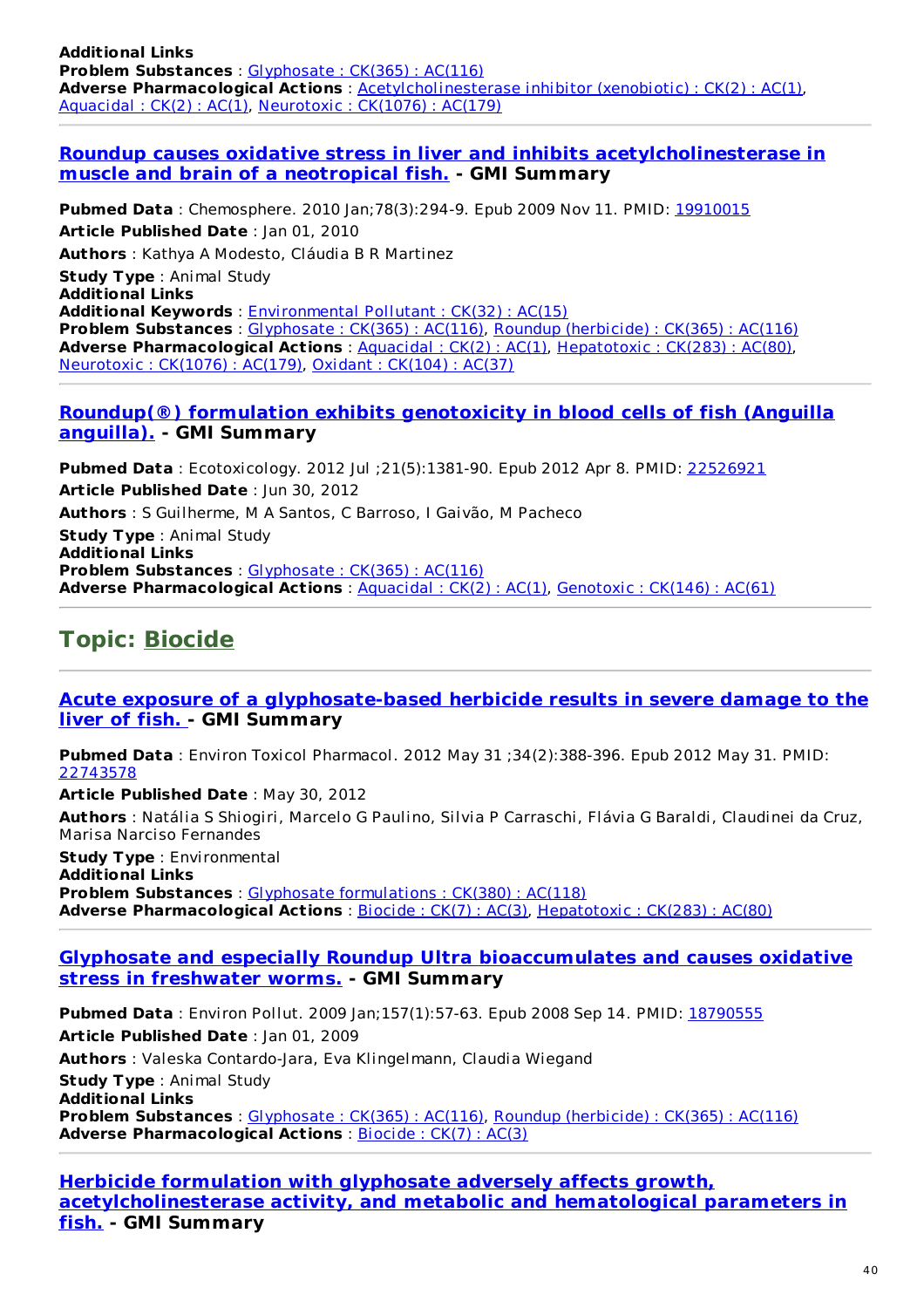**Pubmed Data** : Arch Environ Contam Toxicol. 2010 Apr;58(3):740-5. Epub 2010 Jan 30. PMID: [20112104](http://www.ncbi.nlm.nih.gov/pubmed/20112104) **Article Published Date** : Apr 01, 2010 **Authors** : Joseânia Salbego, Alexandra Pretto, Carolina Rosa Gioda, Charlene Cavalheiro de Menezes,

Rafael Lazzari, João Radünz Neto, Bernardo Baldisserotto, Vania Lucia Loro **Study Type** : Animal Study **Additional Links Additional Keywords** : [Environmental](http://www.greenmedinfo.com/keyword/environmental-pollutant) Pollutant : CK(32) : AC(15) **Problem Substances** : [Glyphosate](http://www.greenmedinfo.com/toxic-ingredient/glyphosate) : CK(365) : AC(116), Roundup [\(herbicide\)](http://www.greenmedinfo.com/toxic-ingredient/roundup-herbicide) : CK(365) : AC(116) **Adverse Pharmacological Actions** : [Biocide](http://www.greenmedinfo.com/adverse-pharmacological-action/biocide) : CK(7) : AC(3)

#### **Roundup contains compounds which exhibit significant toxicity to bacteria, microalgae, protozoa and [crustaceans.](http://www.ncbi.nlm.nih.gov/pubmed/12821000) - GMI Summary**

**Pubmed Data** : Chemosphere. 2003 Aug;52(7):1189-97. PMID: [12821000](http://www.ncbi.nlm.nih.gov/pubmed/12821000) **Article Published Date** : Aug 01, 2003 **Authors** : Martin T K Tsui, L M Chu **Study Type** : In Vitro Study **Additional Links Additional Keywords** : [Environmental](http://www.greenmedinfo.com/keyword/environmental-pollutant) Pollutant : CK(32) : AC(15) **Problem Substances** : [Glyphosate](http://www.greenmedinfo.com/toxic-ingredient/glyphosate) : CK(365) : AC(116), [Isopropylamine](http://www.greenmedinfo.com/toxic-ingredient/isopropylamine-ipa) (IPA) : CK(4) : AC(4), [Polyoxyethylene](http://www.greenmedinfo.com/toxic-ingredient/polyoxyethylene-amine) amine : CK(12) : AC(7), Roundup [\(herbicide\)](http://www.greenmedinfo.com/toxic-ingredient/roundup-herbicide) : CK(365) : AC(116) **Adverse Pharmacological Actions** : [Biocide](http://www.greenmedinfo.com/adverse-pharmacological-action/biocide) : CK(7) : AC(3)

### **Topic: [Hepatotoxic](http://www.greenmedinfo.com/adverse-pharmacological-action/hepatotoxic)**

#### **Acute exposure of a [glyphosate-based](http://www.ncbi.nlm.nih.gov/pubmed/22743578) herbicide results in severe damage to the liver of fish. - GMI Summary**

**Pubmed Data** : Environ Toxicol Pharmacol. 2012 May 31 ;34(2):388-396. Epub 2012 May 31. PMID: [22743578](http://www.ncbi.nlm.nih.gov/pubmed/22743578)

**Article Published Date** : May 30, 2012

**Authors** : Natália S Shiogiri, Marcelo G Paulino, Silvia P Carraschi, Flávia G Baraldi, Claudinei da Cruz, Marisa Narciso Fernandes

**Study Type** : Environmental **Additional Links Problem Substances** : Glyphosate [formulations](http://www.greenmedinfo.com/toxic-ingredient/glyphosate-formulations) : CK(380) : AC(118) **Adverse Pharmacological Actions** : [Biocide](http://www.greenmedinfo.com/adverse-pharmacological-action/biocide) : CK(7) : AC(3), [Hepatotoxic](http://www.greenmedinfo.com/adverse-pharmacological-action/hepatotoxic) : CK(283) : AC(80)

#### **Roundup causes oxidative stress in liver and inhibits [acetylcholinesterase](http://www.ncbi.nlm.nih.gov/pubmed/19910015) in muscle and brain of a neotropical fish. - GMI Summary**

**Pubmed Data** : Chemosphere. 2010 Jan;78(3):294-9. Epub 2009 Nov 11. PMID: [19910015](http://www.ncbi.nlm.nih.gov/pubmed/19910015) **Article Published Date** : Jan 01, 2010

**Authors** : Kathya A Modesto, Cláudia B R Martinez

**Study Type** : Animal Study

**Additional Links**

**Additional Keywords** : [Environmental](http://www.greenmedinfo.com/keyword/environmental-pollutant) Pollutant : CK(32) : AC(15) **Problem Substances** : [Glyphosate](http://www.greenmedinfo.com/toxic-ingredient/glyphosate) : CK(365) : AC(116), Roundup [\(herbicide\)](http://www.greenmedinfo.com/toxic-ingredient/roundup-herbicide) : CK(365) : AC(116) **Adverse Pharmacological Actions** : [Aquacidal](http://www.greenmedinfo.com/adverse-pharmacological-action/aquacidal) : CK(2) : AC(1), [Hepatotoxic](http://www.greenmedinfo.com/adverse-pharmacological-action/hepatotoxic) : CK(283) : AC(80), [Neurotoxic](http://www.greenmedinfo.com/adverse-pharmacological-action/neurotoxic) : CK(1076) : AC(179), Oxidant : [CK\(104\)](http://www.greenmedinfo.com/adverse-pharmacological-action/oxidant) : AC(37)

#### **"Effect of [pesticides](http://www.ncbi.nlm.nih.gov/pubmed/19493570) on cell survival in liver and brain rat tissues." - GMI Summary**

**Pubmed Data** : Ecotoxicol Environ Saf. 2009 Oct ;72(7):2025-32. Epub 2009 Jun 2. PMID: [19493570](http://www.ncbi.nlm.nih.gov/pubmed/19493570) **Article Published Date** : Oct 01, 2009 **Authors** : Mariana Astiz, María J T de Alaniz, Carlos Alberto Marra **Study Type** : In Vitro Study **Additional Links Diseases** : [Chemically-Induced](http://www.greenmedinfo.com/disease/chemically-induced-liver-damage) Liver Damage : CK(475) : AC(175), [Glyphosate](http://www.greenmedinfo.com/disease/glyphosate-toxicity) Toxicity : CK(22) : AC(12),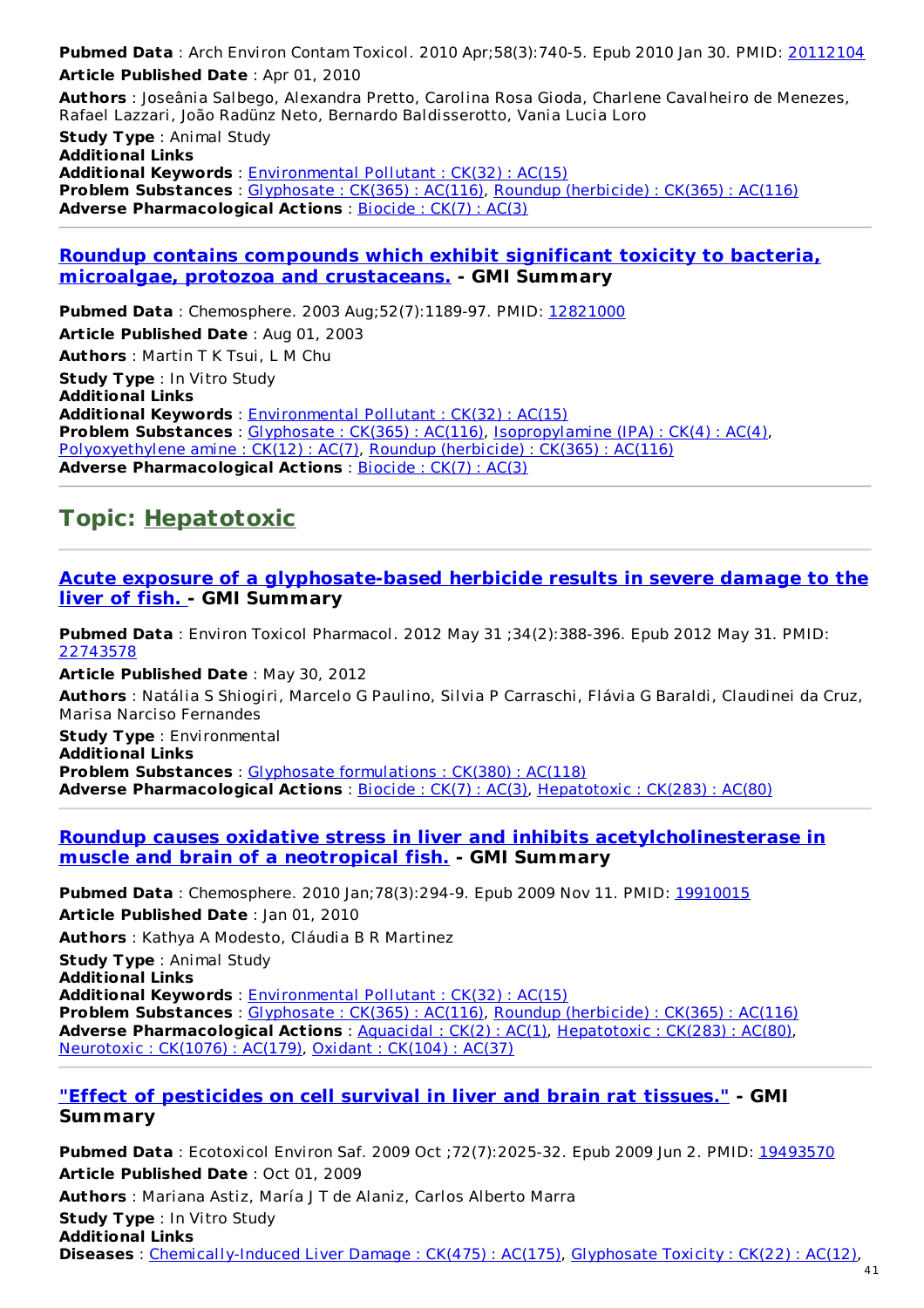Lipid [Peroxidation](http://www.greenmedinfo.com/disease/lipid-peroxidation) : CK(403) : AC(127), [Neurotoxicity](http://www.greenmedinfo.com/disease/parkinson-disease) : CK(37) : AC(15), Parkinson Disease : CK(543) : AC(79), [Pesticide](http://www.greenmedinfo.com/disease/pesticide-toxicity) Toxicity : CK(147) : AC(45)

**Problem [Substances](http://www.greenmedinfo.com/toxic-ingredient/pesticides)** : [Dimethoate](http://www.greenmedinfo.com/toxic-ingredient/dimethoate) : CK(3) : AC(1), [Glyphosate](http://www.greenmedinfo.com/toxic-ingredient/glyphosate) : CK(365) : AC(116), Pesticides : CK(699) : AC(70), [Zineb](http://www.greenmedinfo.com/toxic-ingredient/zineb) : CK(1) : AC(1)

**Adverse Pharmacological Actions** : [Apoptotic](http://www.greenmedinfo.com/adverse-pharmacological-action/apoptotic) : CK(8) : AC(7), [Hepatotoxic](http://www.greenmedinfo.com/adverse-pharmacological-action/hepatotoxic) : CK(283) : AC(80), [Neurotoxic](http://www.greenmedinfo.com/adverse-pharmacological-action/neurotoxic) : CK(1076) : AC(179), Oxidant : [CK\(104\)](http://www.greenmedinfo.com/adverse-pharmacological-action/oxidant) : AC(37)

#### **Clear toxicities of pollutants were observed cell lines at very low sub[agricultural](http://www.ncbi.nlm.nih.gov/pubmed/21251308) dilutions. - GMI Summary**

**Pubmed Data** : J Occup Med Toxicol. 2011;6(1):3. Epub 2011 Jan 20. PMID: [21251308](http://www.ncbi.nlm.nih.gov/pubmed/21251308) **Article Published Date** : Jan 01, 2011

**Authors** : Céline Gasnier, Claire Laurant, Cécile Decroix-Laporte, Robin Mesnage, Emilie Clair, Carine Travert, Gilles-Eric Séralini

**Study Type** : In Vitro Study

**Additional Links**

**Diseases** : Chemical [Exposure](http://www.greenmedinfo.com/disease/chemical-exposure) : CK(49) : AC(15), [Chemically-Induced](http://www.greenmedinfo.com/disease/chemically-induced-liver-damage) Liver Damage : CK(475) : AC(175), Kidney [Damage](http://www.greenmedinfo.com/disease/kidney-damage) : CK(120) : AC(42), Liver [Damage](http://www.greenmedinfo.com/disease/liver-damage) : CK(597) : AC(213) **Problem Substances** : [Bisphenol](http://www.greenmedinfo.com/toxic-ingredient/bisphenol) A : CK(217) : AC(54), [Glyphosate](http://www.greenmedinfo.com/toxic-ingredient/glyphosate) : CK(365) : AC(116) **Adverse Pharmacological Actions** : [Hepatotoxic](http://www.greenmedinfo.com/adverse-pharmacological-action/hepatotoxic) : CK(283) : AC(80), [Nephrotoxic](http://www.greenmedinfo.com/adverse-pharmacological-action/nephrotoxic) : CK(162) : AC(38)

#### **[Glyphosphate](http://www.ncbi.nlm.nih.gov/pubmed/20979644) has liver damaging properties, - GMI Summary**

**Pubmed Data** : J Occup Med Toxicol. 2010;5:29. Epub 2010 Oct 27. PMID: [20979644](http://www.ncbi.nlm.nih.gov/pubmed/20979644) **Article Published Date** : Jan 01, 2010 **Authors** : Céline Gasnier, Nora Benachour, Emilie Clair, Carine Travert, Frédéric Langlois, Claire Laurant, Cécile Decroix-Laporte, Gilles-Eric Séralini

**Study Type** : In Vitro Study **Additional Links Diseases** : [Chemically-Induced](http://www.greenmedinfo.com/disease/chemically-induced-liver-damage) Liver Damage : CK(475) : AC(175) **Problem Substances** : [Glyphosate](http://www.greenmedinfo.com/toxic-ingredient/glyphosate) : CK(365) : AC(116) **Adverse Pharmacological Actions** : [Hepatotoxic](http://www.greenmedinfo.com/adverse-pharmacological-action/hepatotoxic) : CK(283) : AC(80)

## **Topic: [Bioaccumulator](http://www.greenmedinfo.com/adverse-pharmacological-action/bioaccumulator)**

#### **Endocrine and toxic effects of Roundup, not just glyphosate, can be observed in mammals, and Roundup adjuvants enhance glyphosate bioavailability and/or [bioaccumulation.](http://www.ncbi.nlm.nih.gov/pubmed/15929894) - GMI Summary**

**Pubmed Data** : Environ Health Perspect. 2005 Jun;113(6):716-20. PMID: [15929894](http://www.ncbi.nlm.nih.gov/pubmed/15929894) **Article Published Date** : Jun 01, 2005 **Authors** : Sophie Richard, Safa Moslemi, Herbert Sipahutar, Nora Benachour, Gilles-Eric Seralini **Study Type** : Animal Study **Additional Links Additional Keywords** : [Drug-Plant-Vitamin](http://www.greenmedinfo.com/keyword/drug-plant-vitamin-synergies) Synergies : CK(1011) : AC(268) **Problem Substances** : [Glyphosate](http://www.greenmedinfo.com/toxic-ingredient/glyphosate) : CK(365) : AC(116) **Adverse Pharmacological Actions** : [Bioaccumulator](http://www.greenmedinfo.com/adverse-pharmacological-action/bioaccumulator) : CK(104) : AC(23), [Cytotoxic](http://www.greenmedinfo.com/adverse-pharmacological-action/cytotoxic) : CK(73) : AC(35), [Endocrine](http://www.greenmedinfo.com/adverse-pharmacological-action/endocrine-disruptor) Disruptor : CK(478) : AC(81)

#### **The [glyphosate-based](http://www.ncbi.nlm.nih.gov/pubmed/15878796) formula Roundup sigificantly increases the bioaccumulation of mercury in water fleas. - GMI Summary**

**Pubmed Data** : Environ Pollut. 2005 Nov;138(1):59-68. PMID: [15878796](http://www.ncbi.nlm.nih.gov/pubmed/15878796) **Article Published Date** : Nov 01, 2005 **Authors** : Martin T K Tsui, Wen-Xiong Wang, L M Chu **Study Type** : Animal Study **Additional Links Diseases** : Mercury [Poisoning](http://www.greenmedinfo.com/disease/mercury-poisoning) : CK(162) : AC(44) **Problem Substances** : [Glyphosate](http://www.greenmedinfo.com/toxic-ingredient/glyphosate) : CK(365) : AC(116), Roundup [\(herbicide\)](http://www.greenmedinfo.com/toxic-ingredient/roundup-herbicide) : CK(365) : AC(116) **Adverse Pharmacological Actions** : [Bioaccumulator](http://www.greenmedinfo.com/adverse-pharmacological-action/bioaccumulator) : CK(104) : AC(23)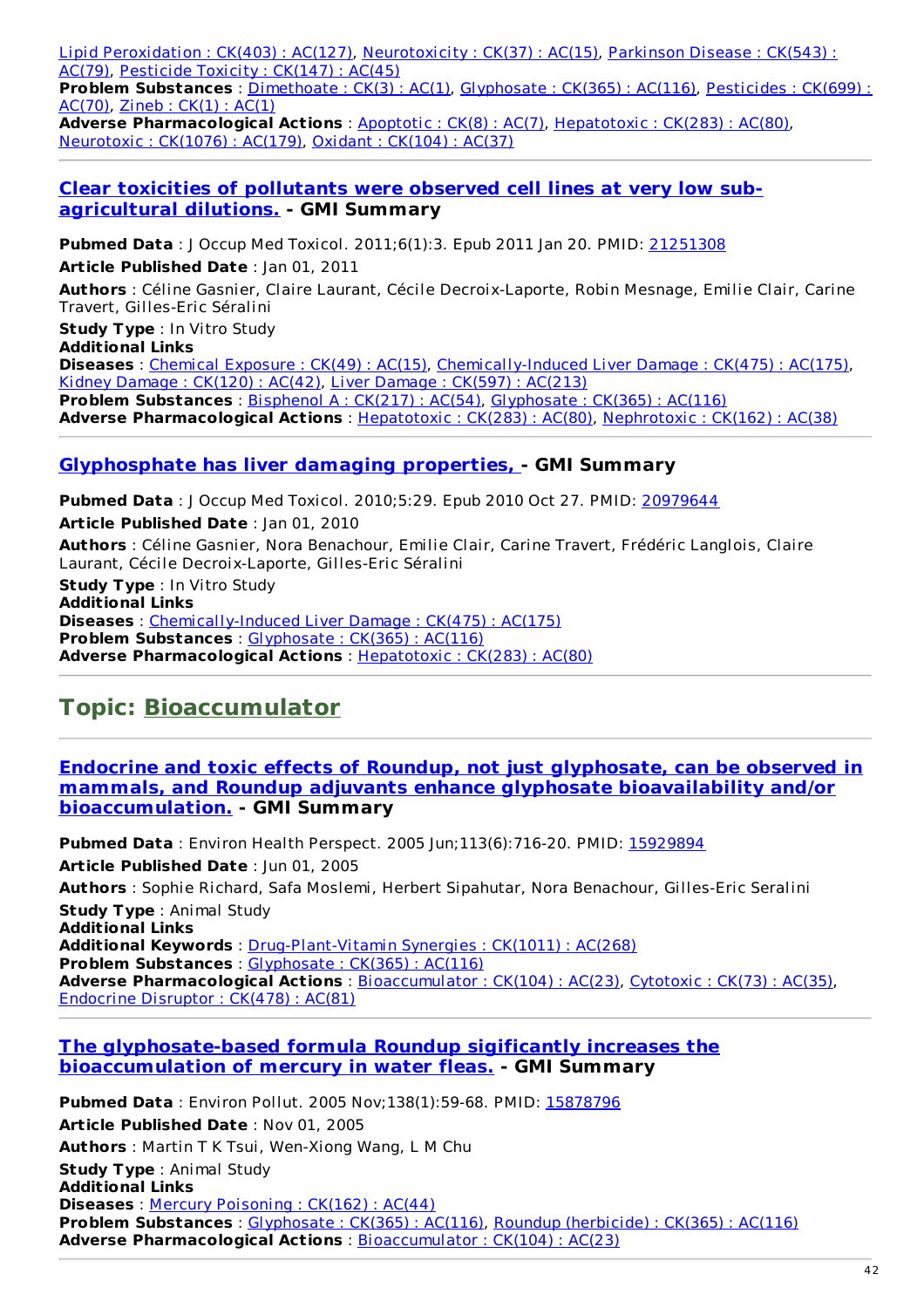#### **Glyphosphate increases the [bioaccumulation](http://www.ncbi.nlm.nih.gov/pubmed/21166280) of depleted uranium in plants 17 fold. - GMI Summary**

**Pubmed Data** : Int J Phytoremediation. 2010 Aug;12(6):550-61. PMID: [21166280](http://www.ncbi.nlm.nih.gov/pubmed/21166280) **Article Published Date** : Aug 01, 2010 **Authors** : Elena Sevostianova, William C Lindemann, April L Ulery, Marta D Remmenga **Study Type** : In Vitro Study **Additional Links Diseases** : Uranium [Poisoning](http://www.greenmedinfo.com/disease/uranium-poisoning) : CK(28) : AC(19) **Additional Keywords** : Problem [Substance](http://www.greenmedinfo.com/keyword/problem-substance-synergy) Synergy : CK(5) : AC(3) **Problem Substances** : [Glyphosate](http://www.greenmedinfo.com/toxic-ingredient/glyphosate) : CK(365) : AC(116), [Uranium](http://www.greenmedinfo.com/toxic-ingredient/uranium) : CK(46) : AC(21) **Adverse Pharmacological Actions** : [Bioaccumulator](http://www.greenmedinfo.com/adverse-pharmacological-action/bioaccumulator) : CK(104) : AC(23)

### **Topic: [Oxidant](http://www.greenmedinfo.com/adverse-pharmacological-action/oxidant)**

#### **Roundup causes oxidative stress in liver and inhibits [acetylcholinesterase](http://www.ncbi.nlm.nih.gov/pubmed/19910015) in muscle and brain of a neotropical fish. - GMI Summary**

**Pubmed Data** : Chemosphere. 2010 Jan;78(3):294-9. Epub 2009 Nov 11. PMID: [19910015](http://www.ncbi.nlm.nih.gov/pubmed/19910015) **Article Published Date** : Jan 01, 2010 **Authors** : Kathya A Modesto, Cláudia B R Martinez **Study Type** : Animal Study **Additional Links Additional Keywords** : [Environmental](http://www.greenmedinfo.com/keyword/environmental-pollutant) Pollutant : CK(32) : AC(15) **Problem Substances** : [Glyphosate](http://www.greenmedinfo.com/toxic-ingredient/glyphosate) : CK(365) : AC(116), Roundup [\(herbicide\)](http://www.greenmedinfo.com/toxic-ingredient/roundup-herbicide) : CK(365) : AC(116) **Adverse Pharmacological Actions** : [Aquacidal](http://www.greenmedinfo.com/adverse-pharmacological-action/aquacidal) : CK(2) : AC(1), [Hepatotoxic](http://www.greenmedinfo.com/adverse-pharmacological-action/hepatotoxic) : CK(283) : AC(80), [Neurotoxic](http://www.greenmedinfo.com/adverse-pharmacological-action/neurotoxic) : CK(1076) : AC(179), Oxidant : [CK\(104\)](http://www.greenmedinfo.com/adverse-pharmacological-action/oxidant) : AC(37)

**"Effect of [pesticides](http://www.ncbi.nlm.nih.gov/pubmed/19493570) on cell survival in liver and brain rat tissues." - GMI Summary**

**Pubmed Data** : Ecotoxicol Environ Saf. 2009 Oct ;72(7):2025-32. Epub 2009 Jun 2. PMID: [19493570](http://www.ncbi.nlm.nih.gov/pubmed/19493570) **Article Published Date** : Oct 01, 2009

**Authors** : Mariana Astiz, María J T de Alaniz, Carlos Alberto Marra

**Study Type** : In Vitro Study

**Additional Links**

**Diseases** : [Chemically-Induced](http://www.greenmedinfo.com/disease/chemically-induced-liver-damage) Liver Damage : CK(475) : AC(175), [Glyphosate](http://www.greenmedinfo.com/disease/glyphosate-toxicity) Toxicity : CK(22) : AC(12), Lipid [Peroxidation](http://www.greenmedinfo.com/disease/lipid-peroxidation) : CK(403) : AC(127), [Neurotoxicity](http://www.greenmedinfo.com/disease/parkinson-disease) : CK(37) : AC(15), Parkinson Disease : CK(543) : AC(79), [Pesticide](http://www.greenmedinfo.com/disease/pesticide-toxicity) Toxicity : CK(147) : AC(45) **Problem [Substances](http://www.greenmedinfo.com/toxic-ingredient/pesticides)** : [Dimethoate](http://www.greenmedinfo.com/toxic-ingredient/dimethoate) : CK(3) : AC(1), [Glyphosate](http://www.greenmedinfo.com/toxic-ingredient/glyphosate) : CK(365) : AC(116), Pesticides : CK(699) :

AC(70), [Zineb](http://www.greenmedinfo.com/toxic-ingredient/zineb) : CK(1) : AC(1)

**Adverse Pharmacological Actions** : [Apoptotic](http://www.greenmedinfo.com/adverse-pharmacological-action/apoptotic) : CK(8) : AC(7), [Hepatotoxic](http://www.greenmedinfo.com/adverse-pharmacological-action/hepatotoxic) : CK(283) : AC(80), [Neurotoxic](http://www.greenmedinfo.com/adverse-pharmacological-action/neurotoxic) : CK(1076) : AC(179), Oxidant : [CK\(104\)](http://www.greenmedinfo.com/adverse-pharmacological-action/oxidant) : AC(37)

#### **Glyphosphate exhibits toxicity as very low [concentrations.](http://www.ncbi.nlm.nih.gov/pubmed/21086158) - GMI Summary**

**Pubmed Data** : Ecotoxicology. 2011 Jan;20(1):255-63. Epub 2010 Nov 18. PMID: [21086158](http://www.ncbi.nlm.nih.gov/pubmed/21086158) **Article Published Date** : Jan 01, 2011 **Authors** : Bibiana Kaiser Dutra, Felipe Amorim Fernandes, Daniela Motta Failace, Guendalina Turcato

Oliveira **Study Type** : In Vitro Study **Additional Links Diseases** : Lipid [Peroxidation](http://www.greenmedinfo.com/disease/lipid-peroxidation) : CK(403) : AC(127), [Oxidative](http://www.greenmedinfo.com/disease/oxidative-stress) Stress : CK(1945) : AC(710) **Additional Keywords** : [Ecotoxicology:](http://www.greenmedinfo.com/keyword/ecotoxicology-glyphosate) Glyphosate : CK(17) : AC(9) **Problem Substances** : [Glyphosate](http://www.greenmedinfo.com/toxic-ingredient/glyphosate) : CK(365) : AC(116) **Adverse Pharmacological Actions** : Oxidant : [CK\(104\)](http://www.greenmedinfo.com/adverse-pharmacological-action/oxidant) : AC(37)

## **Topic: [Teratogenic](http://www.greenmedinfo.com/adverse-pharmacological-action/teratogenic)**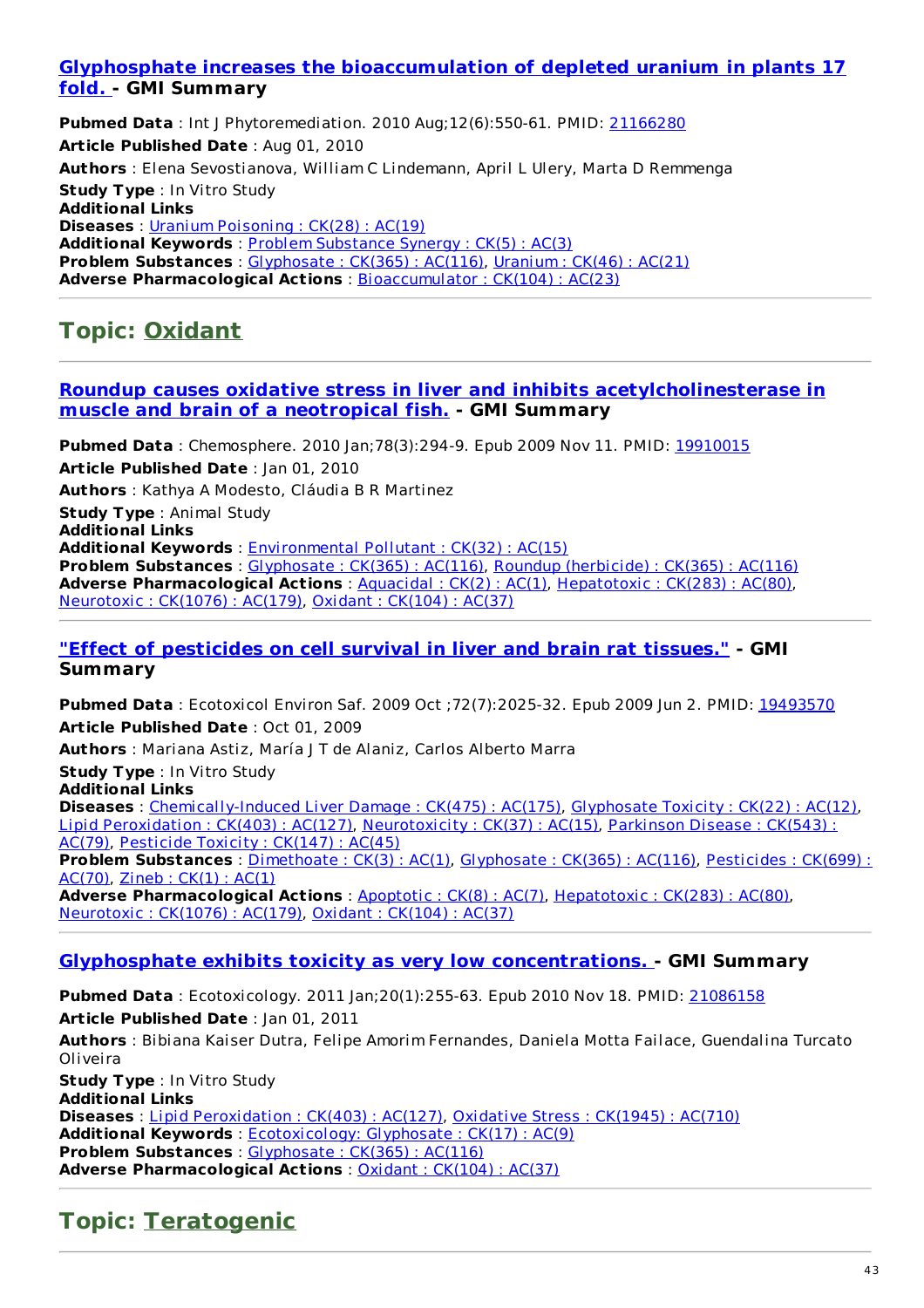**Maternal exposure to [agrochemicals](http://www.ncbi.nlm.nih.gov/pubmed/11237511) (such as glyphosate) during pregnancy induces a variety of functional abnormalities in the specific activity of the enzymes in the studied organs of the pregnant rats and their fetuses. - GMI Summary**

**Pubmed Data** : Environ Res. 2001 Mar ;85(3):226-31. PMID: [11237511](http://www.ncbi.nlm.nih.gov/pubmed/11237511) **Article Published Date** : Mar 01, 2001 **Authors** : J Daruich, F Zirulnik, M S Gimenez **Study Type** : Animal Study **Additional Links Diseases** : Prenatal Chemical [Exposures](http://www.greenmedinfo.com/disease/prenatal-chemical-exposures) : CK(322) : AC(86) **Problem Substances** : [Glyphosate](http://www.greenmedinfo.com/toxic-ingredient/glyphosate) : CK(365) : AC(116) **Adverse [Pharmacological](http://www.greenmedinfo.com/adverse-pharmacological-action/teratogenic) Actions** : [Endocrine](http://www.greenmedinfo.com/adverse-pharmacological-action/endocrine-disruptor) Disruptor : CK(478) : AC(81), Teratogenic : CK(304) : AC(59)

#### **The glyphosate herbicide Roundup exhibits [teratogenic](http://www.ncbi.nlm.nih.gov/pubmed/12765238) potential in rats. - GMI Summary**

**Pubmed Data** : Toxicol Lett. 2003 Apr 30;142(1-2):45-52. PMID: [12765238](http://www.ncbi.nlm.nih.gov/pubmed/12765238)

**Article Published Date** : Apr 30, 2003

**Authors** : Eliane Dallegrave, Fabiana DiGiorgio Mantese, Ricardo Soares Coelho, Janaina Drawans Pereira, Paulo Roberto Dalsenter, Augusto Langeloh

**Study Type** : Animal Study **Additional Links Diseases** : Prenatal Chemical [Exposures](http://www.greenmedinfo.com/disease/prenatal-chemical-exposures) : CK(322) : AC(86) **Problem Substances** : [Glyphosate](http://www.greenmedinfo.com/toxic-ingredient/glyphosate) : CK(365) : AC(116), Roundup [\(herbicide\)](http://www.greenmedinfo.com/toxic-ingredient/roundup-herbicide) : CK(365) : AC(116) **Adverse [Pharmacological](http://www.greenmedinfo.com/adverse-pharmacological-action/teratogenic) Actions** : [Endocrine](http://www.greenmedinfo.com/adverse-pharmacological-action/endocrine-disruptor) Disruptor : CK(478) : AC(81), Teratogenic : CK(304) : AC(59)

## **Topic: [Clastogenic](http://www.greenmedinfo.com/adverse-pharmacological-action/clastogenic)**

#### **The environmental metabolite of glyphosate, [Aminomethylphosphonic](http://www.ncbi.nlm.nih.gov/pubmed/19013644) acid, exhibits genotoxicity. - GMI Summary**

**Pubmed Data** : Ecotoxicol Environ Saf. 2009 Mar ;72(3):834-7. Epub 2008 Nov 14. PMID: [19013644](http://www.ncbi.nlm.nih.gov/pubmed/19013644) **Article Published Date** : Mar 01, 2009

**Authors** : F Mañas, L Peralta, J Raviolo, H García Ovando, A Weyers, L Ugnia, M Gonzalez Cid, I Larripa, N Gorla

**Study Type** : Human In Vitro **Additional Links Diseases** : DNA damage : CK(711) : [AC\(293\)](http://www.greenmedinfo.com/disease/dna-damage), Liver Cancer : [CK\(1641\)](http://www.greenmedinfo.com/disease/liver-cancer) : AC(266) **Problem Substances** : [Aminomethylphosphonic](http://www.greenmedinfo.com/toxic-ingredient/aminomethylphosphonic-acid) acid : CK(12) : AC(5), [Glyphosate](http://www.greenmedinfo.com/toxic-ingredient/glyphosate) : CK(365) : AC(116) **Adverse Pharmacological Actions** : [Clastogenic](http://www.greenmedinfo.com/adverse-pharmacological-action/clastogenic) : CK(6) : AC(2), [Genotoxic](http://www.greenmedinfo.com/adverse-pharmacological-action/genotoxic) : CK(146) : AC(61)

### **Topic: [Acetylcholinesterase](http://www.greenmedinfo.com/adverse-pharmacological-action/acetylcholinesterase-inhibitor-xenobiotic) inhibitor (xenobiotic)**

#### **"Sublethal effects of [waterborne](http://www.ncbi.nlm.nih.gov/pubmed/21984662) herbicides in tropical freshwater fish." - GMI Summary**

**Pubmed Data** : Bull Environ Contam Toxicol. 2011 Dec ;87(6):603-7. Epub 2011 Oct 8. PMID: [21984662](http://www.ncbi.nlm.nih.gov/pubmed/21984662) **Article Published Date** : Nov 30, 2011

**Authors** : Stéfani Cibele Rossi, Manuela Dreyer da Silva, Laercio Dante Stein Piancini, Ciro Alberto Oliveira Ribeiro, Marta Margarete Cestari, Helena Cristina Silva de Assis

**Study Type** : Animal Study **Additional Links Problem Substances** : [Glyphosate](http://www.greenmedinfo.com/toxic-ingredient/glyphosate) : CK(365) : AC(116) **Adverse Pharmacological Actions** : [Acetylcholinesterase](http://www.greenmedinfo.com/adverse-pharmacological-action/acetylcholinesterase-inhibitor-xenobiotic) inhibitor (xenobiotic) : CK(2) : AC(1), Glutathione [S-transferase](http://www.greenmedinfo.com/adverse-pharmacological-action/glutathione-s-transferase-inducer-xenobiotic) Inducer (xenobiotic) : CK(2) : AC(1)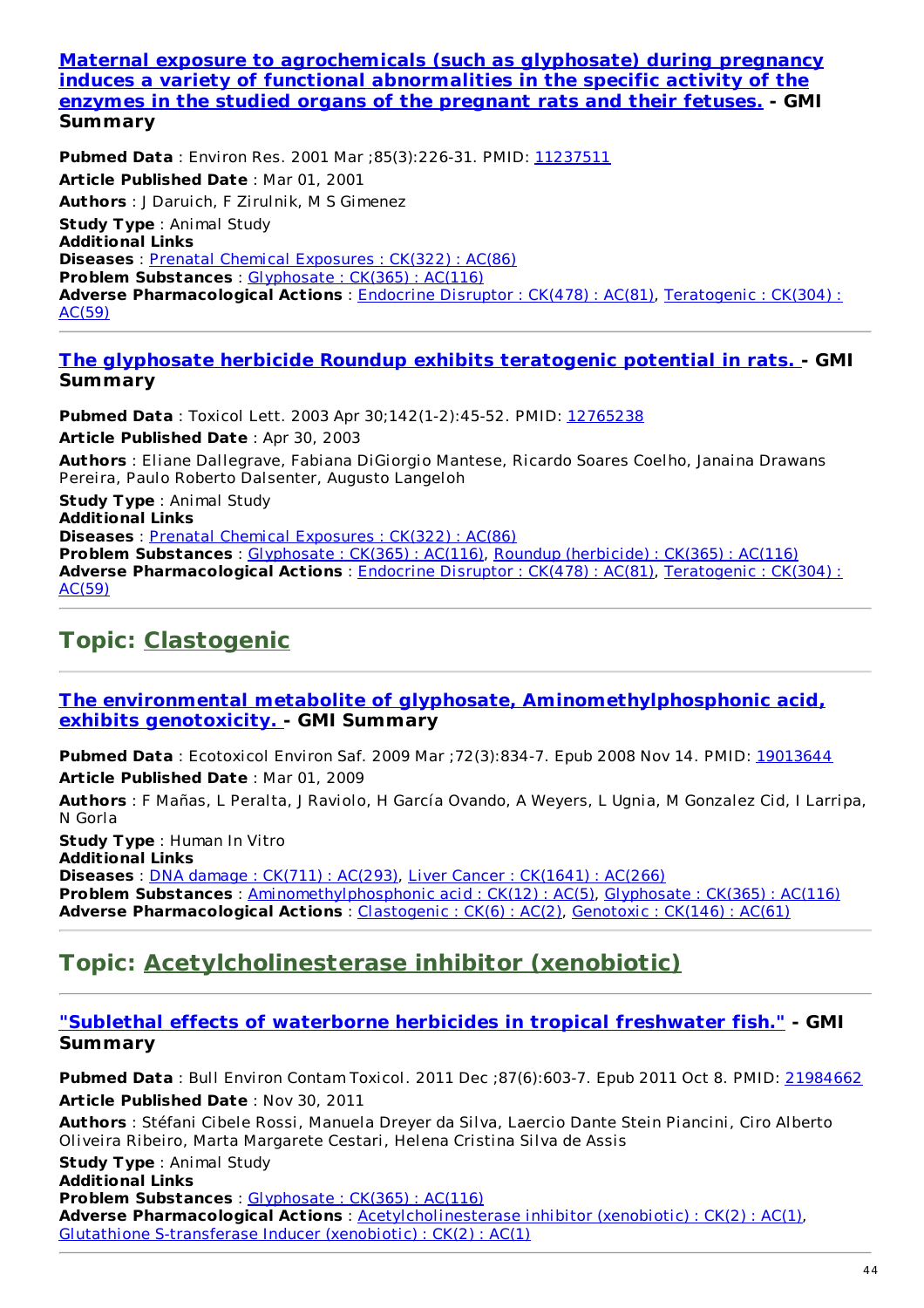#### **Glyphosate exposure of the fish (Cnesterodon [decemmaculatus\)](http://www.ncbi.nlm.nih.gov/pubmed/22002176) to environmentally relevant concentrations of glyphosate may cause neurotoxicity. - GMI Summary**

**Pubmed Data** : Bull Environ Contam Toxicol. 2012 Jan ;88(1):6-9. PMID: [22002176](http://www.ncbi.nlm.nih.gov/pubmed/22002176) **Article Published Date** : Dec 31, 2011 **Authors** : Renata J Menéndez-Helman, Gisele V Ferreyroa, Maria dos Santos Afonso, Alfredo Salibián **Study Type** : Animal Study **Additional Links Problem Substances** : [Glyphosate](http://www.greenmedinfo.com/toxic-ingredient/glyphosate) : CK(365) : AC(116) **Adverse Pharmacological Actions** : [Acetylcholinesterase](http://www.greenmedinfo.com/adverse-pharmacological-action/acetylcholinesterase-inhibitor-xenobiotic) inhibitor (xenobiotic) : CK(2) : AC(1), [Aquacidal](http://www.greenmedinfo.com/adverse-pharmacological-action/aquacidal) : CK(2) : AC(1), [Neurotoxic](http://www.greenmedinfo.com/adverse-pharmacological-action/neurotoxic) : CK(1076) : AC(179)

### **Topic: Endocrine [Disruptor:](http://www.greenmedinfo.com/adverse-pharmacological-action/endocrine-disruptor-testes) Testes**

#### **[Pesticide-induced](http://www.ncbi.nlm.nih.gov/pubmed/23465731) decrease in rat testicular steroidogenesis is differentially prevented by lipoate and tocopherol. - GMI Summary**

**Pubmed Data** : Ecotoxicol Environ Saf. 2013 May ;91:129-38. Epub 2013 Mar 7. PMID: [23465731](http://www.ncbi.nlm.nih.gov/pubmed/23465731) **Article Published Date** : Apr 30, 2013

**Authors** : Mariana Astiz, Graciela E Hurtado de Catalfo, Marcela N García, Susana M Galletti, Ana L Errecalde, María J T de Alaniz, Carlos A Marra

**Study Type** : Animal Study

**Additional Links Substances** : [Alpha-Lipoic](http://www.greenmedinfo.com/substance/alpha-lipoic-acid) Acid : CK(384) : AC(82), Vitamin E: alpha [tocopherol](http://www.greenmedinfo.com/substance/vitamin-e-alpha-tocopherol) : CK(1287) : AC(222) **Diseases** : [Glyphosate](http://www.greenmedinfo.com/disease/glyphosate-toxicity) Toxicity : CK(22) : AC(12), [Infertility:](http://www.greenmedinfo.com/disease/infertility-male) Male : CK(209) : AC(52) **Pharmacological Actions** : [Antioxidants](http://www.greenmedinfo.com/pharmacological-action/antioxidants) : CK(3653) : AC(1318) **Problem Substances** : [Glyphosate](http://www.greenmedinfo.com/toxic-ingredient/glyphosate) : CK(365) : AC(116), [Zineb](http://www.greenmedinfo.com/toxic-ingredient/zineb) : CK(1) : AC(1) **Adverse Pharmacological Actions** : Endocrine [Disruptor:](http://www.greenmedinfo.com/adverse-pharmacological-action/endocrine-disruptor-testes) Testes : CK(1) : AC(1)

#### **"A [glyphosate-based](http://www.ncbi.nlm.nih.gov/pubmed/22200534) herbicide induces necrosis and apoptosis in mature rat testicular cells in vitro, and testosterone decrease at lower levels." - GMI Summary**

**Pubmed Data** : Toxicol In Vitro. 2011 Dec 19. Epub 2011 Dec 19. PMID: [22200534](http://www.ncbi.nlm.nih.gov/pubmed/22200534) **Article Published Date** : Dec 19, 2011 **Authors** : Emilie Clair, Robin Mesnage, Carine Travert, Gilles-Éric Séralini **Study Type** : In Vitro Study **Additional Links Diseases** : [Glyphosate](http://www.greenmedinfo.com/disease/glyphosate-toxicity) Toxicity : CK(22) : AC(12), [Testosterone:](http://www.greenmedinfo.com/disease/testosterone-too-low) Too Low : CK(369) : AC(70) **Problem Substances** : [Glyphosate](http://www.greenmedinfo.com/toxic-ingredient/glyphosate) : CK(365) : AC(116), Roundup [\(herbicide\)](http://www.greenmedinfo.com/toxic-ingredient/roundup-herbicide) : CK(365) : AC(116) **Adverse Pharmacological Actions** : Endocrine [Disruptor:](http://www.greenmedinfo.com/adverse-pharmacological-action/endocrine-disruptor-testes) Testes : CK(1) : AC(1)

## **Topic: [Mutagenic](http://www.greenmedinfo.com/adverse-pharmacological-action/mutagenic)**

#### **[Glyphosate-based](http://www.ncbi.nlm.nih.gov/pubmed/19539684) herbicides are toxic and endocrine disruptors in human cell lines at exceedingly small concentrations (.5 ppm to 10 ppm). - GMI Summary**

**Pubmed Data** : Toxicology. 2009 Aug 21;262(3):184-91. Epub 2009 Jun 17. PMID: [19539684](http://www.ncbi.nlm.nih.gov/pubmed/19539684) **Article Published Date** : Aug 21, 2009 **Authors** : Céline Gasnier, Coralie Dumont, Nora Benachour, Emilie Clair, Marie-Christine Chagnon, Gilles-Eric Séralini **Study Type** : In Vitro Study **Additional Links Diseases** : DNA damage : CK(711) : [AC\(293\)](http://www.greenmedinfo.com/disease/dna-damage) **Additional Keywords** : Estrogen [Receptor](http://www.greenmedinfo.com/keyword/estrogen-receptor-beta) Beta : CK(24) : AC(11) **Problem Substances** : [Glyphosate](http://www.greenmedinfo.com/toxic-ingredient/glyphosate) : CK(365) : AC(116), Roundup [\(herbicide\)](http://www.greenmedinfo.com/toxic-ingredient/roundup-herbicide) : CK(365) : AC(116) **Adverse [Pharmacological](http://www.greenmedinfo.com/adverse-pharmacological-action/endocrine-disruptor) Actions** : [Cytotoxic](http://www.greenmedinfo.com/adverse-pharmacological-action/cytotoxic) : CK(73) : AC(35), Endocrine Disruptor : CK(478) : AC(81), [Mutagenic](http://www.greenmedinfo.com/adverse-pharmacological-action/mutagenic) : CK(22) : AC(11)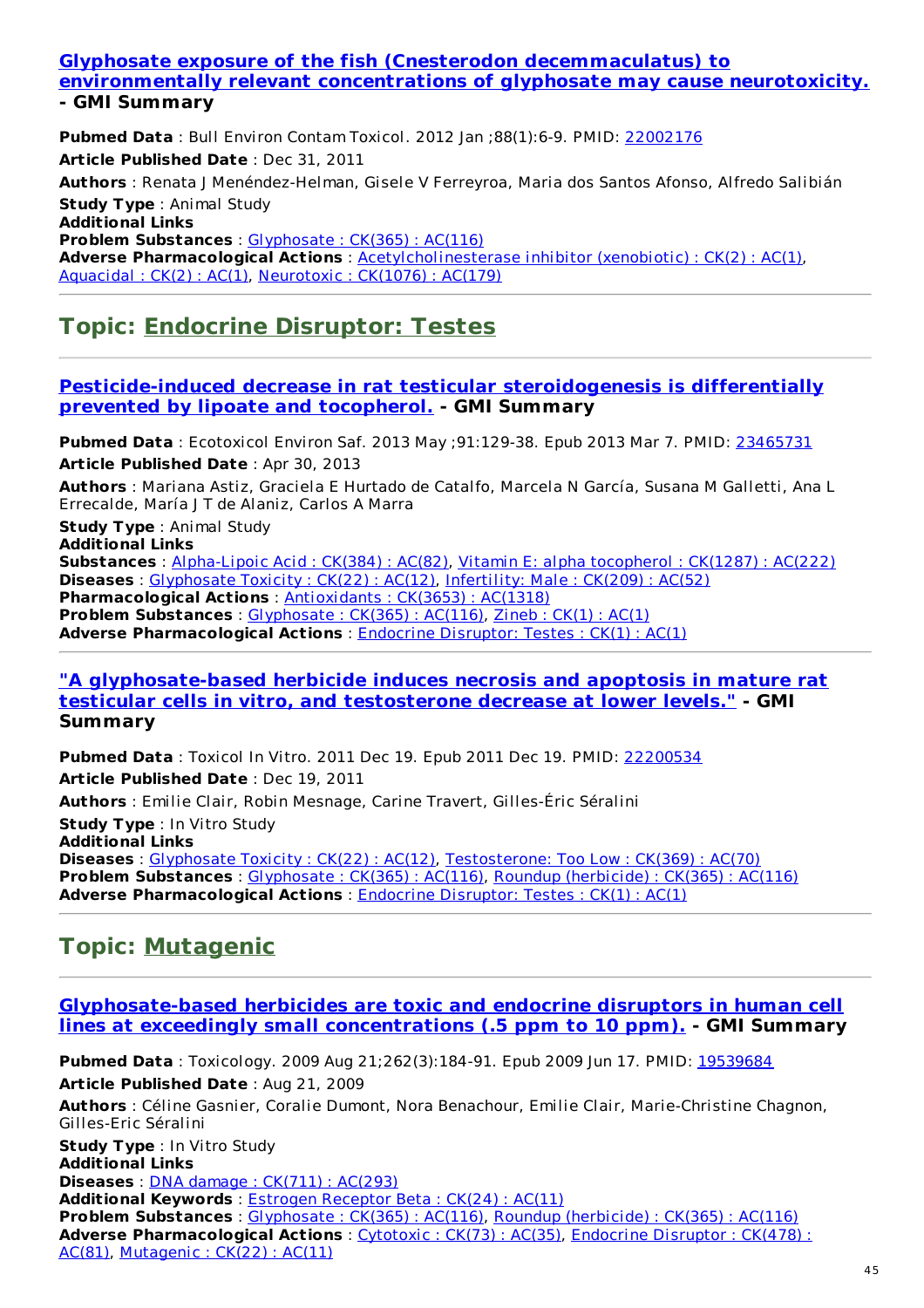#### **Roundup herbicide and its active ingredient glyphosate [isopropylamine](http://www.ncbi.nlm.nih.gov/pubmed/7683765) is genotoxic. - GMI Summary**

**Pubmed Data** : Mutat Res. 1993 Jun;300(1):29-36. PMID: [7683765](http://www.ncbi.nlm.nih.gov/pubmed/7683765) **Article Published Date** : Jun 01, 1993 **Authors** : J Rank, A G Jensen, B Skov, L H Pedersen, K Jensen **Study Type** : In Vitro Study **Additional Links Problem Substances** : [Glyphosate](http://www.greenmedinfo.com/toxic-ingredient/glyphosate) : CK(365) : AC(116), [Isopropylamine](http://www.greenmedinfo.com/toxic-ingredient/roundup-herbicide) (IPA) : CK(4) : AC(4), Roundup (herbicide) : CK(365) : AC(116) **Adverse Pharmacological Actions** : [Mutagenic](http://www.greenmedinfo.com/adverse-pharmacological-action/mutagenic) : CK(22) : AC(11)

## **Topic: Cell Cycle [Inhibitor](http://www.greenmedinfo.com/adverse-pharmacological-action/cell-cycle-inhibitor)**

#### **"Formulated glyphosate activates the [DNA-response](http://www.ncbi.nlm.nih.gov/pubmed/15375296) checkpoint of the cell cycle leading to the prevention of G2/M transition." - GMI Summary**

**Pubmed Data** : Toxicol Sci. 2004 Dec ;82(2):436-42. Epub 2004 Sep 16. PMID: [15375296](http://www.ncbi.nlm.nih.gov/pubmed/15375296) **Article Published Date** : Dec 01, 2004 **Authors** : Julie Marc, Robert Bellé, Julia Morales, Patrick Cormier, Odile Mulner-Lorillon **Study Type** : In Vitro Study **Additional Links Problem Substances** : [Glyphosate](http://www.greenmedinfo.com/toxic-ingredient/glyphosate) : CK(365) : AC(116) **Adverse Pharmacological Actions** : Cell Cycle [Inhibitor](http://www.greenmedinfo.com/adverse-pharmacological-action/cell-cycle-inhibitor) : CK(3) : AC(1), [Cytotoxic](http://www.greenmedinfo.com/adverse-pharmacological-action/cytotoxic) : CK(73) : AC(35)

#### **A [glyphosate-based](http://www.ncbi.nlm.nih.gov/pubmed/15694458) pesticide impinges on transcription. - GMI Summary**

**Pubmed Data** : Toxicol Appl Pharmacol. 2005 Feb 15 ;203(1):1-8. PMID: [15694458](http://www.ncbi.nlm.nih.gov/pubmed/15694458) **Article Published Date** : Feb 15, 2005 **Authors** : Julie Marc, Magali Le Breton, Patrick Cormier, Julia Morales, Robert Bellé, Odile Mulner-Lorillon

**Study Type** : In Vitro Study **Additional Links Problem Substances** : [Glyphosate](http://www.greenmedinfo.com/toxic-ingredient/glyphosate) : CK(365) : AC(116), [Polyoxyethylene](http://www.greenmedinfo.com/toxic-ingredient/polyoxyethylene-amine) amine : CK(12) : AC(7) **Adverse Pharmacological Actions** : Cell Cycle [Inhibitor](http://www.greenmedinfo.com/adverse-pharmacological-action/cell-cycle-inhibitor) : CK(3) : AC(1), [Cytotoxic](http://www.greenmedinfo.com/adverse-pharmacological-action/cytotoxic) : CK(73) : AC(35)

#### **[Glyphosate-based](http://www.ncbi.nlm.nih.gov/pubmed/15182708) pesticides adversely affect cell cycle regulation at concentrations 500 to 4000 times lower than used in agriculatural applications. - GMI Summary**

**Pubmed Data** : Biol Cell. 2004 Apr ; 96(3): 245-9. PMID: [15182708](http://www.ncbi.nlm.nih.gov/pubmed/15182708) **Article Published Date** : Apr 01, 2004 **Authors** : Julie Marc, Odile Mulner-Lorillon, Robert Bellé **Study Type** : In Vitro Study **Additional Links Diseases** : DNA damage : CK(711) : [AC\(293\)](http://www.greenmedinfo.com/disease/dna-damage) **Problem Substances** : [Glyphosate](http://www.greenmedinfo.com/toxic-ingredient/glyphosate) : CK(365) : AC(116) **Adverse Pharmacological Actions** : Cell Cycle [Inhibitor](http://www.greenmedinfo.com/adverse-pharmacological-action/cell-cycle-inhibitor) : CK(3) : AC(1), [Cytotoxic](http://www.greenmedinfo.com/adverse-pharmacological-action/cytotoxic) : CK(73) : AC(35), [Genotoxic](http://www.greenmedinfo.com/adverse-pharmacological-action/genotoxic) : CK(146) : AC(61)

### **Topic: [Immunosuppressive](http://www.greenmedinfo.com/adverse-pharmacological-action/immunosuppressive)**

#### **Glyphosate suppresses the antagonistic effect of [Enterococcus](http://www.ncbi.nlm.nih.gov/pubmed/23396248) spp. on Clostridium botulinum. - GMI Summary**

**Pubmed Data** : Anaerobe. 2013 Feb 6. Epub 2013 Feb 6. PMID: [23396248](http://www.ncbi.nlm.nih.gov/pubmed/23396248) **Article Published Date** : Feb 05, 2013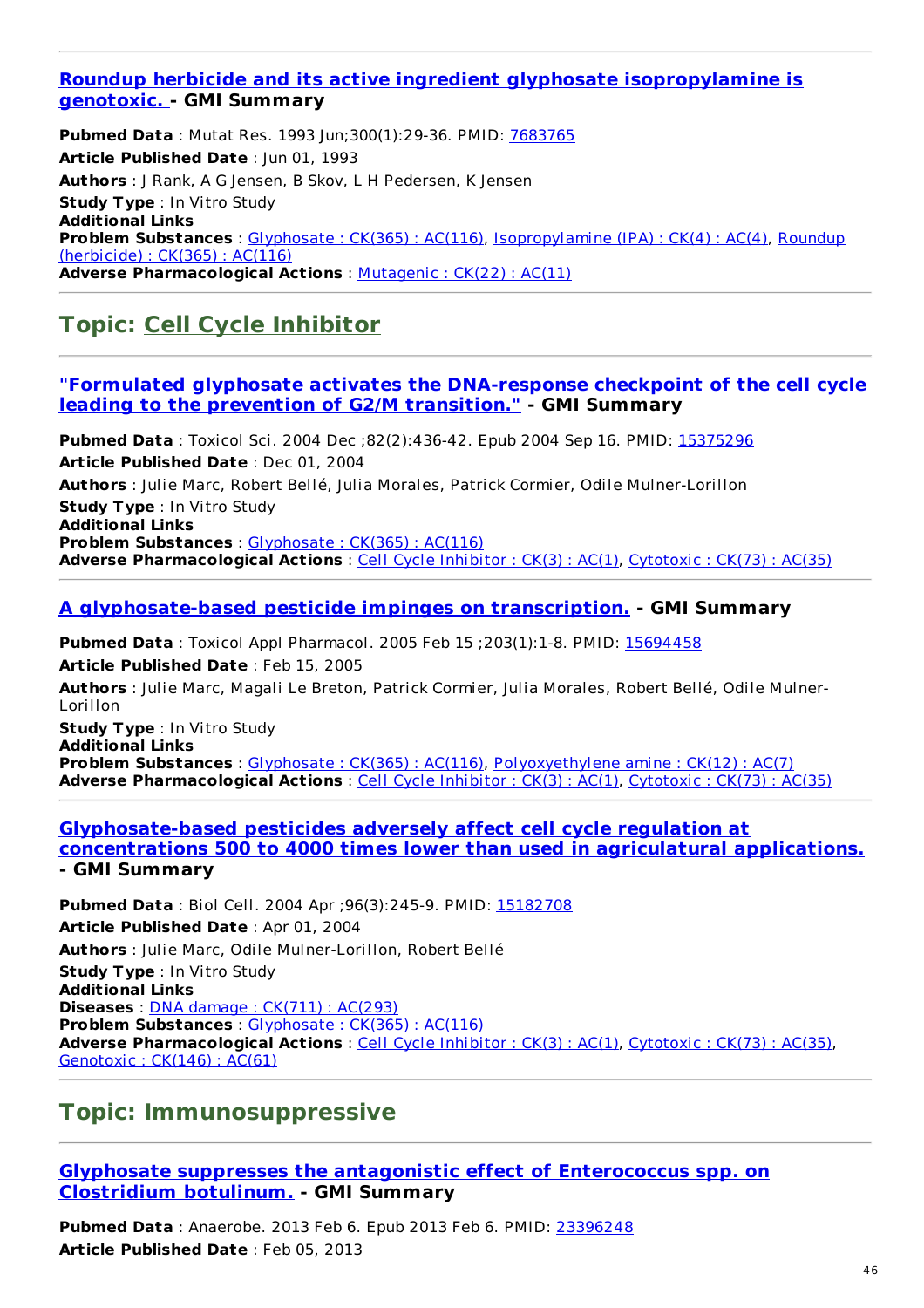**Authors** : Monika Krüger, Awad Ali Shehata, Wieland Schrödl, Arne Rodloff **Study Type** : In Vitro Study, Review **Additional Links Diseases** : **[Botulism](http://www.greenmedinfo.com/disease/botulism) : CK(1) : AC(1)**, [Botulism:](http://www.greenmedinfo.com/disease/botulism-infantile) Infantile : CK(1) : AC(1) **Problem Substances** : [Glyphosate](http://www.greenmedinfo.com/toxic-ingredient/glyphosate) : CK(365) : AC(116), Glyphosate [formulations](http://www.greenmedinfo.com/toxic-ingredient/glyphosate-formulations) : CK(380) : AC(118), Roundup [\(herbicide\)](http://www.greenmedinfo.com/toxic-ingredient/roundup-herbicide) : CK(365) : AC(116) **Adverse Pharmacological Actions** : [Immunosuppressive](http://www.greenmedinfo.com/adverse-pharmacological-action/immunosuppressive) : CK(155) : AC(23)

### **Topic: [Necrotic](http://www.greenmedinfo.com/adverse-pharmacological-action/necrotic)**

#### **Glyphosate [formulations](http://www.ncbi.nlm.nih.gov/pubmed/19105591) induce apoptosis and necrosis in human umbilical, embryonic, and placental cells. - GMI Summary**

**Pubmed Data** : Chem Res Toxicol. 2009 Jan;22(1):97-105. PMID: [19105591](http://www.ncbi.nlm.nih.gov/pubmed/19105591) **Article Published Date** : Jan 01, 2009 **Authors** : Nora Benachour, Gilles-Eric Séralini **Study Type** : In Vitro Study **Additional Links Diseases** : Prenatal Chemical [Exposures](http://www.greenmedinfo.com/disease/prenatal-chemical-exposures) : CK(322) : AC(86) **Problem Substances** : [Glyphosate](http://www.greenmedinfo.com/toxic-ingredient/glyphosate) : CK(365) : AC(116), Glyphosate [formulations](http://www.greenmedinfo.com/toxic-ingredient/glyphosate-formulations) : CK(380) : AC(118), Roundup [\(herbicide\)](http://www.greenmedinfo.com/toxic-ingredient/roundup-herbicide) : CK(365) : AC(116) **Adverse Pharmacological Actions** : [Necrotic](http://www.greenmedinfo.com/adverse-pharmacological-action/necrotic) : CK(5) : AC(3)

## **Topic: [Apoptotic](http://www.greenmedinfo.com/adverse-pharmacological-action/apoptotic)**

#### **"Effect of [pesticides](http://www.ncbi.nlm.nih.gov/pubmed/19493570) on cell survival in liver and brain rat tissues." - GMI Summary**

**Pubmed Data** : Ecotoxicol Environ Saf. 2009 Oct ;72(7):2025-32. Epub 2009 Jun 2. PMID: [19493570](http://www.ncbi.nlm.nih.gov/pubmed/19493570) **Article Published Date** : Oct 01, 2009 **Authors** : Mariana Astiz, María J T de Alaniz, Carlos Alberto Marra **Study Type** : In Vitro Study **Additional Links Diseases** : [Chemically-Induced](http://www.greenmedinfo.com/disease/chemically-induced-liver-damage) Liver Damage : CK(475) : AC(175), [Glyphosate](http://www.greenmedinfo.com/disease/glyphosate-toxicity) Toxicity : CK(22) : AC(12), Lipid [Peroxidation](http://www.greenmedinfo.com/disease/lipid-peroxidation) : CK(403) : AC(127), [Neurotoxicity](http://www.greenmedinfo.com/disease/parkinson-disease) : CK(37) : AC(15), Parkinson Disease : CK(543) : AC(79), [Pesticide](http://www.greenmedinfo.com/disease/pesticide-toxicity) Toxicity : CK(147) : AC(45) **Problem [Substances](http://www.greenmedinfo.com/toxic-ingredient/pesticides)** : [Dimethoate](http://www.greenmedinfo.com/toxic-ingredient/dimethoate) : CK(3) : AC(1), [Glyphosate](http://www.greenmedinfo.com/toxic-ingredient/glyphosate) : CK(365) : AC(116), Pesticides : CK(699) :  $AC(70)$ , [Zineb](http://www.greenmedinfo.com/toxic-ingredient/zineb) :  $CK(1)$  :  $AC(1)$ **Adverse Pharmacological Actions** : [Apoptotic](http://www.greenmedinfo.com/adverse-pharmacological-action/apoptotic) : CK(8) : AC(7), [Hepatotoxic](http://www.greenmedinfo.com/adverse-pharmacological-action/hepatotoxic) : CK(283) : AC(80), [Neurotoxic](http://www.greenmedinfo.com/adverse-pharmacological-action/neurotoxic) : CK(1076) : AC(179), Oxidant : [CK\(104\)](http://www.greenmedinfo.com/adverse-pharmacological-action/oxidant) : AC(37)

#### **A commercial formulation of glyphosate inhibits proliferation and [differentiation](http://www.ncbi.nlm.nih.gov/pubmed/22546541) to adipocytes and induces programmed cell death in 3T3-L1 fibroblasts. - GMI Summary**

**Pubmed Data** : Toxicol In Vitro. 2012 Apr 21. Epub 2012 Apr 21. PMID: [22546541](http://www.ncbi.nlm.nih.gov/pubmed/22546541) **Article Published Date** : Apr 21, 2012 **Authors** : Claudia N Martini, Matías Gabrielli, María Del C Vila **Study Type** : In Vitro Study **Additional Links Diseases** : [Glyphosate](http://www.greenmedinfo.com/disease/glyphosate-toxicity) Toxicity : CK(22) : AC(12) **Problem Substances** : [Glyphosate](http://www.greenmedinfo.com/toxic-ingredient/glyphosate) : CK(365) : AC(116) **Adverse Pharmacological Actions** : [Apoptotic](http://www.greenmedinfo.com/adverse-pharmacological-action/apoptotic) : CK(8) : AC(7), [Cytotoxic](http://www.greenmedinfo.com/adverse-pharmacological-action/cytotoxic) : CK(73) : AC(35)

### **Topic: [Aromatase](http://www.greenmedinfo.com/adverse-pharmacological-action/aromatase-disruptor) Disruptor**

**Roundup exposure may adversely affect human reproduction and fetal development in case of [contamination.](http://www.ncbi.nlm.nih.gov/pubmed/17486286) - GMI Summary**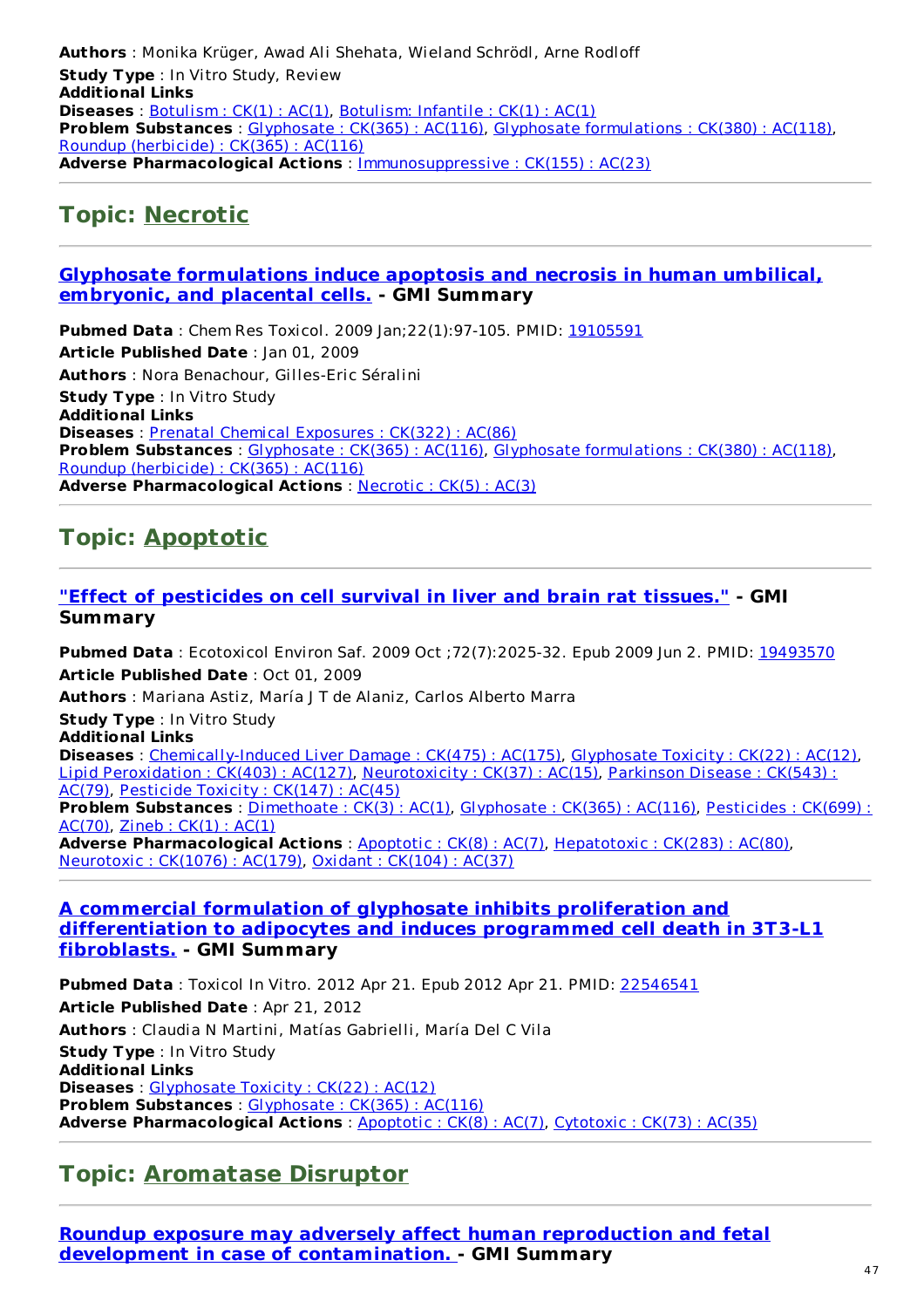**Pubmed Data** : Arch Environ Contam Toxicol. 2007 Jul;53(1):126-33. Epub 2007 May 4. PMID: [17486286](http://www.ncbi.nlm.nih.gov/pubmed/17486286) **Article Published Date** : Jul 01, 2007 **Authors** : N Benachour, H Sipahutar, S Moslemi, C Gasnier, C Travert, G E Séralini **Study Type** : In Vitro Study **Additional Links Diseases** : [Endocrine](http://www.greenmedinfo.com/disease/endocrine-diseases) Diseases : CK(13) : AC(3), Prenatal Chemical [Exposures](http://www.greenmedinfo.com/disease/prenatal-chemical-exposures) : CK(322) : AC(86) **Problem Substances** : [Glyphosate](http://www.greenmedinfo.com/toxic-ingredient/glyphosate) : CK(365) : AC(116), Roundup [\(herbicide\)](http://www.greenmedinfo.com/toxic-ingredient/roundup-herbicide) : CK(365) : AC(116) **Adverse [Pharmacological](http://www.greenmedinfo.com/adverse-pharmacological-action/endocrine-disruptor) Actions** : [Aromatase](http://www.greenmedinfo.com/adverse-pharmacological-action/aromatase-disruptor) Disruptor : CK(1) : AC(1), Endocrine Disruptor : CK(478) : AC(81)

### **Topic: [Carcinogenic](http://www.greenmedinfo.com/adverse-pharmacological-action/carcinogenic)**

#### **[Glyphosate](http://www.ncbi.nlm.nih.gov/pubmed/23756170) induces human breast cancer cells growth via estrogen receptors. - GMI Summary**

**Pubmed Data** : Food Chem Toxicol. 2013 Jun 8. Epub 2013 Jun 8. PMID: [23756170](http://www.ncbi.nlm.nih.gov/pubmed/23756170) **Article Published Date** : Jun 07, 2013 **Authors** : Siriporn Thongprakaisang, Apinya Thiantanawat, Nuchanart Rangkadilok, Tawit Suriyo, Jutamaad Satayavivad

**development in case of contamination. - GMI Summary**

**Study Type** : In Vitro Study

**Additional Links**

**Diseases** : Breast Cancer : [CK\(2361\)](http://www.greenmedinfo.com/disease/breast-cancer) : AC(621), Breast Cancer: [Chemically-Induced](http://www.greenmedinfo.com/disease/breast-cancer-estrogen-receptor-alpha-positive) : CK(5) : AC(3), Breast Cancer: estrogen receptor alpha-positive : CK(3) : AC(2)

**Problem Substances** : [Glyphosate](http://www.greenmedinfo.com/toxic-ingredient/glyphosate) : CK(365) : AC(116), Glyphosate [formulations](http://www.greenmedinfo.com/toxic-ingredient/glyphosate-formulations) : CK(380) : AC(118) **Adverse Pharmacological Actions** : [Carcinogenic](http://www.greenmedinfo.com/adverse-pharmacological-action/carcinogenic) : CK(912) : AC(117), [Estrogenic](http://www.greenmedinfo.com/adverse-pharmacological-action/estrogenic) : CK(59) : AC(12)

## **Topic: [Estrogenic](http://www.greenmedinfo.com/adverse-pharmacological-action/estrogenic)**

#### **[Glyphosate](http://www.ncbi.nlm.nih.gov/pubmed/23756170) induces human breast cancer cells growth via estrogen receptors. - GMI Summary**

**Pubmed Data** : Food Chem Toxicol. 2013 Jun 8. Epub 2013 Jun 8. PMID: [23756170](http://www.ncbi.nlm.nih.gov/pubmed/23756170) **Article Published Date** : Jun 07, 2013

**Authors** : Siriporn Thongprakaisang, Apinya Thiantanawat, Nuchanart Rangkadilok, Tawit Suriyo, Jutamaad Satayavivad

**Study Type** : In Vitro Study

**Additional Links**

**Diseases** : Breast Cancer : [CK\(2361\)](http://www.greenmedinfo.com/disease/breast-cancer) : AC(621), Breast Cancer: [Chemically-Induced](http://www.greenmedinfo.com/disease/breast-cancer-estrogen-receptor-alpha-positive) : CK(5) : AC(3), Breast Cancer: estrogen receptor alpha-positive : CK(3) : AC(2)

**Problem Substances** : [Glyphosate](http://www.greenmedinfo.com/toxic-ingredient/glyphosate) : CK(365) : AC(116), Glyphosate [formulations](http://www.greenmedinfo.com/toxic-ingredient/glyphosate-formulations) : CK(380) : AC(118) **Adverse Pharmacological Actions** : [Carcinogenic](http://www.greenmedinfo.com/adverse-pharmacological-action/carcinogenic) : CK(912) : AC(117), [Estrogenic](http://www.greenmedinfo.com/adverse-pharmacological-action/estrogenic) : CK(59) : AC(12)

### **Topic: Glutathione [Down-Regulation](http://www.greenmedinfo.com/adverse-pharmacological-action/glutathione-down-regulation)**

#### **Ginkgo biloba protects against [glyphosate](http://www.ncbi.nlm.nih.gov/pubmed/21859351) toxicity in mice. - GMI Summary**

**Pubmed Data** : J Med Food. 2011 Aug 22. Epub 2011 Aug 22. PMID: [21859351](http://www.ncbi.nlm.nih.gov/pubmed/21859351) **Article Published Date** : Aug 22, 2011 **Authors** : Kültiğin Cavuşoğlu, Kürşad Yapar, Ertan Oruç, Emine Yalçın **Study Type** : Animal Study **Additional Links Substances** : Ginkgo biloba : [CK\(530\)](http://www.greenmedinfo.com/substance/ginkgo-biloba) : AC(104) **Diseases** : [Glyphosate](http://www.greenmedinfo.com/disease/glyphosate-toxicity) Toxicity : CK(22) : AC(12) **Problem Substances** : [Glyphosate](http://www.greenmedinfo.com/toxic-ingredient/glyphosate) : CK(365) : AC(116) **Adverse [Pharmacological](http://www.greenmedinfo.com/adverse-pharmacological-action/malondialdehyde-mda-regulation) Actions** : Glutathione [Down-Regulation](http://www.greenmedinfo.com/adverse-pharmacological-action/glutathione-down-regulation) : CK(4) : AC(2), Malondialdehyde (MDA) Up-Regulation : CK(2) : AC(1)